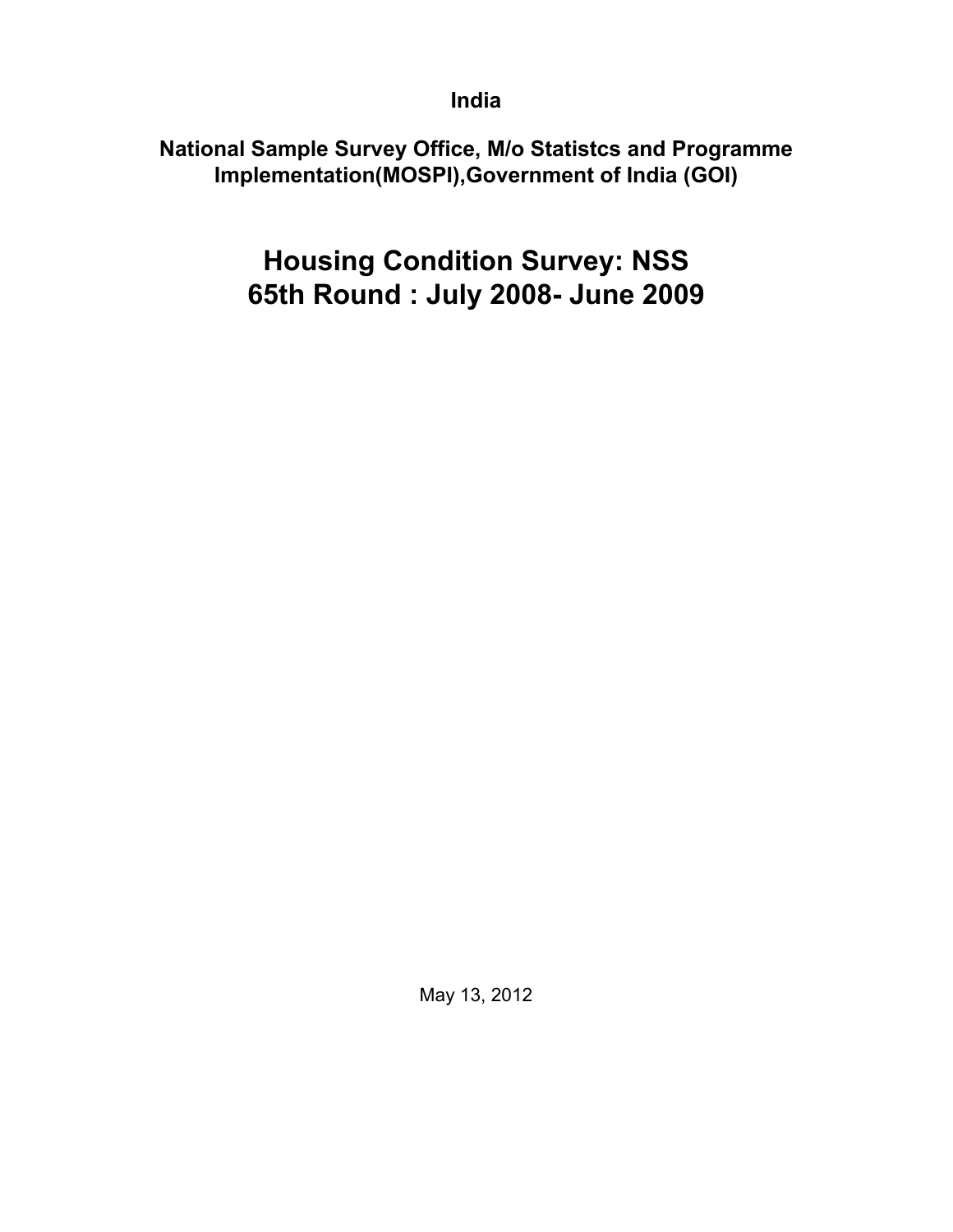# **Metadata Production**

| ∣Metadata<br><b>Producer(s)</b> | Computer Centre (MOSPI, CC), M/O Statistics & Programme Implementation,<br>Documentation of the study |
|---------------------------------|-------------------------------------------------------------------------------------------------------|
| <b>Production Date</b>          | May 7, 2012                                                                                           |
| Version                         | Version 1.0 (May 2012)                                                                                |
| <b>Identification</b>           | DDI-IND-MOSPI-NSSO-65Rnd-Sch1dot2-2008-09                                                             |

This document was generated using the **[IHSN Microdata Management Toolkit](http://www.surveynetwork.org/toolkit)**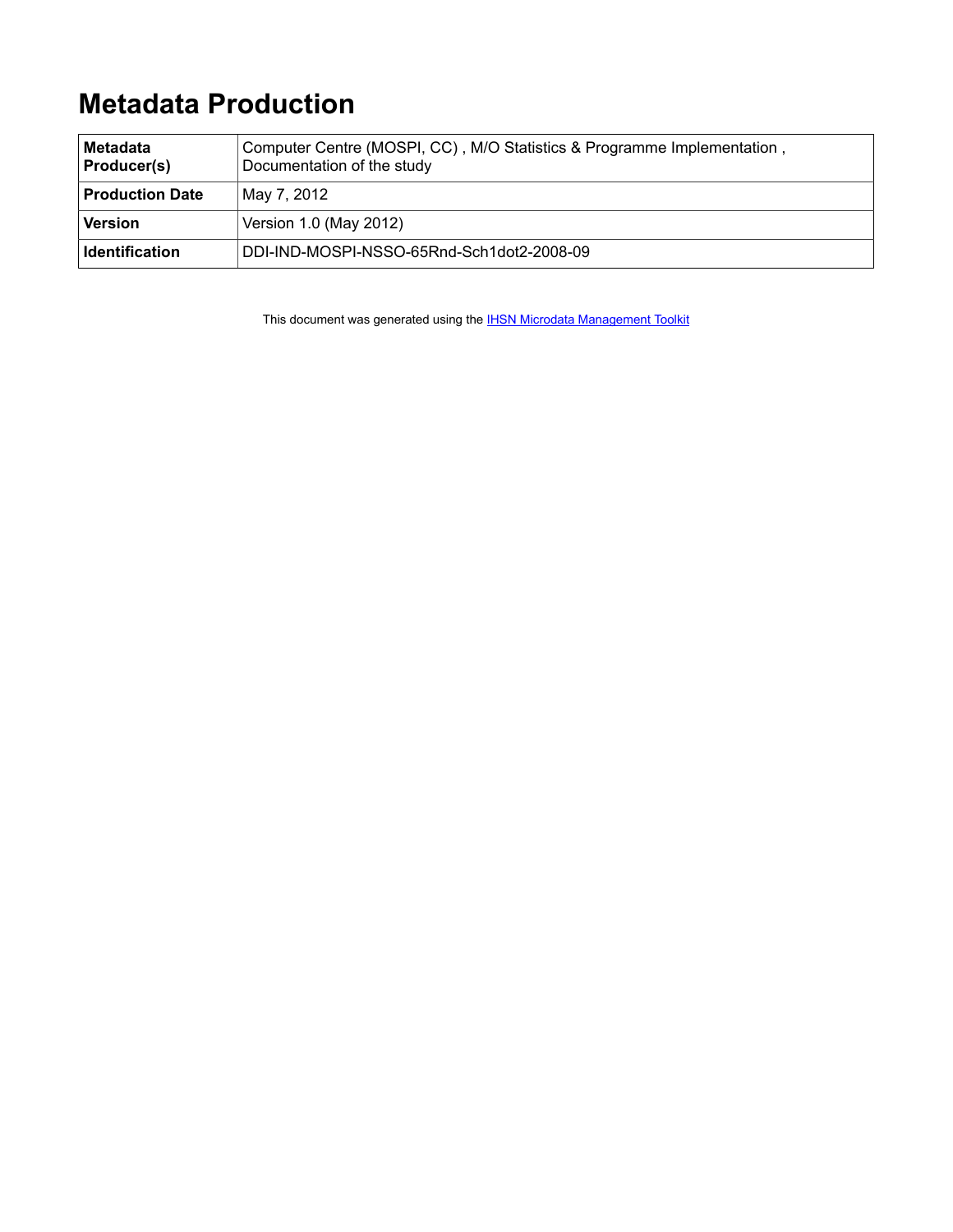# **Table of Contents**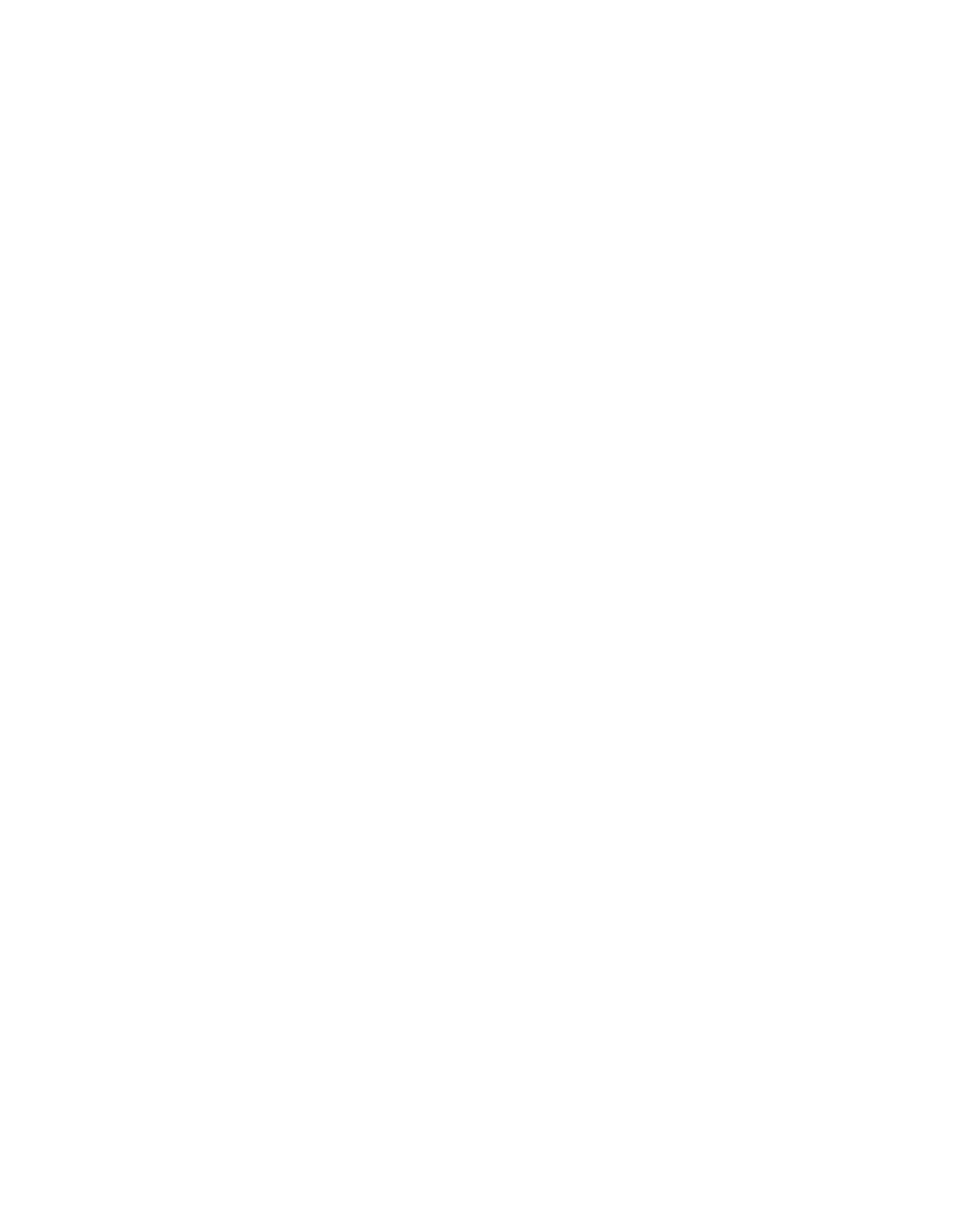## <span id="page-4-0"></span>**India (2008-2009) Housing Condition Survey: NSS 65th Round : July 2008- June 2009**

| <b>Overview</b>       |                                                                                                                                                                                                                                                                                                                                                                                                                                                                                                                                                                                                                                                                                                                                                                                                                                                                                                                                                                                                                                                                                                     |
|-----------------------|-----------------------------------------------------------------------------------------------------------------------------------------------------------------------------------------------------------------------------------------------------------------------------------------------------------------------------------------------------------------------------------------------------------------------------------------------------------------------------------------------------------------------------------------------------------------------------------------------------------------------------------------------------------------------------------------------------------------------------------------------------------------------------------------------------------------------------------------------------------------------------------------------------------------------------------------------------------------------------------------------------------------------------------------------------------------------------------------------------|
| <b>Type</b>           | Socio-Economic/Household Survey                                                                                                                                                                                                                                                                                                                                                                                                                                                                                                                                                                                                                                                                                                                                                                                                                                                                                                                                                                                                                                                                     |
| <b>Identification</b> | DDI-IND-MOSPI-NSSO-65Rnd-Sch1dot2-2008-09                                                                                                                                                                                                                                                                                                                                                                                                                                                                                                                                                                                                                                                                                                                                                                                                                                                                                                                                                                                                                                                           |
| Version               | Production Date: 2012-05-07<br>V1.0; Re-organised anonymised dataset for public distribution.                                                                                                                                                                                                                                                                                                                                                                                                                                                                                                                                                                                                                                                                                                                                                                                                                                                                                                                                                                                                       |
| <b>Series</b>         | Housing condition of the people is one of the very important indicators of the socio-<br>economic development of the country. Statistical data on housing condition in qualitative<br>and quantitative terms are needed periodically for an assessment of housing stock and<br>formulation of housing policies and programmes. NSS therefore, started collecting data on<br>housing condition of the dwelling units and basic housing amenities available to them from<br>its 7th round (October 1953 - march 1954) to the 23rd round (July 1968 - June 1969)<br>with the exception in the 13th and 14th rounds. With bigger sample size, comprehensive<br>surveys were carried out prior to the current one during t he NSS 28th round (1973-74),<br>44th round (1988-89) and 49th round (January-June 1993). After a gap of nearly ten<br>years, the fourth survey in the series was conducted in the 58th round during July-<br>December 2002. Continuing in the series, the NSS 65th round (July 2008-June 2009) was<br>comprehensively dedicated to the all India survey on housing condition. |

### **Abstract**

The NSS 65th round (July 2008-June 2009) was comprehensively dedicated to the all India survey on housing condition. In this round, a nation-wide survey enquiry was organised to provide estimates on various characteristics of housing amenities, housing condition, cost of construction, etc.

Information on housing condition collected through schedule 1.2 canvassed in the NSS 65th Round is broadly categorised into three groups.

 Firstly, information on the particulars of various facilities available to the sample households for decent living such as drinking water, latrine, bathroom, electricity etc. which were collected from all the selected households.

Secondly, information was collected on some of the characteristics of the houses, particulars of the dwelling unit and the micro environment surrounding the dwelling unit from the households who were living in houses. These broadly relate to different aspects of the structure of the houses, number of rooms, floor area, rent of the hired dwellings, use of the house, age of the structure, condition of the structure, drainage arrangement, garbage collection arrangement, etc.

Finally, information regarding number of constructions undertaken, number of constructions completed, type of constructions, cost of constructions, sources of finance, etc. was collected from the households who undertook constructions during the last 365 days, Besides, information was collected on first hand purchase of constructed house/flat by the households during the last 365 days such as number of such purchases, their area and cost.

| Kind of Data            | Sample survey data [ssd]                                  |
|-------------------------|-----------------------------------------------------------|
| <b>Unit of Analysis</b> | Randomly selected households based on sampling procedure. |

## <span id="page-4-1"></span>**Scope & Coverage**

#### **Scope**

In the NSS 65th round survey (July 2008 – June 2009) on housing condition, information was collected on the particulars of living facilities, such as major source of drinking water, availability of bathroom, use of latrine, type of latrine, whether the household has electricity for domestic use, etc. Information was also collected on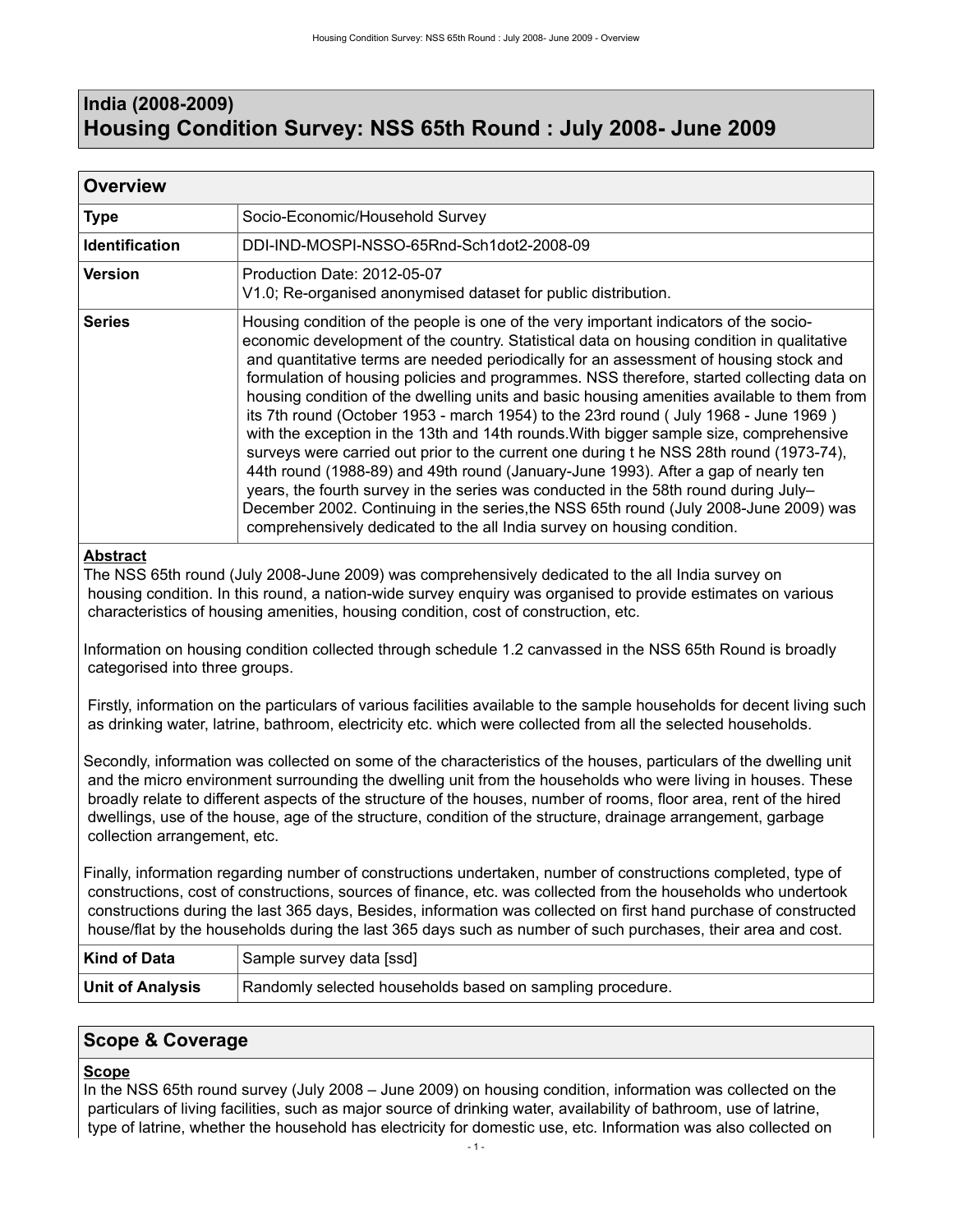particulars of housing characteristics and micro environment, such as plinth area of the house, plinth level, use of house, period since built, condition of structure, drainage arrangement, etc. Information on particulars of dwelling included number of rooms, floor area of the dwelling, ventilation of the dwelling, total number of married couples in the household, kitchen type, floor type, wall type, roof type, etc. Besides, details of construction and repair, undertaken by the households during the last 365 days, for residential purpose was collected including cost of construction, source of finance and first-hand purchase of constructed house/ flat during the last 365 days. This apart, data was collected on household characteristics such as land possessed, principal industry and occupation of the household, average monthly household consumer expenditure of the household, tenurial status of dwelling, maximum distance to the place of work normally travelled by any earner of the household, etc.

In the present round, Schedule 1.2 on housing condition consisted of 11 blocks.

The first three blocks, viz. Blocks 0, 1 and 2, were used to record identification of sample households and particulars of field operations, as is the common practice in usual NSS rounds. Similarly, the last three blocks, viz., Blocks 8, 9 & 10, were again the usual blocks to record the remarks of investigator/senior investigator, comments by superintendent/ senior superintendent and comments by other supervisory officer(s), respectively.

Block 3 was used for recording the household characteristics like household size, gender of the head of the household, principal industry and occupation, religion, social group, household type, land possessed, tenurial status of dwelling, area type in which the dwelling unit is located, maximum distance to the place of work normally travelled by any earner of the household, monthly per capita consumer expenditure, etc.

Through Block-4 recorded the particulars of living facilities, such as major source of drinking water, availability of bathroom, use of latrine, type of latrine, whether the household has electricity for domestic use, etc.

In Block-5, particulars of housing characteristics and micro environment, such as plinth area of the house, plinth level, use of house, period since built,condition of structure, drainage arrangement, etc,were collected .

Particulars of dwelling such as number of rooms, floor area of the dwelling, ventilation of the dwelling, total number of married couples in the household, kitchen type, floor type, wall type, roof type, etc. were collected through Block-6.

Particulars of construction and repair, undertaken by the households during the last 365 days, for residential purpose were collected in Block 7. This included cost of construction, source of finance and first-hand purchase of constructed house/ flat during the last 365 days.

| <b>Keywords</b> | Housing condition, Building, Flood risk, Approach Road, Dwelling, Living facilities, Building |
|-----------------|-----------------------------------------------------------------------------------------------|
|                 | construction                                                                                  |

## **Geographic Coverage**

The survey covered the whole of the Indian Union except (i) interior villages of Nagaland situated beyond five kilometres of the bus route and (ii) villages in Andaman and Nicobar Islands which remained inaccessible throughout the year.

#### **Universe**

The survey used the interview method of data collection from a sample of randomly selected households and members of the household

| $\blacksquare$ r ruuuuti s $\alpha$ opulisuis |                                                                                                                                                                                                                                                                                                    |
|-----------------------------------------------|----------------------------------------------------------------------------------------------------------------------------------------------------------------------------------------------------------------------------------------------------------------------------------------------------|
| Primary<br>Investigator(s)                    | National Sample Survey Office, M/o Statistcs and Programme<br>Implementation(MOSPI), Government of India (GOI)                                                                                                                                                                                     |
| <b>Other Producer(s)</b>                      | Survey Design Reearch Division (SDRD), National Sample Survey Office, Questionnaire<br>Desgn, Sampling methodology, Survey Reports<br>Field Operations Division (FOD), National Sample Survey Office, Field Work<br>Data Processing Division (DPD), National Sample Survey Office, Data Processing |

## <span id="page-5-0"></span>**Producers & Sponsors**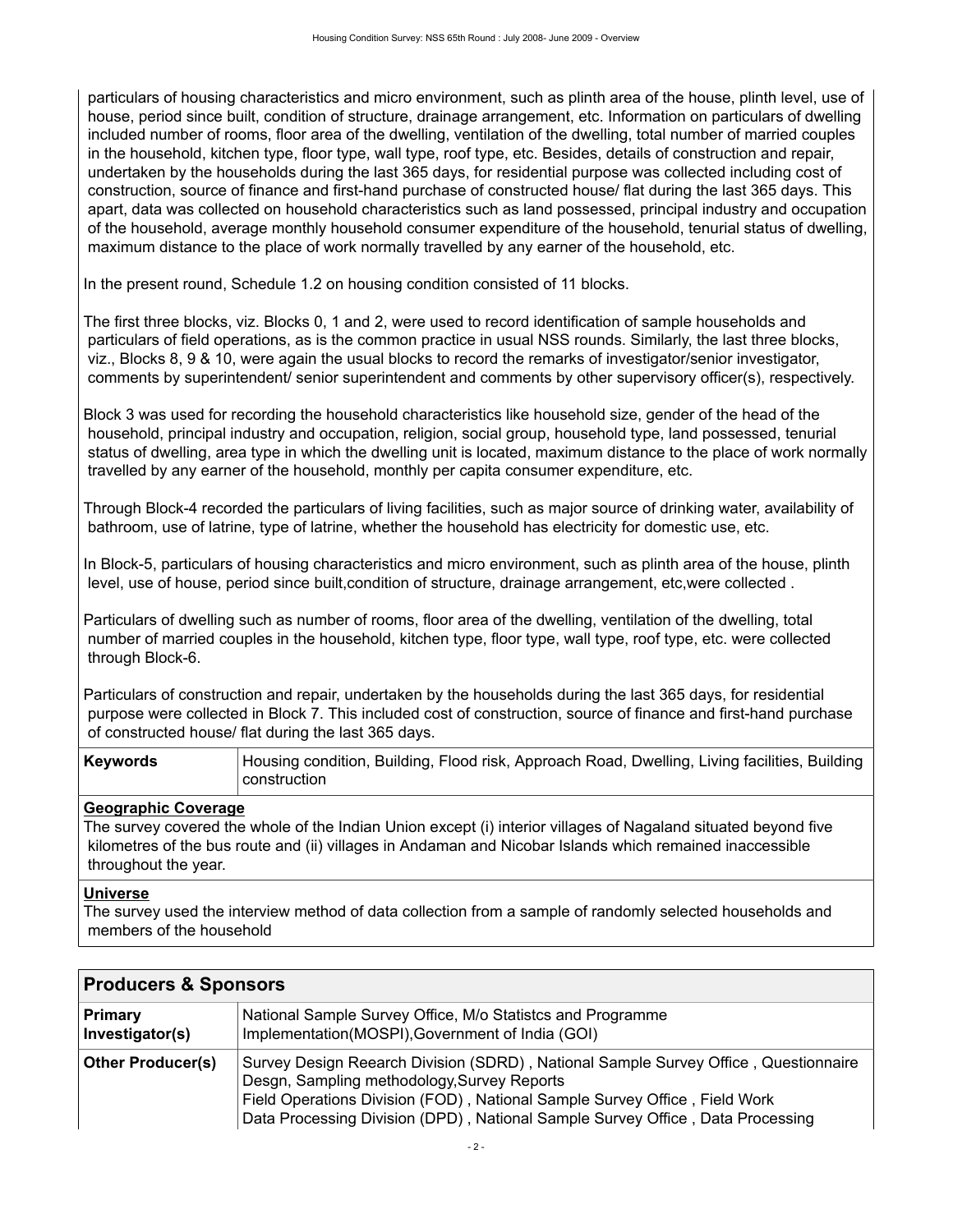|                                  | Computer Centre (CC, MOSPI), M/o Statistcs and Programme<br>Implementation(MOSPI), Government of India (GOI), Dissemination |
|----------------------------------|-----------------------------------------------------------------------------------------------------------------------------|
|                                  | <b>Funding Agency/ies</b> M/o Statistics & Programme Implementation, GOI (MOSPI)                                            |
| ∣ Other<br>Acknowledgment(s) GOI | Governing council and Working Group, Finalisation of survey study and Questionnaire,                                        |

## <span id="page-6-0"></span>**Sampling**

### **Sampling Procedure**

A stratified multi-stage design was adopted for the 65th round survey. The first stage units (FSU) were the 2001 census villages (Panchayat wards in case of Kerala) in the rural sector and Urban Frame Survey (UFS) blocks in the urban sector. For towns where no UFS frame was available (applicable to Leh and Kargil towns of J & K), each town was treated as an FSU. The ultimate stage units (USU) were households in both the sectors. In case of large FSUs, one intermediate stage of sampling was the selection of two hamlet-groups (hgs)/ sub-blocks (sbs) from each FSU. Details of the sample design and estimation procedure may be found attached as a document in the external resources.

### **Deviations from Sample Design**

There was no deviation from the original sample deviation.

### **Response Rate**

At the all-India level, 12,952 FSUs (8188 villages and 4764 urban blocks) was allocated for survey for the 'central sample'. Out of these 12,952 FSUs allotted for survey, 12,865 FSUs could be surveyed - 8,130 in rural and 4,735 in urban. In the central sample, 1,53,518

households were actually surveyed – 97,144 in rural areas and 56,374 in urban areas.

 In NSS 65th round, a sample of 13,996 FSUs (8,552 villages and 5,444 urban blocks) was also selected for survey by the state agencies (State sample) at the all-India level.

#### **Weighting**

Sample weights were calculated and included in each of the data files Variable 'Wgt\_SS' refers to Multiplier for each Subsample.

Variable 'Wgt\_Combined' refers to Combined Multiplier.

## <span id="page-6-1"></span>**Data Collection**

| <b>Data Collection</b>                | start 2008-07-01   |
|---------------------------------------|--------------------|
| <b>Dates</b>                          | end 2008-09-30     |
|                                       | start 2008-10-01   |
|                                       | end 2008-12-31     |
|                                       | start 2009-01-01   |
|                                       | end 2009-03-31     |
|                                       | start 2009-04-04   |
|                                       | end 2009-06-30     |
| <b>Data Collection</b><br><b>Mode</b> | Face-to-face [f2f] |

#### **Data Collection Notes**

The fieldwork of 65th round of NSSO started from 1st July, 2008 and continued till 30th June, 2009. As usual, the survey period of this round was divided into four sub-rounds, each with duration of three months, the 1st subround period ranging from July to September, 2008, the 2nd sub-round period from October to December, 2008, 3rd sub-round from January to March, 2009 and 4th

 sub-round from April to June, 2009. An equal number of sample villages/blocks (FSUs), as far as possible, was allotted for survey

in each of these four sub-rounds.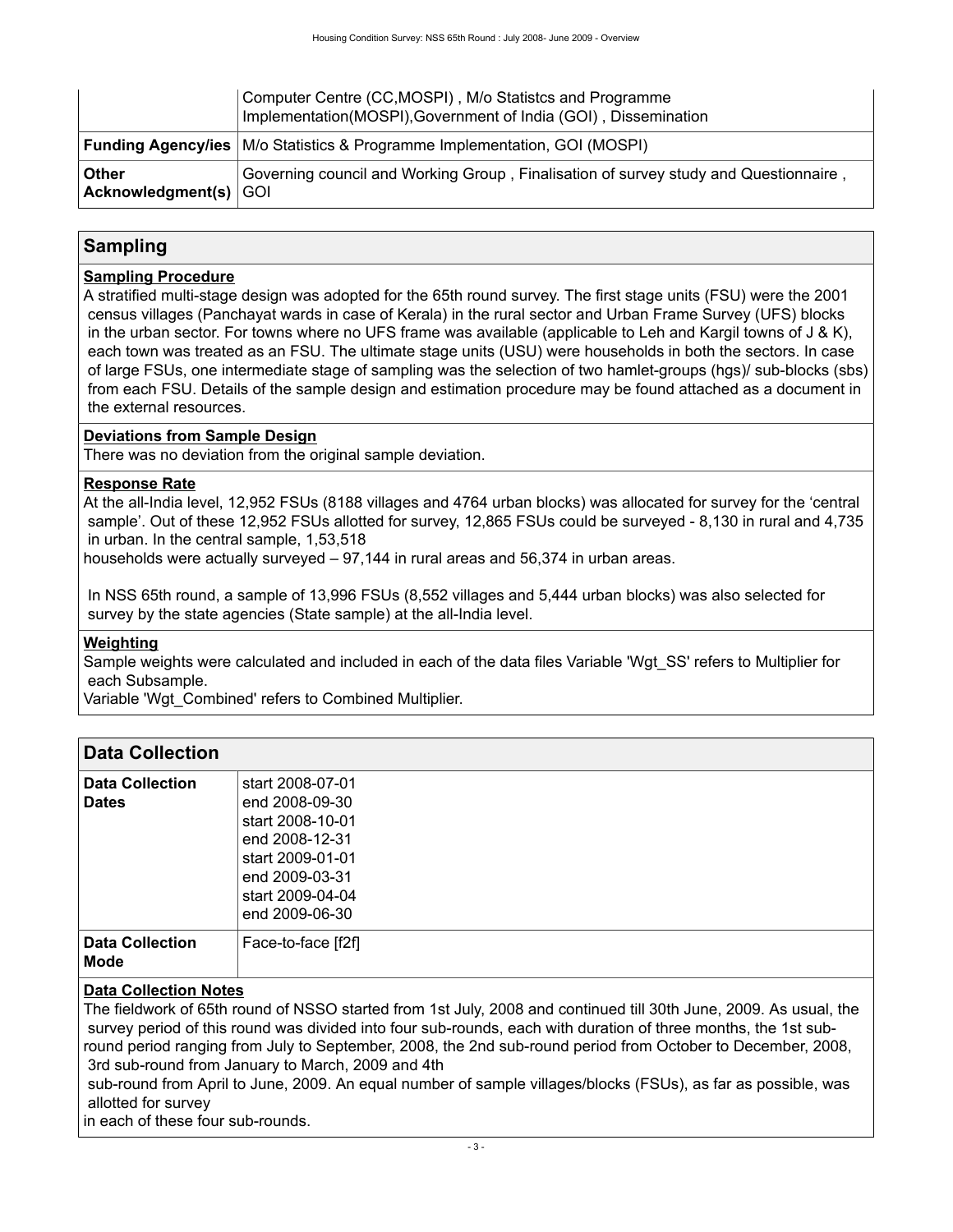### **Questionnaires**

Schedule 1.2 consists of 11 blocks including block 0. The blocks are:

Block 0: descriptive identification of sample household

Block 1: identification of sample household

Block 2: particulars of field operation

Block 3: household characteristics

Block 4: particulars of living facilities

Block 5: housing characteristics and micro environment

Block 6: particulars of the dwelling

Block 7: particulars of construction and repair for residential purpose

Block 10: remarks by investigator

Block 11: comments by supervisory officer(s)

**Data Collector(s)** Field Operations Division of Naional Sample Survey Office (NSSO(FOD)) , Ministry of Statistics and Programme Implementation

## <span id="page-7-0"></span>**Data Processing & Appraisal**

#### **Data Editing**

In external resources find attached as a document

## **Other Processing**

In external resources find attached as a document

## <span id="page-7-1"></span>**Accessibility**

| <b>Access Authority</b> | Computer Centre (M/O Statistics and Programme Implementation), http://mospi.nic.in/<br>Mospi New/site/home.aspx, nssodata@gmail.com                                                                    |
|-------------------------|--------------------------------------------------------------------------------------------------------------------------------------------------------------------------------------------------------|
| Contact(s)              | ADG, SDRD, NSSO (M/O Statistics & PI, G/O India), http://mospi.gov.in/<br>DDG, Computer Centre (Ministry of Statistics and Programme Implementation), http://<br>mospi.nic.in/Mospi_New/site/home.aspx |

#### **Access Conditions**

Validated unit level data relating to various survey rounds are available on CD-ROMS which can be obtained from the Deputy Director General, Computer Centre, M/O Statistics and PI, East Block No. 10 R.K. Puram, New Delhi-110066 by remitting the price along with packaging and postal charges as well as giving an undertaking duly signed in a specified format.The amount is to be remitted by way of demand draft drawn in favour of Pay & Accounts Officer, Ministry of Statistics & Programme Implementation, payable at New Delhi.

#### <span id="page-7-2"></span>**Rights & Disclaimer**

#### **Disclaimer**

The user of the data acknowledges that the original collector of the data, the authorized distributor of the data, and the relevant funding agency bear no responsibility for use of the data or for interpretations or inferences based upon such uses.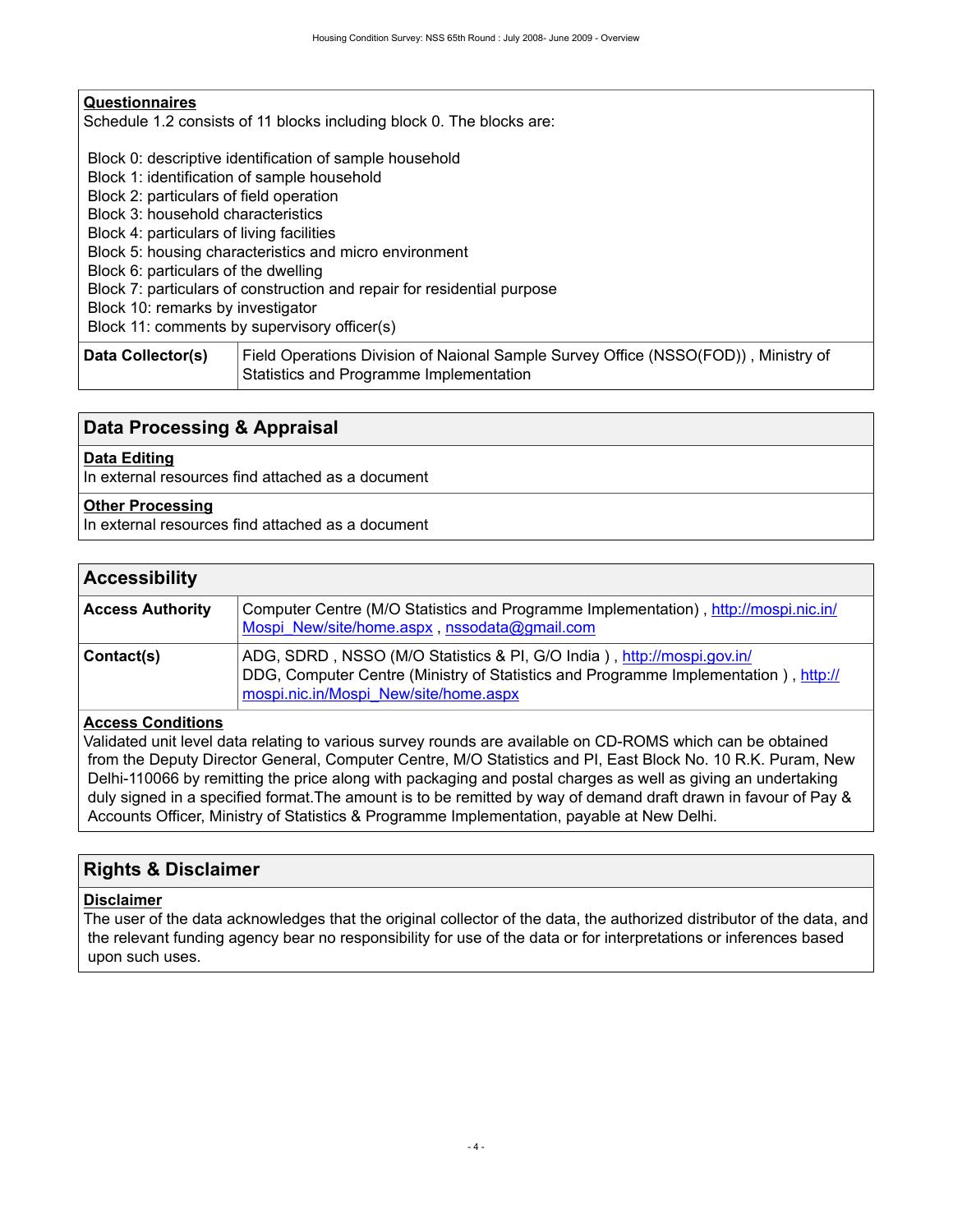# <span id="page-8-0"></span>**Files Description**

## **Dataset contains 6 file(s)**

<span id="page-8-1"></span>

| Block-1-2-Identification-household-records |                                                             |
|--------------------------------------------|-------------------------------------------------------------|
| # Cases                                    | 153518                                                      |
| $\#$ Variable(s)                           | 28                                                          |
| <b>File Structure</b>                      | Type: relational<br>Key(s): Key_hhold (Key to locate Hhold) |
| <b>File Content</b>                        |                                                             |

This dataset contains identification particulars of the sample household and few particulars of field operations.

## **Producer**

NSSO

<span id="page-8-2"></span>

| <b>Block-3-Household characteristics records</b> |                                                             |
|--------------------------------------------------|-------------------------------------------------------------|
| # Cases                                          | 153518                                                      |
| $\#$ Variable(s)                                 | 42                                                          |
| <b>File Structure</b>                            | Type: relational<br>Key(s): Key_hhold (Key to locate Hhold) |
| <b>Eilo Contont</b>                              |                                                             |

### **File Content**

This dataset consist of information relating to household characteristics like household size, gender of the head of the household, principal industry and occupation, religion, social group, household type, tenurial status of dwelling, land possessed, area type in which the dwelling unit is located, maximum distance to the place of work normally travelled by any earner of the household, monthly per capita consumer expenditure, etc.

#### **Producer NSSO**

<span id="page-8-3"></span>

| <b>Block-4-Household living facilities-records</b> |                                                             |
|----------------------------------------------------|-------------------------------------------------------------|
| # Cases                                            | 153518                                                      |
| # Variable(s)                                      | 46                                                          |
| <b>File Structure</b>                              | Type: relational<br>Key(s): Key hhold (Key to locate Hhold) |
|                                                    |                                                             |

#### **File Content**

Information relating to housing amenities, such as major source of drinking water, facility of bathroom, use of latrine, type of latrine, whether the household has electricity for domestic use, etc., are the content of this dataset.

## **Producer**

**NSSO** 

<span id="page-8-4"></span>

| <b>Block-5-Housing characteristics-environment-records</b> |                  |  |  |  |  |
|------------------------------------------------------------|------------------|--|--|--|--|
| # Cases                                                    | 153461           |  |  |  |  |
| # Variable(s)                                              | 35               |  |  |  |  |
| <b>File Structure</b>                                      | Type: relational |  |  |  |  |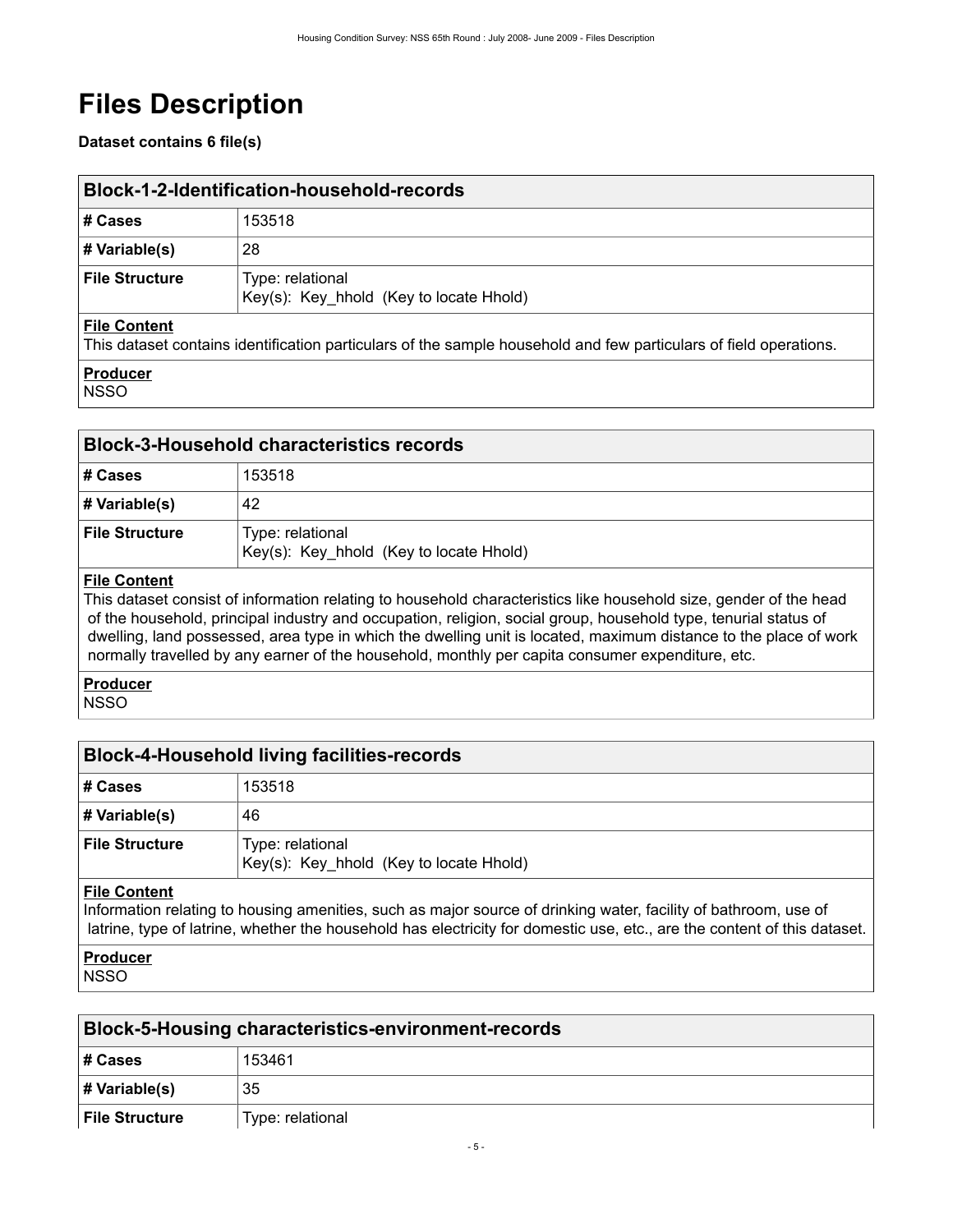#### Key(s): Key\_hhold (Key to locate Hhold)

### **File Content**

Infomation relating to the house/building in which the sample household lives and particulars relating to the environment around the house/building are the content of this dataset.

### <span id="page-9-0"></span>**Block-6-Dwelling particulars-records**

| ∣# Cases         | 153461                                                      |
|------------------|-------------------------------------------------------------|
| # Variable(s)    | 40                                                          |
| ∣ File Structure | Type: relational<br>Key(s): Key_hhold (Key to locate hhold) |

### **File Content**

Details regarding the living accommodation occupied by the household contained in this dataset.

#### **Producer**

**NSSO** 

<span id="page-9-1"></span>

| <b>Block-7-Constructions-records</b> |                                                                                                                    |  |  |  |  |  |
|--------------------------------------|--------------------------------------------------------------------------------------------------------------------|--|--|--|--|--|
| # Cases                              | 15282                                                                                                              |  |  |  |  |  |
| # Variable(s)                        | 54                                                                                                                 |  |  |  |  |  |
| <b>File Structure</b>                | Type: relational<br>Key(s): Key_Constrn_no (Key to locate construction no), Key_hhold (Key to locate<br>household) |  |  |  |  |  |
|                                      |                                                                                                                    |  |  |  |  |  |

#### **File Content**

This dataset contain information like type of construction, floor area, expenditure incurred, source of finance, etc., in respect of constructions undertaken, either at the present premises or elsewhere, during the last 365 days. This apart, number of constructed houses/flats purchased first-hand during the last 365 days are also recorded separately along with their floor area and cost of acquiring them.

**Producer** NSSO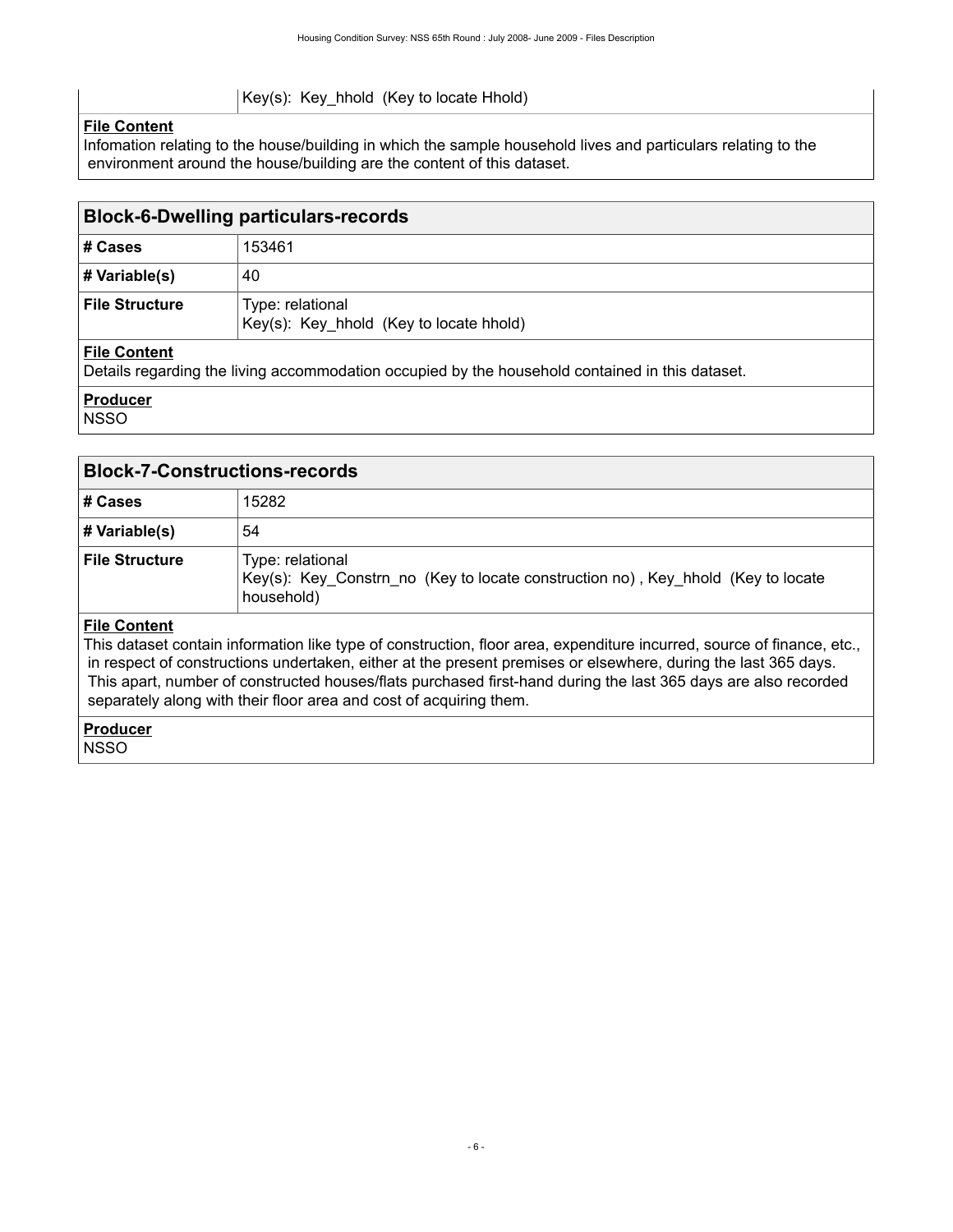# <span id="page-10-0"></span>**Variables List**

**Dataset contains 245 variable(s)**

<span id="page-10-1"></span>

|              | File Block-1-2-Identification-household-records |                                        |             |             |        |             |                                                         |  |  |  |  |
|--------------|-------------------------------------------------|----------------------------------------|-------------|-------------|--------|-------------|---------------------------------------------------------|--|--|--|--|
| #            | Name                                            | Label                                  | <b>Type</b> | Format      | Valid  | Invalid     | Question                                                |  |  |  |  |
| $\mathbf{1}$ | Key hhold                                       | Key to locate Hhold                    | discrete    | character-9 | 153518 | $\Omega$    |                                                         |  |  |  |  |
| 2            | Rec_Id                                          | Record Identifier                      | discrete    | character-2 | 153518 | $\Omega$    | $\overline{a}$                                          |  |  |  |  |
| 3            | Round                                           | Round                                  | discrete    | character-2 | 153518 | 0           |                                                         |  |  |  |  |
| 4            | Sch no                                          | Schedule Number                        | discrete    | character-3 | 153518 | $\Omega$    |                                                         |  |  |  |  |
| 5            | <b>Sample</b>                                   | Sample                                 | discrete    | character-1 | 153518 | 0           | Sample (1-Central or 2-State)                           |  |  |  |  |
| 6            | <b>SubRound</b>                                 | Sub-Round                              | discrete    | character-1 | 153518 | 0           | Sub-Round                                               |  |  |  |  |
| 7            | <b>SubSample</b>                                | Sub-Sample                             | discrete    | character-1 | 153518 | 0           | Sub-sample                                              |  |  |  |  |
| 8            | Sector                                          | Sector                                 | discrete    | character-1 | 153518 | 0           | Sector code (1-Rural,2-Urban)                           |  |  |  |  |
| 9            | <b>State</b>                                    | State                                  | discrete    | character-2 | 153518 | 0           | <b>State Code</b>                                       |  |  |  |  |
| 10           | <b>Region</b>                                   | Region                                 | discrete    | character-1 | 153518 | 0           | Region code                                             |  |  |  |  |
| 11           |                                                 | <b>FODSub Region FOD Sub-Region</b>    | discrete    | character-4 | 153518 | $\mathbf 0$ |                                                         |  |  |  |  |
| 12           | <b>District</b>                                 | <b>District</b>                        | discrete    | character-2 | 153518 | 0           | District code                                           |  |  |  |  |
| 13           | <b>Stratum</b>                                  | Stratum                                | discrete    | character-2 | 153518 | $\mathbf 0$ | Stratum no                                              |  |  |  |  |
| 14           | <b>Sub Stratum</b>                              | Sub-Stratum(urban only)                | discrete    | character-2 | 56363  | 0           | Sub-stratum no                                          |  |  |  |  |
| 15           | <b>FSU</b>                                      | <b>FSU Serial number</b>               | discrete    | character-5 | 153518 | 0           | First Stage Unit (FSU) no.                              |  |  |  |  |
| 16           | Hg sb no                                        | hamlet group/ sub block<br>No          | discrete    | character-1 | 153518 | 0           | Hamlet-group/ Sub-block No.                             |  |  |  |  |
| 17           | Stage2Stratum                                   | Second Stage Stratum no.               | discrete    | character-1 | 153518 | 0           | Second stage stratum no.                                |  |  |  |  |
| 18           | <b>Hhold No</b>                                 | Household No.                          | discrete    | character-2 | 153518 | 0           | Sample Household no                                     |  |  |  |  |
| 19           | B <sub>1</sub> q <sub>16</sub>                  | Informant's relation to<br>head (code) | discrete    | character-1 | 153457 | 0           | Informant's relation to head (code)                     |  |  |  |  |
| 20           | B1 q17                                          | Response Code                          | discrete    | character-1 | 153518 | 0           | Respons code                                            |  |  |  |  |
| 21           | B <sub>1</sub> q <sub>18</sub>                  | Survey Code                            | discrete    | character-1 | 153518 | $\mathbf 0$ | Survey code                                             |  |  |  |  |
| 22           | B <sub>1</sub> q <sub>19</sub>                  | Reason for substitution<br>(code)      | discrete    | character-1 | 2998   | 0           | Reason for substitution of original<br>household (code) |  |  |  |  |
| 23           | B <sub>2</sub> q <sub>2</sub>                   | Date of Survey(ddmmyy)                 | continuous  | numeric-6.0 | 153509 | 9           |                                                         |  |  |  |  |
| 24           | Wgt SS                                          | Multiplier Sub-sample-<br>wise(0.00)   | continuous  | numeric-9.2 | 153518 | 0           |                                                         |  |  |  |  |
| 25           | Wgt combined                                    | Multiplier Combined(0.00)              | continuous  | numeric-9.2 | 153518 | 0           | $\overline{a}$                                          |  |  |  |  |
| 26           | nss                                             | Sub-sample NS                          | continuous  | numeric-2.0 | 153518 | 0           | $\overline{a}$                                          |  |  |  |  |
| 27           | <b>nsc</b>                                      | Combined NC                            | continuous  | numeric-3.0 | 153518 | 0           |                                                         |  |  |  |  |
| 28           | wgt posted                                      | Multiplier posted                      | continuous  | numeric-8.0 | 153518 | 0           | $\overline{a}$                                          |  |  |  |  |

## <span id="page-10-2"></span>**File Block-3-Household characteristics records**

| # | Name      | Label               | Type     | Format      | Valid  | <b>Invalid</b> | Question |
|---|-----------|---------------------|----------|-------------|--------|----------------|----------|
|   | Key hhold | Key to locate Hhold | discrete | character-9 | 153518 |                |          |
|   | Rec Id    | Record Identifier   | discrete | character-2 | 153518 |                |          |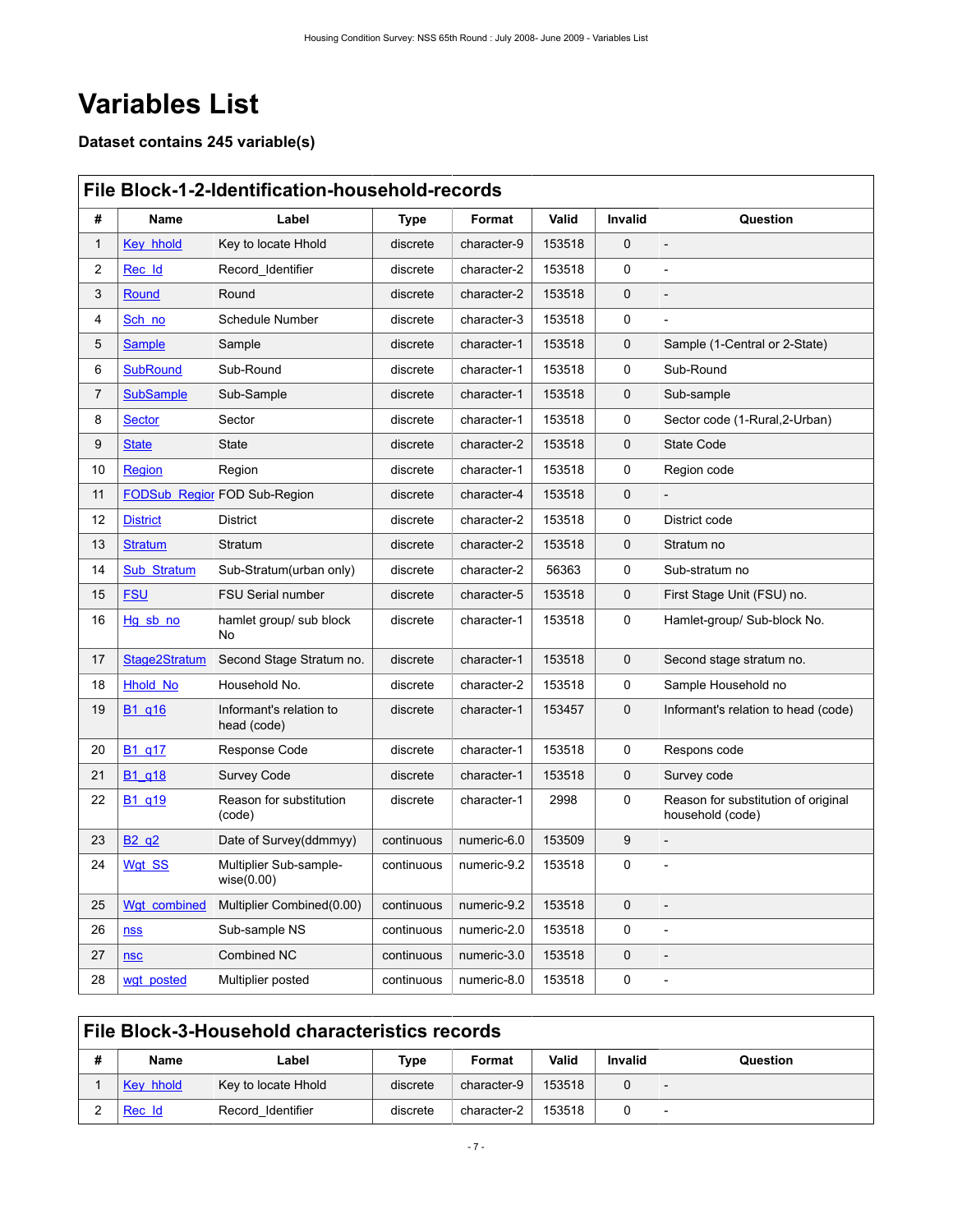|    | <b>File Block-3-Household characteristics records</b> |                              |             |             |        |                |                                                                                        |  |  |  |  |
|----|-------------------------------------------------------|------------------------------|-------------|-------------|--------|----------------|----------------------------------------------------------------------------------------|--|--|--|--|
| #  | Name                                                  | Label                        | <b>Type</b> | Format      | Valid  | <b>Invalid</b> | Question                                                                               |  |  |  |  |
| 3  | Round                                                 | Round                        | discrete    | character-2 | 153518 | $\mathbf 0$    |                                                                                        |  |  |  |  |
| 4  | Sch no                                                | Schedule Number              | discrete    | character-3 | 153518 | $\Omega$       |                                                                                        |  |  |  |  |
| 5  | <b>Sample</b>                                         | Sample                       | discrete    | character-1 | 153518 | $\mathbf 0$    | Same as given in dataset of<br>Block-1 2                                               |  |  |  |  |
| 6  | <b>SubRound</b>                                       | Sub-Round                    | discrete    | character-1 | 153518 | 0              | Same as given in dataset of<br>Block-1_2                                               |  |  |  |  |
| 7  | <b>SubSample</b>                                      | Sub-Sample                   | discrete    | character-1 | 153518 | $\mathbf 0$    | Same as given in dataset of<br>Block-1 2                                               |  |  |  |  |
| 8  | <b>Sector</b>                                         | Sector                       | discrete    | character-1 | 153518 | 0              | Same as given in dataset of<br>Block-1 2                                               |  |  |  |  |
| 9  | <b>State</b>                                          | <b>State</b>                 | discrete    | character-2 | 153518 | $\mathbf 0$    | Same as given in dataset of<br>Block-1_2                                               |  |  |  |  |
| 10 | Region                                                | Region                       | discrete    | character-1 | 153518 | 0              | Same as given in dataset of<br>Block-1 2                                               |  |  |  |  |
| 11 |                                                       | FODSub Region FOD Sub-Region | discrete    | character-4 | 153518 | $\mathbf 0$    | Same as given in dataset of<br>Block-1_2                                               |  |  |  |  |
| 12 | <b>District</b>                                       | <b>District</b>              | discrete    | character-2 | 153518 | 0              | Same as given in dataset of<br>Block-1 2                                               |  |  |  |  |
| 13 | <b>Stratum</b>                                        | Stratum                      | discrete    | character-2 | 153518 | $\mathbf 0$    | Same as given in dataset of<br>Block-1_2                                               |  |  |  |  |
| 14 | <b>Sub Stratum</b>                                    | Sub-Stratum(urban only)      | discrete    | character-2 | 56363  | 0              | Same as given in dataset of<br>Block-1_2                                               |  |  |  |  |
| 15 | <b>FSU</b>                                            | <b>FSU Serial number</b>     | discrete    | character-5 | 153518 | $\mathbf 0$    | Same as given in dataset of<br>Block-1 2                                               |  |  |  |  |
| 16 | Hg sb no                                              | hg/sb Number                 | discrete    | character-1 | 153518 | $\mathbf 0$    | Same as given in dataset of<br>Block-1 2                                               |  |  |  |  |
| 17 | Stage2Stratum                                         | Second Stage Stratum no.     | discrete    | character-1 | 153518 | $\mathbf 0$    | Same as given in dataset of<br>Block-1_2                                               |  |  |  |  |
| 18 | <b>Hhold No</b>                                       | Household No.                | discrete    | character-2 | 153518 | 0              | Same as given in dataset of<br>Block-1_2                                               |  |  |  |  |
| 19 | B3_q1                                                 | Hh size-Male                 | continuous  | numeric-2.0 | 149616 | 3902           | Household size-Male                                                                    |  |  |  |  |
| 20 | B3 q2                                                 | Hh size-Female               | continuous  | numeric-2.0 | 148912 | 4606           | Household size-female                                                                  |  |  |  |  |
| 21 | B3 q3                                                 | Hh size-Total                | continuous  | numeric-2.0 | 153518 | $\mathbf 0$    | Household size-Total                                                                   |  |  |  |  |
| 22 | B3_q4                                                 | Gender of the head           | discrete    | character-1 | 153450 | 0              | Gender of the head of the household                                                    |  |  |  |  |
| 23 | B3 q5                                                 | <b>NIC-2004</b>              | discrete    | character-5 | 144231 | 0              | Principal industry (NIC-2004)                                                          |  |  |  |  |
| 24 | B3 q6                                                 | <b>NCO-2004</b>              | discrete    | character-3 | 144121 | 0              | Principal occupation (NCO-2004)                                                        |  |  |  |  |
| 25 | <b>B3</b> q7                                          | Hh type                      | discrete    | character-2 | 153518 | $\mathbf 0$    | Household type                                                                         |  |  |  |  |
| 26 | <b>B3 q8</b>                                          | Religion                     | discrete    | character-1 | 153499 | 0              | Religion                                                                               |  |  |  |  |
| 27 | <b>B3 q9</b>                                          | Social group                 | discrete    | character-1 | 153476 | 0              | Social group                                                                           |  |  |  |  |
| 28 | B3 q10                                                | Land possessed               | discrete    | character-2 | 153286 | 0              | Land possessed as on date of<br>survey(code)                                           |  |  |  |  |
| 29 | B3_q11                                                | <b>Tenurial status</b>       | discrete    | character-1 | 153518 | $\mathbf 0$    | Tenurial status of dwelling                                                            |  |  |  |  |
| 30 | B3_q12                                                | Area type                    | discrete    | character-1 | 153473 | 0              | If entry 1 to 5 or 9 in item 11, area<br>type in which the dwelling unit is<br>located |  |  |  |  |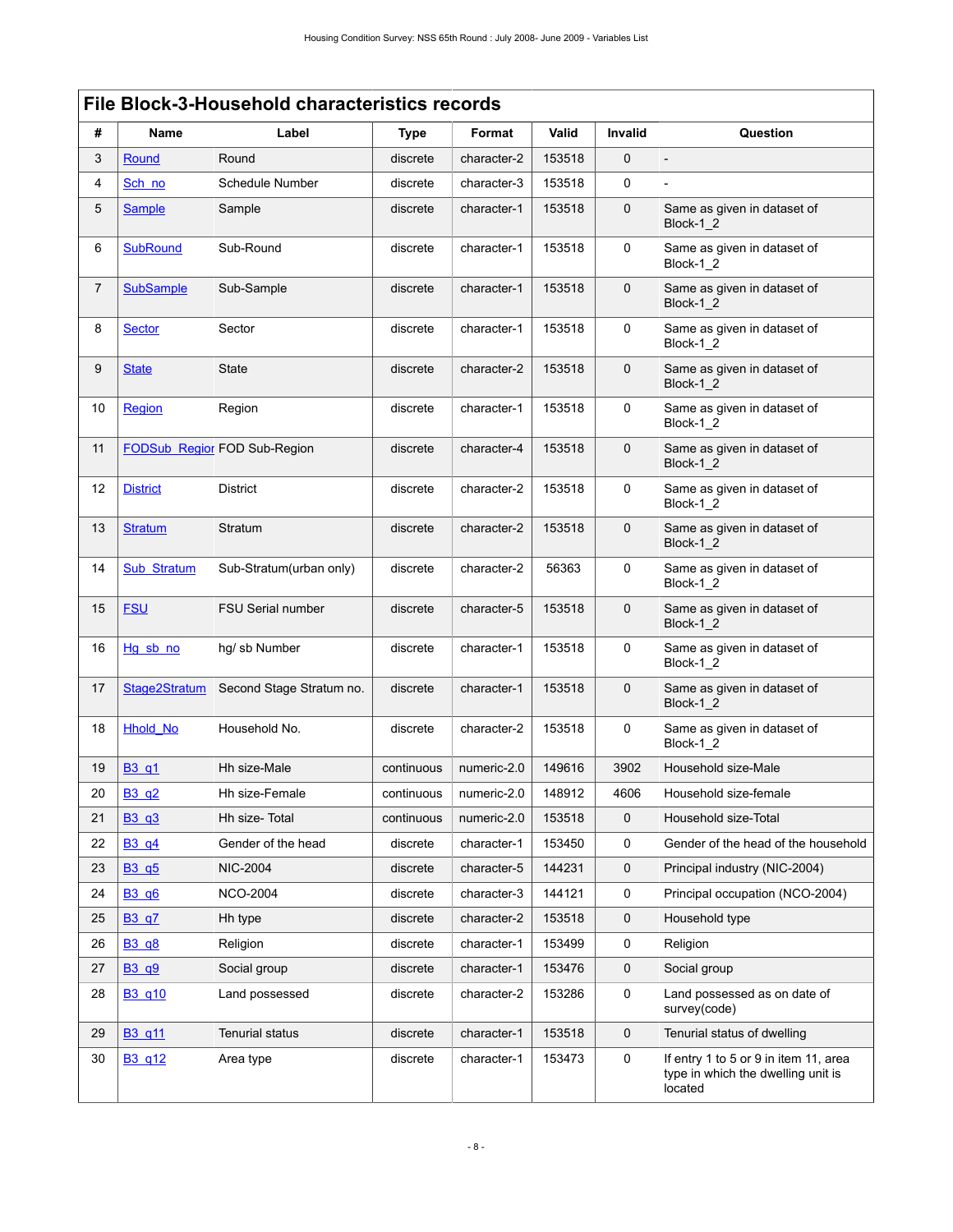|    | ב ווס שוטטא-ט-ווטעפטווטוע טוומומטנטווואס ופטטוע |                                       |             |             |        |                |                                                                                                       |  |  |  |  |
|----|-------------------------------------------------|---------------------------------------|-------------|-------------|--------|----------------|-------------------------------------------------------------------------------------------------------|--|--|--|--|
| #  | <b>Name</b>                                     | Label                                 | <b>Type</b> | Format      | Valid  | <b>Invalid</b> | Question                                                                                              |  |  |  |  |
| 31 | B3 q13                                          | Max distance to the place<br>of work  | discrete    | character-1 | 153093 | $\mathbf 0$    | Maximum distance to the place<br>of work normally travelled by any<br>earner of the household (code)  |  |  |  |  |
| 32 | B3 q14                                          | Purchase (Rs.)                        | continuous  | numeric-6.0 | 153234 | 284            | Household consumer expenditure<br>during last 30 days out of :- Purchase<br>(Rs.)                     |  |  |  |  |
| 33 | B3 g15                                          | Home produced (Rs.)                   | continuous  | numeric-5.0 | 71538  | 81980          | Household consumer expenditure<br>during last 30 days out of :-Home<br>produced (Rs.)                 |  |  |  |  |
| 34 | <b>B3</b> q16                                   | Exchange of goods &<br>services (Rs.) | continuous  | numeric-5.0 | 21365  | 132153         | Household consumer expenditure<br>during last 30 days out of :-<br>Exchange of goods & services (Rs.) |  |  |  |  |
| 35 | B3_q17                                          | Gifts & Ioans (Rs.)                   | continuous  | numeric-6.0 | 31635  | 121883         | Household consumer expenditure<br>during last 30 days out of :- Gifts &<br>loans (Rs.)                |  |  |  |  |
| 36 | <b>B3</b> q18                                   | Free collection (Rs.)                 | continuous  | numeric-4.0 | 70589  | 82929          | Household consumer expenditure<br>during last 30 days out of :-Free<br>collection (Rs.)               |  |  |  |  |
| 37 | <b>B3</b> q19                                   | Total (items 14 to 18) (Rs.)          | continuous  | numeric-6.0 | 153518 | $\mathbf 0$    | Household consumer expenditure<br>during last 30 days Total (items 14 to<br>$(18)$ (Rs.)              |  |  |  |  |
| 38 | Wgt SS                                          | Multiplier Sub-sample-wise            | continuous  | numeric-9.2 | 153518 | $\Omega$       | $\overline{a}$                                                                                        |  |  |  |  |
| 39 | Wqt combined                                    | <b>Multiplier Combined</b>            | continuous  | numeric-9.2 | 153518 | $\mathbf 0$    |                                                                                                       |  |  |  |  |
| 40 | <b>nss</b>                                      | Sub-sample NS                         | continuous  | numeric-2.0 | 153518 | 0              | $\overline{a}$                                                                                        |  |  |  |  |
| 41 | <b>nsc</b>                                      | Combined NC                           | continuous  | numeric-3.0 | 153518 | $\mathbf 0$    |                                                                                                       |  |  |  |  |
| 42 | wgt posted                                      | SS multiplier posted                  | continuous  | numeric-8.0 | 153518 | 0              |                                                                                                       |  |  |  |  |

## <span id="page-12-0"></span>**File Block-4-Household living facilities-records**

| #  | Name                 | Label                    | <b>Type</b> | Format      | Valid  | <b>Invalid</b> | Question                        |
|----|----------------------|--------------------------|-------------|-------------|--------|----------------|---------------------------------|
|    |                      |                          |             |             |        |                |                                 |
| 1  | <b>Key hhold</b>     | Key to locate Hhold      | discrete    | character-9 | 153518 | 0              | Same as in dataset of Block-1 2 |
| 2  | Rec_Id               | Record_Identifier        | discrete    | character-2 | 153518 | 0              | Same as in dataset of Block-1 2 |
| 3  | Round                | Round                    | discrete    | character-2 | 153518 | $\mathbf 0$    | Same as in dataset of Block-1 2 |
| 4  | Sch no               | Schedule Number          | discrete    | character-3 | 153518 | 0              | Same as in dataset of Block-1 2 |
| 5  | <b>Sample</b>        | Sample                   | discrete    | character-1 | 153518 | 0              | Same as in dataset of Block-1 2 |
| 6  | <b>SubRound</b>      | Sub-Round                | discrete    | character-1 | 153518 | 0              | Same as in dataset of Block-1 2 |
| 7  | <b>SubSample</b>     | Sub-Sample               | discrete    | character-1 | 153518 | $\mathbf 0$    | Same as in dataset of Block-1 2 |
| 8  | <b>Sector</b>        | Sector                   | discrete    | character-1 | 153518 | 0              | Same as in dataset of Block-1 2 |
| 9  | <b>State</b>         | <b>State</b>             | discrete    | character-2 | 153518 | $\mathbf 0$    | Same as in dataset of Block-1 2 |
| 10 | Region               | Region                   | discrete    | character-1 | 153518 | 0              | Same as in dataset of Block-1 2 |
| 11 | <b>FODSub Region</b> | FOD Sub-Region           | discrete    | character-4 | 153518 | $\mathbf 0$    | Same as in dataset of Block-1_2 |
| 12 | <b>District</b>      | <b>District</b>          | discrete    | character-2 | 153518 | 0              | Same as in dataset of Block-1 2 |
| 13 | <b>Stratum</b>       | Stratum                  | discrete    | character-2 | 153518 | $\mathbf 0$    | Same as in dataset of Block-1 2 |
| 14 | Sub Stratum          | Sub-Stratum(urban only)  | discrete    | character-2 | 56363  | 0              | Same as in dataset of Block-1 2 |
| 15 | <b>FSU</b>           | <b>FSU Serial number</b> | discrete    | character-5 | 153518 | $\mathbf 0$    | Same as in dataset of Block-1 2 |
| 16 | Hg sb no             | hg/sb Number             | discrete    | character-1 | 153518 | 0              | Same as in dataset of Block-1 2 |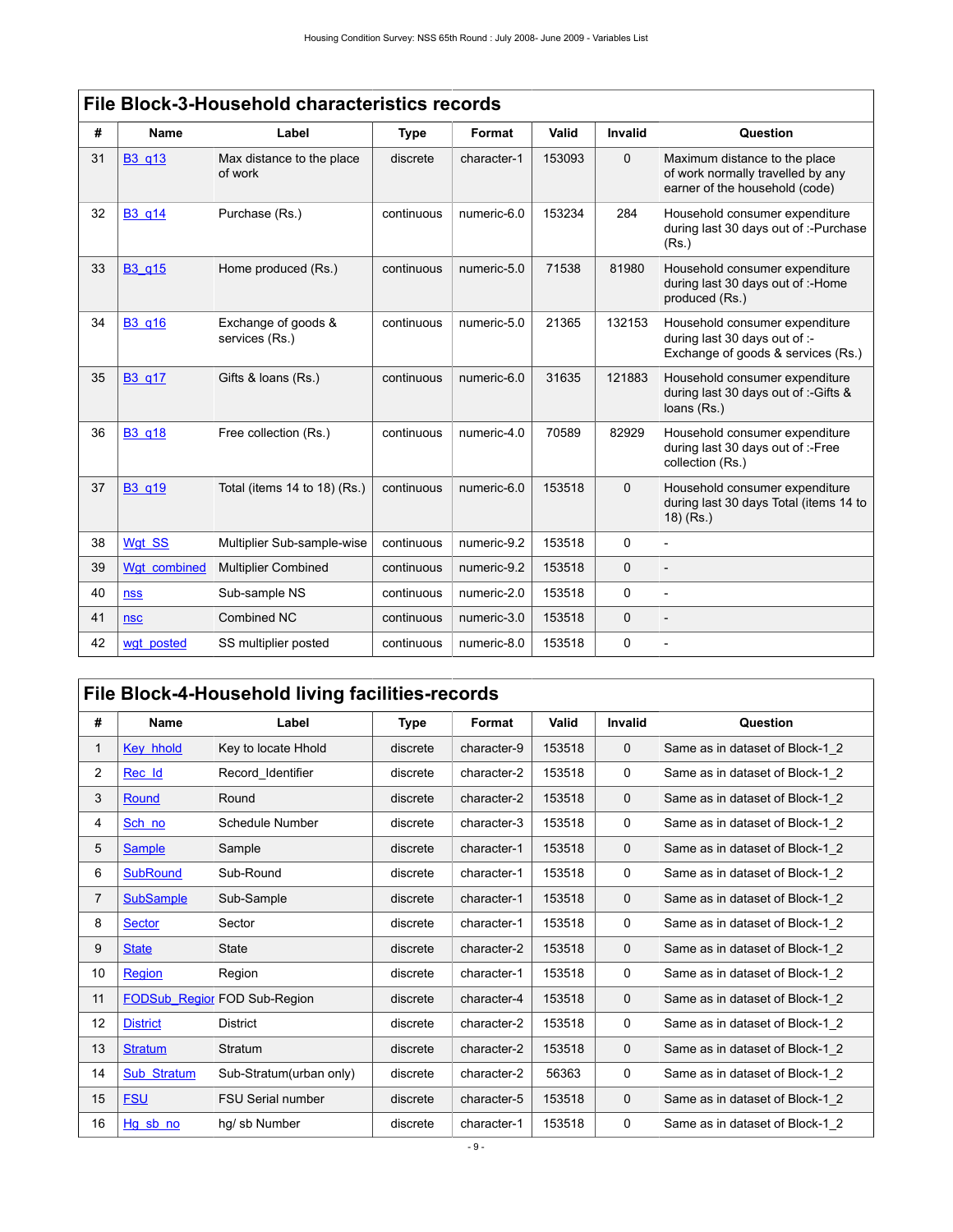|    |                                  | File Block-4-Household living facilities-records |             |             |        |             |                                                                                                                                        |
|----|----------------------------------|--------------------------------------------------|-------------|-------------|--------|-------------|----------------------------------------------------------------------------------------------------------------------------------------|
| #  | Name                             | Label                                            | <b>Type</b> | Format      | Valid  | Invalid     | Question                                                                                                                               |
| 17 | Stage2Stratum                    | Second Stage Stratum no.                         | discrete    | character-1 | 153518 | $\mathbf 0$ | Same as in dataset of Block-1 2                                                                                                        |
| 18 | <b>Hhold No</b>                  | Household No.                                    | discrete    | character-2 | 153518 | 0           | Same as in dataset of Block-1 2                                                                                                        |
| 19 | B <sub>4</sub> q <sub>1</sub> 1  | Major source of drinking<br>water- cell 1        | discrete    | character-2 | 153516 | $\mathbf 0$ | Major source of drinking water<br>(record the two most often used<br>sources against cell 1 and cell 2 in<br>descending order of uses) |
| 20 | B4 q1 2                          | Major source of drinking<br>water-cell 2         | discrete    | character-2 | 39594  | $\mathbf 0$ | Same as in Q.1_1                                                                                                                       |
| 21 | B4 g2                            | Whether drinking water<br>sufficient             | discrete    | character-1 | 153518 | $\mathbf 0$ | Whether availability of drinking water<br>from the first source (most often<br>used source) is sufficient throughout<br>the year?      |
| 22 | B <sub>4</sub> q <sub>3</sub> 1  | Dinking water-Jan                                | discrete    | character-1 | 3138   | $\mathbf 0$ | If code 2 in item 2, during which<br>calendar months of the year<br>availability of drinking water was not<br>sufficient?              |
| 23 | B <sub>4</sub> q <sub>3</sub> 2  | Dinking water-Feb                                | discrete    | character-1 | 4090   | $\mathbf 0$ | Same as in Q3_1                                                                                                                        |
| 24 | B <sub>4</sub> q <sub>3</sub> 3  | Dinking water-Mar                                | discrete    | character-1 | 7102   | 0           | Same as in Q3_1                                                                                                                        |
| 25 | B4_q3_4                          | Dinking water-Apr                                | discrete    | character-1 | 13213  | 0           | Same as in Q3 1                                                                                                                        |
| 26 | B4_q3_5                          | Dinking water-May                                | discrete    | character-1 | 17256  | $\mathbf 0$ | Same as in Q3 1                                                                                                                        |
| 27 | B4_q3_6                          | Dinking waterr-Jun                               | discrete    | character-1 | 12397  | $\mathbf 0$ | Same as in Q3 1                                                                                                                        |
| 28 | B <sub>4</sub> q <sub>3</sub> 7  | Drinking water-Jul                               | discrete    | character-1 | 3365   | 0           | Same as in Q3 1                                                                                                                        |
| 29 | B4_q3_8                          | Drinking water-Aug                               | discrete    | character-1 | 1013   | $\mathbf 0$ | Same as in Q3 1                                                                                                                        |
| 30 | B <sub>4</sub> q <sub>3</sub> 9  | Drinking water-Sep                               | discrete    | character-1 | 506    | 0           | Same as in Q3 1                                                                                                                        |
| 31 | B4 q3 10                         | Drinking water-Oct                               | discrete    | character-1 | 523    | $\mathbf 0$ | Same as in Q3 1                                                                                                                        |
| 32 | B <sub>4</sub> q <sub>3</sub> 11 | Drinking water-Nov                               | discrete    | character-1 | 1315   | 0           | Same as in Q3_1                                                                                                                        |
| 33 | B4 q3 12                         | Drinking water-Dec                               | discrete    | character-1 | 2278   | $\mathbf 0$ | Same as in Q3_1                                                                                                                        |
| 34 | B <sub>4</sub> q <sub>4</sub>    | Facility of drinking water                       | discrete    | character-1 | 153483 | 0           | Facility of drinking water                                                                                                             |
| 35 | B <sub>4</sub> q <sub>5</sub>    | Distance of the drinking<br>water source         | discrete    | character-1 | 153123 | $\mathbf 0$ | Distance to the source of drinking<br>water                                                                                            |
| 36 | B <sub>4</sub> q <sub>6</sub>    | Facility of bathroom                             | discrete    | character-1 | 153498 | 0           | Facility of bathroom:                                                                                                                  |
| 37 | B4 q7                            | Distance from the bathing<br>place               | discrete    | character-1 | 153443 | $\mathbf 0$ | Distance from the bathing place                                                                                                        |
| 38 | B4 q8                            | Use of latrine                                   | discrete    | character-1 | 153508 | 0           | Use of latrine:                                                                                                                        |
| 39 | B4q9                             | Type of latrine                                  | discrete    | character-1 | 88494  | $\mathbf 0$ | If code 1, 2 or 3 in item 8, type of<br>latrine                                                                                        |
| 40 | B4 g10                           | Electricity for domestic use                     | discrete    | character-1 | 153518 | 0           | Whether the household has<br>electricity for domestic use?                                                                             |
| 41 | B4 q11                           | Type of electric wiring                          | discrete    | character-1 | 117194 | $\mathbf 0$ | If code 1 in item 10, type of electric<br>wiring.                                                                                      |
| 42 | Wgt_SS                           | Multiplier Sub-sample-wise                       | continuous  | numeric-9.2 | 153518 | 0           |                                                                                                                                        |
| 43 | Wgt combined                     | Multiplier combined                              | continuous  | numeric-9.2 | 153518 | $\mathbf 0$ |                                                                                                                                        |
| 44 | <b>nss</b>                       | Sub-sample NS                                    | continuous  | numeric-2.0 | 153518 | 0           | $\overline{a}$                                                                                                                         |
| 45 | <b>nsc</b>                       | Combined NC                                      | continuous  | numeric-3.0 | 153518 | 0           |                                                                                                                                        |
| 46 | wgt_posted                       | SS multiplier posted                             | continuous  | numeric-8.0 | 153518 | $\mathbf 0$ | $\overline{\phantom{a}}$                                                                                                               |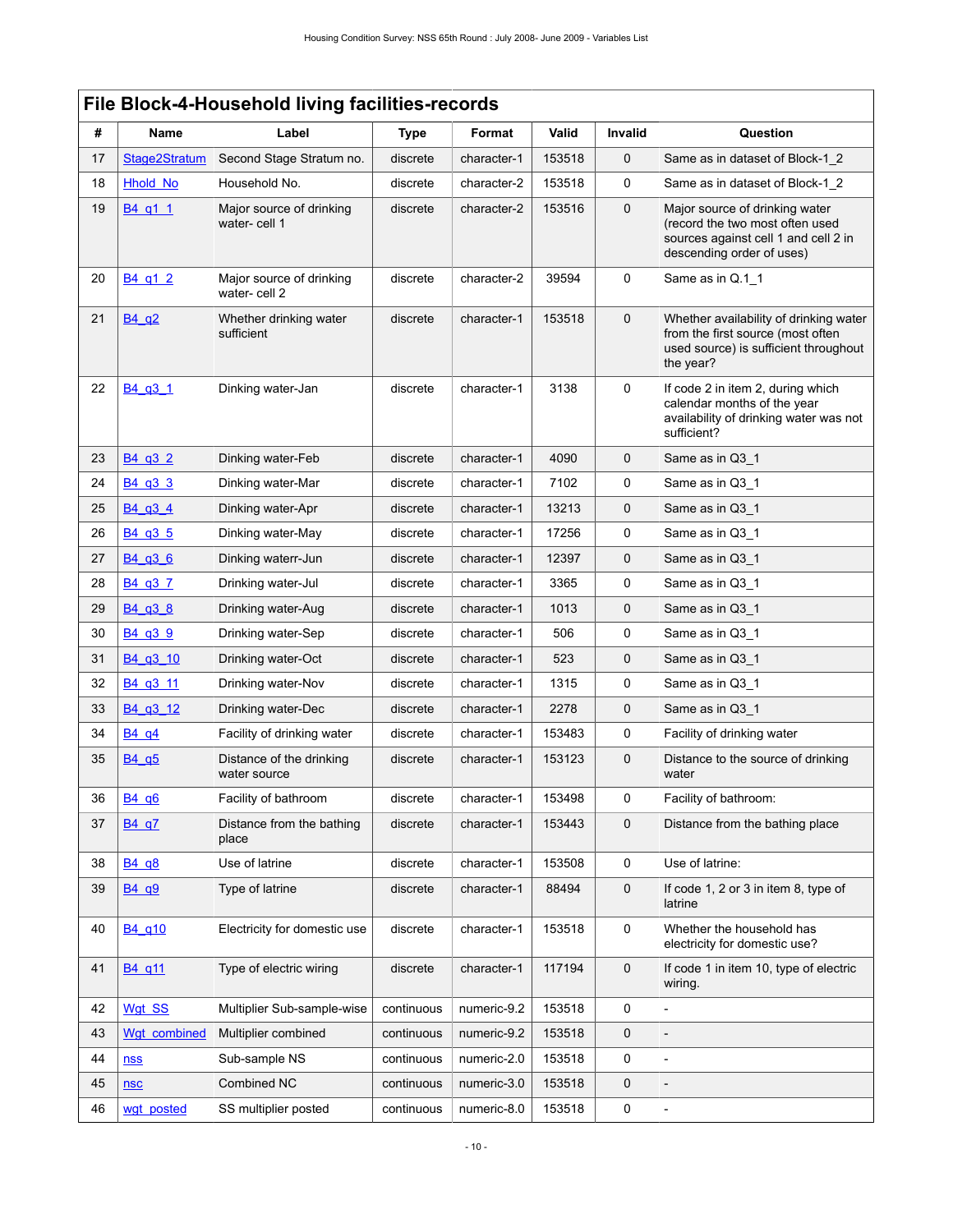# <span id="page-14-0"></span>**File Block-5-Housing characteristics-environment-records**

| #              | Name                           | Label                               | <b>Type</b> | Format      | Valid  | Invalid             | Question                                                                                                     |
|----------------|--------------------------------|-------------------------------------|-------------|-------------|--------|---------------------|--------------------------------------------------------------------------------------------------------------|
| 1              | Key hhold                      | Key to locate Hhold                 | discrete    | character-9 | 153461 | $\mathbf 0$         | Same as in dataset of Block-1 2                                                                              |
| $\overline{2}$ | Rec Id                         | Record_Identifier                   | discrete    | character-2 | 153461 | 0                   | Same as in dataset of Block-1 2                                                                              |
| 3              | Round                          | Round                               | discrete    | character-2 | 153461 | 0                   | Same as in dataset of Block-1 2                                                                              |
| 4              | Sch no                         | Schedule Number                     | discrete    | character-3 | 153461 | $\mathbf 0$         | Same as in dataset of Block-1 2                                                                              |
| 5              | <b>Sample</b>                  | Sample                              | discrete    | character-1 | 153461 | 0                   | Same as in dataset of Block-1 2                                                                              |
| 6              | <b>SubRound</b>                | Sub-Round                           | discrete    | character-1 | 153461 | 0                   | Same as in dataset of Block-1 2                                                                              |
| $\overline{7}$ | <b>SubSample</b>               | Sub-Sample                          | discrete    | character-1 | 153461 | $\mathbf 0$         | Same as in dataset of Block-1 2                                                                              |
| 8              | <b>Sector</b>                  | Sector                              | discrete    | character-1 | 153461 | 0                   | Same as in dataset of Block-1 2                                                                              |
| 9              | <b>State</b>                   | <b>State</b>                        | discrete    | character-2 | 153461 | $\mathbf 0$         | Same as in dataset of Block-1 2                                                                              |
| 10             | Region                         | Region                              | discrete    | character-1 | 153461 | 0                   | Same as in dataset of Block-1 2                                                                              |
| 11             |                                | <b>FODSub Region FOD Sub-Region</b> | discrete    | character-4 | 153461 | $\mathbf 0$         | Same as in dataset of Block-1 2                                                                              |
| 12             | <b>District</b>                | <b>District</b>                     | discrete    | character-2 | 153461 | 0                   | Same as in dataset of Block-1 2                                                                              |
| 13             | <b>Stratum</b>                 | Stratum                             | discrete    | character-2 | 153461 | 0                   | Same as in dataset of Block-1 2                                                                              |
| 14             | Sub Stratum                    | Sub-Stratum(urban only)             | discrete    | character-2 | 56343  | 0                   | Same as in dataset of Block-1 2                                                                              |
| 15             | <b>FSU</b>                     | <b>FSU Serial number</b>            | discrete    | character-5 | 153461 | $\mathbf 0$         | Same as in dataset of Block-1 2                                                                              |
| 16             | $Hg$ sb no                     | hg/sb Number                        | discrete    | character-1 | 153461 | 0                   | Same as in dataset of Block-1 2                                                                              |
| 17             | Stage2Stratum                  | Second Stage Stratum no.            | discrete    | character-1 | 153461 | $\mathbf 0$         | Same as in dataset of Block-1 2                                                                              |
| 18             | <b>Hhold No</b>                | Household No.                       | discrete    | character-2 | 153461 | $\mathbf 0$         | Same as in dataset of Block-1_2                                                                              |
| 19             | B <sub>5</sub> q <sub>1</sub>  | Plinth area( $Sq$ , ft.)            | continuous  | numeric-6.0 | 153461 | 0                   | Plinth area of the house (in square<br>feet and in whole numbers)                                            |
| 20             | B <sub>5</sub> q <sub>2</sub>  | Plinth level (ft.)                  | discrete    | numeric-1.0 | 152645 | 816                 | Plinth level (in feet and in whole<br>numbers)                                                               |
| 21             | B <sub>5</sub> q <sub>3</sub>  | Use of house                        | discrete    | character-1 | 153414 | $\mathbf 0$         |                                                                                                              |
| 22             | B <sub>5</sub> q <sub>4</sub>  | Period since built                  | discrete    | character-1 | 129089 | $\mathbf 0$         | If codes 1 or 2 in item 11 of block<br>3 (i.e., for the household with own<br>dwelling), period since built: |
| 23             | B5 q5                          | Year of start                       | continuous  | numeric-4.0 | 12493  | 140968              | If code 1 or 2 in item 4, year of start<br>of dwelling unit                                                  |
| 24             | B5_q6                          | Year of completion                  | discrete    | numeric-4.0 | 12494  | 140967              | If code 1 or 2 in item 4, year of<br>completion of dwelling unit.                                            |
| 25             | B5 q7                          | Condition of structure              | discrete    | character-1 | 153430 | $\mathsf{O}\xspace$ | Condition of structure                                                                                       |
| 26             | B <sub>5</sub> q <sub>8</sub>  | Drainage arrangement                | discrete    | character-1 | 153449 | $\mathbf 0$         | Drainage arrangement:                                                                                        |
| 27             | B <sub>5</sub> q <sub>9</sub>  | Garbage collection                  | discrete    | character-1 | 153423 | 0                   | Garbage collection arrangement                                                                               |
| 28             | B <sub>5</sub> q <sub>10</sub> | Animal shed                         | discrete    | character-1 | 153442 | $\mathbf 0$         | Animal shed                                                                                                  |
| 29             | B <sub>5</sub> q <sub>11</sub> | Flood during last 5 years           | discrete    | character-1 | 153408 | $\mathbf 0$         | Whether experienced any flood<br>during last 5 years?:                                                       |
| 30             | B <sub>5_q12</sub>             | Approach road                       | discrete    | character-1 | 153416 | $\mathsf{O}\xspace$ | Approach road / lane / constructed<br>path                                                                   |
| 31             | Wgt SS                         | Multiplier Sub-sample-wise          | continuous  | numeric-9.2 | 153461 | $\mathbf 0$         |                                                                                                              |
| 32             | <b>Wgt Combined</b>            | <b>Multiplier Combined</b>          | discrete    | numeric-4.2 | 0      | 153461              |                                                                                                              |
| 33             | <b>nss</b>                     | Sub-sample NS                       | continuous  | numeric-2.0 | 153461 | $\pmb{0}$           |                                                                                                              |
| 34             | nsc                            | Combined NC                         | continuous  | numeric-3.0 | 153461 | 0                   | $\qquad \qquad \blacksquare$                                                                                 |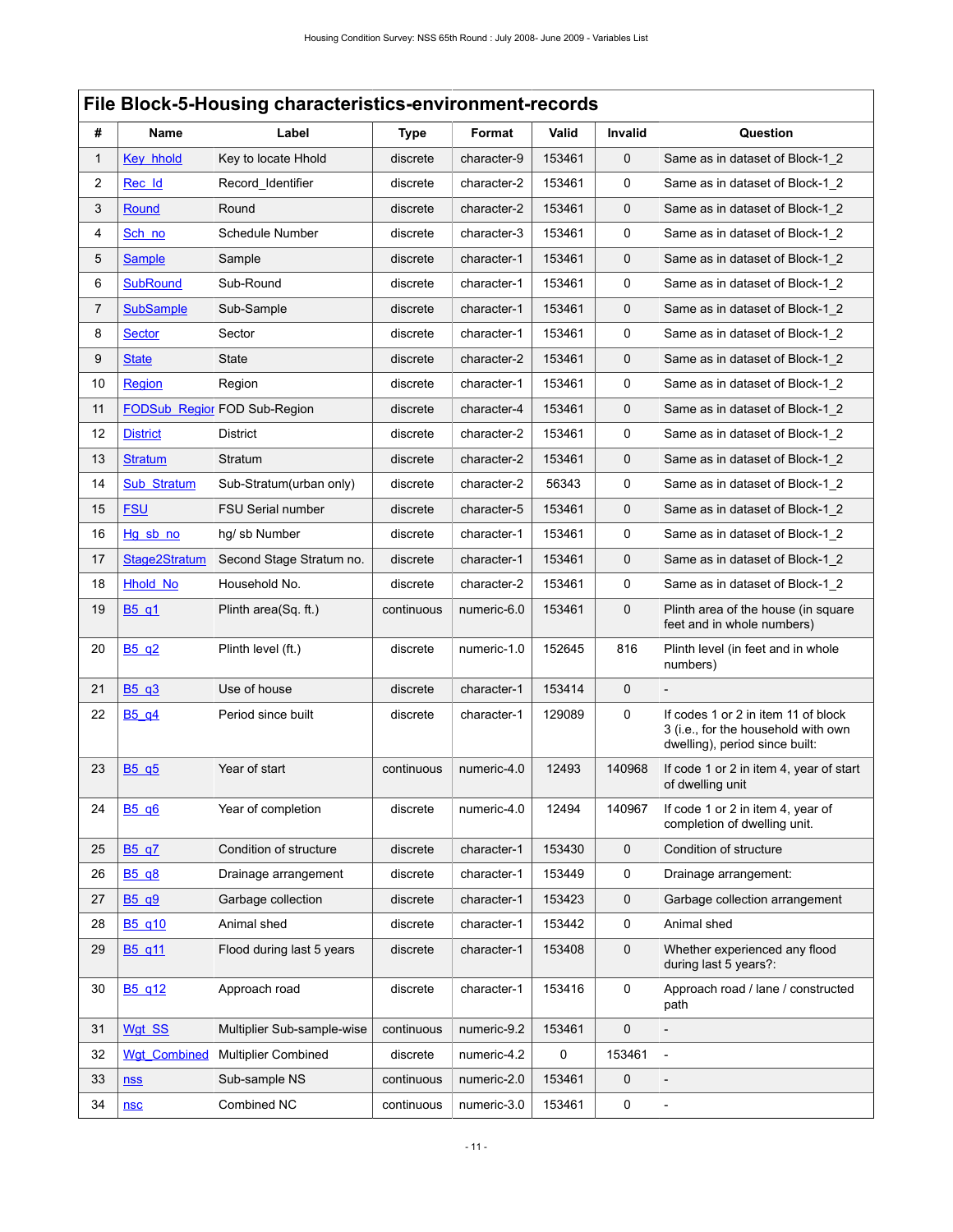## **File Block-5-Housing characteristics-environment-records**

| 11 | Name                     | Label                | <b>Type</b> | Format      | Valid  | <b>Invalid</b> | Question |
|----|--------------------------|----------------------|-------------|-------------|--------|----------------|----------|
| 35 | posted<br>M <sup>c</sup> | SS multiplier posted | continuous  | numeric-8.0 | 153461 |                |          |

## <span id="page-15-0"></span>**File Block-6-Dwelling particulars-records**

| #              | Name                 | Label                                        | <b>Type</b> | Format      | Valid  | Invalid     | Question                                                                        |
|----------------|----------------------|----------------------------------------------|-------------|-------------|--------|-------------|---------------------------------------------------------------------------------|
| 1              | Key hhold            | Key to locate hhold                          | discrete    | character-9 | 153461 | $\mathbf 0$ | Same as in dataset of Block-1 2                                                 |
| $\overline{2}$ | Rec Id               | Record_Identifier                            | discrete    | character-2 | 153461 | 0           | Same as in dataset of Block-1 2                                                 |
| 3              | Round                | Round                                        | discrete    | character-2 | 153461 | 0           | Same as in dataset of Block-1 2                                                 |
| 4              | Sch no               | Schedule Number                              | discrete    | character-3 | 153461 | 0           | Same as in dataset of Block-1 2                                                 |
| 5              | <b>Sample</b>        | Sample                                       | discrete    | character-1 | 153461 | 0           | Same as in dataset of Block-1_2                                                 |
| 6              | <b>SubRound</b>      | Sub-Round                                    | discrete    | character-1 | 153461 | 0           | Same as in dataset of Block-1 2                                                 |
| $\overline{7}$ | <b>SubSample</b>     | Sub-Sample                                   | discrete    | character-1 | 153461 | 0           | Same as in dataset of Block-1 2                                                 |
| 8              | <b>Sector</b>        | Sector                                       | discrete    | character-1 | 153461 | 0           | Same as in dataset of Block-1_2                                                 |
| 9              | <b>State</b>         | State                                        | discrete    | character-2 | 153461 | 0           | Same as in dataset of Block-1 2                                                 |
| 10             | <b>Region</b>        | Region                                       | discrete    | character-1 | 153461 | 0           | Same as in dataset of Block-1 2                                                 |
| 11             | <b>FODSub Region</b> | FOD Sub-Region                               | discrete    | character-4 | 153461 | 0           | Same as in dataset of Block-1 2                                                 |
| 12             | <b>District</b>      | District                                     | discrete    | character-2 | 153461 | 0           | Same as in dataset of Block-1 2                                                 |
| 13             | <b>Stratum</b>       | Stratum                                      | discrete    | character-2 | 153461 | 0           | Same as in dataset of Block-1 2                                                 |
| 14             | Sub Stratum          | Sub-Stratum(urban only)                      | discrete    | character-2 | 56343  | 0           | Same as in dataset of Block-1 2                                                 |
| 15             | <b>FSU</b>           | <b>FSU Serial number</b>                     | discrete    | character-5 | 153461 | 0           | Same as in dataset of Block-1 2                                                 |
| 16             | Hg sb no             | hq/ sb Number                                | discrete    | character-1 | 153461 | 0           | Same as in dataset of Block-1 2                                                 |
| 17             | Stage2Stratum        | Second Stage Stratum no.                     | discrete    | character-1 | 153461 | 0           | Same as in dataset of Block-1 2                                                 |
| 18             | <b>Hhold No</b>      | Household No.                                | discrete    | character-2 | 153461 | 0           | Same as in dataset of Block-1_2                                                 |
| 19             | B6 q1                | Type of dwelling                             | discrete    | character-1 | 153244 | 0           | Type of dwelling                                                                |
| 20             | B6_q2                | No. of living rooms                          | continuous  | numeric-2.0 | 152556 | 905         | Number of living rooms in the<br>dwelling                                       |
| 21             | B6_q3                | No. of other rooms                           | continuous  | numeric-2.0 | 110671 | 42790       | Number of other rooms in the<br>dwelling                                        |
| 22             | B6 q4                | Floor area of the living<br>room $(sq. ft.)$ | continuous  | numeric-4.0 | 152498 | 963         | Floor area of the living room (in<br>square feet and in whole numbers)          |
| 23             | B6 q5                | Floor area of other rooms<br>(sq. ft.)       | continuous  | numeric-4.0 | 107452 | 46009       | Floor area of the covered veranda<br>(in square feet and in whole<br>numbers)   |
| 24             | B6_q6                | Floor area of covered<br>veranda (sq. ft.)   | continuous  | numeric-4.0 | 47408  | 106053      | Floor area of the covered veranda<br>(in square feet and in whole<br>numbers)   |
| 25             | <b>B6 q7</b>         | Floor area of uncovered<br>veranda (sq. ft.) | continuous  | numeric-4.0 | 58517  | 94944       | Floor area of the uncovered veranda<br>(in square feet and in whole<br>numbers) |
| 26             | B6_q8                | Total floor area (Sq. ft. in<br>whole no.)   | continuous  | numeric-5.0 | 153461 | 0           | Total floor area of the dwelling (in<br>square feet and in whole numbers)       |
| 27             | <b>B6 q9</b>         | Ventilation                                  | discrete    | character-1 | 153406 | 0           | Ventilation of the dwelling unit                                                |
| 28             | <b>B6</b> q10        | No. of married couples                       | discrete    | numeric-2.0 | 142286 | 11175       | Total number of married couples in<br>the household:                            |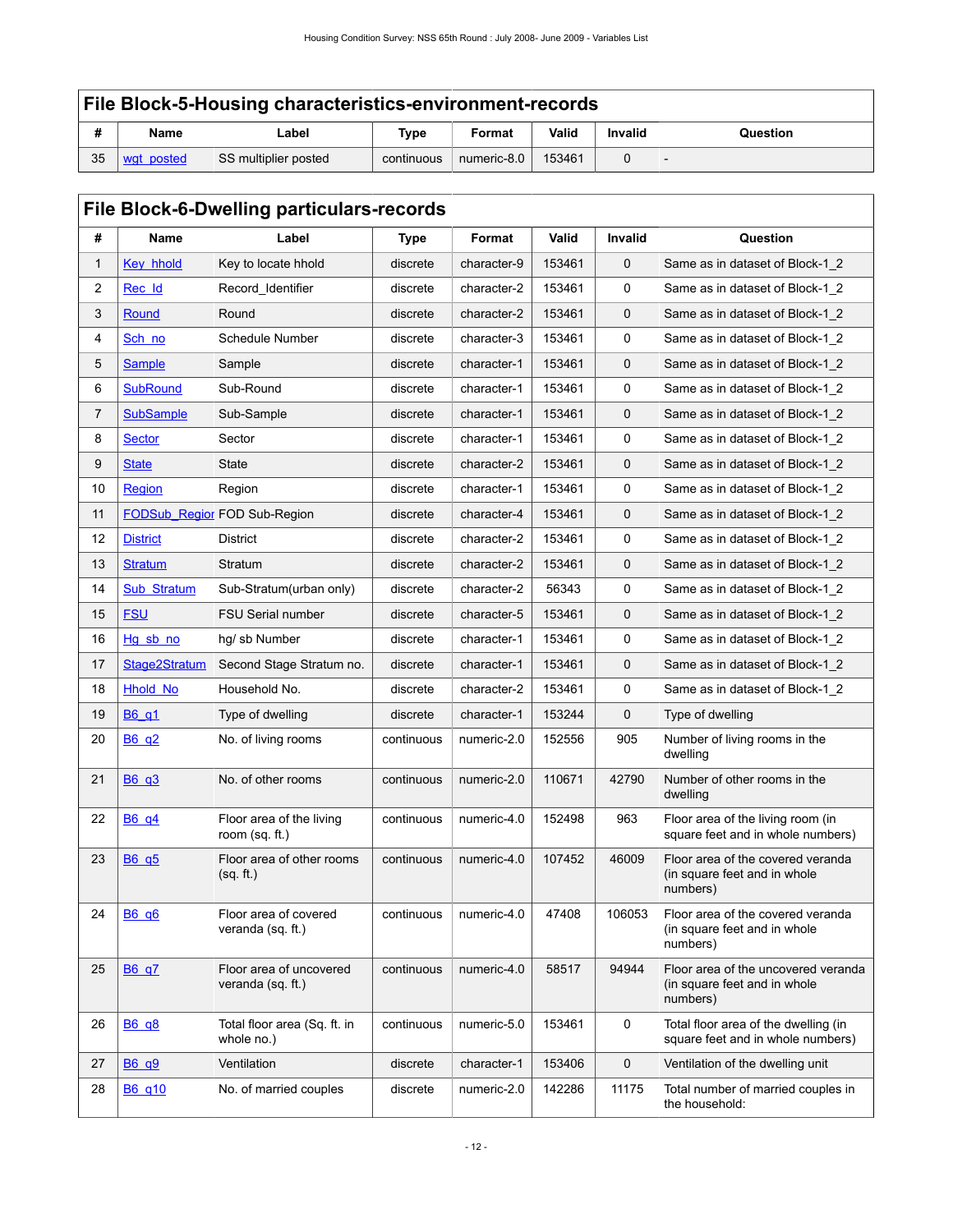|    | <b>THE DIVERTURY MEMORY PULLICATER TECCHIO</b> |                                     |            |             |        |             |                                                                                   |  |  |  |
|----|------------------------------------------------|-------------------------------------|------------|-------------|--------|-------------|-----------------------------------------------------------------------------------|--|--|--|
| #  | Name                                           | Label                               | Type       | Format      | Valid  | Invalid     | Question                                                                          |  |  |  |
| 29 | B6 q11                                         | Whether separate room<br>available? | discrete   | character-1 | 153461 | $\mathbf 0$ | Whether a separate room is<br>available to each married couple?                   |  |  |  |
| 30 | B6 q12                                         | Couples without separate<br>room    | discrete   | numeric-1.0 | 35119  | 118342      | If code 2 in item 11, number of<br>married couples not getting a<br>separate room |  |  |  |
| 31 | B6 q13                                         | Kitchen type                        | discrete   | character-1 | 153433 | $\mathbf 0$ |                                                                                   |  |  |  |
| 32 | B6_q14                                         | Floor type                          | discrete   | character-1 | 153449 | 0           | Floor type                                                                        |  |  |  |
| 33 | B6 q15                                         | Wall type                           | discrete   | character-1 | 153457 | $\mathbf 0$ | Wall type                                                                         |  |  |  |
| 34 | B6_q16                                         | Roof type                           | discrete   | character-1 | 153445 | 0           | Roof type                                                                         |  |  |  |
| 35 | B6 q17                                         | Monthly rent (Rs.)                  | continuous | numeric-5.0 | 20070  | 133391      | Monthly rent (Rs.) (payable<br>approach)                                          |  |  |  |
| 36 | Wgt SS                                         | Multiplier sub-sample-wise          | continuous | numeric-9.2 | 153461 | 0           |                                                                                   |  |  |  |
| 37 | <b>Wgt Combined</b>                            | <b>Multiplier Combined</b>          | continuous | numeric-9.2 | 153461 | $\mathbf 0$ | $\overline{a}$                                                                    |  |  |  |
| 38 | <b>nss</b>                                     | Sub-sample NS                       | continuous | numeric-2.0 | 153461 | 0           |                                                                                   |  |  |  |
| 39 | <b>nsc</b>                                     | Combined NC                         | continuous | numeric-3.0 | 153461 | $\mathbf 0$ | $\overline{a}$                                                                    |  |  |  |
| 40 | wgt posted                                     | SS multiplier posted                | continuous | numeric-8.0 | 153461 | 0           | $\qquad \qquad$                                                                   |  |  |  |

## **File Block-6-Dwelling particulars-records**

## <span id="page-16-0"></span>**File Block-7-Constructions-records**

| #              | <b>Name</b>      | Label                               | <b>Type</b> | Format       | Valid | <b>Invalid</b> | Question                        |
|----------------|------------------|-------------------------------------|-------------|--------------|-------|----------------|---------------------------------|
| 1              | Key_Constrn_nd   | Key to locate construction<br>no    | discrete    | character-11 | 15282 | $\mathbf 0$    |                                 |
| 2              | Key hhold        | Key to locate household             | discrete    | character-9  | 15282 | $\Omega$       | Same as in dataset of Block-1-2 |
| 3              | Rec Id           | Record Identifier                   | discrete    | character-2  | 15282 | $\Omega$       | Same as in dataset of Block-1-2 |
| 4              | Round            | Round                               | discrete    | character-2  | 15282 | $\Omega$       | Same as in dataset of Block-1-2 |
| 5              | Sch no           | Schedule Number                     | discrete    | character-3  | 15282 | $\mathbf{0}$   | Same as in dataset of Block-1-2 |
| 6              | <b>Sample</b>    | Sample                              | discrete    | character-1  | 15282 | $\Omega$       | Same as in dataset of Block-1-2 |
| $\overline{7}$ | <b>SubRound</b>  | Sub-Round                           | discrete    | character-1  | 15282 | $\mathbf 0$    | Same as in dataset of Block-1-2 |
| 8              | <b>SubSample</b> | Sub-Sample                          | discrete    | character-1  | 15282 | $\mathbf 0$    | Same as in dataset of Block-1-2 |
| 9              | <b>Sector</b>    | Sector                              | discrete    | character-1  | 15282 | $\Omega$       | Same as in dataset of Block-1-2 |
| 10             | <b>State</b>     | <b>State</b>                        | discrete    | character-2  | 15282 | $\Omega$       | Same as in dataset of Block-1-2 |
| 11             | Region           | Region                              | discrete    | character-1  | 15282 | $\Omega$       | Same as in dataset of Block-1-2 |
| 12             |                  | <b>FODSub Region FOD Sub-Region</b> | discrete    | character-4  | 15282 | $\mathbf 0$    | Same as in dataset of Block-1-2 |
| 13             | <b>District</b>  | <b>District</b>                     | discrete    | character-2  | 15282 | $\Omega$       | Same as in dataset of Block-1-2 |
| 14             | <b>Stratum</b>   | Stratum                             | discrete    | character-2  | 15282 | $\Omega$       | Same as in dataset of Block-1-2 |
| 15             | Sub Stratum      | Sub-Stratum(urban only)             | discrete    | character-2  | 2830  | $\mathbf 0$    | Same as in dataset of Block-1-2 |
| 16             | <b>FSU</b>       | FSU Serial number                   | discrete    | character-5  | 15282 | 0              | Same as in dataset of Block-1-2 |
| 17             | Hg sb no         | hg/ sb Number                       | discrete    | character-1  | 15282 | $\mathbf{0}$   | Same as in dataset of Block-1-2 |
| 18             | Stage2Stratum    | Second Stage Stratum no.            | discrete    | character-1  | 15282 | 0              | Same as in dataset of Block-1-2 |
| 19             | <b>Hhold No</b>  | Household No.                       | discrete    | character-2  | 15282 | $\Omega$       | Same as in dataset of Block-1-2 |
| 20             | B7 q3            | Srl. no. of construction            | discrete    | character-2  | 15282 | $\mathbf 0$    | Srl. no. of constructions       |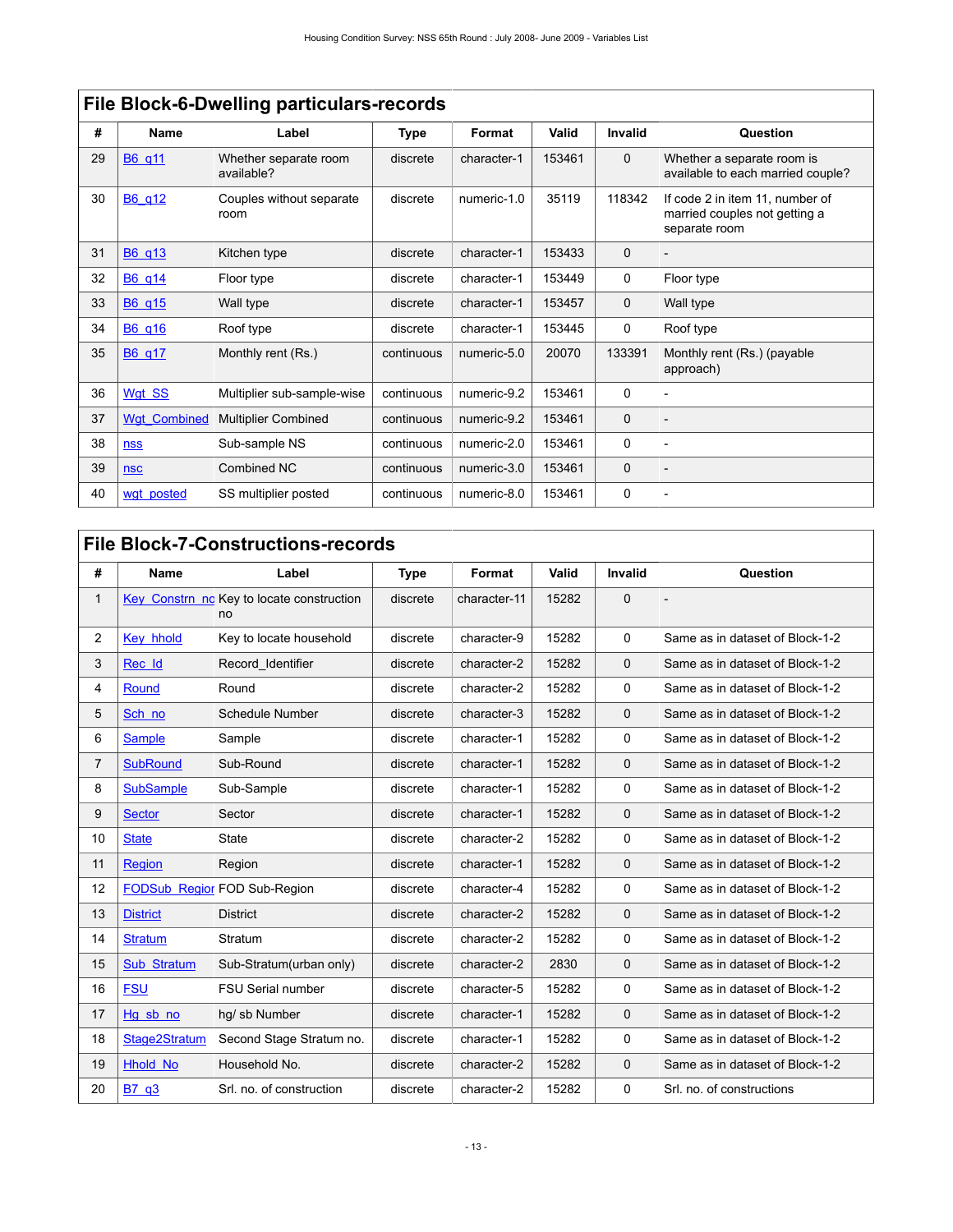|    | <b>File Block-7-Constructions-records</b> |                                           |             |             |       |             |                                                                                                   |  |  |  |
|----|-------------------------------------------|-------------------------------------------|-------------|-------------|-------|-------------|---------------------------------------------------------------------------------------------------|--|--|--|
| #  | Name                                      | Label                                     | <b>Type</b> | Format      | Valid | Invalid     | Question                                                                                          |  |  |  |
| 21 | <b>B7</b> q1                              | No. of constructions<br>undertaken        | discrete    | numeric-1.0 | 15282 | $\mathbf 0$ | Number of constructions undertaken<br>during last 365 days                                        |  |  |  |
| 22 | <b>B7 q2</b>                              | No. of constructions<br>completed         | discrete    | numeric-1.0 | 15175 | 107         | Number of constructions completed<br>during the last 365 days                                     |  |  |  |
| 23 | B7 q4                                     | Place of constructions                    | discrete    | character-1 | 15205 | 0           | Place of construction                                                                             |  |  |  |
| 24 | B7 q5                                     | Type of construction                      | discrete    | character-1 | 15266 | 0           | Type of construction                                                                              |  |  |  |
| 25 | B7_q6                                     | Whether construction is<br>complete       | discrete    | character-1 | 15240 | $\mathbf 0$ | Whether construction is complete as<br>on the date of survey?                                     |  |  |  |
| 26 | <b>B7_q7</b>                              | Type of structure                         | discrete    | character-1 | 13222 | 0           | Type of structure                                                                                 |  |  |  |
| 27 | <b>B7 q8</b>                              | Floor area (Sq. ft. in whole<br>no.)      | continuous  | numeric-4.0 | 4022  | 11260       | Floor area ((in sq. ft. and in whole<br>numbers)                                                  |  |  |  |
| 28 | B7_q9                                     | No. of dwelling units                     | discrete    | numeric-1.0 | 4015  | 11267       | No. of dwelling units                                                                             |  |  |  |
| 29 | B7_q10                                    | total cost of construction<br>(Rs.)       | continuous  | numeric-7.0 | 15282 | $\mathbf 0$ | Total cost of construction (Rs.)                                                                  |  |  |  |
| 30 | B7_q11                                    | Finance own labour/<br>material (Rs.)     | discrete    | character-7 | 9401  | $\mathbf 0$ | Amount (Rs.) financed for<br>construction from source:labour/<br>material                         |  |  |  |
| 31 | B7 q12                                    | Finance from own source<br>(Rs.)          | continuous  | numeric-7.0 | 13351 | 1931        | Amount (Rs.) financed for<br>construction from source:own source                                  |  |  |  |
| 32 | B7 g13                                    | Ggovernment (Rs.)                         | continuous  | numeric-7.0 | 1089  | 14193       | Amount (Rs.) financed for<br>construction from Insttutional<br>agencies: government               |  |  |  |
| 33 | B7 q14                                    | Commercial bank (Rs.)                     | continuous  | numeric-7.0 | 799   | 14483       | Amount (Rs.) financed for<br>construction from Insttutional<br>agencies:commercial bank           |  |  |  |
| 34 | B7_q15                                    | linsurance (Rs.)                          | discrete    | numeric-6.0 | 24    | 15258       | Amount (Rs.) financed for<br>construction from Insttutional<br>agencies: insurance                |  |  |  |
| 35 | B7 q16                                    | Provident fund (Rs.)                      | continuous  | numeric-7.0 | 113   | 15169       | Amount (Rs.) financed for<br>construction from Insttutional<br>agencies: provident fund           |  |  |  |
| 36 | B7_q17                                    | Financial corp. (Rs.)                     | continuous  | numeric-6.0 | 59    | 15223       | Amount (Rs.) financed for<br>construction from Insttutional<br>agencies: Financial corp.          |  |  |  |
| 37 | B7_q18                                    | Other institutional<br>agencies (Rs.)     | continuous  | numeric-6.0 | 195   | 15087       | Amount (Rs.) financed for<br>construction from Other institutional<br>agencies                    |  |  |  |
| 38 | B7 q19                                    | Money lender (Rs.)                        | continuous  | numeric-6.0 | 1800  | 13482       | Amount (Rs.) financed for<br>construction from source: Money<br>lender                            |  |  |  |
| 39 | B7 q20                                    | Friends & relatives (Rs.)                 | continuous  | numeric-6.0 | 2629  | 12653       | Amount (Rs.) financed for<br>construction from source: Friends &<br>relatives                     |  |  |  |
| 40 | B7 g21                                    | Other non-institutional<br>agencies (Rs.) | continuous  | numeric-6.0 | 372   | 14910       | Amount (Rs.) financed for<br>construction from source: Other non-<br>institutional agencies (Rs.) |  |  |  |
| 41 | B7 q22                                    | Total(items 11 to 21) (Rs.)               | continuous  | numeric-7.0 | 15282 | $\mathbf 0$ | Total(items 11 to 21) $(Rs.)$                                                                     |  |  |  |
| 42 | B7 q23                                    | Cost of material- pucca<br>(Rs.)          | continuous  | numeric-7.0 | 9542  | 5740        | Cost of construction during last 365<br>days (Rs):-material- pucca                                |  |  |  |
| 43 | B7_q24                                    | Cost of material -others<br>(Rs.)         | continuous  | numeric-6.0 | 11368 | 3914        | Cost of construction during last 365<br>days (Rs):-material -others                               |  |  |  |
|    |                                           |                                           |             | $-14-$      |       |             |                                                                                                   |  |  |  |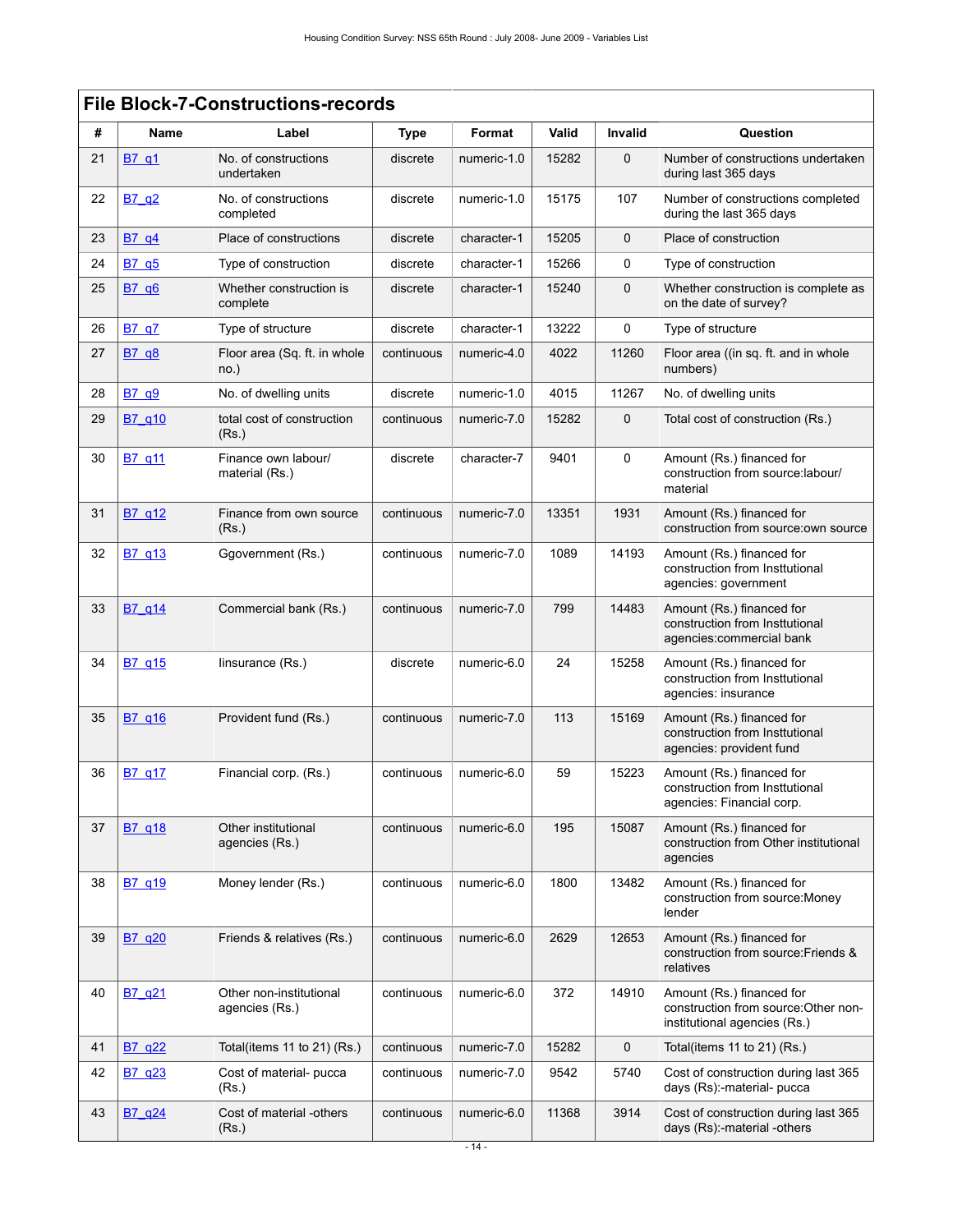|    | <b>File Block-7-Constructions-records</b> |                                      |             |             |       |             |                                                                                           |  |  |
|----|-------------------------------------------|--------------------------------------|-------------|-------------|-------|-------------|-------------------------------------------------------------------------------------------|--|--|
| #  | <b>Name</b>                               | Label                                | <b>Type</b> | Format      | Valid | Invalid     | Question                                                                                  |  |  |
| 44 | B7 q25                                    | Labour (Rs.)                         | continuous  | numeric-6.0 | 14726 | 556         | Cost of construction during last 365<br>days (Rs):-Labour                                 |  |  |
| 45 | B7 q26                                    | Others (Rs.)                         | continuous  | numeric-6.0 | 5186  | 10096       | Cost of construction during last 365<br>days (Rs):-others (service charges,<br>$etc.$ )   |  |  |
| 46 | B7 g27                                    | Total (items 23 to 26) (Rs.)         | continuous  | numeric-7.0 | 15178 | 104         | Cost of construction during last 365<br>days $(Rs)$ :-                                    |  |  |
| 47 | B7_q28                                    | No. of residential units<br>acquired | discrete    | numeric-1.0 | 5182  | 10100       | Number of residential unit acquired<br>during last 365 days                               |  |  |
| 48 | B7 q29                                    | Total floor area (Sq. ft.)           | continuous  | numeric-4.0 | 99    | 15183       | If entry $> 0$ in item 28, total floor<br>area (in square feet and in whole<br>numbers)   |  |  |
| 49 | B7 q30                                    | Total expenditure incurred<br>(Rs.)  | continuous  | numeric-7.0 | 101   | 15181       | Total expenditure incurred for<br>residential unit acquired during last<br>365 days (Rs.) |  |  |
| 50 | Wgt SS                                    | Multiplier Sub-sample-wise           | continuous  | numeric-9.2 | 15282 | 0           |                                                                                           |  |  |
| 51 | Wqt combined                              | Multiplier combined                  | continuous  | numeric-9.2 | 15282 | $\Omega$    |                                                                                           |  |  |
| 52 | <b>nss</b>                                | Sub-sample NS                        | continuous  | numeric-2.0 | 15282 | $\Omega$    |                                                                                           |  |  |
| 53 | <b>nsc</b>                                | Combined NC                          | continuous  | numeric-3.0 | 15282 | $\mathbf 0$ | $\overline{\phantom{0}}$                                                                  |  |  |
| 54 | wgt posted                                | SS multiplier posted                 | continuous  | numeric-8.0 | 15282 | 0           |                                                                                           |  |  |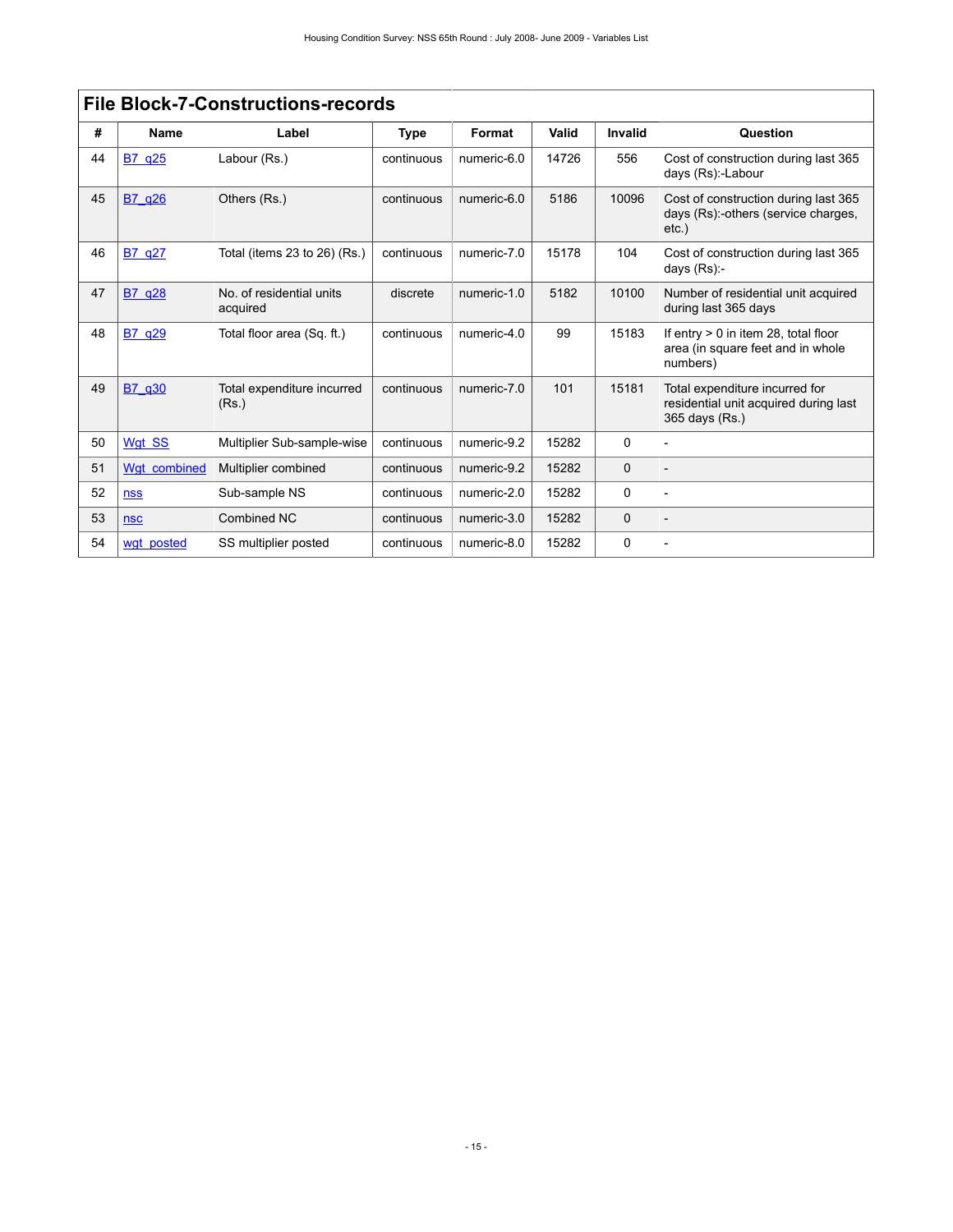# <span id="page-19-0"></span>**Variables Description**

<span id="page-19-7"></span><span id="page-19-6"></span><span id="page-19-5"></span><span id="page-19-4"></span><span id="page-19-3"></span><span id="page-19-2"></span><span id="page-19-1"></span>

| Dataset contains245 variable(s) |                |                                                                                                                                                                                  |        |            |        |  |  |
|---------------------------------|----------------|----------------------------------------------------------------------------------------------------------------------------------------------------------------------------------|--------|------------|--------|--|--|
|                                 |                | File Block-1-2-Identification-household-records                                                                                                                                  |        |            |        |  |  |
|                                 |                | #1 Key_hhold: Key to locate Hhold                                                                                                                                                |        |            |        |  |  |
| <b>Information</b>              |                | [Type= discrete] [Format=character] [Missing=*]                                                                                                                                  |        |            |        |  |  |
| Statistics [NW/W]               |                | [Valid=153518 /-] [Invalid=0 /-]                                                                                                                                                 |        |            |        |  |  |
| <b>Recoding and Derivation</b>  |                | Key generated to locate a household. by combining FSU, Hamlet group, stage2stratum and Household number                                                                          |        |            |        |  |  |
| #2 Rec_Id: Record_Identifier    |                |                                                                                                                                                                                  |        |            |        |  |  |
| <b>Information</b>              |                | [Type= discrete] [Format=character] [Missing=*]                                                                                                                                  |        |            |        |  |  |
| Statistics [NW/W]               |                | [Valid=153518 /-] [Invalid=0 /-]                                                                                                                                                 |        |            |        |  |  |
| <b>Definition</b>               |                | Enable to Identify the block number of questionnaire to which the dataset records relates to.                                                                                    |        |            |        |  |  |
| Value                           | Label          |                                                                                                                                                                                  | Cases  | Percentage |        |  |  |
| 01                              |                | Block - 1 & 2 of schedule                                                                                                                                                        | 153518 |            | 100.0% |  |  |
|                                 |                | Warning: these figures indicate the number of cases found in the data file. They cannot be interpreted as summary statistics of the population of interest.                      |        |            |        |  |  |
| #3 Round: Round                 |                |                                                                                                                                                                                  |        |            |        |  |  |
| <b>Information</b>              |                | [Type= discrete] [Format=character] [Missing=*]                                                                                                                                  |        |            |        |  |  |
| Statistics [NW/W]               |                | [Valid=153518 /-] [Invalid=0 /-]                                                                                                                                                 |        |            |        |  |  |
| <b>Definition</b>               |                | Indicate NSS survey round no.                                                                                                                                                    |        |            |        |  |  |
| Value                           | Label          |                                                                                                                                                                                  | Cases  | Percentage |        |  |  |
| 65                              | NSS 65 Round   |                                                                                                                                                                                  | 153518 |            | 100.0% |  |  |
| #4 Sch_no: Schedule Number      |                | Warning: these figures indicate the number of cases found in the data file. They cannot be interpreted as summary statistics of the population of interest.                      |        |            |        |  |  |
| Information                     |                | [Type= discrete] [Format=character] [Missing=*]                                                                                                                                  |        |            |        |  |  |
|                                 |                |                                                                                                                                                                                  |        |            |        |  |  |
| Statistics [NW/W]               |                | [Valid=153518 /-] [Invalid=0 /-]                                                                                                                                                 |        |            |        |  |  |
| <b>Definition</b>               |                | Indicate schedule number 1.2                                                                                                                                                     |        |            |        |  |  |
| Value                           | Label          |                                                                                                                                                                                  | Cases  | Percentage |        |  |  |
| 120                             | Schedule 1.2   | Warning: these figures indicate the number of cases found in the data file. They cannot be interpreted as summary statistics of the population of interest.                      | 153518 |            | 100.0% |  |  |
| #5 Sample: Sample               |                |                                                                                                                                                                                  |        |            |        |  |  |
|                                 |                |                                                                                                                                                                                  |        |            |        |  |  |
| Information                     |                | [Type= discrete] [Format=character] [Missing=*]                                                                                                                                  |        |            |        |  |  |
| <b>Statistics [NW/W]</b>        |                | [Valid=153518 /-] [Invalid=0 /-]                                                                                                                                                 |        |            |        |  |  |
| <b>Definition</b>               |                | Sample villages and blocks selected for survey by NSSO(FOD) is called CENTRAL sample and matching sample<br>selected for survey by state statical offices is called STATE sample |        |            |        |  |  |
| Literal question                |                | Sample (1-Central or 2-State)                                                                                                                                                    |        |            |        |  |  |
| Value                           | Label          |                                                                                                                                                                                  | Cases  | Percentage |        |  |  |
| 1                               | Central sample |                                                                                                                                                                                  | 153350 |            | 99.9%  |  |  |
| 2                               | State sample   |                                                                                                                                                                                  | 168    | 0.1%       |        |  |  |
|                                 |                | Warning: these figures indicate the number of cases found in the data file. They cannot be interpreted as summary statistics of the population of interest.                      |        |            |        |  |  |
| #6 SubRound: Sub-Round          |                |                                                                                                                                                                                  |        |            |        |  |  |
| <b>Information</b>              |                | [Type= discrete] [Format=character] [Missing=*]                                                                                                                                  |        |            |        |  |  |
| Statistics [NW/W]               |                | [Valid=153518 /-] [Invalid=0 /-]                                                                                                                                                 |        |            |        |  |  |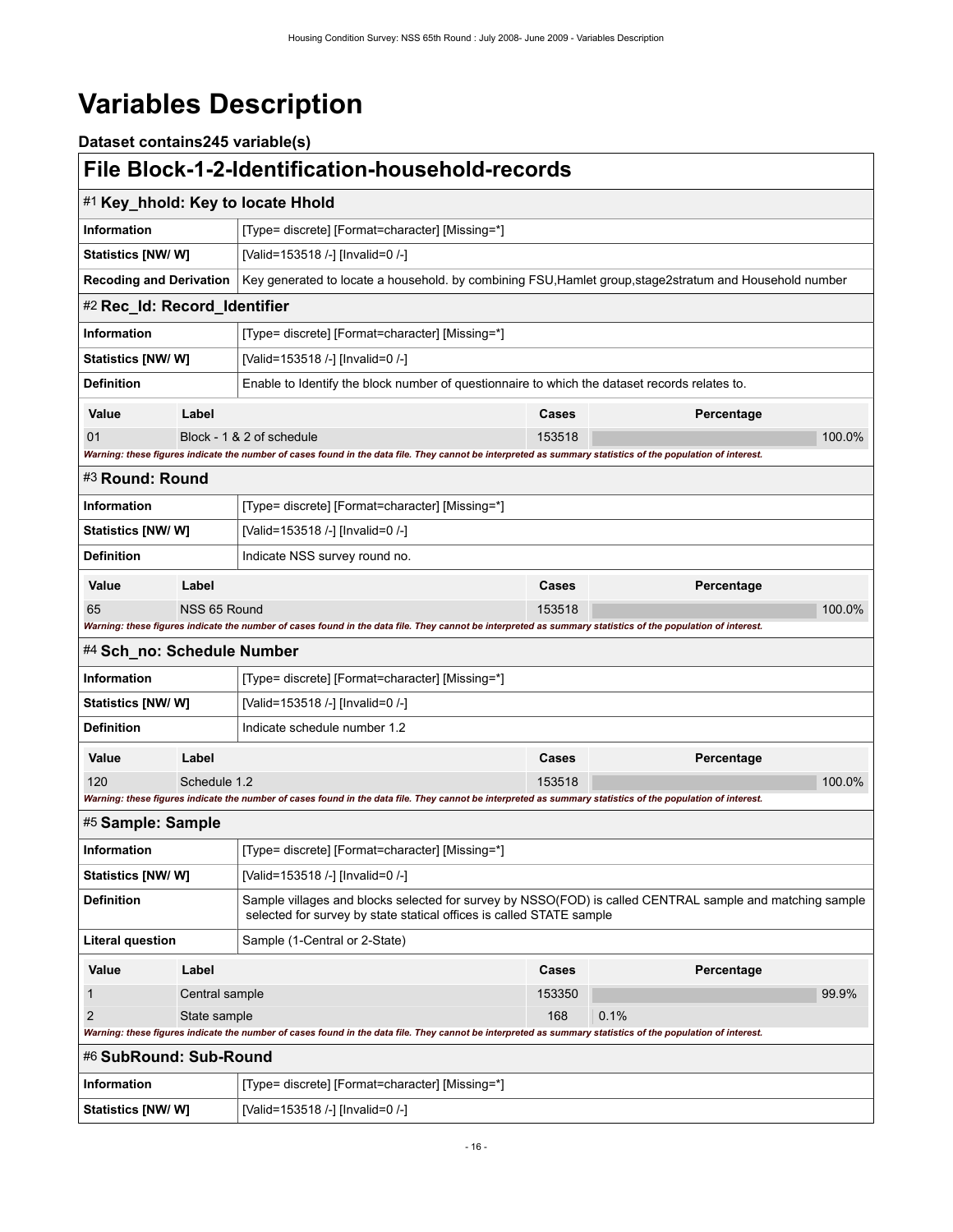## #6 **SubRound: Sub-Round**

<span id="page-20-2"></span><span id="page-20-1"></span><span id="page-20-0"></span>

| <b>Definition</b>         |              | The period of survey is of one year duration starting on 1st July 2008 and ending on 30th June 2009. The survey<br>period of this round is divided into four sub-rounds of three months' duration each as follows:<br>sub-round 1 : July - September 2008<br>sub-round 2 : October - December 2008<br>sub-round 3 : January - March 2009<br>sub-round 4 : April - June 2009                                                                                                                                                                                                                              |       |            |       |  |  |
|---------------------------|--------------|----------------------------------------------------------------------------------------------------------------------------------------------------------------------------------------------------------------------------------------------------------------------------------------------------------------------------------------------------------------------------------------------------------------------------------------------------------------------------------------------------------------------------------------------------------------------------------------------------------|-------|------------|-------|--|--|
|                           |              | In each of these four sub-rounds equal number of sample villages/ blocks (FSUs) have been allotted for survey<br>with a view to ensuring uniform spread of sample FSUs over the entire survey period.                                                                                                                                                                                                                                                                                                                                                                                                    |       |            |       |  |  |
| <b>Literal question</b>   |              | Sub-Round                                                                                                                                                                                                                                                                                                                                                                                                                                                                                                                                                                                                |       |            |       |  |  |
| Value                     | Label        |                                                                                                                                                                                                                                                                                                                                                                                                                                                                                                                                                                                                          | Cases | Percentage |       |  |  |
| 1                         | Sub-round-1  |                                                                                                                                                                                                                                                                                                                                                                                                                                                                                                                                                                                                          | 38258 |            | 24.9% |  |  |
| 2                         | Sub-round-2  |                                                                                                                                                                                                                                                                                                                                                                                                                                                                                                                                                                                                          | 38442 |            | 25.0% |  |  |
| 3                         | Sub-round-3  |                                                                                                                                                                                                                                                                                                                                                                                                                                                                                                                                                                                                          | 38446 |            | 25.0% |  |  |
| $\overline{4}$            | Sub-round-4  |                                                                                                                                                                                                                                                                                                                                                                                                                                                                                                                                                                                                          | 38372 |            | 25.0% |  |  |
|                           |              | Warning: these figures indicate the number of cases found in the data file. They cannot be interpreted as summary statistics of the population of interest.                                                                                                                                                                                                                                                                                                                                                                                                                                              |       |            |       |  |  |
| #7 SubSample: Sub-Sample  |              |                                                                                                                                                                                                                                                                                                                                                                                                                                                                                                                                                                                                          |       |            |       |  |  |
| <b>Information</b>        |              | [Type= discrete] [Format=character] [Missing=*]                                                                                                                                                                                                                                                                                                                                                                                                                                                                                                                                                          |       |            |       |  |  |
| Statistics [NW/W]         |              | [Valid=153518 /-] [Invalid=0 /-]                                                                                                                                                                                                                                                                                                                                                                                                                                                                                                                                                                         |       |            |       |  |  |
| <b>Definition</b>         |              | As per census arrangement the villages have been arranged and FSUs have been selected by circular systematic<br>sampling with probability proportional to population for all rural strata. For urban strata x sub-strata (wherever<br>applicable), the towns within the stratum have been arranged in ascending order of population; then FSUs were<br>selected by circular systematic sampling with equal probability for UFS towns. Within each stratum/ sub-stratum,<br>multiple of 4 FSUs were selected. Samples have been drawn in the form of two independent sub-samples (sub-<br>sample-1 and 2) |       |            |       |  |  |
| <b>Literal question</b>   |              | Sub-sample                                                                                                                                                                                                                                                                                                                                                                                                                                                                                                                                                                                               |       |            |       |  |  |
| Value                     | Label        |                                                                                                                                                                                                                                                                                                                                                                                                                                                                                                                                                                                                          | Cases | Percentage |       |  |  |
| 1                         | Sub-sample-1 |                                                                                                                                                                                                                                                                                                                                                                                                                                                                                                                                                                                                          | 76711 |            | 50.0% |  |  |
| $\overline{2}$            | Sub-sample-2 |                                                                                                                                                                                                                                                                                                                                                                                                                                                                                                                                                                                                          | 76807 |            | 50.0% |  |  |
|                           |              | Warning: these figures indicate the number of cases found in the data file. They cannot be interpreted as summary statistics of the population of interest.                                                                                                                                                                                                                                                                                                                                                                                                                                              |       |            |       |  |  |
| #8 Sector: Sector         |              |                                                                                                                                                                                                                                                                                                                                                                                                                                                                                                                                                                                                          |       |            |       |  |  |
| <b>Information</b>        |              | [Type= discrete] [Format=character] [Missing=*]                                                                                                                                                                                                                                                                                                                                                                                                                                                                                                                                                          |       |            |       |  |  |
| Statistics [NW/W]         |              | [Valid=153518 /-] [Invalid=0 /-]                                                                                                                                                                                                                                                                                                                                                                                                                                                                                                                                                                         |       |            |       |  |  |
| <b>Definition</b>         |              | In the NSS, the domains of study are usually rural and urban areas within a zone, state, region or district. The<br>rural and urban areas of the country are taken as adopted in the latest population census.                                                                                                                                                                                                                                                                                                                                                                                           |       |            |       |  |  |
| <b>Literal question</b>   |              | Sector code (1-Rural, 2-Urban)                                                                                                                                                                                                                                                                                                                                                                                                                                                                                                                                                                           |       |            |       |  |  |
| Value                     | Label        |                                                                                                                                                                                                                                                                                                                                                                                                                                                                                                                                                                                                          | Cases | Percentage |       |  |  |
| 1                         | Rural        |                                                                                                                                                                                                                                                                                                                                                                                                                                                                                                                                                                                                          | 97144 |            | 63.3% |  |  |
| $\overline{2}$            | Urban        |                                                                                                                                                                                                                                                                                                                                                                                                                                                                                                                                                                                                          | 56374 | 36.7%      |       |  |  |
|                           |              | Warning: these figures indicate the number of cases found in the data file. They cannot be interpreted as summary statistics of the population of interest.                                                                                                                                                                                                                                                                                                                                                                                                                                              |       |            |       |  |  |
| #9 State: State           |              |                                                                                                                                                                                                                                                                                                                                                                                                                                                                                                                                                                                                          |       |            |       |  |  |
| Information               |              | [Type= discrete] [Format=character] [Missing=*]                                                                                                                                                                                                                                                                                                                                                                                                                                                                                                                                                          |       |            |       |  |  |
| <b>Statistics [NW/ W]</b> |              | [Valid=153518 /-] [Invalid=0 /-]                                                                                                                                                                                                                                                                                                                                                                                                                                                                                                                                                                         |       |            |       |  |  |
| <b>Definition</b>         |              | States and Union Territories are the broad domains of study in the NSS. They are assigned 2 digited codes,                                                                                                                                                                                                                                                                                                                                                                                                                                                                                               |       |            |       |  |  |
| <b>Literal question</b>   |              | State Code                                                                                                                                                                                                                                                                                                                                                                                                                                                                                                                                                                                               |       |            |       |  |  |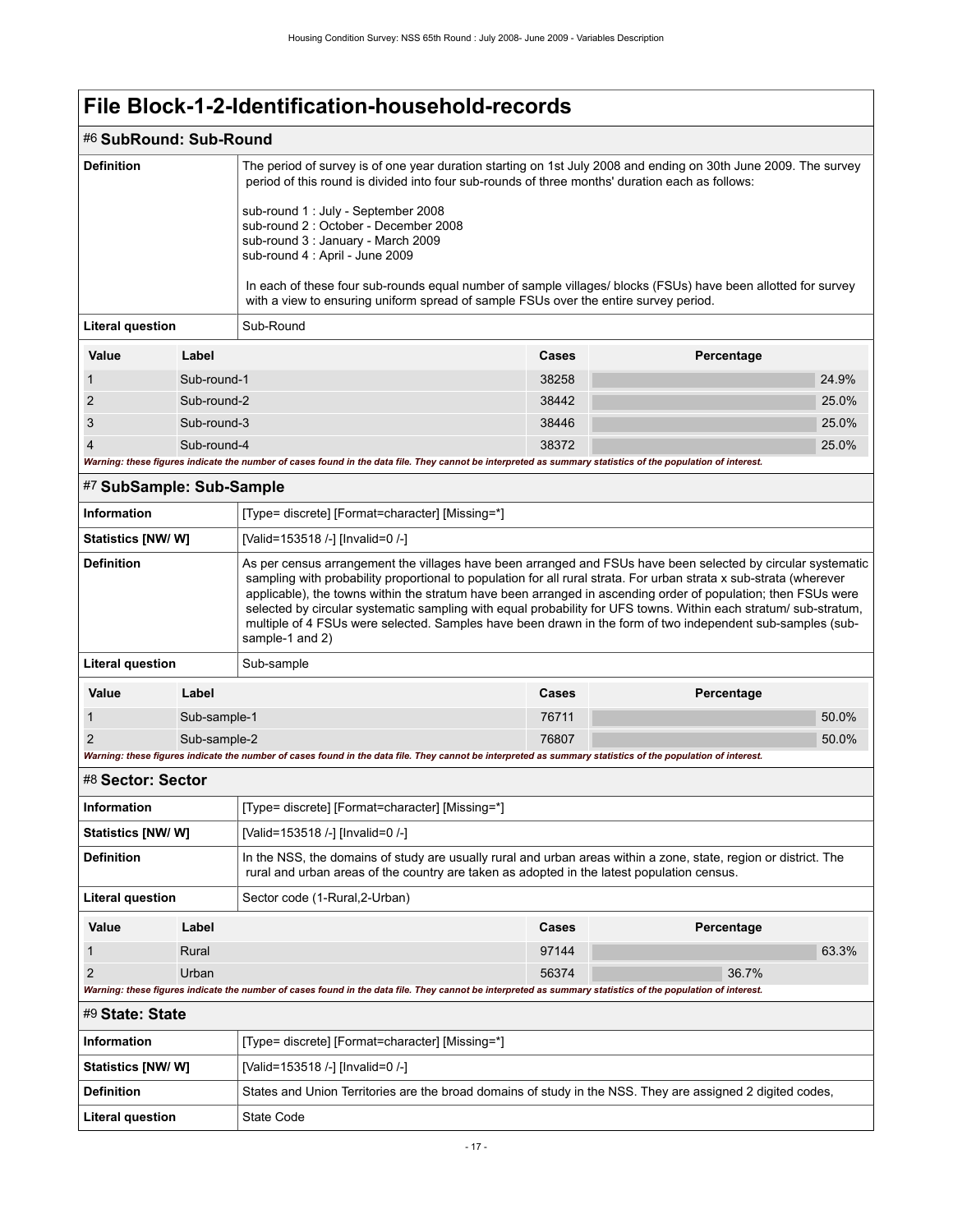## #9 **State: State**

<span id="page-21-5"></span><span id="page-21-4"></span><span id="page-21-3"></span><span id="page-21-2"></span><span id="page-21-1"></span><span id="page-21-0"></span>

| Frequency table not shown (35 Modalities) |          |                                                                                                                                                                                                                                                                                                                                                                                                                     |       |                                                                                                                                                                                                                                                                                                                                                                    |  |  |  |
|-------------------------------------------|----------|---------------------------------------------------------------------------------------------------------------------------------------------------------------------------------------------------------------------------------------------------------------------------------------------------------------------------------------------------------------------------------------------------------------------|-------|--------------------------------------------------------------------------------------------------------------------------------------------------------------------------------------------------------------------------------------------------------------------------------------------------------------------------------------------------------------------|--|--|--|
| #10 Region: Region                        |          |                                                                                                                                                                                                                                                                                                                                                                                                                     |       |                                                                                                                                                                                                                                                                                                                                                                    |  |  |  |
| <b>Information</b>                        |          | [Type= discrete] [Format=character] [Missing=*]                                                                                                                                                                                                                                                                                                                                                                     |       |                                                                                                                                                                                                                                                                                                                                                                    |  |  |  |
| <b>Statistics [NW/ W]</b>                 |          | [Valid=153518 /-] [Invalid=0 /-]                                                                                                                                                                                                                                                                                                                                                                                    |       |                                                                                                                                                                                                                                                                                                                                                                    |  |  |  |
| <b>Definition</b>                         |          | given in Appendix-II of instruction manual                                                                                                                                                                                                                                                                                                                                                                          |       | States have been divided into regions by grouping contiguous districts similar in respect of population density and<br>crop pattern. In Gujarat, however, some districts have been split for the purpose of region formation, considering<br>the location of dry areas and the distribution of tribal population in the state. The compositions of the regions are |  |  |  |
| <b>Literal question</b>                   |          | Region code                                                                                                                                                                                                                                                                                                                                                                                                         |       |                                                                                                                                                                                                                                                                                                                                                                    |  |  |  |
| Value                                     | Label    |                                                                                                                                                                                                                                                                                                                                                                                                                     | Cases | Percentage                                                                                                                                                                                                                                                                                                                                                         |  |  |  |
| 1                                         | Region-1 |                                                                                                                                                                                                                                                                                                                                                                                                                     | 56893 | 37.1%                                                                                                                                                                                                                                                                                                                                                              |  |  |  |
| $\overline{2}$                            | Region-2 |                                                                                                                                                                                                                                                                                                                                                                                                                     | 38049 | 24.8%                                                                                                                                                                                                                                                                                                                                                              |  |  |  |
| 3                                         | Region-3 |                                                                                                                                                                                                                                                                                                                                                                                                                     | 25828 | 16.8%                                                                                                                                                                                                                                                                                                                                                              |  |  |  |
| 4                                         | Region-4 |                                                                                                                                                                                                                                                                                                                                                                                                                     | 16226 | 10.6%                                                                                                                                                                                                                                                                                                                                                              |  |  |  |
| 5                                         | Region-5 |                                                                                                                                                                                                                                                                                                                                                                                                                     | 14410 | 9.4%                                                                                                                                                                                                                                                                                                                                                               |  |  |  |
| 6                                         | Region-6 |                                                                                                                                                                                                                                                                                                                                                                                                                     | 2112  | 1.4%                                                                                                                                                                                                                                                                                                                                                               |  |  |  |
|                                           |          | Warning: these figures indicate the number of cases found in the data file. They cannot be interpreted as summary statistics of the population of interest.                                                                                                                                                                                                                                                         |       |                                                                                                                                                                                                                                                                                                                                                                    |  |  |  |
|                                           |          | #11 FODSub_Region: FOD Sub-Region                                                                                                                                                                                                                                                                                                                                                                                   |       |                                                                                                                                                                                                                                                                                                                                                                    |  |  |  |
| <b>Information</b>                        |          | [Type= discrete] [Format=character] [Missing=*]                                                                                                                                                                                                                                                                                                                                                                     |       |                                                                                                                                                                                                                                                                                                                                                                    |  |  |  |
| <b>Statistics [NW/W]</b>                  |          | [Valid=153518 /-] [Invalid=0 /-]                                                                                                                                                                                                                                                                                                                                                                                    |       |                                                                                                                                                                                                                                                                                                                                                                    |  |  |  |
| #12 District: District                    |          |                                                                                                                                                                                                                                                                                                                                                                                                                     |       |                                                                                                                                                                                                                                                                                                                                                                    |  |  |  |
| <b>Information</b>                        |          | [Type= discrete] [Format=character] [Missing=*]                                                                                                                                                                                                                                                                                                                                                                     |       |                                                                                                                                                                                                                                                                                                                                                                    |  |  |  |
| <b>Statistics [NW/ W]</b>                 |          | [Valid=153518 /-] [Invalid=0 /-]                                                                                                                                                                                                                                                                                                                                                                                    |       |                                                                                                                                                                                                                                                                                                                                                                    |  |  |  |
| <b>Literal question</b>                   |          | District code                                                                                                                                                                                                                                                                                                                                                                                                       |       |                                                                                                                                                                                                                                                                                                                                                                    |  |  |  |
| #13 Stratum: Stratum                      |          |                                                                                                                                                                                                                                                                                                                                                                                                                     |       |                                                                                                                                                                                                                                                                                                                                                                    |  |  |  |
| <b>Information</b>                        |          | [Type= discrete] [Format=character] [Missing=*]                                                                                                                                                                                                                                                                                                                                                                     |       |                                                                                                                                                                                                                                                                                                                                                                    |  |  |  |
| Statistics [NW/ W]                        |          | [Valid=153518 /-] [Invalid=0 /-]                                                                                                                                                                                                                                                                                                                                                                                    |       |                                                                                                                                                                                                                                                                                                                                                                    |  |  |  |
| <b>Definition</b>                         |          | Rural sector: All villages of a district form a separate stratum<br>Urban sector: In the urban sector, strata have been formed within each NSS region on the basis of size class of<br>towns as per Census 2001 town population. This departure has been made in the stratification principle in order<br>to facilitate generation of town-class wise estimates to satisfy the requirements of the user ministries. |       |                                                                                                                                                                                                                                                                                                                                                                    |  |  |  |
| Literal question                          |          | Stratum no                                                                                                                                                                                                                                                                                                                                                                                                          |       |                                                                                                                                                                                                                                                                                                                                                                    |  |  |  |
|                                           |          | #14 Sub_Stratum: Sub-Stratum(urban only)                                                                                                                                                                                                                                                                                                                                                                            |       |                                                                                                                                                                                                                                                                                                                                                                    |  |  |  |
| <b>Information</b>                        |          | [Type= discrete] [Format=character] [Missing=*]                                                                                                                                                                                                                                                                                                                                                                     |       |                                                                                                                                                                                                                                                                                                                                                                    |  |  |  |
| Statistics [NW/ W]                        |          | [Valid=56363 /-] [Invalid=0 /-]                                                                                                                                                                                                                                                                                                                                                                                     |       |                                                                                                                                                                                                                                                                                                                                                                    |  |  |  |
| <b>Definition</b>                         |          | There is no sub-stratification in the rural sector and for strata corresponding to non-UFS towns. However, to net<br>adequate number of slums, for all other urban strata, each stratum has been divided into 2 sub-strata as follows:<br>sub-stratum 1: all UFS blocks having area type 'slum area'<br>sub-stratum 2: remaining UFS blocks                                                                         |       |                                                                                                                                                                                                                                                                                                                                                                    |  |  |  |
| <b>Literal question</b>                   |          | Sub-stratum no                                                                                                                                                                                                                                                                                                                                                                                                      |       |                                                                                                                                                                                                                                                                                                                                                                    |  |  |  |
| #15 FSU: FSU Serial number                |          |                                                                                                                                                                                                                                                                                                                                                                                                                     |       |                                                                                                                                                                                                                                                                                                                                                                    |  |  |  |
| <b>Information</b>                        |          | [Type= discrete] [Format=character] [Missing=*]                                                                                                                                                                                                                                                                                                                                                                     |       |                                                                                                                                                                                                                                                                                                                                                                    |  |  |  |
| <b>Statistics [NW/W]</b>                  |          | [Valid=153518 /-] [Invalid=0 /-]                                                                                                                                                                                                                                                                                                                                                                                    |       |                                                                                                                                                                                                                                                                                                                                                                    |  |  |  |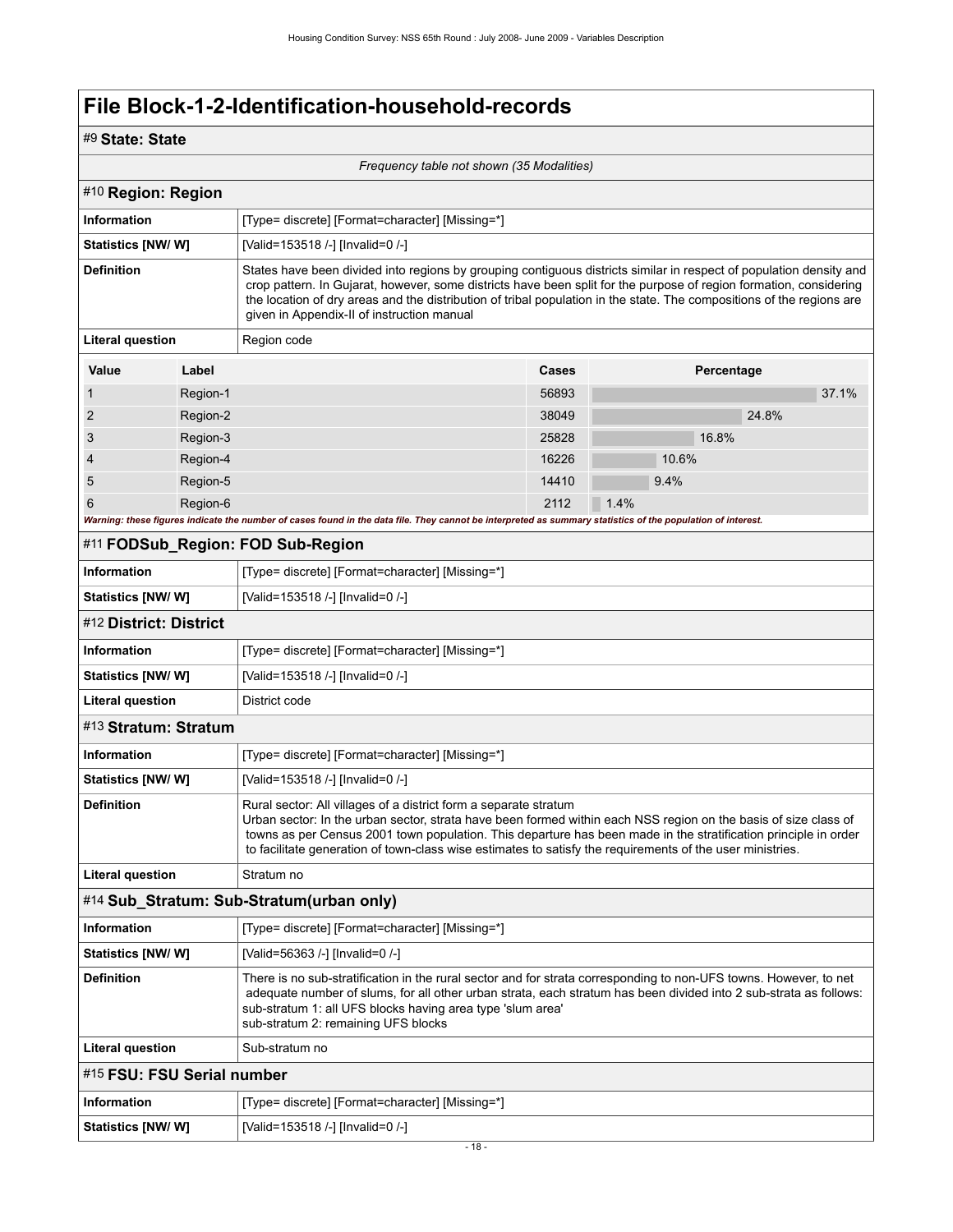## <span id="page-22-4"></span><span id="page-22-3"></span><span id="page-22-2"></span><span id="page-22-1"></span><span id="page-22-0"></span>#15 **FSU: FSU Serial number Definition** A stratified multi-stage design has been adopted for the 65th round survey. The first stage units (FSU) are the 2001 census villages (Panchayat wards in case of Kerala) in the rural sector and Urban Frame Survey (UFS) blocks in the urban sector. For towns with no UFS frame available (applicable to Leh and Kargil towns of J & K), each town is treated as an FSU. Literal question **First Stage Unit (FSU) no.** #16 **Hg\_sb\_no: hamlet group/ sub block No Information** [Type= discrete] [Format=character] [Missing=\*] **Statistics [NW/ W]** [Valid=153518 /-] [Invalid=0 /-] **Definition** Large sample FSUs with approximate present population of 1200 or more are divided into a suitable number (say, D) of 'hamlet-groups' in the rural sector and 'sub-blocks' in the urban sector, by more or less equalizing present population of the FSU.The FSUs without hg/ sb formation are treated as sample hg/ sb number 1. Literal question **Hamlet-group/ Sub-block No.** #17 **Stage2Stratum: Second Stage Stratum no. Information information [Type= discrete]** [Format=character] [Missing=\*] **Statistics [NW/ W]** [Valid=153518 /-] [Invalid=0 /-] **Definition** Two cut-off points 'A' and 'B' (in Rs.), determined from NSS 61st round data for each NSS region for urban areas in such a way that top 30% of the population have MPCE equal to or more than 'B' and bottom 30% of the population have MPCE equal to or less than A, have been used for second-stage stratification. All the households listed in the selected FSU/ hamlet-group/ sub-block have been stratified into three second stage strata (SSS) for schedule 1.2 **Literal question** | Second stage stratum no. #18 **Hhold\_No: Household No. Information information [Type= discrete] [Format=character] [Missing=\*] Statistics [NW/ W]** [Valid=153518 /-] [Invalid=0 /-] Literal question <br>
Sample Household no #19 **B1\_q16: Informant's relation to head (code) Information information [Type= discrete] [Format=character] [Missing=\*] Statistics [NW/ W]** [Valid=153457 /-] [Invalid=0 /-] Literal question **Informant's relation to head (code) Interviewer's instructions** Information in this schedule will be collected from the usual members of the household. The informant will be the household member who provides bulk of the information for the selected household. In case, the household members of the selected household could not provide bulk of the information, the household will be substituted by another household. Informant's relation to the head of the household will be ascertained and recorded in codes in this item. **Value Label Cases Percentage** 1 **Head of household** 105098 **68.5%** 68.5% 2 Other member(s) of household 48359 31.5% *Warning: these figures indicate the number of cases found in the data file. They cannot be interpreted as summary statistics of the population of interest.* #20 **B1\_q17: Response Code Information** [Type= discrete] [Format=character] [Missing=\*] **Statistics [NW/ W]** [Valid=153518 /-] [Invalid=0 /-] Literal question **Respons code**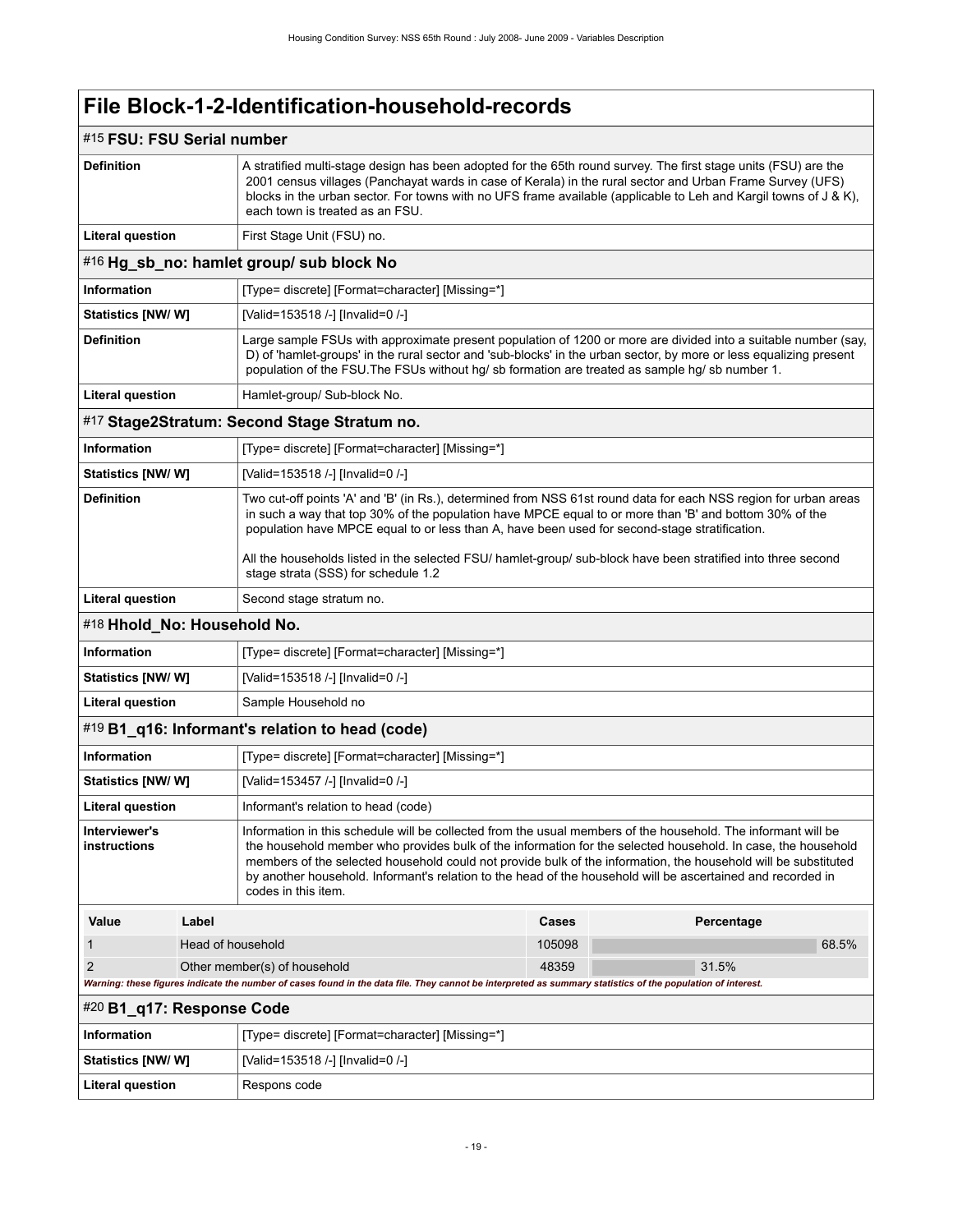## #20 **B1\_q17: Response Code**

| Interviewer's<br>instructions | This item will be filled in after collecting information for all items in the schedule. The entry is to be made in<br>terms of codes on the basis of the impression formed by the investigator regarding the overall response of the |
|-------------------------------|--------------------------------------------------------------------------------------------------------------------------------------------------------------------------------------------------------------------------------------|
|                               | informant.                                                                                                                                                                                                                           |

| Value          | Label                                                                                                                                                       | Cases  | Percentage |
|----------------|-------------------------------------------------------------------------------------------------------------------------------------------------------------|--------|------------|
|                | Informant co-operative and capable                                                                                                                          | 123801 | 80.6%      |
| 2              | Informant co-operative but not capable                                                                                                                      | 26480  | 17.2%      |
| 3              | Informant busy                                                                                                                                              | 1803   | 1.2%       |
| $\overline{4}$ | Informant reluctant                                                                                                                                         | 1313   | 0.9%       |
| 9              | <b>Others</b>                                                                                                                                               | 121    | 0.1%       |
|                | Warning: these figures indicate the number of cases found in the data file. They cannot be interpreted as summary statistics of the population of interest. |        |            |

#### <span id="page-23-0"></span>#21 **B1\_q18: Survey Code**

| Information                   |       | [Type= discrete] [Format=character] [Missing=*]                                                                                                                                                                                                                                                                                                                                                                                                                                                                                                                                                                                                      |        |            |  |  |
|-------------------------------|-------|------------------------------------------------------------------------------------------------------------------------------------------------------------------------------------------------------------------------------------------------------------------------------------------------------------------------------------------------------------------------------------------------------------------------------------------------------------------------------------------------------------------------------------------------------------------------------------------------------------------------------------------------------|--------|------------|--|--|
| <b>Statistics [NW/ W]</b>     |       | [Valid=153518 /-] [Invalid=0 /-]                                                                                                                                                                                                                                                                                                                                                                                                                                                                                                                                                                                                                     |        |            |  |  |
| <b>Literal question</b>       |       | Survey code                                                                                                                                                                                                                                                                                                                                                                                                                                                                                                                                                                                                                                          |        |            |  |  |
| Interviewer's<br>instructions |       | Whether the originally selected sample household or a substituted household has been surveyed will be indicated<br>against this item by recording code '1' if the originally selected household has been surveyed and code '2' if the<br>substitute household has been surveyed. If neither the originally selected household nor a substitute household<br>could be surveyed, i.e., if the sample household is a casualty, code '3' will be recorded. In case of a casualty,<br>only the blocks 0, 1, 2, 8, 9 and 10 are to be filled up and on the top of the front page of the schedule the word<br>'CASUALTY' will be written in block capitals. |        |            |  |  |
| Value                         | Label |                                                                                                                                                                                                                                                                                                                                                                                                                                                                                                                                                                                                                                                      | Cases  | Percentage |  |  |
|                               |       | Original hhold surveyed                                                                                                                                                                                                                                                                                                                                                                                                                                                                                                                                                                                                                              | 150520 | 98.0%      |  |  |

## <span id="page-23-1"></span>#22 **B1\_q19: Reason for substitution (code)**

| <b>Information</b>            | [Type= discrete] [Format=character] [Missing=*]                                                                                                                                                                                                                   |
|-------------------------------|-------------------------------------------------------------------------------------------------------------------------------------------------------------------------------------------------------------------------------------------------------------------|
| <b>Statistics [NW/ W]</b>     | [Valid=2998 /-] [Invalid=0 /-]                                                                                                                                                                                                                                    |
| <b>Literal question</b>       | Reason for substitution of original household (code)                                                                                                                                                                                                              |
| Interviewer's<br>instructions | For an originally selected sample household, which could not be surveyed, irrespective of whether a substituted<br>household could be surveyed or not, the reason for not surveying the original household will be recorded against<br>item 19 in terms of codes. |

| Value | Label                                                                                                                                                       | Cases | Percentage |       |  |  |  |  |
|-------|-------------------------------------------------------------------------------------------------------------------------------------------------------------|-------|------------|-------|--|--|--|--|
|       | Informant busy                                                                                                                                              | 119   | 4.0%       |       |  |  |  |  |
|       | Members away from home                                                                                                                                      | 2403  |            | 80.2% |  |  |  |  |
|       | Informant non-cooperative                                                                                                                                   | 307   | 10.2%      |       |  |  |  |  |
|       | <b>Others</b>                                                                                                                                               | 169   | 5.6%       |       |  |  |  |  |
|       | Warning: these figures indicate the number of cases found in the data file. They cannot be interpreted as summary statistics of the population of interest. |       |            |       |  |  |  |  |

## <span id="page-23-2"></span>#23 **B2\_q2: Date of Survey(ddmmyy)**

2 Substitute hhold surveyed 2998 2.0%

*Warning: these figures indicate the number of cases found in the data file. They cannot be interpreted as summary statistics of the population of interest.*

| $\sim$ DZ_g2. Date of Survey (Guining y)                                                            |                                                                       |  |
|-----------------------------------------------------------------------------------------------------|-----------------------------------------------------------------------|--|
| ∣ Information                                                                                       | [Type= continuous] [Format=numeric] [Range= 10109-311208] [Missing=*] |  |
| [Valid=153509 /-] [Invalid=9 /-] [Mean=179303.885 /-] [StdDev=71715.994 /-]<br>  Statistics [NW/ W] |                                                                       |  |
| $\#24$ Wgt_SS: Multiplier Sub-sample-wise(0.00)                                                     |                                                                       |  |

<span id="page-23-3"></span>

| <b>Information</b>       | Type= continuous] [Format=numeric] [Range= 0.93-200328.38] [Missing=*]                                    |
|--------------------------|-----------------------------------------------------------------------------------------------------------|
| <b>Statistics [NW/W]</b> | [Valid=153518 /-] [Invalid=0 /-] [Mean=2926.179 /-] [StdDev=4140.229 /-]                                  |
|                          | Recoding and Derivation   Generated Multiplier (Weight) variable- Use this for sub-sample wise estimation |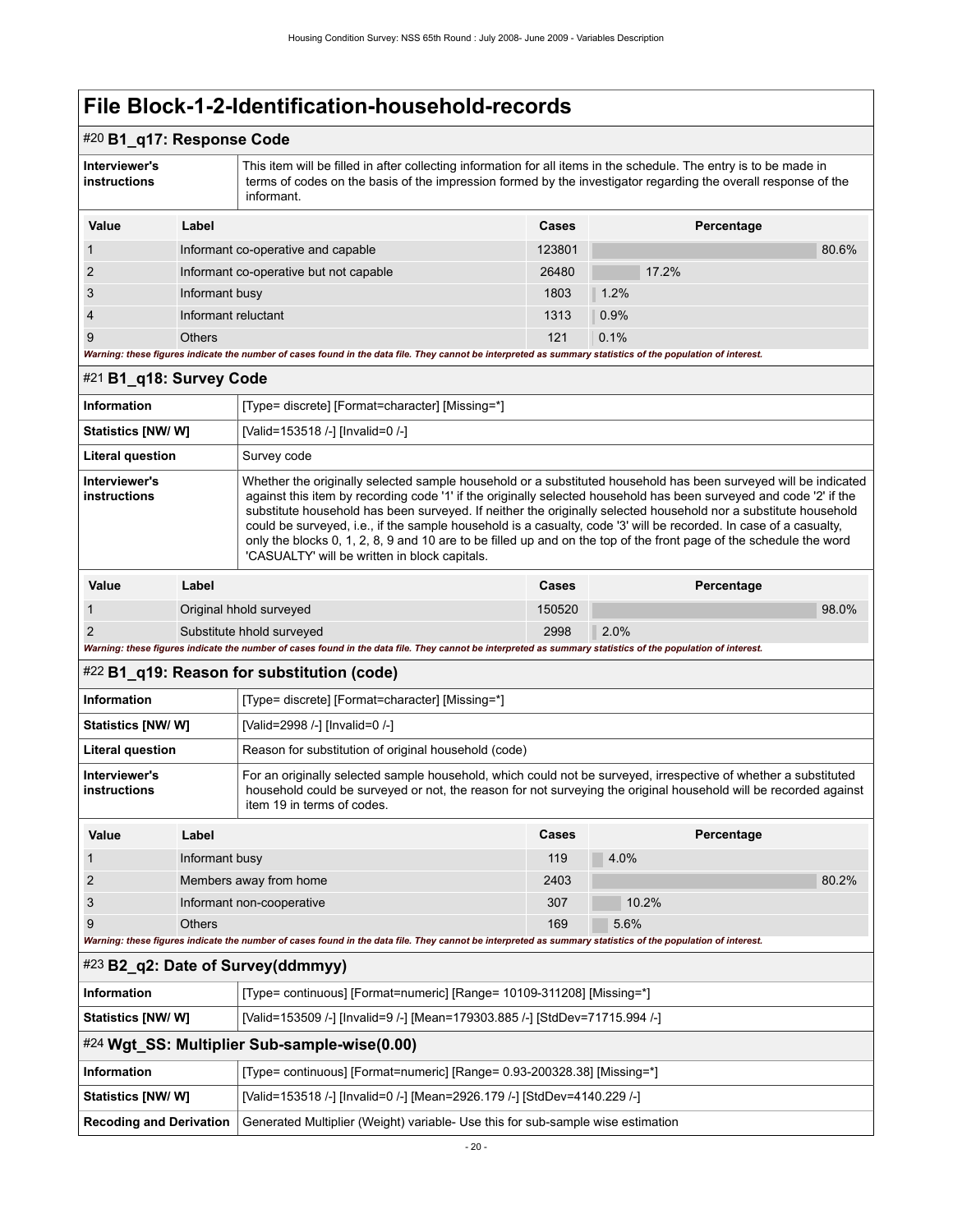<span id="page-24-4"></span><span id="page-24-3"></span><span id="page-24-2"></span><span id="page-24-1"></span><span id="page-24-0"></span>

| UN I E IUUIILIIUULIUII IIUUJUIIUIU                                                                                                                          |                                                                       |                                                                                                                                                             |                                                                      |            |        |
|-------------------------------------------------------------------------------------------------------------------------------------------------------------|-----------------------------------------------------------------------|-------------------------------------------------------------------------------------------------------------------------------------------------------------|----------------------------------------------------------------------|------------|--------|
| #25 Wgt_combined: Multiplier Combined(0.00)                                                                                                                 |                                                                       |                                                                                                                                                             |                                                                      |            |        |
| <b>Information</b>                                                                                                                                          |                                                                       | [Type= continuous] [Format=numeric] [Range= 0.465-100164.19] [Missing=*]                                                                                    |                                                                      |            |        |
| Statistics [NW/ W]                                                                                                                                          |                                                                       | [Valid=153518 /-] [Invalid=0 /-] [Mean=1463.089 /-] [StdDev=2070.114 /-]                                                                                    |                                                                      |            |        |
| <b>Recoding and Derivation</b>                                                                                                                              |                                                                       | Generated Multiplier (Weight) variable- use this for combined estimation (i.e all subsamples and subround<br>combined)                                      |                                                                      |            |        |
| #26 nss: Sub-sample NS                                                                                                                                      |                                                                       |                                                                                                                                                             |                                                                      |            |        |
| Information                                                                                                                                                 |                                                                       | [Type= continuous] [Format=numeric] [Range= 1-96] [Missing=*]                                                                                               |                                                                      |            |        |
| Statistics [NW/W]                                                                                                                                           |                                                                       |                                                                                                                                                             | [Valid=153518 /-] [Invalid=0 /-] [Mean=11.015 /-] [StdDev=12.508 /-] |            |        |
| <b>Recoding and Derivation</b>                                                                                                                              |                                                                       | Posted variables used for multiplier calculation.                                                                                                           |                                                                      |            |        |
| #27 nsc: Combined NC                                                                                                                                        |                                                                       |                                                                                                                                                             |                                                                      |            |        |
| Information                                                                                                                                                 |                                                                       | [Type= continuous] [Format=numeric] [Range= 3-192] [Missing=*]                                                                                              |                                                                      |            |        |
| Statistics [NW/W]                                                                                                                                           |                                                                       | [Valid=153518 /-] [Invalid=0 /-] [Mean=22.027 /-] [StdDev=25.015 /-]                                                                                        |                                                                      |            |        |
| <b>Recoding and Derivation</b>                                                                                                                              |                                                                       | Posted variables used for multiplier calculation.                                                                                                           |                                                                      |            |        |
| #28 wgt_posted: Multiplier posted                                                                                                                           |                                                                       |                                                                                                                                                             |                                                                      |            |        |
| Information                                                                                                                                                 |                                                                       | [Type= continuous] [Format=numeric] [Range= 93-20032838] [Missing=*]                                                                                        |                                                                      |            |        |
| Statistics [NW/ W]                                                                                                                                          |                                                                       | [Valid=153518 /-] [Invalid=0 /-] [Mean=292617.887 /-] [StdDev=414022.89 /-]                                                                                 |                                                                      |            |        |
| <b>Recoding and Derivation</b>                                                                                                                              |                                                                       | Posted variables used for multiplier calculation.                                                                                                           |                                                                      |            |        |
|                                                                                                                                                             |                                                                       | File Block-3-Household characteristics records                                                                                                              |                                                                      |            |        |
|                                                                                                                                                             |                                                                       | #1 Key_hhold: Key to locate Hhold                                                                                                                           |                                                                      |            |        |
| Information                                                                                                                                                 |                                                                       | [Type= discrete] [Format=character] [Missing=*]                                                                                                             |                                                                      |            |        |
| <b>Statistics [NW/ W]</b>                                                                                                                                   |                                                                       | [Valid=153518 /-] [Invalid=0 /-]                                                                                                                            |                                                                      |            |        |
| <b>Definition</b>                                                                                                                                           |                                                                       | Same as given in dataset of Block-1_2                                                                                                                       |                                                                      |            |        |
| #2 Rec_Id: Record_Identifier                                                                                                                                |                                                                       |                                                                                                                                                             |                                                                      |            |        |
| <b>Information</b>                                                                                                                                          |                                                                       | [Type= discrete] [Format=character] [Missing=*]                                                                                                             |                                                                      |            |        |
| Statistics [NW/ W]                                                                                                                                          |                                                                       | [Valid=153518 /-] [Invalid=0 /-]                                                                                                                            |                                                                      |            |        |
| <b>Definition</b>                                                                                                                                           |                                                                       | Same as given in dataset of Block-1_2                                                                                                                       |                                                                      |            |        |
| Value                                                                                                                                                       | Label                                                                 |                                                                                                                                                             | Cases                                                                | Percentage |        |
| 03                                                                                                                                                          | Block -3 of schedule                                                  |                                                                                                                                                             | 153518                                                               |            | 100.0% |
| Warning: these figures indicate the number of cases found in the data file. They cannot be interpreted as summary statistics of the population of interest. |                                                                       |                                                                                                                                                             |                                                                      |            |        |
| #3 Round: Round                                                                                                                                             |                                                                       |                                                                                                                                                             |                                                                      |            |        |
|                                                                                                                                                             | <b>Information</b><br>[Type= discrete] [Format=character] [Missing=*] |                                                                                                                                                             |                                                                      |            |        |
|                                                                                                                                                             | <b>Statistics [NW/W]</b><br>[Valid=153518 /-] [Invalid=0 /-]          |                                                                                                                                                             |                                                                      |            |        |
| <b>Definition</b>                                                                                                                                           |                                                                       | Same as given in dataset of Block-1 2                                                                                                                       |                                                                      |            |        |
| Value                                                                                                                                                       | Label                                                                 |                                                                                                                                                             | Cases                                                                | Percentage |        |
| 65                                                                                                                                                          | NSS 65 Round                                                          | Warning: these figures indicate the number of cases found in the data file. They cannot be interpreted as summary statistics of the population of interest. | 153518                                                               |            | 100.0% |
| #4 Sch_no: Schedule Number                                                                                                                                  |                                                                       |                                                                                                                                                             |                                                                      |            |        |

<span id="page-24-8"></span><span id="page-24-7"></span><span id="page-24-6"></span><span id="page-24-5"></span>

| Information       | [Type= discrete] [Format=character] [Missing=*] |  |
|-------------------|-------------------------------------------------|--|
| Statistics [NW/W] | [Valid=153518 /-] [Invalid=0 /-]                |  |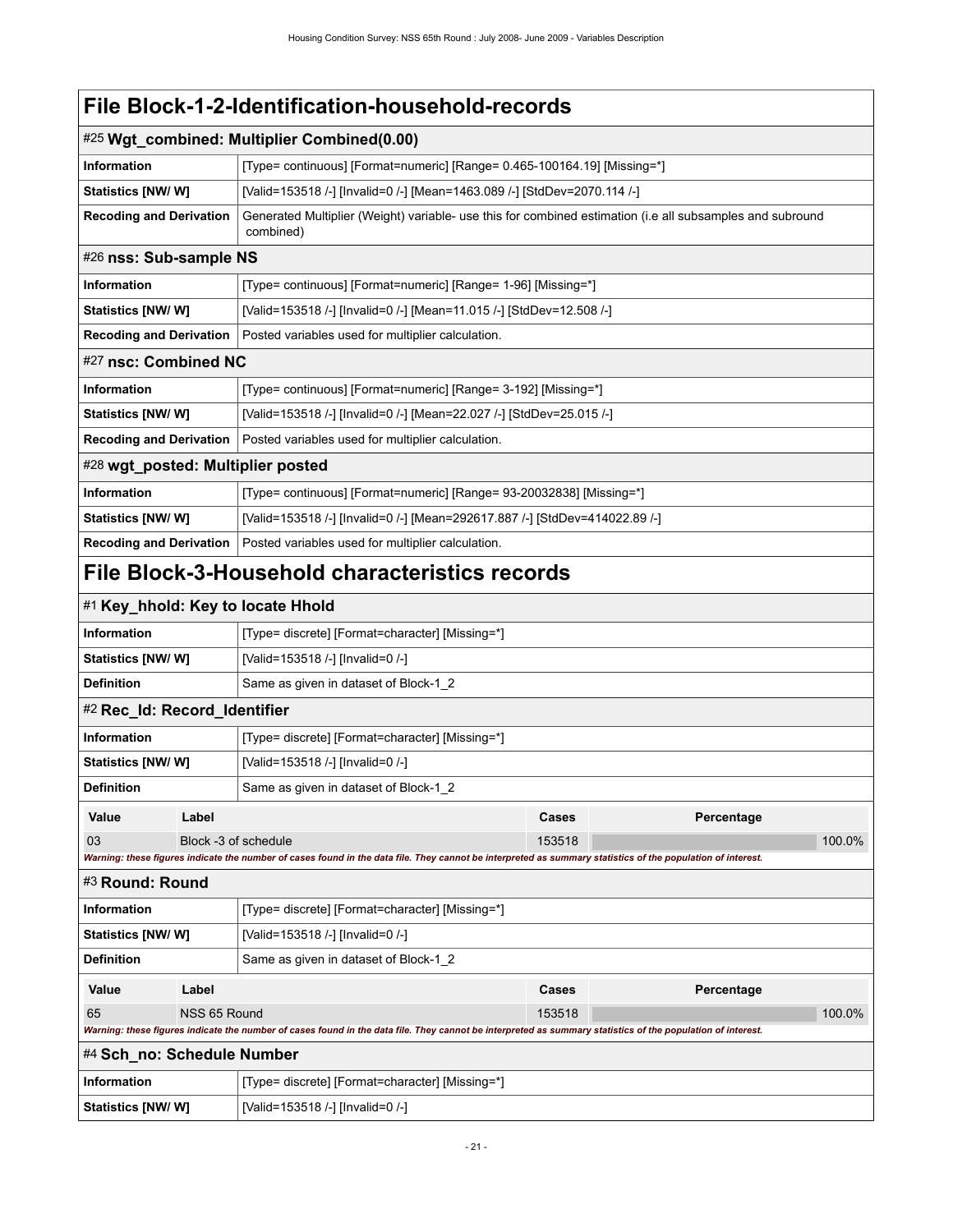<span id="page-25-3"></span><span id="page-25-2"></span><span id="page-25-1"></span><span id="page-25-0"></span>

| #4 Sch_no: Schedule Number     |                |                                                                                                                                                             |                |            |                |  |  |
|--------------------------------|----------------|-------------------------------------------------------------------------------------------------------------------------------------------------------------|----------------|------------|----------------|--|--|
| <b>Definition</b>              |                | Same as given in dataset of Block-1 2                                                                                                                       |                |            |                |  |  |
| Value                          | Label          |                                                                                                                                                             | Cases          | Percentage |                |  |  |
| 120                            | Schedule 1.2   |                                                                                                                                                             | 153518         |            | 100.0%         |  |  |
|                                |                | Warning: these figures indicate the number of cases found in the data file. They cannot be interpreted as summary statistics of the population of interest. |                |            |                |  |  |
| #5 Sample: Sample              |                |                                                                                                                                                             |                |            |                |  |  |
| <b>Information</b>             |                | [Type= discrete] [Format=character] [Missing=*]                                                                                                             |                |            |                |  |  |
| Statistics [NW/ W]             |                | [Valid=153518 /-] [Invalid=0 /-]                                                                                                                            |                |            |                |  |  |
| <b>Definition</b>              |                | Same as given in dataset of Block-1 2                                                                                                                       |                |            |                |  |  |
| <b>Literal question</b>        |                | Same as given in dataset of Block-1_2                                                                                                                       |                |            |                |  |  |
| Value                          | Label          |                                                                                                                                                             | Cases          | Percentage |                |  |  |
| 1                              | Central sample |                                                                                                                                                             | 153350         |            | 99.9%          |  |  |
| 2                              | State sample   |                                                                                                                                                             | 168            | 0.1%       |                |  |  |
| #6 SubRound: Sub-Round         |                | Warning: these figures indicate the number of cases found in the data file. They cannot be interpreted as summary statistics of the population of interest. |                |            |                |  |  |
|                                |                |                                                                                                                                                             |                |            |                |  |  |
| <b>Information</b>             |                | [Type= discrete] [Format=character] [Missing=*]                                                                                                             |                |            |                |  |  |
| <b>Statistics [NW/ W]</b>      |                | [Valid=153518 /-] [Invalid=0 /-]                                                                                                                            |                |            |                |  |  |
| <b>Definition</b>              |                | Same as given in dataset of Block-1_2                                                                                                                       |                |            |                |  |  |
| <b>Literal question</b>        |                | Same as given in dataset of Block-1_2                                                                                                                       |                |            |                |  |  |
| Value                          | Label          |                                                                                                                                                             | Cases          | Percentage |                |  |  |
|                                | Sub-round-1    |                                                                                                                                                             | 38258          |            | 24.9%          |  |  |
| $\overline{2}$                 | Sub-round-2    |                                                                                                                                                             | 38442          |            | 25.0%          |  |  |
| 3<br>4                         |                |                                                                                                                                                             | 38446<br>38372 |            | 25.0%<br>25.0% |  |  |
|                                |                | Warning: these figures indicate the number of cases found in the data file. They cannot be interpreted as summary statistics of the population of interest. |                |            |                |  |  |
| #7 SubSample: Sub-Sample       |                |                                                                                                                                                             |                |            |                |  |  |
| <b>Information</b>             |                | [Type= discrete] [Format=character] [Missing=*]                                                                                                             |                |            |                |  |  |
| <b>Statistics [NW/W]</b>       |                | [Valid=153518 /-] [Invalid=0 /-]                                                                                                                            |                |            |                |  |  |
| <b>Definition</b>              |                | Same as given in dataset of Block-1_2                                                                                                                       |                |            |                |  |  |
| <b>Literal question</b>        |                | Same as given in dataset of Block-1_2                                                                                                                       |                |            |                |  |  |
| Value                          | Label          |                                                                                                                                                             | Cases          | Percentage |                |  |  |
| $\mathbf{1}$                   | Sub-sample-1   |                                                                                                                                                             | 76711          |            | 50.0%          |  |  |
| $\overline{2}$<br>Sub-sample-2 |                |                                                                                                                                                             | 76807          |            | 50.0%          |  |  |
|                                |                | Warning: these figures indicate the number of cases found in the data file. They cannot be interpreted as summary statistics of the population of interest. |                |            |                |  |  |
| #8 Sector: Sector              |                |                                                                                                                                                             |                |            |                |  |  |
| <b>Information</b>             |                | [Type= discrete] [Format=character] [Missing=*]                                                                                                             |                |            |                |  |  |
| <b>Statistics [NW/ W]</b>      |                | [Valid=153518 /-] [Invalid=0 /-]                                                                                                                            |                |            |                |  |  |
| <b>Definition</b>              |                | Same as given in dataset of Block-1 2                                                                                                                       |                |            |                |  |  |
| <b>Literal question</b>        |                | Same as given in dataset of Block-1 2                                                                                                                       |                |            |                |  |  |
| Value                          | Label          |                                                                                                                                                             | Cases          | Percentage |                |  |  |
| -1                             | Rural          |                                                                                                                                                             | 97144          |            | 63.3%          |  |  |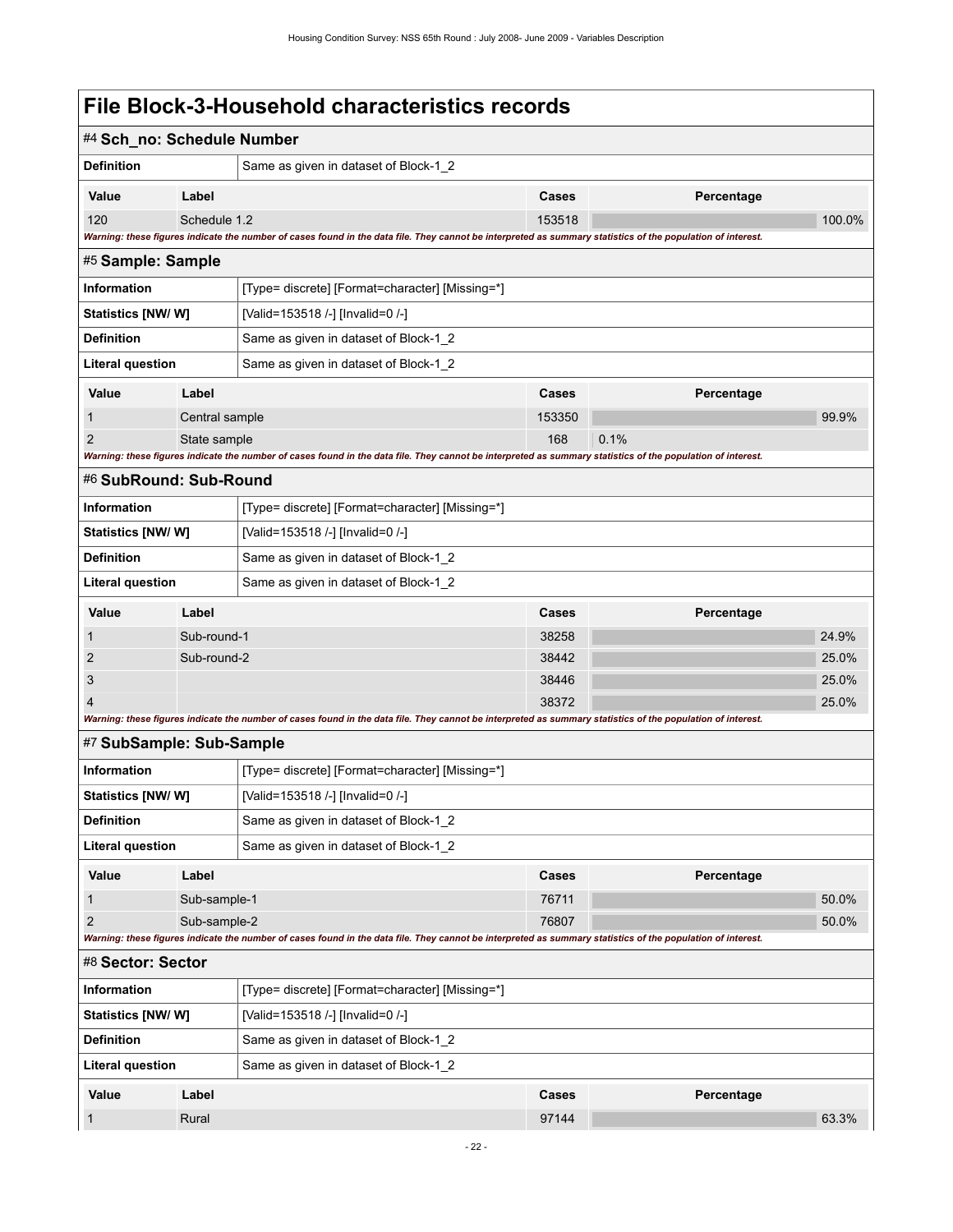<span id="page-26-5"></span><span id="page-26-4"></span><span id="page-26-3"></span><span id="page-26-2"></span><span id="page-26-1"></span><span id="page-26-0"></span>

| #8 Sector: Sector         |                                                                                                                                                                      |                                                                                                                                                             |                                       |       |            |       |  |
|---------------------------|----------------------------------------------------------------------------------------------------------------------------------------------------------------------|-------------------------------------------------------------------------------------------------------------------------------------------------------------|---------------------------------------|-------|------------|-------|--|
| Value                     | Label                                                                                                                                                                |                                                                                                                                                             |                                       |       | Percentage |       |  |
| $\overline{2}$            | Urban<br>Warning: these figures indicate the number of cases found in the data file. They cannot be interpreted as summary statistics of the population of interest. |                                                                                                                                                             |                                       |       | 36.7%      |       |  |
| #9 State: State           |                                                                                                                                                                      |                                                                                                                                                             |                                       |       |            |       |  |
| <b>Information</b>        |                                                                                                                                                                      | [Type= discrete] [Format=character] [Missing=*]                                                                                                             |                                       |       |            |       |  |
| Statistics [NW/W]         |                                                                                                                                                                      | [Valid=153518 /-] [Invalid=0 /-]                                                                                                                            |                                       |       |            |       |  |
| <b>Definition</b>         |                                                                                                                                                                      | Same as given in dataset of Block-1_2                                                                                                                       |                                       |       |            |       |  |
| <b>Literal question</b>   |                                                                                                                                                                      | Same as given in dataset of Block-1_2                                                                                                                       |                                       |       |            |       |  |
|                           |                                                                                                                                                                      | Frequency table not shown (35 Modalities)                                                                                                                   |                                       |       |            |       |  |
| #10 Region: Region        |                                                                                                                                                                      |                                                                                                                                                             |                                       |       |            |       |  |
| <b>Information</b>        |                                                                                                                                                                      | [Type= discrete] [Format=character] [Missing=*]                                                                                                             |                                       |       |            |       |  |
| Statistics [NW/W]         |                                                                                                                                                                      | [Valid=153518 /-] [Invalid=0 /-]                                                                                                                            |                                       |       |            |       |  |
| <b>Definition</b>         |                                                                                                                                                                      | Same as given in dataset of Block-1_2                                                                                                                       |                                       |       |            |       |  |
| <b>Literal question</b>   |                                                                                                                                                                      | Same as given in dataset of Block-1_2                                                                                                                       |                                       |       |            |       |  |
| Value                     | Label                                                                                                                                                                |                                                                                                                                                             | Cases                                 |       | Percentage |       |  |
| 1                         | Region-1                                                                                                                                                             |                                                                                                                                                             | 56893                                 |       |            | 37.1% |  |
| 2                         | Region-2                                                                                                                                                             |                                                                                                                                                             | 38049                                 |       | 24.8%      |       |  |
| 3                         | Region-3                                                                                                                                                             |                                                                                                                                                             | 25828                                 |       | 16.8%      |       |  |
| 4                         | Region-4                                                                                                                                                             |                                                                                                                                                             | 16226                                 | 10.6% |            |       |  |
| 5                         | Region-5                                                                                                                                                             |                                                                                                                                                             | 14410                                 | 9.4%  |            |       |  |
| 6                         | Region-6                                                                                                                                                             |                                                                                                                                                             | 2112                                  | 1.4%  |            |       |  |
|                           |                                                                                                                                                                      | Warning: these figures indicate the number of cases found in the data file. They cannot be interpreted as summary statistics of the population of interest. |                                       |       |            |       |  |
|                           |                                                                                                                                                                      | #11 FODSub_Region: FOD Sub-Region                                                                                                                           |                                       |       |            |       |  |
| Information               |                                                                                                                                                                      | [Type= discrete] [Format=character] [Missing=*]                                                                                                             |                                       |       |            |       |  |
| <b>Statistics [NW/ W]</b> |                                                                                                                                                                      | [Valid=153518 /-] [Invalid=0 /-]                                                                                                                            |                                       |       |            |       |  |
| <b>Definition</b>         |                                                                                                                                                                      |                                                                                                                                                             | Same as given in dataset of Block-1_2 |       |            |       |  |
| <b>Literal question</b>   |                                                                                                                                                                      | Same as given in dataset of Block-1_2                                                                                                                       |                                       |       |            |       |  |
| #12 District: District    |                                                                                                                                                                      |                                                                                                                                                             |                                       |       |            |       |  |
| Information               |                                                                                                                                                                      | [Type= discrete] [Format=character] [Missing=*]                                                                                                             |                                       |       |            |       |  |
| Statistics [NW/ W]        |                                                                                                                                                                      | [Valid=153518 /-] [Invalid=0 /-]                                                                                                                            |                                       |       |            |       |  |
| <b>Definition</b>         |                                                                                                                                                                      | Same as given in dataset of Block-1_2                                                                                                                       |                                       |       |            |       |  |
| <b>Literal question</b>   |                                                                                                                                                                      | Same as given in dataset of Block-1_2                                                                                                                       |                                       |       |            |       |  |
| #13 Stratum: Stratum      |                                                                                                                                                                      |                                                                                                                                                             |                                       |       |            |       |  |
| Information               |                                                                                                                                                                      | [Type= discrete] [Format=character] [Missing=*]                                                                                                             |                                       |       |            |       |  |
| Statistics [NW/W]         |                                                                                                                                                                      | [Valid=153518 /-] [Invalid=0 /-]                                                                                                                            |                                       |       |            |       |  |
| <b>Definition</b>         |                                                                                                                                                                      | Same as given in dataset of Block-1_2                                                                                                                       |                                       |       |            |       |  |
| <b>Literal question</b>   |                                                                                                                                                                      | Same as given in dataset of Block-1_2                                                                                                                       |                                       |       |            |       |  |
|                           |                                                                                                                                                                      | #14 Sub_Stratum: Sub-Stratum(urban only)                                                                                                                    |                                       |       |            |       |  |
| Information               |                                                                                                                                                                      | [Type= discrete] [Format=character] [Missing=*]                                                                                                             |                                       |       |            |       |  |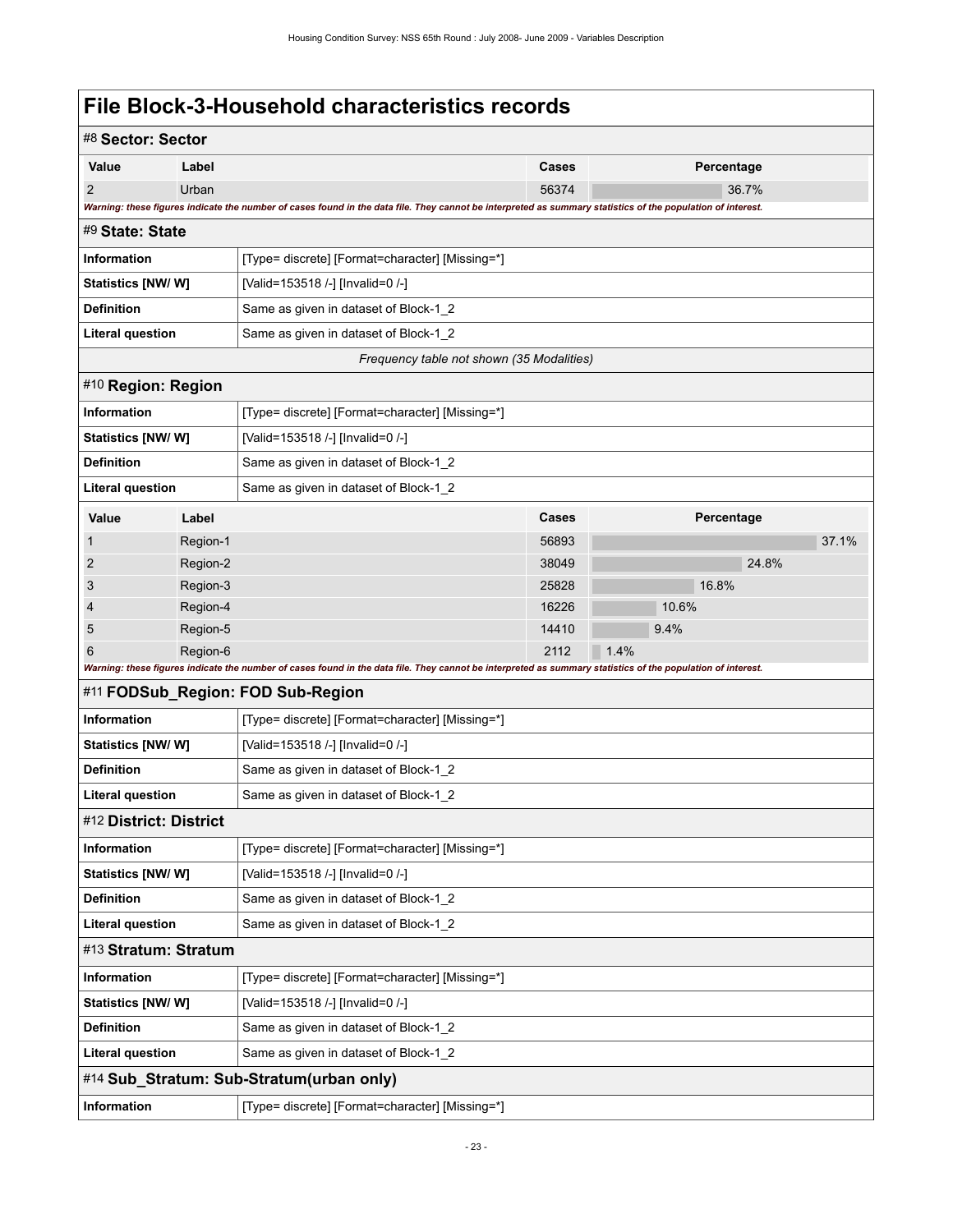<span id="page-27-6"></span><span id="page-27-5"></span><span id="page-27-4"></span><span id="page-27-3"></span><span id="page-27-2"></span><span id="page-27-1"></span><span id="page-27-0"></span>

| File Block-3-Household characteristics records |                                                                                                                                          |  |
|------------------------------------------------|------------------------------------------------------------------------------------------------------------------------------------------|--|
|                                                | #14 Sub_Stratum: Sub-Stratum(urban only)                                                                                                 |  |
| Statistics [NW/W]                              | [Valid=56363 /-] [Invalid=0 /-]                                                                                                          |  |
| <b>Definition</b>                              | Same as given in dataset of Block-1_2                                                                                                    |  |
| <b>Literal question</b>                        | Same as given in dataset of Block-1_2                                                                                                    |  |
| #15 FSU: FSU Serial number                     |                                                                                                                                          |  |
| <b>Information</b>                             | [Type= discrete] [Format=character] [Missing=*]                                                                                          |  |
| Statistics [NW/W]                              | [Valid=153518 /-] [Invalid=0 /-]                                                                                                         |  |
| <b>Definition</b>                              | Same as given in dataset of Block-1_2                                                                                                    |  |
| <b>Literal question</b>                        | Same as given in dataset of Block-1_2                                                                                                    |  |
| #16 Hg_sb_no: hg/ sb Number                    |                                                                                                                                          |  |
| <b>Information</b>                             | [Type= discrete] [Format=character] [Missing=*]                                                                                          |  |
| Statistics [NW/W]                              | [Valid=153518 /-] [Invalid=0 /-]                                                                                                         |  |
| <b>Definition</b>                              | Same as given in dataset of Block-1 2                                                                                                    |  |
| <b>Literal question</b>                        | Same as given in dataset of Block-1_2                                                                                                    |  |
|                                                | #17 Stage2Stratum: Second Stage Stratum no.                                                                                              |  |
| <b>Information</b>                             | [Type= discrete] [Format=character] [Missing=*]                                                                                          |  |
| Statistics [NW/W]                              | [Valid=153518 /-] [Invalid=0 /-]                                                                                                         |  |
| <b>Definition</b>                              | Same as given in dataset of Block-1_2                                                                                                    |  |
| <b>Literal question</b>                        | Same as given in dataset of Block-1_2                                                                                                    |  |
| #18 Hhold_No: Household No.                    |                                                                                                                                          |  |
| <b>Information</b>                             | [Type= discrete] [Format=character] [Missing=*]                                                                                          |  |
| Statistics [NW/W]                              | [Valid=153518 /-] [Invalid=0 /-]                                                                                                         |  |
| <b>Definition</b>                              | Same as given in dataset of Block-1 2                                                                                                    |  |
| <b>Literal question</b>                        | Same as given in dataset of Block-1_2                                                                                                    |  |
| #19 B3_q1: Hh size-Male                        |                                                                                                                                          |  |
| Information                                    | [Type= continuous] [Format=numeric] [Range= 0-23] [Missing=*]                                                                            |  |
| Statistics [NW/ W]                             | [Valid=149616 /-] [Invalid=3902 /-] [Mean=2.537 /-] [StdDev=1.411 /-]                                                                    |  |
| <b>Literal question</b>                        | Household size-Male                                                                                                                      |  |
| Interviewer's<br>instructions                  | Household size is to be recorded in this item. The total number of male (including eunuch) members of the<br>household will be recorded. |  |
| #20 B3_q2: Hh size-Female                      |                                                                                                                                          |  |
| <b>Information</b>                             | [Type= continuous] [Format=numeric] [Range= 0-22] [Missing=*]                                                                            |  |
| Statistics [NW/W]                              | [Valid=148912 /-] [Invalid=4606 /-] [Mean=2.443 /-] [StdDev=1.387 /-]                                                                    |  |
| <b>Literal question</b>                        | Household size-female                                                                                                                    |  |
| Interviewer's<br>instructions                  | Household size is to be recorded in this item. The total number of female members of the household will be<br>recorded.                  |  |
| #21 B3_q3: Hh size- Total                      |                                                                                                                                          |  |
| <b>Information</b>                             | [Type= continuous] [Format=numeric] [Range= 1-40] [Missing=*]                                                                            |  |
| Statistics [NW/ W]                             | [Valid=153518 /-] [Invalid=0 /-] [Mean=4.841 /-] [StdDev=2.443 /-]                                                                       |  |
| <b>Literal question</b>                        | Household size-Total                                                                                                                     |  |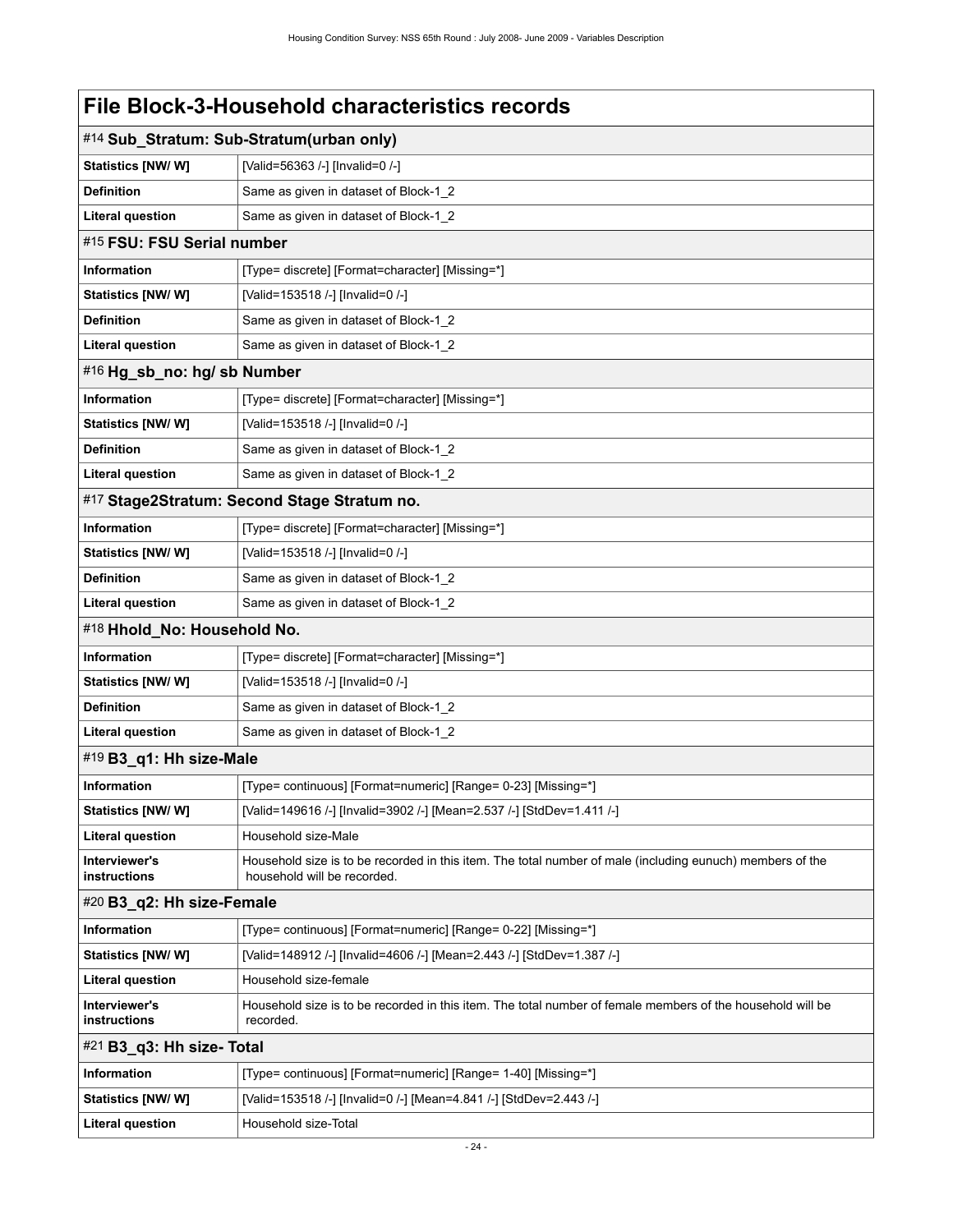## #21 **B3\_q3: Hh size- Total**

**Interviewer's instructions** Household size is to be recorded in this item. The total number members of the household will be recorded

<span id="page-28-0"></span>

| #22 B3_q4: Gender of the head                                                                                                                               |        |                                                                                                                                                                                                                                                             |        |            |  |
|-------------------------------------------------------------------------------------------------------------------------------------------------------------|--------|-------------------------------------------------------------------------------------------------------------------------------------------------------------------------------------------------------------------------------------------------------------|--------|------------|--|
| <b>Information</b>                                                                                                                                          |        | [Type= discrete] [Format=character] [Missing=*]                                                                                                                                                                                                             |        |            |  |
| Statistics [NW/W]                                                                                                                                           |        | [Valid=153450 /-] [Invalid=0 /-]                                                                                                                                                                                                                            |        |            |  |
| <b>Literal question</b>                                                                                                                                     |        | Gender of the head of the household                                                                                                                                                                                                                         |        |            |  |
| Interviewer's<br>instructions                                                                                                                               |        | gender of the head of the household will be recorded. Code 1 will be recorded if the head of household is male<br>and code 2 will be recorded if the head of the household is female. If the head of household is eunuch, code '1'<br>will also be recorded |        |            |  |
| Value                                                                                                                                                       | Label  |                                                                                                                                                                                                                                                             | Cases  | Percentage |  |
|                                                                                                                                                             | Male   |                                                                                                                                                                                                                                                             | 136140 | 88.7%      |  |
| 2                                                                                                                                                           | Female |                                                                                                                                                                                                                                                             | 17310  | 11.3%      |  |
| Warning: these figures indicate the number of cases found in the data file. They cannot be interpreted as summary statistics of the population of interest. |        |                                                                                                                                                                                                                                                             |        |            |  |

## <span id="page-28-1"></span>#23 **B3\_q5: NIC-2004**

| <b>Information</b>            | [Type= discrete] [Format=character] [Missing=*]                                                                                                                                                                                                                                                                                                                                          |
|-------------------------------|------------------------------------------------------------------------------------------------------------------------------------------------------------------------------------------------------------------------------------------------------------------------------------------------------------------------------------------------------------------------------------------|
| <b>Statistics [NW/ W]</b>     | [Valid=144231 /-] [Invalid=0 /-]                                                                                                                                                                                                                                                                                                                                                         |
| <b>Literal question</b>       | Principal industry (NIC-2004)                                                                                                                                                                                                                                                                                                                                                            |
| Interviewer's<br>instructions | The description of the principal household industry will be recorded in the space provided. The appropriate<br>five-digit industry code of the NIC-2004 is to be recorded. For households deriving income from non-economic<br>activities only, (e.g. for a household where income is derived only from pension/ begging/ prostitution, etc.) a<br>dash (-) may be put against this item |

## <span id="page-28-2"></span>#24 **B3\_q6: NCO-2004**

| Information                   | [Type= discrete] [Format=character] [Missing=*]                                                                                                                                                                                                                                                |
|-------------------------------|------------------------------------------------------------------------------------------------------------------------------------------------------------------------------------------------------------------------------------------------------------------------------------------------|
| <b>Statistics [NW/ W]</b>     | [Valid=144121 /-] [Invalid=0 /-]                                                                                                                                                                                                                                                               |
| Literal question              | Principal occupation (NCO-2004)                                                                                                                                                                                                                                                                |
| Interviewer's<br>instructions | The description of the principal household occupation will be recorded in the space provided. The appropriate<br>three-digit occupation code of the NCO-2004 is to be recorded. For households deriving income from non-<br>economic activities only, a dash (-) may be put against this item. |

## <span id="page-28-3"></span>#25 **B3\_q7: Hh type**

| - 1                            | .                    |                                                                                                                                    |              |            |       |  |
|--------------------------------|----------------------|------------------------------------------------------------------------------------------------------------------------------------|--------------|------------|-------|--|
| <b>Information</b>             |                      | [Type= discrete] [Format=character] [Missing=*]                                                                                    |              |            |       |  |
| Statistics [NW/W]              |                      | [Valid=153518 /-] [Invalid=0 /-]                                                                                                   |              |            |       |  |
| Literal question               |                      | Household type                                                                                                                     |              |            |       |  |
| <b>Recoding and Derivation</b> |                      | This code has been derived from original household type code recorded by prefixing the sector code (1 for rural<br>and 2 for urban |              |            |       |  |
| Value                          | Label                |                                                                                                                                    | <b>Cases</b> | Percentage |       |  |
| $\mathbf 0$                    | N <sub>R</sub>       |                                                                                                                                    | 70           | 0.0%       |       |  |
| 11                             |                      | Self-employed in non-agriculture(Rural)                                                                                            | 13321        | 8.7%       |       |  |
| 12                             |                      | Agricultural labour(Rural)                                                                                                         | 25318        |            | 16.5% |  |
| 13                             | Other labour (Rural) |                                                                                                                                    | 12140        | 7.9%       |       |  |
| 14                             |                      | Self-employed in agriculture (Rural)                                                                                               | 35301        |            | 23.0% |  |
| 19                             | Others (Rural)       |                                                                                                                                    | 11030        | 7.2%       |       |  |
| 21                             |                      | Self-employed(Urban)                                                                                                               | 21219        |            | 13.8% |  |
| 22                             |                      | Regular wage/salary earning (Urban)                                                                                                | 20888        |            | 13.6% |  |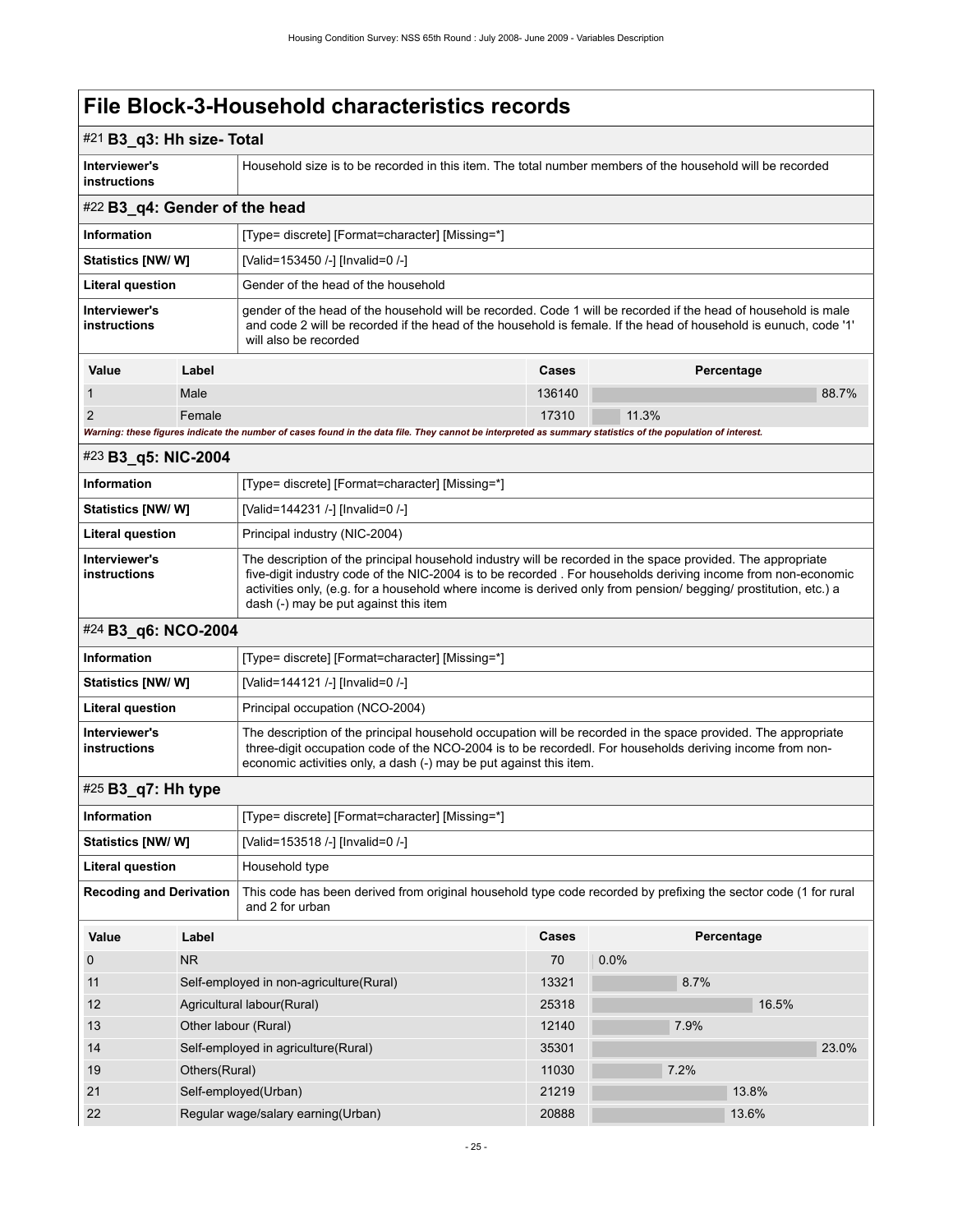## #25 **B3\_q7: Hh type**

| Value                                | Label                                                                                                                                                   | <b>Cases</b> | Percentage |  |  |
|--------------------------------------|---------------------------------------------------------------------------------------------------------------------------------------------------------|--------------|------------|--|--|
| 23                                   | Casual labour(Urban)                                                                                                                                    | 8725         | 5.7%       |  |  |
| 29<br>5506<br>3.6%<br>Others (Urban) |                                                                                                                                                         |              |            |  |  |
|                                      | Magginer these former indicate the number of seen found in the date file. Their counst he integrated as cummon statistics of the namulation of integrat |              |            |  |  |

*Warning: these figures indicate the number of cases found in the data file. They cannot be interpreted as summary statistics of the population of interest.*

<span id="page-29-0"></span>

| $\#26$ B3 q8: Religion        |                                                                                                                                                                                                                                                               |
|-------------------------------|---------------------------------------------------------------------------------------------------------------------------------------------------------------------------------------------------------------------------------------------------------------|
| <b>Information</b>            | [Type= discrete] [Format=character] [Missing=*]                                                                                                                                                                                                               |
| <b>Statistics [NW/ W]</b>     | [Valid=153499 /-] [Invalid=0 /-]                                                                                                                                                                                                                              |
| <b>Literal question</b>       | Religion                                                                                                                                                                                                                                                      |
| Interviewer's<br>instructions | The religion of the household will be recorded against this item in codes. If different members of the household<br>claim to belong to different religions, the religion of the head of the household will be considered as the religion of<br>the household. |

| Value                                                                                                                                                       | Label           | <b>Cases</b> | Percentage |  |
|-------------------------------------------------------------------------------------------------------------------------------------------------------------|-----------------|--------------|------------|--|
|                                                                                                                                                             | <b>Hinduism</b> | 119550       | 77.9%      |  |
| 2                                                                                                                                                           | Islam           | 19011        | 12.4%      |  |
| 3                                                                                                                                                           | Christianity    | 9280         | 6.0%       |  |
| $\overline{4}$                                                                                                                                              | Sikhism         | 2396         | 1.6%       |  |
| 5                                                                                                                                                           | Jainism         | 333          | 0.2%       |  |
| 6                                                                                                                                                           | <b>Buddhism</b> | 1732         | 1.1%       |  |
|                                                                                                                                                             | Zoroastrianism  | 20           | 0.0%       |  |
| 9                                                                                                                                                           | others          | 1177         | 0.8%       |  |
| Warning: these figures indicate the number of cases found in the data file. They cannot be interpreted as summary statistics of the population of interest. |                 |              |            |  |

#### <span id="page-29-1"></span>#27 **B3\_q9: Social group**

| <b>Information</b>                                                                                                                                                                  |       | [Type= discrete] [Format=character] [Missing=*] |       |            |
|-------------------------------------------------------------------------------------------------------------------------------------------------------------------------------------|-------|-------------------------------------------------|-------|------------|
| <b>Statistics [NW/ W]</b>                                                                                                                                                           |       | [Valid=153476 /-] [Invalid=0 /-]                |       |            |
| <b>Literal question</b>                                                                                                                                                             |       | Social group                                    |       |            |
| Whether the household belongs to scheduled tribe, scheduled caste or other backward class will be indicated<br>Interviewer's<br>against this item in terms of codes<br>instructions |       |                                                 |       |            |
| Value                                                                                                                                                                               | Label |                                                 | Cases | Percentage |

|   | Scheduled tribe      | 20226 | 13.2% |
|---|----------------------|-------|-------|
|   | Scheduled caste      | 30017 | 19.6% |
|   | Other backward class | 57195 | 37.3% |
| 9 | Others               | 46038 | 30.0% |

*Warning: these figures indicate the number of cases found in the data file. They cannot be interpreted as summary statistics of the population of interest.*

## <span id="page-29-2"></span>#28 **B3\_q10: Land possessed**

| Information                   |                 | [Type= discrete] [Format=character] [Missing=*]                                                                                                                                                                                                                                                                                                                                                                                                 |       |            |
|-------------------------------|-----------------|-------------------------------------------------------------------------------------------------------------------------------------------------------------------------------------------------------------------------------------------------------------------------------------------------------------------------------------------------------------------------------------------------------------------------------------------------|-------|------------|
| <b>Statistics [NW/ W]</b>     |                 | [Valid=153286 /-] [Invalid=0 /-]                                                                                                                                                                                                                                                                                                                                                                                                                |       |            |
| Literal question              |                 | Land possessed as on date of survey(code)                                                                                                                                                                                                                                                                                                                                                                                                       |       |            |
| Interviewer's<br>instructions |                 | Land possessed is given by land owned (including land under 'owner like possession') + land leased in - land<br>leased out + land held by the household but neither owned nor leased in (e.g., encroached land). The area of<br>land possessed by the household within the country only as on the date of survey will be worked out in hectares<br>and the relevant code corresponding to the area of land is to be recorded against this item. |       |            |
| Value                         | Label           |                                                                                                                                                                                                                                                                                                                                                                                                                                                 | Cases | Percentage |
| 01                            | less than 0.005 |                                                                                                                                                                                                                                                                                                                                                                                                                                                 | 37529 | 24.5%      |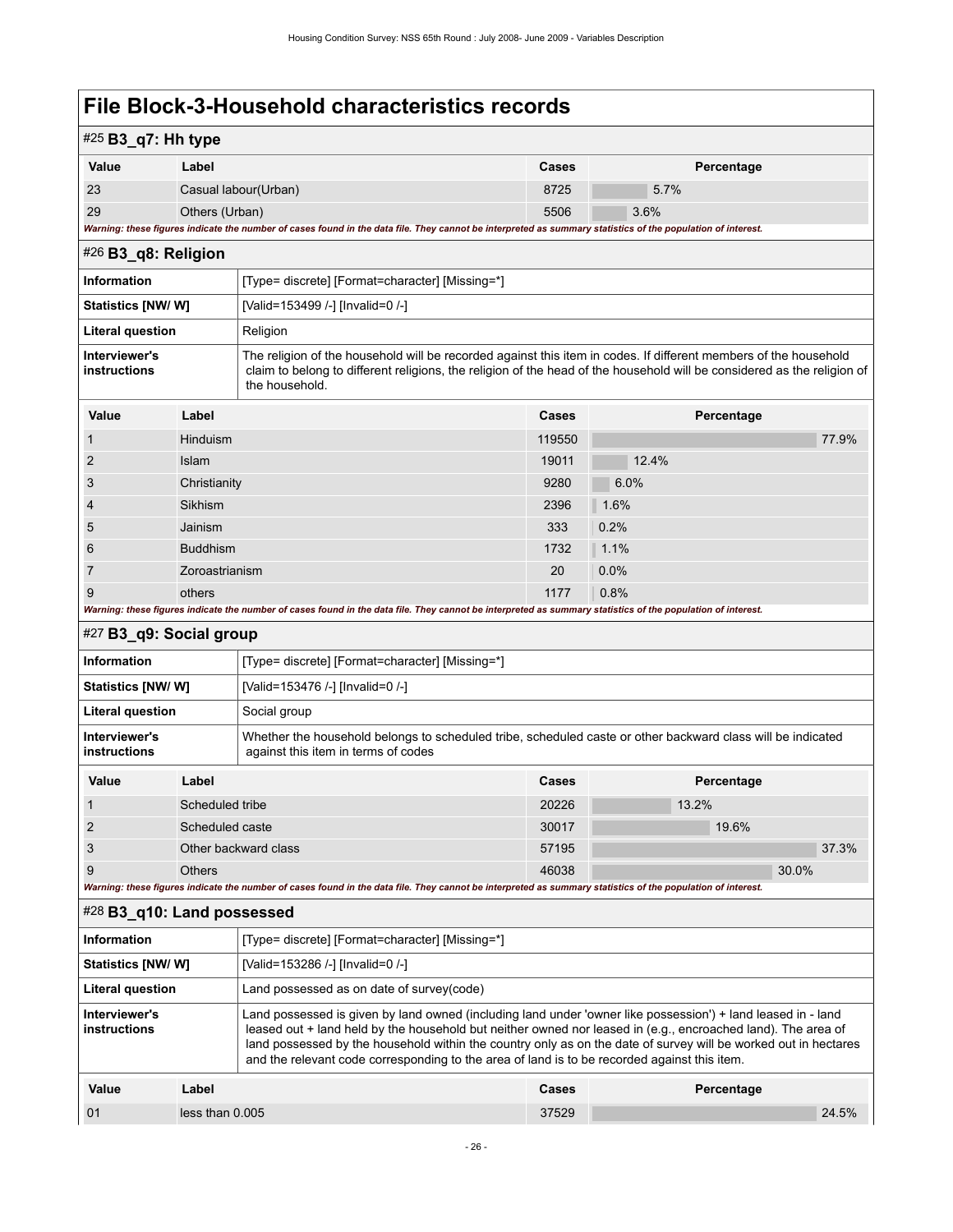| #28 B3_q10: Land possessed |                                                                                                                                                             |       |            |  |
|----------------------------|-------------------------------------------------------------------------------------------------------------------------------------------------------------|-------|------------|--|
| Value                      | Label                                                                                                                                                       | Cases | Percentage |  |
| 02                         | $0.005 - 0.02$                                                                                                                                              | 37114 | 24.2%      |  |
| 03                         | $0.02 - 0.21$                                                                                                                                               | 25038 | 16.3%      |  |
| 04                         | $0.21 - 0.41$                                                                                                                                               | 14975 | 9.8%       |  |
| 05                         | $0.41 - 1.01$                                                                                                                                               | 17220 | 11.2%      |  |
| 06                         | $1.01 - 2.01$                                                                                                                                               | 12465 | 8.1%       |  |
| 07                         | $2.01 - 3.01$                                                                                                                                               | 5027  | 3.3%       |  |
| 08                         | $3.01 - 4.01$                                                                                                                                               | 2087  | 1.4%       |  |
| 10                         | $4.01 - 6.01$                                                                                                                                               | 1023  | 0.7%       |  |
| 11                         | $6.01 - 8.01$                                                                                                                                               | 380   | 0.2%       |  |
| 12                         | 8.01 & more                                                                                                                                                 | 428   | 0.3%       |  |
|                            | Warning: these figures indicate the number of cases found in the data file. They cannot be interpreted as summary statistics of the population of interest. |       |            |  |

## <span id="page-30-0"></span>#29 **B3\_q11: Tenurial status**

| $11 - 1 - 1$<br>$1 - 1 - 1$          |                                                                                                                                                                                                                                                                                                                                                                                                                                                                                                                                                                                                                                                                                                                                                                                                                                                                                                                                                                                                                                                                                                                                                                                                                                                                                                                                                                                                                                                                                                                                                                                                                                                                                                                                                                                                                                                                                                                                                                                                                                                                                                                                                                                                                                                                                                |
|--------------------------------------|------------------------------------------------------------------------------------------------------------------------------------------------------------------------------------------------------------------------------------------------------------------------------------------------------------------------------------------------------------------------------------------------------------------------------------------------------------------------------------------------------------------------------------------------------------------------------------------------------------------------------------------------------------------------------------------------------------------------------------------------------------------------------------------------------------------------------------------------------------------------------------------------------------------------------------------------------------------------------------------------------------------------------------------------------------------------------------------------------------------------------------------------------------------------------------------------------------------------------------------------------------------------------------------------------------------------------------------------------------------------------------------------------------------------------------------------------------------------------------------------------------------------------------------------------------------------------------------------------------------------------------------------------------------------------------------------------------------------------------------------------------------------------------------------------------------------------------------------------------------------------------------------------------------------------------------------------------------------------------------------------------------------------------------------------------------------------------------------------------------------------------------------------------------------------------------------------------------------------------------------------------------------------------------------|
| Interviewer's<br><b>instructions</b> | A dwelling unit is considered to be 'owned' by the sample household if permanent heritable possession with or<br>without the right to transfer the title is vested in a member or members of the household. Dwelling units in owner-<br>like possession under long term lease or assignment is also considered as owned. If the sample household has<br>the right of permanent heritable possession of the dwelling unit with or without the right to transfer the title, such<br>dwelling units will be considered as 'freehold' and code 1 will be recorded. Dwelling units held under special<br>conditions such that the holder does not possess the title of ownership of the dwelling unit but the right for long<br>term possession of the dwelling unit (e.g., dwelling units possessed under perpetual lease, hereditary tenure and<br>long term lease for 30 years or more) will be considered as being 'leasehold' and for such type of dwelling units<br>code 2 will be considered. If the dwelling unit, in which the sample household lives, is provided by an employer to<br>a member of the sample household, such dwelling units will be considered as 'employer quarter' and code 3 will<br>be assigned. If the dwelling is taken on rent, by the sample household, which is payable at monthly, quarterly or<br>any other periodic intervals or on lease, for a period of less than 30 years, it will be treated as a hired dwelling. It<br>may be noted that a hired dwelling unit may be free of rent also. If the sample household had taken the dwelling<br>unit in rent with written contract with its owner, for such dwelling unit, code 4 will be entered. On the other hand, if<br>the sample household lives in a hired dwelling unit without a written contract with the owner of the dwelling unit,<br>code 5 will be entered for such dwelling unit. Households living more or less regularly, under bridges, in pipe,<br>etc., in purely temporary flimsy improvisations built by the roadside (which are liable to be removed any moment),<br>are considered to have no dwellings and for such households code 6 will be recorded against this item. Code 9<br>will be entered in all other types of possession of the dwelling unit (e.g., encroached one). |
| Literal question                     | Tenurial status of dwelling                                                                                                                                                                                                                                                                                                                                                                                                                                                                                                                                                                                                                                                                                                                                                                                                                                                                                                                                                                                                                                                                                                                                                                                                                                                                                                                                                                                                                                                                                                                                                                                                                                                                                                                                                                                                                                                                                                                                                                                                                                                                                                                                                                                                                                                                    |
| Statistics [NW/ W]                   | [Valid=153518 /-] [Invalid=0 /-]                                                                                                                                                                                                                                                                                                                                                                                                                                                                                                                                                                                                                                                                                                                                                                                                                                                                                                                                                                                                                                                                                                                                                                                                                                                                                                                                                                                                                                                                                                                                                                                                                                                                                                                                                                                                                                                                                                                                                                                                                                                                                                                                                                                                                                                               |
| <b>Information</b>                   | [Type= discrete] [Format=character] [Missing=*]                                                                                                                                                                                                                                                                                                                                                                                                                                                                                                                                                                                                                                                                                                                                                                                                                                                                                                                                                                                                                                                                                                                                                                                                                                                                                                                                                                                                                                                                                                                                                                                                                                                                                                                                                                                                                                                                                                                                                                                                                                                                                                                                                                                                                                                |
|                                      |                                                                                                                                                                                                                                                                                                                                                                                                                                                                                                                                                                                                                                                                                                                                                                                                                                                                                                                                                                                                                                                                                                                                                                                                                                                                                                                                                                                                                                                                                                                                                                                                                                                                                                                                                                                                                                                                                                                                                                                                                                                                                                                                                                                                                                                                                                |

| Value                                                                                                                                                       | Label                                         | Cases  | Percentage |  |  |
|-------------------------------------------------------------------------------------------------------------------------------------------------------------|-----------------------------------------------|--------|------------|--|--|
|                                                                                                                                                             | Freehold                                      | 127936 | 83.3%      |  |  |
| 2                                                                                                                                                           | Leasehold                                     | 1309   | 0.9%       |  |  |
| 3                                                                                                                                                           | Hired employer quarter                        | 4174   | 2.7%       |  |  |
| $\overline{4}$                                                                                                                                              | Hired dwelling units with written contract    | 2122   | 1.4%       |  |  |
| 5                                                                                                                                                           | Hired dwelling units without written contract | 14653  | 9.5%       |  |  |
| 6                                                                                                                                                           | No dwelling                                   | 57     | 0.0%       |  |  |
| 9                                                                                                                                                           | <b>Others</b>                                 | 3267   | 2.1%       |  |  |
| Warning: these figures indicate the number of cases found in the data file. They cannot be interpreted as summary statistics of the population of interest. |                                               |        |            |  |  |
| $#30$ B3_q12: Area type                                                                                                                                     |                                               |        |            |  |  |

<span id="page-30-1"></span>

| Information        | [Type= discrete] [Format=character] [Missing=*]         |
|--------------------|---------------------------------------------------------|
| Statistics [NW/ W] | [Valid=153473 /-] [Invalid=0 /-]                        |
| Pre-question       | Ask this question if answer to Q.11 is code-1 to 5 or 9 |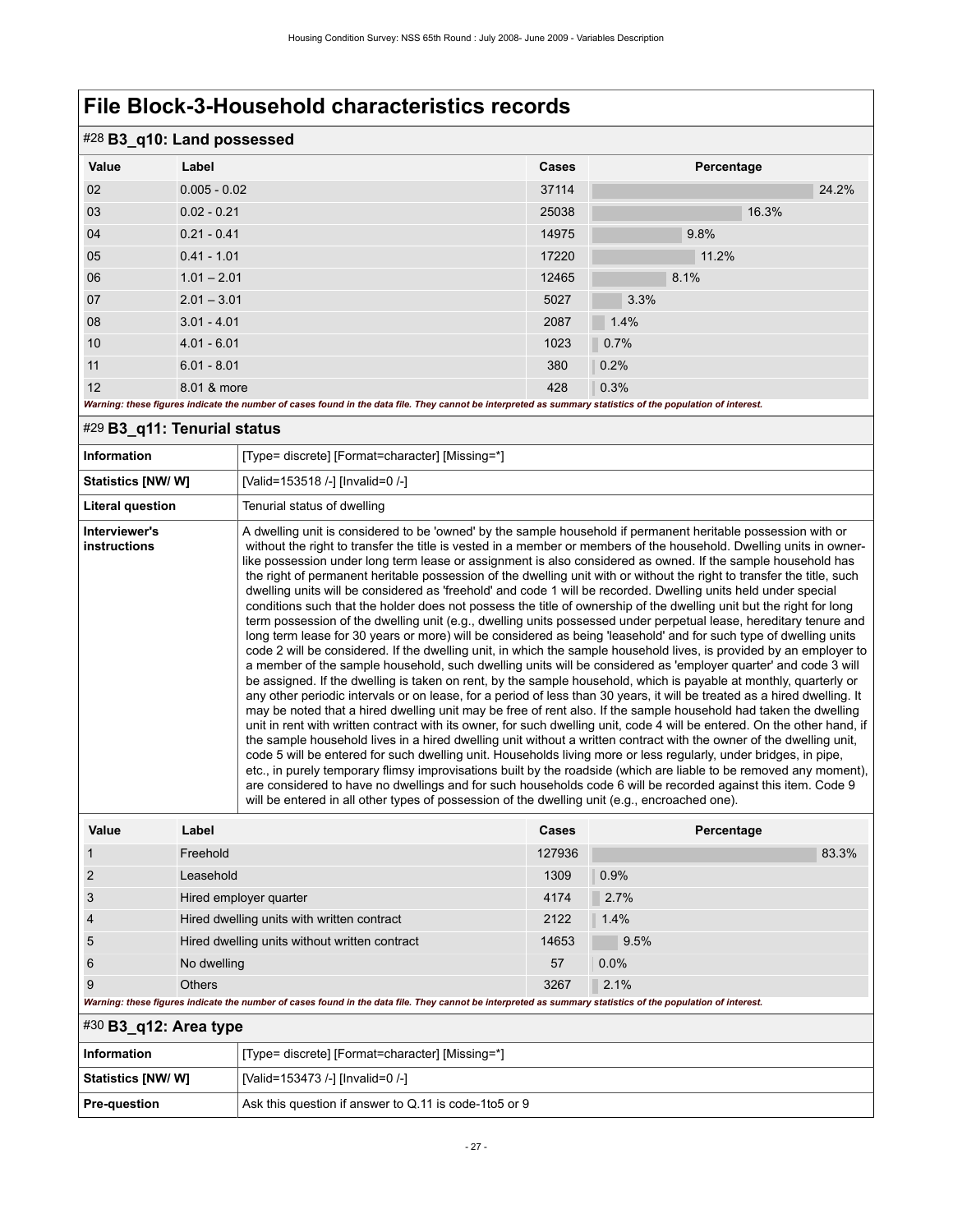3 Squatter settlement 763 0.5%

| $#30$ B3_q12: Area type       |                   |                                                                                                                                                                                                                                |                                                                                  |            |  |
|-------------------------------|-------------------|--------------------------------------------------------------------------------------------------------------------------------------------------------------------------------------------------------------------------------|----------------------------------------------------------------------------------|------------|--|
| <b>Literal question</b>       |                   |                                                                                                                                                                                                                                | If entry 1 to 5 or 9 in item 11, area type in which the dwelling unit is located |            |  |
| <b>Post-question</b>          |                   | Skip otherwise                                                                                                                                                                                                                 |                                                                                  |            |  |
| Interviewer's<br>instructions |                   | For those who are living in houses (i.e., excluding those with no dwelling: code 6 in item 11), information on the<br>type of area in which the dwelling unit is located will be recorded against this item in terms of codes. |                                                                                  |            |  |
| Value                         | Label             |                                                                                                                                                                                                                                | Cases                                                                            | Percentage |  |
|                               | Notified slum     |                                                                                                                                                                                                                                | 3957                                                                             | 2.6%       |  |
| $\overline{2}$                | Non-notified slum |                                                                                                                                                                                                                                | 3553                                                                             | 2.3%       |  |

9 Other areas 145200  $\,$  94.6%  $\,$ *Warning: these figures indicate the number of cases found in the data file. They cannot be interpreted as summary statistics of the population of interest.*

### <span id="page-31-0"></span>#31 **B3\_q13: Max distance to the place of work**

| <b>Information</b>            |       | [Type= discrete] [Format=character] [Missing=*]                                                                                                                                                                                                                                                                                                                                                                                                                                                                                                                                                                                                                                                                                                                                                                                                                                                                                                                                                                                                                                                                                                                                                                                                                                                                                                                                                                                                                                                                         |       |            |
|-------------------------------|-------|-------------------------------------------------------------------------------------------------------------------------------------------------------------------------------------------------------------------------------------------------------------------------------------------------------------------------------------------------------------------------------------------------------------------------------------------------------------------------------------------------------------------------------------------------------------------------------------------------------------------------------------------------------------------------------------------------------------------------------------------------------------------------------------------------------------------------------------------------------------------------------------------------------------------------------------------------------------------------------------------------------------------------------------------------------------------------------------------------------------------------------------------------------------------------------------------------------------------------------------------------------------------------------------------------------------------------------------------------------------------------------------------------------------------------------------------------------------------------------------------------------------------------|-------|------------|
| <b>Statistics [NW/W]</b>      |       | [Valid=153093 /-] [Invalid=0 /-]                                                                                                                                                                                                                                                                                                                                                                                                                                                                                                                                                                                                                                                                                                                                                                                                                                                                                                                                                                                                                                                                                                                                                                                                                                                                                                                                                                                                                                                                                        |       |            |
| <b>Literal question</b>       |       | Maximum distance to the place of work normally travelled by any earner of the household (code)                                                                                                                                                                                                                                                                                                                                                                                                                                                                                                                                                                                                                                                                                                                                                                                                                                                                                                                                                                                                                                                                                                                                                                                                                                                                                                                                                                                                                          |       |            |
| Interviewer's<br>instructions |       | Information for this item will be collected with a reference period of last 365 days. A household member with<br>earning either from economic activities and/or from non-economic activities will be considered as an earner in<br>the household. Place of work will refer to the place where the activities, considering both the economic and non-<br>economic activities together, are performed by the earners. Distance will mean the one way actual distance from<br>residence to the place of work normally travelled by the earner. For a household with a single earner, there will<br>not be any problem in ascertaining the maximum distance normally travelled to the place of work by him/her. In<br>case there is more than one earner in a household, the distance will be the maximum distance travelled by any<br>earner.<br>However, for the pensioners, remittance recipients and rentiers, who may travel certain distances to collect<br>money from the banks or post offices or from the tenants, code 1 will always be entered. For persons, whose<br>place of work is not fixed, e.g., hawkers, casual workers, mobile trade, beggars, etc., the distance normally<br>travelled from residence to the farthest point of his/her area of operation may be considered for assigning codes<br>in this item. In all the situations, the distance normally travelled from residence to the farthest point of his/her<br>place of activity will be ascertained and the relevant code will be entered. |       |            |
| Value                         | Label |                                                                                                                                                                                                                                                                                                                                                                                                                                                                                                                                                                                                                                                                                                                                                                                                                                                                                                                                                                                                                                                                                                                                                                                                                                                                                                                                                                                                                                                                                                                         | Cases | Percentage |

| <b>Value</b>   | Label                                                                                                                                                       | Cases | Percentage |       |
|----------------|-------------------------------------------------------------------------------------------------------------------------------------------------------------|-------|------------|-------|
|                | Not required to travel                                                                                                                                      | 25662 | 16.8%      |       |
| $\overline{2}$ | less than $1$ k.m.                                                                                                                                          | 30205 | 19.7%      |       |
| 3              | 1 k.m. or more but less than 5 k.m.                                                                                                                         | 59786 |            | 39.1% |
| $\overline{4}$ | 5 k.m. or more but less than 10 k.m.                                                                                                                        | 20854 | 13.6%      |       |
| 5              | 10 k.m. or more but less than 15 k.m.                                                                                                                       | 8173  | 5.3%       |       |
| 6              | 15 k.m. or more but less than 30 k.m.                                                                                                                       | 4614  | 3.0%       |       |
|                | 30 k.m. or more                                                                                                                                             | 3799  | 2.5%       |       |
|                | Warning: these figures indicate the number of cases found in the data file. They cannot be interpreted as summary statistics of the population of interest. |       |            |       |

## <span id="page-31-1"></span>#32 **B3\_q14: Purchase (Rs.)**

| <b>Information</b>            | [Type= continuous] [Format=numeric] [Range= 0-275000] [Missing=*]                                                                                                                                                                                                                                                                 |
|-------------------------------|-----------------------------------------------------------------------------------------------------------------------------------------------------------------------------------------------------------------------------------------------------------------------------------------------------------------------------------|
| <b>Statistics [NW/ W]</b>     | [Valid=153234 /-] [Invalid=284 /-] [Mean=3393.93 /-] [StdDev=3212.764 /-]                                                                                                                                                                                                                                                         |
| <b>Literal question</b>       | Household consumer expenditure during last 30 days out of :- Purchase (Rs.)                                                                                                                                                                                                                                                       |
| Interviewer's<br>instructions | The household consumer expenditure during the last 30 days is to be ascertained through 5 questions and<br>recorded in whole number of rupees in the following items:<br>Q.14: purchase,<br>Q.15: home produced stock,<br>Q.1616: receipts in exchange of goods and services.<br>Q.17: gifts and loans.<br>Q.18: free collection, |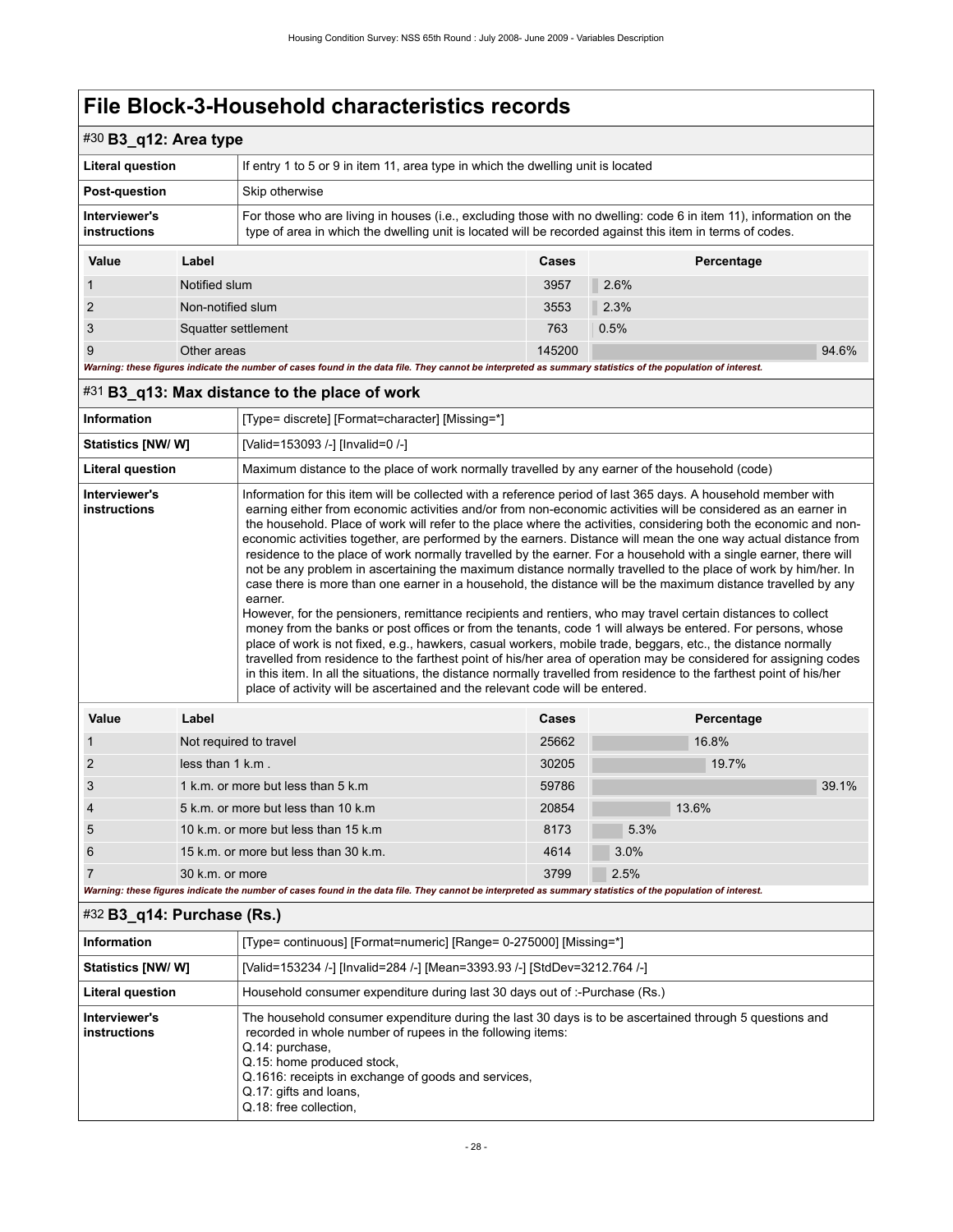<span id="page-32-7"></span><span id="page-32-6"></span><span id="page-32-5"></span><span id="page-32-4"></span><span id="page-32-3"></span><span id="page-32-2"></span><span id="page-32-1"></span><span id="page-32-0"></span>

| $\#33$ B3_q15: Home produced (Rs.)       |                                                                                                |  |  |  |  |
|------------------------------------------|------------------------------------------------------------------------------------------------|--|--|--|--|
| Information                              | [Type= continuous] [Format=numeric] [Range= 0-20000] [Missing=*]                               |  |  |  |  |
| Statistics [NW/W]                        | [Valid=71538 /-] [Invalid=81980 /-] [Mean=928.44 /-] [StdDev=892.979 /-]                       |  |  |  |  |
| <b>Literal question</b>                  | Household consumer expenditure during last 30 days out of :-Home produced (Rs.)                |  |  |  |  |
| Interviewer's<br>instructions            | See q.14 for details                                                                           |  |  |  |  |
|                                          | #34 B3_q16: Exchange of goods & services (Rs.)                                                 |  |  |  |  |
| <b>Information</b>                       | [Type= continuous] [Format=numeric] [Range= 0-22000] [Missing=*]                               |  |  |  |  |
| <b>Statistics [NW/W]</b>                 | [Valid=21365 /-] [Invalid=132153 /-] [Mean=324.611 /-] [StdDev=577.176 /-]                     |  |  |  |  |
| <b>Literal question</b>                  | Household consumer expenditure during last 30 days out of :-Exchange of goods & services (Rs.) |  |  |  |  |
| Interviewer's<br>instructions            | See q.14 for details                                                                           |  |  |  |  |
| #35 B3_q17: Gifts & loans (Rs.)          |                                                                                                |  |  |  |  |
| <b>Information</b>                       | [Type= continuous] [Format=numeric] [Range= 0-100000] [Missing=*]                              |  |  |  |  |
| Statistics [NW/W]                        | [Valid=31635 /-] [Invalid=121883 /-] [Mean=256.288 /-] [StdDev=735.553 /-]                     |  |  |  |  |
| <b>Literal question</b>                  | Household consumer expenditure during last 30 days out of :-Gifts & loans (Rs.)                |  |  |  |  |
| Interviewer's<br>instructions            | See q.14 for details                                                                           |  |  |  |  |
| #36 B3_q18: Free collection (Rs.)        |                                                                                                |  |  |  |  |
| Information                              | [Type= continuous] [Format=numeric] [Range= 0-7500] [Missing=*]                                |  |  |  |  |
| Statistics [NW/W]                        | [Valid=70589 /-] [Invalid=82929 /-] [Mean=242.17 /-] [StdDev=211.546 /-]                       |  |  |  |  |
| <b>Literal question</b>                  | Household consumer expenditure during last 30 days out of :-Free collection (Rs.)              |  |  |  |  |
| Interviewer's<br>instructions            | See q.14 for details                                                                           |  |  |  |  |
| #37 B3_q19: Total (items 14 to 18) (Rs.) |                                                                                                |  |  |  |  |
| Information                              | [Type= continuous] [Format=numeric] [Range= 20-381700] [Missing=*]                             |  |  |  |  |
| <b>Statistics [NW/W]</b>                 | [Valid=153518 /-] [Invalid=0 /-] [Mean=4029.636 /-] [StdDev=3287.841 /-]                       |  |  |  |  |
| <b>Literal question</b>                  | Household consumer expenditure during last 30 days Total (items 14 to 18) (Rs.)                |  |  |  |  |
| Interviewer's<br>instructions            | See q.14 for details                                                                           |  |  |  |  |
| #38 Wgt_SS: Multiplier Sub-sample-wise   |                                                                                                |  |  |  |  |
| Information                              | [Type= continuous] [Format=numeric] [Range= 0.93-200328.38] [Missing=*]                        |  |  |  |  |
| Statistics [NW/W]                        | [Valid=153518 /-] [Invalid=0 /-] [Mean=2926.179 /-] [StdDev=4140.229 /-]                       |  |  |  |  |
| <b>Recoding and Derivation</b>           | Same as given in dataset of Block-1_2                                                          |  |  |  |  |
| #39 Wgt_combined: Multiplier Combined    |                                                                                                |  |  |  |  |
| Information                              | [Type= continuous] [Format=numeric] [Range= 0.465-100164.19] [Missing=*]                       |  |  |  |  |
| Statistics [NW/W]                        | [Valid=153518 /-] [Invalid=0 /-] [Mean=1463.089 /-] [StdDev=2070.114 /-]                       |  |  |  |  |
| <b>Recoding and Derivation</b>           | Same as given in dataset of Block-1_2                                                          |  |  |  |  |
| #40 nss: Sub-sample NS                   |                                                                                                |  |  |  |  |
| Information                              | [Type= continuous] [Format=numeric] [Range= 1-96] [Missing=*]                                  |  |  |  |  |
| Statistics [NW/W]                        | [Valid=153518 /-] [Invalid=0 /-] [Mean=11.015 /-] [StdDev=12.508 /-]                           |  |  |  |  |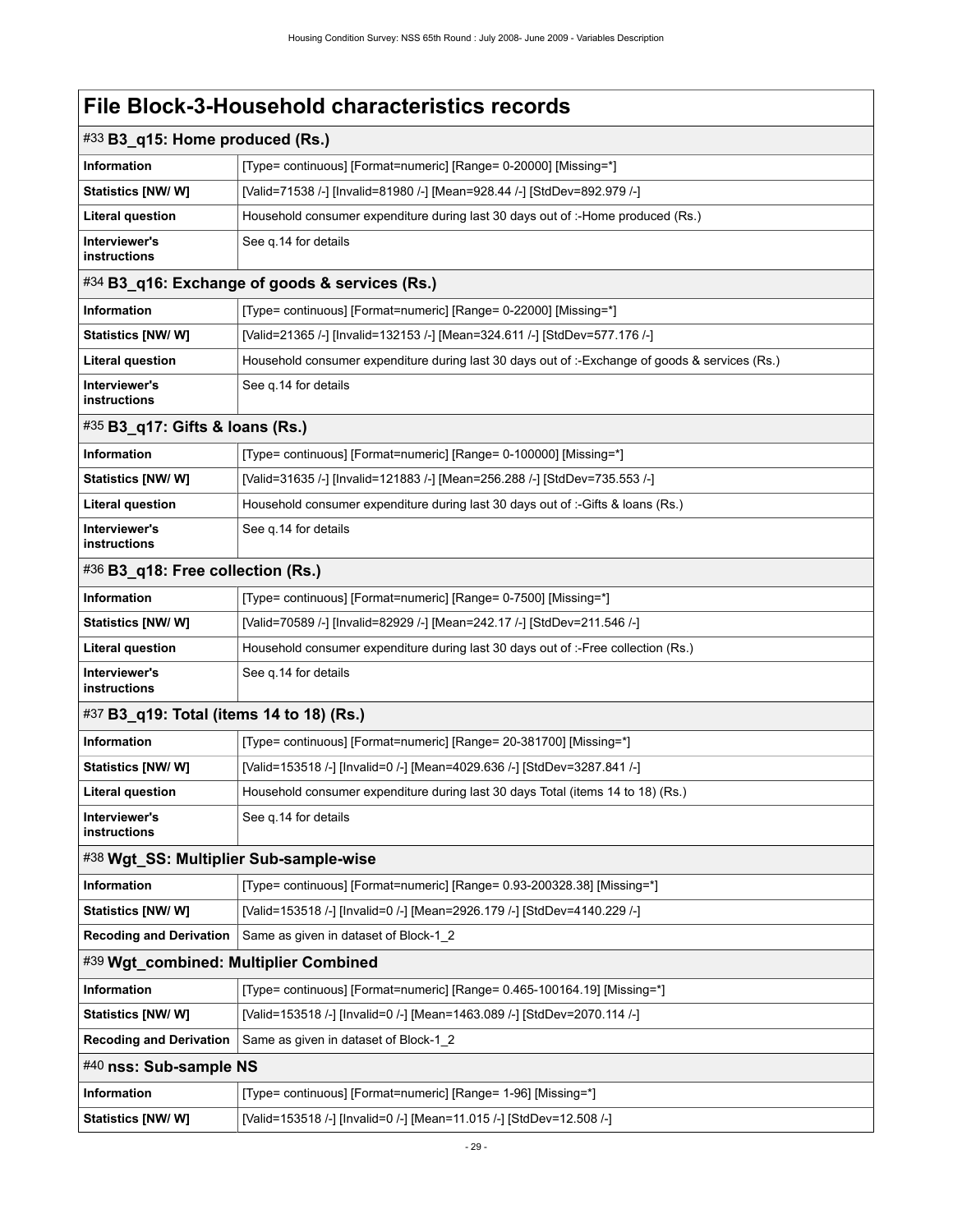<span id="page-33-6"></span><span id="page-33-5"></span><span id="page-33-4"></span><span id="page-33-3"></span><span id="page-33-2"></span><span id="page-33-1"></span><span id="page-33-0"></span>

| #40 nss: Sub-sample NS                                         |                                                            |                                                                                                                                                             |        |            |        |  |  |  |
|----------------------------------------------------------------|------------------------------------------------------------|-------------------------------------------------------------------------------------------------------------------------------------------------------------|--------|------------|--------|--|--|--|
| <b>Recoding and Derivation</b>                                 |                                                            | Same as given in dataset of Block-1_2                                                                                                                       |        |            |        |  |  |  |
| #41 nsc: Combined NC                                           |                                                            |                                                                                                                                                             |        |            |        |  |  |  |
| <b>Information</b>                                             |                                                            | [Type= continuous] [Format=numeric] [Range= 3-192] [Missing=*]                                                                                              |        |            |        |  |  |  |
| Statistics [NW/W]                                              |                                                            | [Valid=153518 /-] [Invalid=0 /-] [Mean=22.027 /-] [StdDev=25.015 /-]                                                                                        |        |            |        |  |  |  |
| <b>Recoding and Derivation</b>                                 |                                                            | Same as given in dataset of Block-1_2                                                                                                                       |        |            |        |  |  |  |
|                                                                |                                                            | #42 wgt_posted: SS multiplier posted                                                                                                                        |        |            |        |  |  |  |
| <b>Information</b>                                             |                                                            | [Type= continuous] [Format=numeric] [Range= 93-20032838] [Missing=*]                                                                                        |        |            |        |  |  |  |
| <b>Statistics [NW/W]</b>                                       |                                                            | [Valid=153518 /-] [Invalid=0 /-] [Mean=292617.887 /-] [StdDev=414022.89 /-]                                                                                 |        |            |        |  |  |  |
| <b>Recoding and Derivation</b>                                 |                                                            | Same as given in dataset of Block-1_2                                                                                                                       |        |            |        |  |  |  |
|                                                                |                                                            | File Block-4-Household living facilities-records                                                                                                            |        |            |        |  |  |  |
|                                                                |                                                            | #1 Key_hhold: Key to locate Hhold                                                                                                                           |        |            |        |  |  |  |
| Information                                                    |                                                            | [Type= discrete] [Format=character] [Missing=*]                                                                                                             |        |            |        |  |  |  |
| Statistics [NW/ W]                                             |                                                            | [Valid=153518 /-] [Invalid=0 /-]                                                                                                                            |        |            |        |  |  |  |
| <b>Definition</b>                                              | Same as in dataset of Block-1_2                            |                                                                                                                                                             |        |            |        |  |  |  |
|                                                                | <b>Literal question</b><br>Same as in dataset of Block-1 2 |                                                                                                                                                             |        |            |        |  |  |  |
| #2 Rec_Id: Record_Identifier                                   |                                                            |                                                                                                                                                             |        |            |        |  |  |  |
| Information<br>[Type= discrete] [Format=character] [Missing=*] |                                                            |                                                                                                                                                             |        |            |        |  |  |  |
| <b>Statistics [NW/W]</b>                                       |                                                            | [Valid=153518 /-] [Invalid=0 /-]                                                                                                                            |        |            |        |  |  |  |
| <b>Definition</b>                                              |                                                            | Same as in dataset of Block-1_2                                                                                                                             |        |            |        |  |  |  |
| <b>Literal question</b>                                        |                                                            | Same as in dataset of Block-1_2                                                                                                                             |        |            |        |  |  |  |
| Value                                                          | Label                                                      |                                                                                                                                                             | Cases  | Percentage |        |  |  |  |
| 04                                                             |                                                            | Block - 4 of schedule                                                                                                                                       | 153518 |            | 100.0% |  |  |  |
|                                                                |                                                            | Warning: these figures indicate the number of cases found in the data file. They cannot be interpreted as summary statistics of the population of interest. |        |            |        |  |  |  |
| #3 Round: Round                                                |                                                            |                                                                                                                                                             |        |            |        |  |  |  |
| <b>Information</b>                                             |                                                            | [Type= discrete] [Format=character] [Missing=*]                                                                                                             |        |            |        |  |  |  |
| Statistics [NW/W]                                              |                                                            | [Valid=153518 /-] [Invalid=0 /-]                                                                                                                            |        |            |        |  |  |  |
| <b>Definition</b>                                              |                                                            | Same as in dataset of Block-1 2                                                                                                                             |        |            |        |  |  |  |
| <b>Literal question</b>                                        |                                                            | Same as in dataset of Block-1 2                                                                                                                             |        |            |        |  |  |  |
| Value                                                          | Label                                                      |                                                                                                                                                             | Cases  | Percentage |        |  |  |  |
| 65                                                             | NSS 65 Round                                               | Warning: these figures indicate the number of cases found in the data file. They cannot be interpreted as summary statistics of the population of interest. | 153518 |            | 100.0% |  |  |  |
| #4 Sch_no: Schedule Number                                     |                                                            |                                                                                                                                                             |        |            |        |  |  |  |
| <b>Information</b>                                             |                                                            | [Type= discrete] [Format=character] [Missing=*]                                                                                                             |        |            |        |  |  |  |
| <b>Statistics [NW/ W]</b>                                      |                                                            | [Valid=153518 /-] [Invalid=0 /-]                                                                                                                            |        |            |        |  |  |  |
| <b>Definition</b>                                              |                                                            | Same as in dataset of Block-1 2                                                                                                                             |        |            |        |  |  |  |
| <b>Literal question</b>                                        |                                                            | Same as in dataset of Block-1 2                                                                                                                             |        |            |        |  |  |  |
| Value                                                          | Label                                                      |                                                                                                                                                             | Cases  | Percentage |        |  |  |  |
| 120                                                            | Schedule 1.2                                               |                                                                                                                                                             | 153518 |            | 100.0% |  |  |  |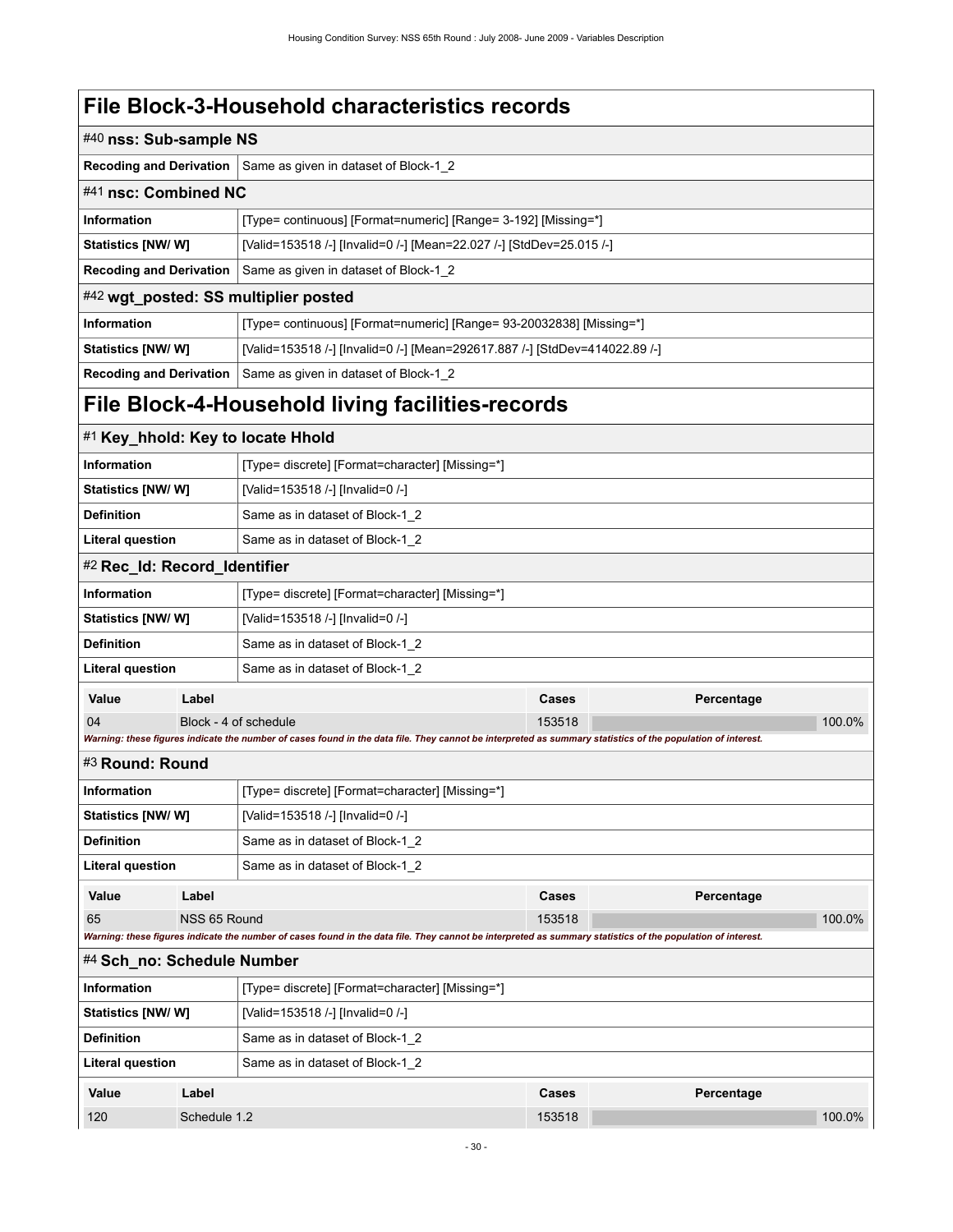# **File Block-4-Household living facilities-records**

## #4 **Sch\_no: Schedule Number**

*Warning: these figures indicate the number of cases found in the data file. They cannot be interpreted as summary statistics of the population of interest.*

<span id="page-34-3"></span><span id="page-34-2"></span><span id="page-34-1"></span><span id="page-34-0"></span>

|                                                            |                | maning. mese ngares maicate the namber or cases found in the data me. They cannot be mierpreted as summary statistics or the population or mierest.         |        |            |       |  |  |
|------------------------------------------------------------|----------------|-------------------------------------------------------------------------------------------------------------------------------------------------------------|--------|------------|-------|--|--|
| #5 Sample: Sample                                          |                |                                                                                                                                                             |        |            |       |  |  |
| Information                                                |                | [Type= discrete] [Format=character] [Missing=*]                                                                                                             |        |            |       |  |  |
| Statistics [NW/W]                                          |                | [Valid=153518 /-] [Invalid=0 /-]                                                                                                                            |        |            |       |  |  |
| <b>Definition</b><br>Same as in dataset of Block-1 2       |                |                                                                                                                                                             |        |            |       |  |  |
| <b>Literal question</b>                                    |                | Same as in dataset of Block-1_2                                                                                                                             |        |            |       |  |  |
| Value                                                      | Label          |                                                                                                                                                             | Cases  | Percentage |       |  |  |
| 1                                                          | Central sample |                                                                                                                                                             | 153350 |            | 99.9% |  |  |
| $\overline{2}$                                             | State sample   |                                                                                                                                                             | 168    | 0.1%       |       |  |  |
|                                                            |                | Warning: these figures indicate the number of cases found in the data file. They cannot be interpreted as summary statistics of the population of interest. |        |            |       |  |  |
| #6 SubRound: Sub-Round                                     |                |                                                                                                                                                             |        |            |       |  |  |
| <b>Information</b>                                         |                | [Type= discrete] [Format=character] [Missing=*]                                                                                                             |        |            |       |  |  |
| <b>Statistics [NW/ W]</b>                                  |                | [Valid=153518 /-] [Invalid=0 /-]                                                                                                                            |        |            |       |  |  |
| <b>Definition</b>                                          |                | Same as in dataset of Block-1 2                                                                                                                             |        |            |       |  |  |
| <b>Literal question</b><br>Same as in dataset of Block-1_2 |                |                                                                                                                                                             |        |            |       |  |  |
| Value                                                      | Label          |                                                                                                                                                             | Cases  | Percentage |       |  |  |
| 1                                                          | Sub-round-1    |                                                                                                                                                             | 38258  |            | 24.9% |  |  |
| 2                                                          | Sub-round-2    |                                                                                                                                                             | 38442  |            | 25.0% |  |  |
| 3                                                          | Sub-round-3    |                                                                                                                                                             | 38446  |            | 25.0% |  |  |
| 4                                                          | Sub-round-4    |                                                                                                                                                             | 38372  |            | 25.0% |  |  |
|                                                            |                | Warning: these figures indicate the number of cases found in the data file. They cannot be interpreted as summary statistics of the population of interest. |        |            |       |  |  |
| #7 SubSample: Sub-Sample                                   |                |                                                                                                                                                             |        |            |       |  |  |
| Information                                                |                | [Type= discrete] [Format=character] [Missing=*]                                                                                                             |        |            |       |  |  |
| Statistics [NW/W]                                          |                | [Valid=153518 /-] [Invalid=0 /-]                                                                                                                            |        |            |       |  |  |
| <b>Definition</b>                                          |                | Same as in dataset of Block-1_2                                                                                                                             |        |            |       |  |  |
| <b>Literal question</b>                                    |                | Same as in dataset of Block-1_2                                                                                                                             |        |            |       |  |  |
| Value                                                      | Label          |                                                                                                                                                             | Cases  | Percentage |       |  |  |
| 1                                                          | Sub-sample-1   |                                                                                                                                                             | 76711  |            | 50.0% |  |  |
| 2                                                          | Sub-sample-2   |                                                                                                                                                             | 76807  |            | 50.0% |  |  |
|                                                            |                | Warning: these figures indicate the number of cases found in the data file. They cannot be interpreted as summary statistics of the population of interest. |        |            |       |  |  |
| #8 Sector: Sector                                          |                |                                                                                                                                                             |        |            |       |  |  |
| Information                                                |                | [Type= discrete] [Format=character] [Missing=*]                                                                                                             |        |            |       |  |  |
| <b>Statistics [NW/ W]</b>                                  |                | [Valid=153518 /-] [Invalid=0 /-]                                                                                                                            |        |            |       |  |  |
| <b>Definition</b>                                          |                | Same as in dataset of Block-1_2                                                                                                                             |        |            |       |  |  |
| <b>Literal question</b>                                    |                | Same as in dataset of Block-1_2                                                                                                                             |        |            |       |  |  |
| Value                                                      | Label          |                                                                                                                                                             | Cases  | Percentage |       |  |  |
| 1                                                          | Rural          |                                                                                                                                                             | 97144  |            | 63.3% |  |  |
| 2                                                          | Urban          |                                                                                                                                                             | 56374  | 36.7%      |       |  |  |
|                                                            |                | Warning: these figures indicate the number of cases found in the data file. They cannot be interpreted as summary statistics of the population of interest. |        |            |       |  |  |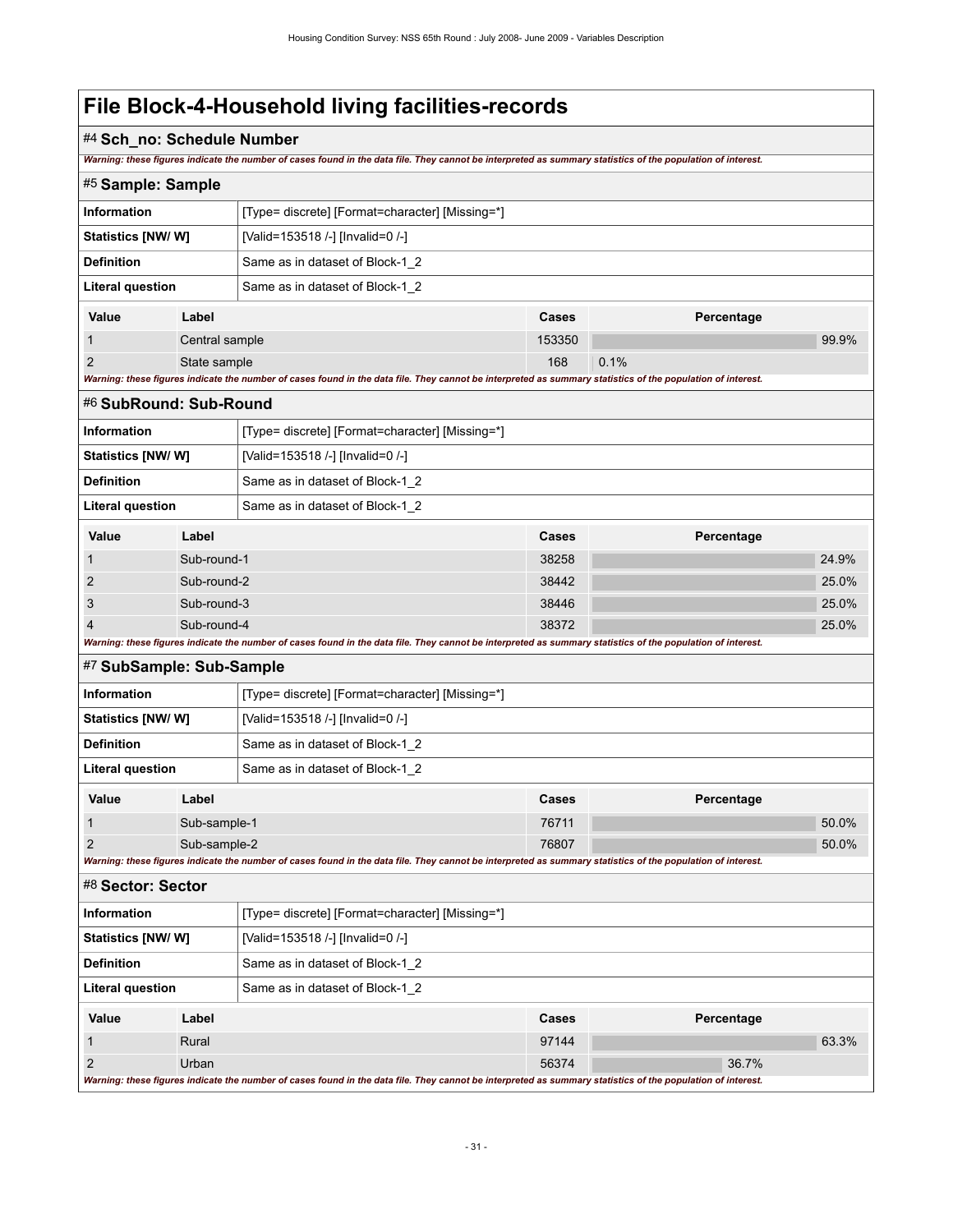# **File Block-4-Household living facilities-records**

<span id="page-35-5"></span><span id="page-35-4"></span><span id="page-35-3"></span><span id="page-35-2"></span><span id="page-35-1"></span><span id="page-35-0"></span>

| #9 State: State                          |          |                                                                                                                                                             |       |       |            |       |  |
|------------------------------------------|----------|-------------------------------------------------------------------------------------------------------------------------------------------------------------|-------|-------|------------|-------|--|
| <b>Information</b>                       |          | [Type= discrete] [Format=character] [Missing=*]                                                                                                             |       |       |            |       |  |
| Statistics [NW/W]                        |          | [Valid=153518 /-] [Invalid=0 /-]                                                                                                                            |       |       |            |       |  |
| <b>Definition</b>                        |          | Same as in dataset of Block-1_2                                                                                                                             |       |       |            |       |  |
| <b>Literal question</b>                  |          | Same as in dataset of Block-1_2                                                                                                                             |       |       |            |       |  |
|                                          |          | Frequency table not shown (35 Modalities)                                                                                                                   |       |       |            |       |  |
| #10 Region: Region                       |          |                                                                                                                                                             |       |       |            |       |  |
| Information                              |          | [Type= discrete] [Format=character] [Missing=*]                                                                                                             |       |       |            |       |  |
| Statistics [NW/W]                        |          | [Valid=153518 /-] [Invalid=0 /-]                                                                                                                            |       |       |            |       |  |
| <b>Definition</b>                        |          | Same as in dataset of Block-1_2                                                                                                                             |       |       |            |       |  |
| <b>Literal question</b>                  |          | Same as in dataset of Block-1_2                                                                                                                             |       |       |            |       |  |
| Value                                    | Label    |                                                                                                                                                             | Cases |       | Percentage |       |  |
|                                          | Region-1 |                                                                                                                                                             | 56893 |       |            | 37.1% |  |
| 2                                        | Region-2 |                                                                                                                                                             | 38049 |       | 24.8%      |       |  |
| 3                                        | Region-3 |                                                                                                                                                             | 25828 |       | 16.8%      |       |  |
| 4                                        | Region-4 |                                                                                                                                                             | 16226 | 10.6% |            |       |  |
| 5                                        | Region-5 |                                                                                                                                                             | 14410 | 9.4%  |            |       |  |
| 6                                        | Region-6 | Warning: these figures indicate the number of cases found in the data file. They cannot be interpreted as summary statistics of the population of interest. | 2112  | 1.4%  |            |       |  |
|                                          |          | #11 FODSub_Region: FOD Sub-Region                                                                                                                           |       |       |            |       |  |
| <b>Information</b>                       |          | [Type= discrete] [Format=character] [Missing=*]                                                                                                             |       |       |            |       |  |
| Statistics [NW/W]                        |          | [Valid=153518 /-] [Invalid=0 /-]                                                                                                                            |       |       |            |       |  |
| <b>Definition</b>                        |          | Same as in dataset of Block-1_2                                                                                                                             |       |       |            |       |  |
| <b>Literal question</b>                  |          | Same as in dataset of Block-1_2                                                                                                                             |       |       |            |       |  |
| #12 District: District                   |          |                                                                                                                                                             |       |       |            |       |  |
| <b>Information</b>                       |          | [Type= discrete] [Format=character] [Missing=*]                                                                                                             |       |       |            |       |  |
| Statistics [NW/W]                        |          | [Valid=153518 /-] [Invalid=0 /-]                                                                                                                            |       |       |            |       |  |
| <b>Definition</b>                        |          | Same as in dataset of Block-1 2                                                                                                                             |       |       |            |       |  |
| <b>Literal question</b>                  |          | Same as in dataset of Block-1_2                                                                                                                             |       |       |            |       |  |
| #13 Stratum: Stratum                     |          |                                                                                                                                                             |       |       |            |       |  |
| <b>Information</b>                       |          | [Type= discrete] [Format=character] [Missing=*]                                                                                                             |       |       |            |       |  |
| Statistics [NW/W]                        |          | [Valid=153518 /-] [Invalid=0 /-]                                                                                                                            |       |       |            |       |  |
| <b>Definition</b>                        |          | Same as in dataset of Block-1_2                                                                                                                             |       |       |            |       |  |
| <b>Literal question</b>                  |          | Same as in dataset of Block-1_2                                                                                                                             |       |       |            |       |  |
| #14 Sub_Stratum: Sub-Stratum(urban only) |          |                                                                                                                                                             |       |       |            |       |  |
| <b>Information</b>                       |          | [Type= discrete] [Format=character] [Missing=*]                                                                                                             |       |       |            |       |  |
| Statistics [NW/W]                        |          | [Valid=56363 /-] [Invalid=0 /-]                                                                                                                             |       |       |            |       |  |
| <b>Definition</b>                        |          | Same as in dataset of Block-1_2                                                                                                                             |       |       |            |       |  |
| <b>Literal question</b>                  |          | Same as in dataset of Block-1_2                                                                                                                             |       |       |            |       |  |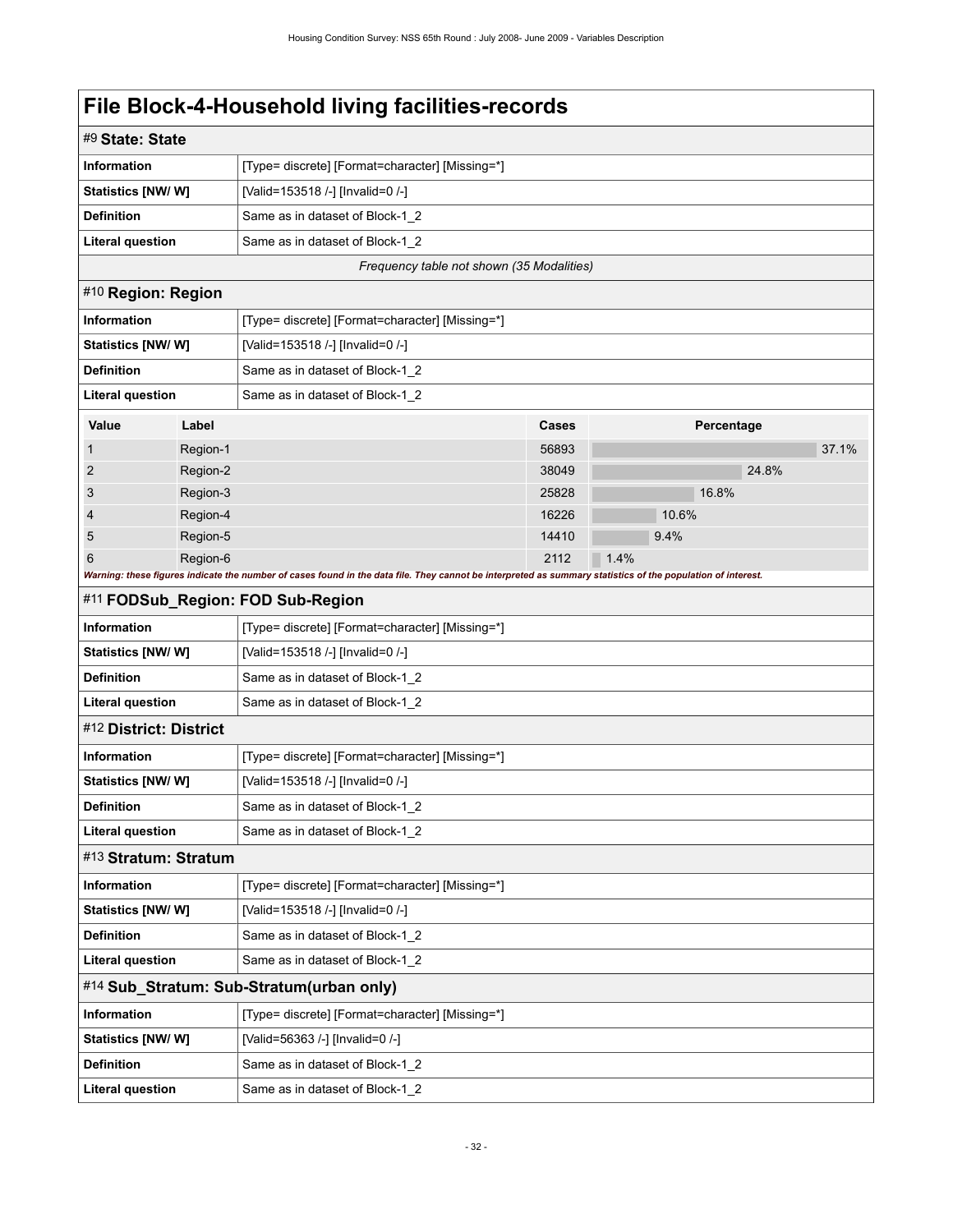| #15 FSU: FSU Serial number    |                                                                                                                                                                                                                                                                                                                                                                                                                                                                                                                                                                                                                                                                                                                                                                                                                                                                                                                                                                                                                                                                                                                                                                                                                                                                                                                                                                                                                                                                                                                                                                                                                                                                                                                                                                                                                                                                                                                                                                                                                                                                                                                                                                                                                                                                                                                                                                                                                                             |
|-------------------------------|---------------------------------------------------------------------------------------------------------------------------------------------------------------------------------------------------------------------------------------------------------------------------------------------------------------------------------------------------------------------------------------------------------------------------------------------------------------------------------------------------------------------------------------------------------------------------------------------------------------------------------------------------------------------------------------------------------------------------------------------------------------------------------------------------------------------------------------------------------------------------------------------------------------------------------------------------------------------------------------------------------------------------------------------------------------------------------------------------------------------------------------------------------------------------------------------------------------------------------------------------------------------------------------------------------------------------------------------------------------------------------------------------------------------------------------------------------------------------------------------------------------------------------------------------------------------------------------------------------------------------------------------------------------------------------------------------------------------------------------------------------------------------------------------------------------------------------------------------------------------------------------------------------------------------------------------------------------------------------------------------------------------------------------------------------------------------------------------------------------------------------------------------------------------------------------------------------------------------------------------------------------------------------------------------------------------------------------------------------------------------------------------------------------------------------------------|
| <b>Information</b>            | [Type= discrete] [Format=character] [Missing=*]                                                                                                                                                                                                                                                                                                                                                                                                                                                                                                                                                                                                                                                                                                                                                                                                                                                                                                                                                                                                                                                                                                                                                                                                                                                                                                                                                                                                                                                                                                                                                                                                                                                                                                                                                                                                                                                                                                                                                                                                                                                                                                                                                                                                                                                                                                                                                                                             |
| <b>Statistics [NW/ W]</b>     | [Valid=153518 /-] [Invalid=0 /-]                                                                                                                                                                                                                                                                                                                                                                                                                                                                                                                                                                                                                                                                                                                                                                                                                                                                                                                                                                                                                                                                                                                                                                                                                                                                                                                                                                                                                                                                                                                                                                                                                                                                                                                                                                                                                                                                                                                                                                                                                                                                                                                                                                                                                                                                                                                                                                                                            |
| <b>Definition</b>             | Same as in dataset of Block-1 2                                                                                                                                                                                                                                                                                                                                                                                                                                                                                                                                                                                                                                                                                                                                                                                                                                                                                                                                                                                                                                                                                                                                                                                                                                                                                                                                                                                                                                                                                                                                                                                                                                                                                                                                                                                                                                                                                                                                                                                                                                                                                                                                                                                                                                                                                                                                                                                                             |
| <b>Literal question</b>       | Same as in dataset of Block-1 2                                                                                                                                                                                                                                                                                                                                                                                                                                                                                                                                                                                                                                                                                                                                                                                                                                                                                                                                                                                                                                                                                                                                                                                                                                                                                                                                                                                                                                                                                                                                                                                                                                                                                                                                                                                                                                                                                                                                                                                                                                                                                                                                                                                                                                                                                                                                                                                                             |
| #16 Hg_sb_no: hg/ sb Number   |                                                                                                                                                                                                                                                                                                                                                                                                                                                                                                                                                                                                                                                                                                                                                                                                                                                                                                                                                                                                                                                                                                                                                                                                                                                                                                                                                                                                                                                                                                                                                                                                                                                                                                                                                                                                                                                                                                                                                                                                                                                                                                                                                                                                                                                                                                                                                                                                                                             |
| <b>Information</b>            | [Type= discrete] [Format=character] [Missing=*]                                                                                                                                                                                                                                                                                                                                                                                                                                                                                                                                                                                                                                                                                                                                                                                                                                                                                                                                                                                                                                                                                                                                                                                                                                                                                                                                                                                                                                                                                                                                                                                                                                                                                                                                                                                                                                                                                                                                                                                                                                                                                                                                                                                                                                                                                                                                                                                             |
| <b>Statistics [NW/ W]</b>     | [Valid=153518 /-] [Invalid=0 /-]                                                                                                                                                                                                                                                                                                                                                                                                                                                                                                                                                                                                                                                                                                                                                                                                                                                                                                                                                                                                                                                                                                                                                                                                                                                                                                                                                                                                                                                                                                                                                                                                                                                                                                                                                                                                                                                                                                                                                                                                                                                                                                                                                                                                                                                                                                                                                                                                            |
| <b>Definition</b>             | Same as in dataset of Block-1_2                                                                                                                                                                                                                                                                                                                                                                                                                                                                                                                                                                                                                                                                                                                                                                                                                                                                                                                                                                                                                                                                                                                                                                                                                                                                                                                                                                                                                                                                                                                                                                                                                                                                                                                                                                                                                                                                                                                                                                                                                                                                                                                                                                                                                                                                                                                                                                                                             |
| <b>Literal question</b>       | Same as in dataset of Block-1 2                                                                                                                                                                                                                                                                                                                                                                                                                                                                                                                                                                                                                                                                                                                                                                                                                                                                                                                                                                                                                                                                                                                                                                                                                                                                                                                                                                                                                                                                                                                                                                                                                                                                                                                                                                                                                                                                                                                                                                                                                                                                                                                                                                                                                                                                                                                                                                                                             |
|                               | #17 Stage2Stratum: Second Stage Stratum no.                                                                                                                                                                                                                                                                                                                                                                                                                                                                                                                                                                                                                                                                                                                                                                                                                                                                                                                                                                                                                                                                                                                                                                                                                                                                                                                                                                                                                                                                                                                                                                                                                                                                                                                                                                                                                                                                                                                                                                                                                                                                                                                                                                                                                                                                                                                                                                                                 |
| Information                   | [Type= discrete] [Format=character] [Missing=*]                                                                                                                                                                                                                                                                                                                                                                                                                                                                                                                                                                                                                                                                                                                                                                                                                                                                                                                                                                                                                                                                                                                                                                                                                                                                                                                                                                                                                                                                                                                                                                                                                                                                                                                                                                                                                                                                                                                                                                                                                                                                                                                                                                                                                                                                                                                                                                                             |
| <b>Statistics [NW/W]</b>      | [Valid=153518 /-] [Invalid=0 /-]                                                                                                                                                                                                                                                                                                                                                                                                                                                                                                                                                                                                                                                                                                                                                                                                                                                                                                                                                                                                                                                                                                                                                                                                                                                                                                                                                                                                                                                                                                                                                                                                                                                                                                                                                                                                                                                                                                                                                                                                                                                                                                                                                                                                                                                                                                                                                                                                            |
| <b>Definition</b>             | Same as in dataset of Block-1 2                                                                                                                                                                                                                                                                                                                                                                                                                                                                                                                                                                                                                                                                                                                                                                                                                                                                                                                                                                                                                                                                                                                                                                                                                                                                                                                                                                                                                                                                                                                                                                                                                                                                                                                                                                                                                                                                                                                                                                                                                                                                                                                                                                                                                                                                                                                                                                                                             |
| <b>Literal question</b>       | Same as in dataset of Block-1 2                                                                                                                                                                                                                                                                                                                                                                                                                                                                                                                                                                                                                                                                                                                                                                                                                                                                                                                                                                                                                                                                                                                                                                                                                                                                                                                                                                                                                                                                                                                                                                                                                                                                                                                                                                                                                                                                                                                                                                                                                                                                                                                                                                                                                                                                                                                                                                                                             |
| #18 Hhold_No: Household No.   |                                                                                                                                                                                                                                                                                                                                                                                                                                                                                                                                                                                                                                                                                                                                                                                                                                                                                                                                                                                                                                                                                                                                                                                                                                                                                                                                                                                                                                                                                                                                                                                                                                                                                                                                                                                                                                                                                                                                                                                                                                                                                                                                                                                                                                                                                                                                                                                                                                             |
| <b>Information</b>            | [Type= discrete] [Format=character] [Missing=*]                                                                                                                                                                                                                                                                                                                                                                                                                                                                                                                                                                                                                                                                                                                                                                                                                                                                                                                                                                                                                                                                                                                                                                                                                                                                                                                                                                                                                                                                                                                                                                                                                                                                                                                                                                                                                                                                                                                                                                                                                                                                                                                                                                                                                                                                                                                                                                                             |
| <b>Statistics [NW/W]</b>      | [Valid=153518 /-] [Invalid=0 /-]                                                                                                                                                                                                                                                                                                                                                                                                                                                                                                                                                                                                                                                                                                                                                                                                                                                                                                                                                                                                                                                                                                                                                                                                                                                                                                                                                                                                                                                                                                                                                                                                                                                                                                                                                                                                                                                                                                                                                                                                                                                                                                                                                                                                                                                                                                                                                                                                            |
| <b>Definition</b>             | Same as in dataset of Block-1 2                                                                                                                                                                                                                                                                                                                                                                                                                                                                                                                                                                                                                                                                                                                                                                                                                                                                                                                                                                                                                                                                                                                                                                                                                                                                                                                                                                                                                                                                                                                                                                                                                                                                                                                                                                                                                                                                                                                                                                                                                                                                                                                                                                                                                                                                                                                                                                                                             |
| <b>Literal question</b>       | Same as in dataset of Block-1_2                                                                                                                                                                                                                                                                                                                                                                                                                                                                                                                                                                                                                                                                                                                                                                                                                                                                                                                                                                                                                                                                                                                                                                                                                                                                                                                                                                                                                                                                                                                                                                                                                                                                                                                                                                                                                                                                                                                                                                                                                                                                                                                                                                                                                                                                                                                                                                                                             |
|                               | #19 B4_q1_1: Major source of drinking water- cell 1                                                                                                                                                                                                                                                                                                                                                                                                                                                                                                                                                                                                                                                                                                                                                                                                                                                                                                                                                                                                                                                                                                                                                                                                                                                                                                                                                                                                                                                                                                                                                                                                                                                                                                                                                                                                                                                                                                                                                                                                                                                                                                                                                                                                                                                                                                                                                                                         |
| <b>Information</b>            | [Type= discrete] [Format=character] [Missing=*]                                                                                                                                                                                                                                                                                                                                                                                                                                                                                                                                                                                                                                                                                                                                                                                                                                                                                                                                                                                                                                                                                                                                                                                                                                                                                                                                                                                                                                                                                                                                                                                                                                                                                                                                                                                                                                                                                                                                                                                                                                                                                                                                                                                                                                                                                                                                                                                             |
| <b>Statistics [NW/W]</b>      | [Valid=153516 /-] [Invalid=0 /-]                                                                                                                                                                                                                                                                                                                                                                                                                                                                                                                                                                                                                                                                                                                                                                                                                                                                                                                                                                                                                                                                                                                                                                                                                                                                                                                                                                                                                                                                                                                                                                                                                                                                                                                                                                                                                                                                                                                                                                                                                                                                                                                                                                                                                                                                                                                                                                                                            |
| <b>Literal question</b>       | Major source of drinking water (record the two most often used sources against cell 1 and cell 2 in descending<br>order of uses)                                                                                                                                                                                                                                                                                                                                                                                                                                                                                                                                                                                                                                                                                                                                                                                                                                                                                                                                                                                                                                                                                                                                                                                                                                                                                                                                                                                                                                                                                                                                                                                                                                                                                                                                                                                                                                                                                                                                                                                                                                                                                                                                                                                                                                                                                                            |
| Interviewer's<br>instructions | In item 1, information in respect of the household's major source of drinking water during the last 365 days will<br>be collected. Since a household may use more than one source of drinking water, provision has been made to<br>record two such sources in column 3 of item 1 against cell 1 and cell 2, respectively. Entry in cell 1 will relate to<br>that source of drinking water which is used most by the household and in cell 2, entry will relate to the second<br>most used source of drinking water. However, if a household has only one source of drinking water, the relevant<br>entry will be made against cell 1, and a dash (-) may be put in cell 2.<br>Drinking water packaged in bottles, pouches, and similar containers will be classified as bottled drinking water.<br>Generally this packaged drinking water meets certain safety standards and are considered safe for drinking.<br>However, tap water, well water, etc., kept by households in bottles, for convenience, will not be treated as<br>bottled drinking water. If bottled drinking water is major source of drinking water, code 01 will be appropriate.<br>If an arrangement is made by corporation, municipality, panchayat or other local authorities or any private or<br>public housing estate or agency to supply water through pipe for household uses and if the sample household is<br>availing such facility, then code 02 will be appropriate. Drinking water carried through pipe from sources like well,<br>tank, river, etc., by the owner / occupants only for convenience of the household, however, will not be treated as<br>tap water. Instead, such a source will get the code appropriate to the actual source from which water is carried<br>through pipe. A well is considered as protected if has generally the following protective measures to lower the<br>risk of contamination:<br>1) A headwall around the well with a properly fitting cover<br>2) A concrete drainage platform around the well with a drainage channel<br>3) A handpump or bucket with windlass<br>A well which does not have protective measures to lower the risk of contamination will be considered as<br>unprotected well. Rainwater harvesting is the gathering or accumulating and storing of rainwater. Traditionally,<br>rainwater harvesting has been practised in arid and semi-arid areas, and has provided drinking water, domestic |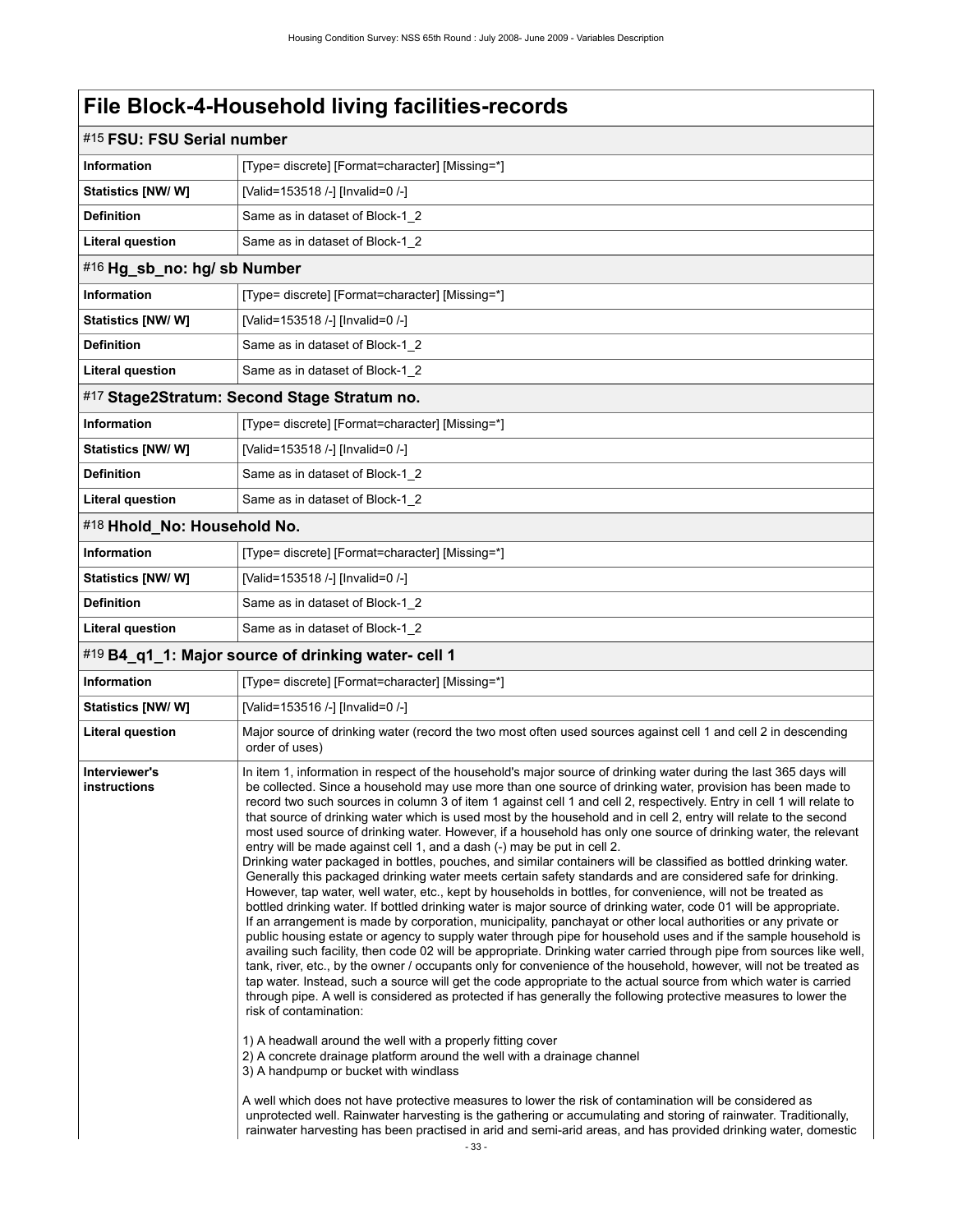## #19 **B4\_q1\_1: Major source of drinking water- cell 1**

water, water for livestock, etc. When harvested rainwater is used as a major source of drinking water code 11 will be applicable.

| Value                                                                                                                                                       | Label                             | Cases | Percentage |  |  |
|-------------------------------------------------------------------------------------------------------------------------------------------------------------|-----------------------------------|-------|------------|--|--|
| 01                                                                                                                                                          | Bottled water                     | 1484  | 1.0%       |  |  |
| 02                                                                                                                                                          | Tap                               | 70909 | 46.2%      |  |  |
| 03                                                                                                                                                          | tube well/hand pump               | 58501 | 38.1%      |  |  |
| 04                                                                                                                                                          | Protected well                    | 7511  | 4.9%       |  |  |
| 05                                                                                                                                                          | Unprotected well                  | 7519  | 4.9%       |  |  |
| 06                                                                                                                                                          | Tank/pond (reserved for drinking) | 1610  | 1.0%       |  |  |
| 07                                                                                                                                                          | Other tank/pond                   | 673   | 0.4%       |  |  |
| 08                                                                                                                                                          | River/canal/lake                  | 1419  | 0.9%       |  |  |
| 10                                                                                                                                                          | Spring                            | 2848  | 1.9%       |  |  |
| 11                                                                                                                                                          | Harvested rainwater               | 176   | 0.1%       |  |  |
| 19                                                                                                                                                          | <b>Others</b>                     | 866   | 0.6%       |  |  |
| Warning: these figures indicate the number of cases found in the data file. They cannot be interpreted as summary statistics of the population of interest. |                                   |       |            |  |  |

#### #20 **B4\_q1\_2: Major source of drinking water- cell 2**

| Information                   | [Type= discrete] [Format=character] [Missing=*] |
|-------------------------------|-------------------------------------------------|
| <b>Statistics [NW/ W]</b>     | [Valid=39594 /-] [Invalid=0 /-]                 |
| Literal question              | Same as in Q.1 1                                |
| Interviewer's<br>instructions | Same as in Q.1 1                                |

| <b>Value</b>                                                                                                                                                | Label                             | <b>Cases</b> | Percentage |  |  |
|-------------------------------------------------------------------------------------------------------------------------------------------------------------|-----------------------------------|--------------|------------|--|--|
| 01                                                                                                                                                          | Bottled water                     | 580          | 1.5%       |  |  |
| 02                                                                                                                                                          | Tap                               | 3953         | 10.0%      |  |  |
| 03                                                                                                                                                          | tube well/hand pump               | 12878        | 32.5%      |  |  |
| 04                                                                                                                                                          | Protected well                    | 4405         | 11.1%      |  |  |
| 05                                                                                                                                                          | Unprotected well                  | 5810         | 14.7%      |  |  |
| 06                                                                                                                                                          | Tank/pond (reserved for drinking) | 1272         | 3.2%       |  |  |
| 07                                                                                                                                                          | Other tank/pond                   | 1943         | 4.9%       |  |  |
| 08                                                                                                                                                          | River/canal/lake                  | 2649         | 6.7%       |  |  |
| 10                                                                                                                                                          | Spring                            | 2334         | 5.9%       |  |  |
| 11                                                                                                                                                          | Harvested rainwater               | 1522         | 3.8%       |  |  |
| 19                                                                                                                                                          | <b>Others</b>                     | 2248         | 5.7%       |  |  |
| Warning: these figures indicate the number of cases found in the data file. They cannot be interpreted as summary statistics of the population of interest. |                                   |              |            |  |  |

## #21 **B4\_q2: Whether drinking water sufficient**

| <b>Information</b>            |       | [Type= discrete] [Format=character] [Missing=*]                                                                                                                                                                                                                                                                         |        |            |       |
|-------------------------------|-------|-------------------------------------------------------------------------------------------------------------------------------------------------------------------------------------------------------------------------------------------------------------------------------------------------------------------------|--------|------------|-------|
| <b>Statistics [NW/ W]</b>     |       | [Valid=153518 /-] [Invalid=0 /-]                                                                                                                                                                                                                                                                                        |        |            |       |
| Literal question              |       | Whether availability of drinking water from the first source (most often used source) is sufficient throughout the<br>year?                                                                                                                                                                                             |        |            |       |
| Interviewer's<br>instructions |       | This information will be collected in respect of the 'most often used source' recorded against cell 1 of item 1. For<br>collecting this information, the investigator will have to depend on the judgement of the informant. Code 1 will be<br>recorded if the reply is affirmative; otherwise code 2 will be recorded. |        |            |       |
| Value                         | Label |                                                                                                                                                                                                                                                                                                                         | Cases  | Percentage |       |
|                               | Yes   |                                                                                                                                                                                                                                                                                                                         | 132006 |            | 86.0% |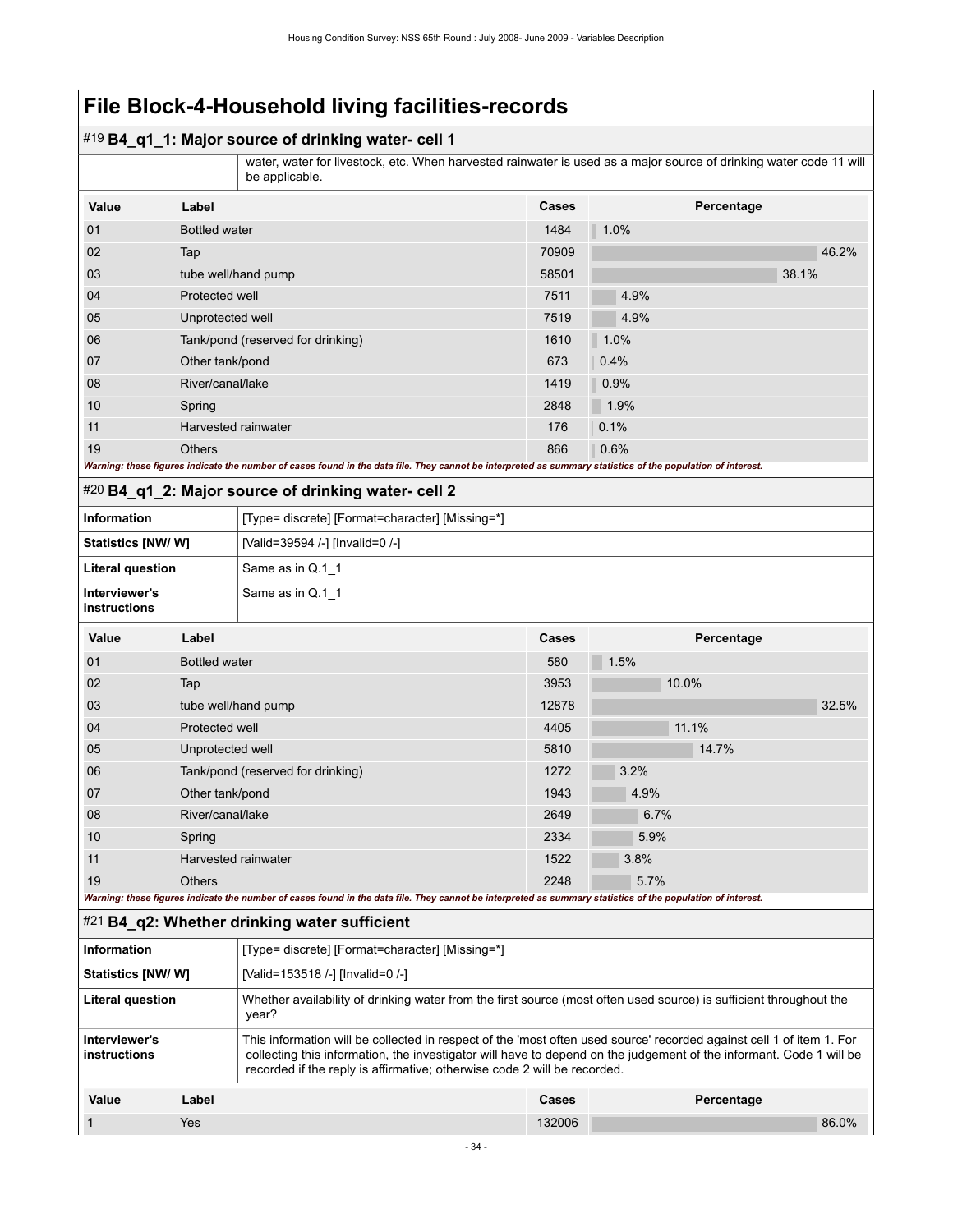|                                                                       |              | #21 B4_q2: Whether drinking water sufficient                                                                                                                                                                                                                                                                                                                                                                                                                                                                                                                                                                                                                                                                                                                                                                                                                     |                                                 |            |  |  |  |
|-----------------------------------------------------------------------|--------------|------------------------------------------------------------------------------------------------------------------------------------------------------------------------------------------------------------------------------------------------------------------------------------------------------------------------------------------------------------------------------------------------------------------------------------------------------------------------------------------------------------------------------------------------------------------------------------------------------------------------------------------------------------------------------------------------------------------------------------------------------------------------------------------------------------------------------------------------------------------|-------------------------------------------------|------------|--|--|--|
| Value                                                                 | Label        |                                                                                                                                                                                                                                                                                                                                                                                                                                                                                                                                                                                                                                                                                                                                                                                                                                                                  | Cases                                           | Percentage |  |  |  |
| $\overline{2}$                                                        | <b>No</b>    |                                                                                                                                                                                                                                                                                                                                                                                                                                                                                                                                                                                                                                                                                                                                                                                                                                                                  | 21512                                           | 14.0%      |  |  |  |
|                                                                       |              | Warning: these figures indicate the number of cases found in the data file. They cannot be interpreted as summary statistics of the population of interest.                                                                                                                                                                                                                                                                                                                                                                                                                                                                                                                                                                                                                                                                                                      |                                                 |            |  |  |  |
| #22 B4_q3_1: Dinking water-Jan                                        |              |                                                                                                                                                                                                                                                                                                                                                                                                                                                                                                                                                                                                                                                                                                                                                                                                                                                                  |                                                 |            |  |  |  |
| <b>Information</b>                                                    |              | [Type= discrete] [Format=character] [Missing=*]                                                                                                                                                                                                                                                                                                                                                                                                                                                                                                                                                                                                                                                                                                                                                                                                                  |                                                 |            |  |  |  |
| Statistics [NW/W]                                                     |              | [Valid=3138 /-] [Invalid=0 /-]                                                                                                                                                                                                                                                                                                                                                                                                                                                                                                                                                                                                                                                                                                                                                                                                                                   |                                                 |            |  |  |  |
| <b>Literal question</b>                                               |              | If code 2 in item 2, during which calendar months of the year availability of drinking water was not sufficient?                                                                                                                                                                                                                                                                                                                                                                                                                                                                                                                                                                                                                                                                                                                                                 |                                                 |            |  |  |  |
| Interviewer's<br>instructions                                         |              | For the households which did not get sufficient drinking water throughout the year from the first source (most<br>often used source), information will be collected regarding the calendar months of the year during which<br>availability of drinking water was not sufficient from the first source. 12 cells have been provided against this item<br>to record information for all the 12 calendar months of the year. Each cell is earmarked, with the name of the<br>month written at the top of the cell to enter the code for eligible month. Code '1' will be recorded in the cell for the<br>calendar month if availability of drinking water was not sufficient in that month. The cell(s) corresponding to the<br>calendar month(s) will be left blank for which availability of drinking water was not considered not sufficient during<br>the year. |                                                 |            |  |  |  |
| Value                                                                 | Label        |                                                                                                                                                                                                                                                                                                                                                                                                                                                                                                                                                                                                                                                                                                                                                                                                                                                                  | Cases                                           | Percentage |  |  |  |
| 1                                                                     | Insufficient |                                                                                                                                                                                                                                                                                                                                                                                                                                                                                                                                                                                                                                                                                                                                                                                                                                                                  | 3138                                            | 100.0%     |  |  |  |
|                                                                       |              | Warning: these figures indicate the number of cases found in the data file. They cannot be interpreted as summary statistics of the population of interest.                                                                                                                                                                                                                                                                                                                                                                                                                                                                                                                                                                                                                                                                                                      |                                                 |            |  |  |  |
| #23 B4_q3_2: Dinking water-Feb                                        |              |                                                                                                                                                                                                                                                                                                                                                                                                                                                                                                                                                                                                                                                                                                                                                                                                                                                                  |                                                 |            |  |  |  |
| <b>Information</b>                                                    |              |                                                                                                                                                                                                                                                                                                                                                                                                                                                                                                                                                                                                                                                                                                                                                                                                                                                                  | [Type= discrete] [Format=character] [Missing=*] |            |  |  |  |
| Statistics [NW/W]                                                     |              | [Valid=4090 /-] [Invalid=0 /-]                                                                                                                                                                                                                                                                                                                                                                                                                                                                                                                                                                                                                                                                                                                                                                                                                                   |                                                 |            |  |  |  |
| <b>Literal question</b>                                               |              | Same as in Q3_1                                                                                                                                                                                                                                                                                                                                                                                                                                                                                                                                                                                                                                                                                                                                                                                                                                                  |                                                 |            |  |  |  |
| Interviewer's<br>instructions                                         |              | Same as in Q3 1                                                                                                                                                                                                                                                                                                                                                                                                                                                                                                                                                                                                                                                                                                                                                                                                                                                  |                                                 |            |  |  |  |
| Value                                                                 | Label        |                                                                                                                                                                                                                                                                                                                                                                                                                                                                                                                                                                                                                                                                                                                                                                                                                                                                  | Cases                                           | Percentage |  |  |  |
|                                                                       | Insufficient |                                                                                                                                                                                                                                                                                                                                                                                                                                                                                                                                                                                                                                                                                                                                                                                                                                                                  | 4090                                            | 100.0%     |  |  |  |
|                                                                       |              | Warning: these figures indicate the number of cases found in the data file. They cannot be interpreted as summary statistics of the population of interest.                                                                                                                                                                                                                                                                                                                                                                                                                                                                                                                                                                                                                                                                                                      |                                                 |            |  |  |  |
| #24 B4_q3_3: Dinking water-Mar                                        |              |                                                                                                                                                                                                                                                                                                                                                                                                                                                                                                                                                                                                                                                                                                                                                                                                                                                                  |                                                 |            |  |  |  |
| Information                                                           |              | [Type= discrete] [Format=character] [Missing=*]                                                                                                                                                                                                                                                                                                                                                                                                                                                                                                                                                                                                                                                                                                                                                                                                                  |                                                 |            |  |  |  |
| <b>Statistics [NW/ W]</b>                                             |              |                                                                                                                                                                                                                                                                                                                                                                                                                                                                                                                                                                                                                                                                                                                                                                                                                                                                  | [Valid=7102 /-] [Invalid=0 /-]                  |            |  |  |  |
| <b>Literal question</b><br>Interviewer's                              |              |                                                                                                                                                                                                                                                                                                                                                                                                                                                                                                                                                                                                                                                                                                                                                                                                                                                                  | Same as in Q3_1                                 |            |  |  |  |
| instructions                                                          |              | Same as in Q3_1                                                                                                                                                                                                                                                                                                                                                                                                                                                                                                                                                                                                                                                                                                                                                                                                                                                  |                                                 |            |  |  |  |
| Value                                                                 | Label        |                                                                                                                                                                                                                                                                                                                                                                                                                                                                                                                                                                                                                                                                                                                                                                                                                                                                  | Cases                                           | Percentage |  |  |  |
| 1                                                                     | Insufficient | Warning: these figures indicate the number of cases found in the data file. They cannot be interpreted as summary statistics of the population of interest.                                                                                                                                                                                                                                                                                                                                                                                                                                                                                                                                                                                                                                                                                                      | 7102                                            | 100.0%     |  |  |  |
| #25 B4 q3 4: Dinking water-Apr                                        |              |                                                                                                                                                                                                                                                                                                                                                                                                                                                                                                                                                                                                                                                                                                                                                                                                                                                                  |                                                 |            |  |  |  |
| <b>Information</b><br>[Type= discrete] [Format=character] [Missing=*] |              |                                                                                                                                                                                                                                                                                                                                                                                                                                                                                                                                                                                                                                                                                                                                                                                                                                                                  |                                                 |            |  |  |  |
| Statistics [NW/W]                                                     |              | [Valid=13213 /-] [Invalid=0 /-]                                                                                                                                                                                                                                                                                                                                                                                                                                                                                                                                                                                                                                                                                                                                                                                                                                  |                                                 |            |  |  |  |
| <b>Literal question</b>                                               |              | Same as in Q3_1                                                                                                                                                                                                                                                                                                                                                                                                                                                                                                                                                                                                                                                                                                                                                                                                                                                  |                                                 |            |  |  |  |
| Interviewer's<br>instructions                                         |              | Same as in Q3_1                                                                                                                                                                                                                                                                                                                                                                                                                                                                                                                                                                                                                                                                                                                                                                                                                                                  |                                                 |            |  |  |  |
| Value                                                                 | Label        |                                                                                                                                                                                                                                                                                                                                                                                                                                                                                                                                                                                                                                                                                                                                                                                                                                                                  | Cases                                           | Percentage |  |  |  |
| 1                                                                     | Insufficient |                                                                                                                                                                                                                                                                                                                                                                                                                                                                                                                                                                                                                                                                                                                                                                                                                                                                  | 13213                                           | 100.0%     |  |  |  |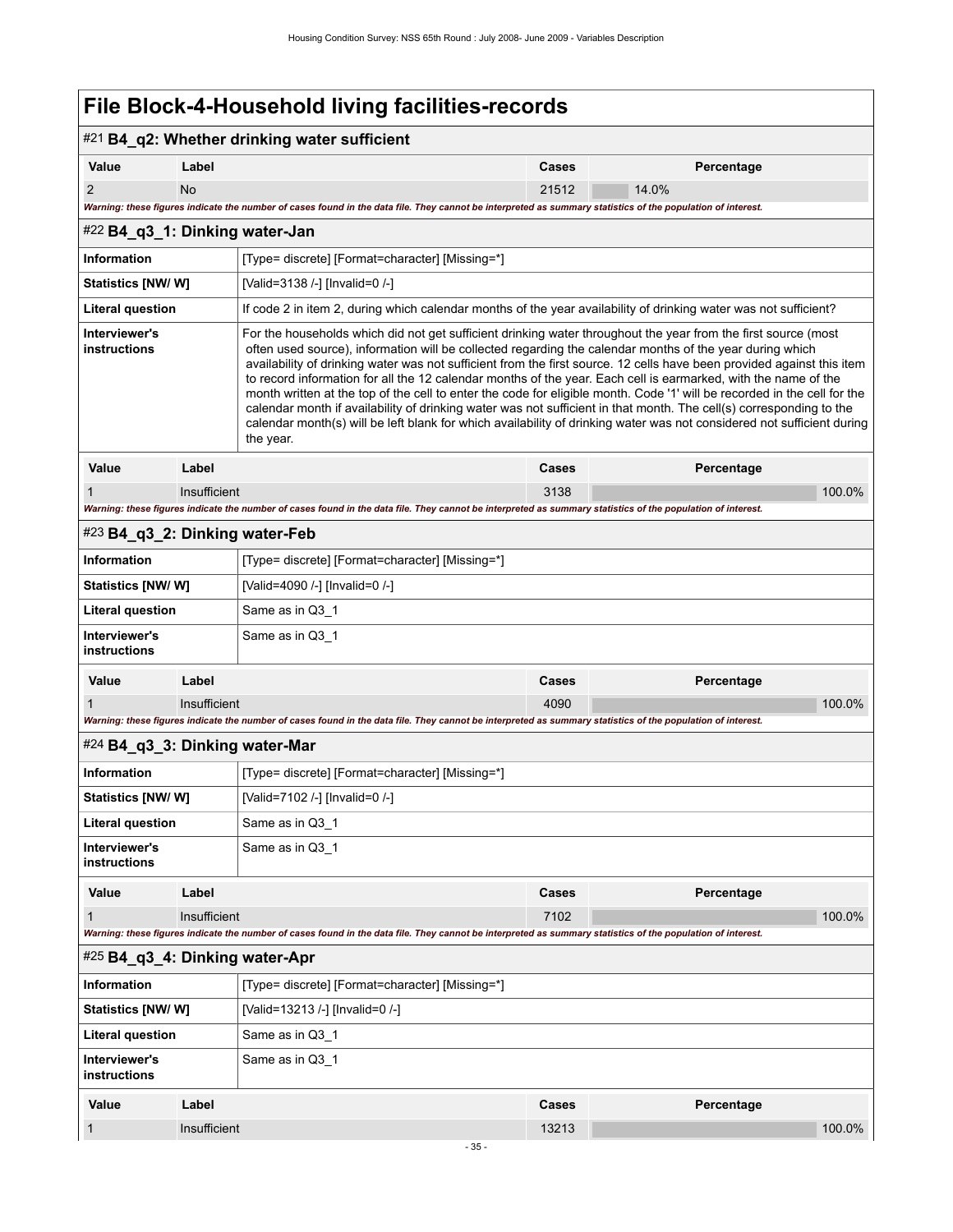## #25 **B4\_q3\_4: Dinking water-Apr**

*Warning: these figures indicate the number of cases found in the data file. They cannot be interpreted as summary statistics of the population of interest.*

|                                                                       |                                                             | Warning: these figures indicate the number of cases found in the data file. They cannot be interpreted as summary statistics of the population of interest. |       |            |        |  |
|-----------------------------------------------------------------------|-------------------------------------------------------------|-------------------------------------------------------------------------------------------------------------------------------------------------------------|-------|------------|--------|--|
| #26 B4_q3_5: Dinking water-May                                        |                                                             |                                                                                                                                                             |       |            |        |  |
| Information                                                           |                                                             | [Type= discrete] [Format=character] [Missing=*]                                                                                                             |       |            |        |  |
|                                                                       | <b>Statistics [NW/W]</b><br>[Valid=17256 /-] [Invalid=0 /-] |                                                                                                                                                             |       |            |        |  |
| <b>Literal question</b><br>Same as in Q3_1                            |                                                             |                                                                                                                                                             |       |            |        |  |
| Interviewer's<br><b>instructions</b>                                  |                                                             | Same as in Q3 1                                                                                                                                             |       |            |        |  |
| Value                                                                 | Label                                                       |                                                                                                                                                             | Cases | Percentage |        |  |
| 1                                                                     | Insufficient                                                |                                                                                                                                                             | 17256 |            | 100.0% |  |
|                                                                       |                                                             | Warning: these figures indicate the number of cases found in the data file. They cannot be interpreted as summary statistics of the population of interest. |       |            |        |  |
| #27 B4_q3_6: Dinking waterr-Jun                                       |                                                             |                                                                                                                                                             |       |            |        |  |
| <b>Information</b>                                                    |                                                             | [Type= discrete] [Format=character] [Missing=*]                                                                                                             |       |            |        |  |
| <b>Statistics [NW/ W]</b>                                             |                                                             | [Valid=12397 /-] [Invalid=0 /-]                                                                                                                             |       |            |        |  |
| <b>Literal question</b>                                               |                                                             | Same as in Q3_1                                                                                                                                             |       |            |        |  |
| Interviewer's<br><b>instructions</b>                                  |                                                             | Same as in Q3_1                                                                                                                                             |       |            |        |  |
| Value                                                                 | Label                                                       |                                                                                                                                                             | Cases | Percentage |        |  |
|                                                                       | Insufficient                                                |                                                                                                                                                             | 12397 |            | 100.0% |  |
|                                                                       |                                                             | Warning: these figures indicate the number of cases found in the data file. They cannot be interpreted as summary statistics of the population of interest. |       |            |        |  |
| #28 B4_q3_7: Drinking water-Jul                                       |                                                             |                                                                                                                                                             |       |            |        |  |
| <b>Information</b><br>[Type= discrete] [Format=character] [Missing=*] |                                                             |                                                                                                                                                             |       |            |        |  |
| <b>Statistics [NW/ W]</b>                                             |                                                             | [Valid=3365 /-] [Invalid=0 /-]                                                                                                                              |       |            |        |  |
| <b>Literal question</b>                                               |                                                             | Same as in Q3_1                                                                                                                                             |       |            |        |  |
| Interviewer's<br><b>instructions</b>                                  |                                                             | Same as in Q3_1                                                                                                                                             |       |            |        |  |
| Value                                                                 | Label                                                       |                                                                                                                                                             | Cases | Percentage |        |  |
| 1                                                                     | Insufficient                                                |                                                                                                                                                             | 3365  |            | 100.0% |  |
|                                                                       |                                                             | Warning: these figures indicate the number of cases found in the data file. They cannot be interpreted as summary statistics of the population of interest. |       |            |        |  |
| #29 B4_q3_8: Drinking water-Aug                                       |                                                             |                                                                                                                                                             |       |            |        |  |
| <b>Information</b>                                                    |                                                             | [Type= discrete] [Format=character] [Missing=*]                                                                                                             |       |            |        |  |
| Statistics [NW/ W]                                                    |                                                             | [Valid=1013 /-] [Invalid=0 /-]                                                                                                                              |       |            |        |  |
| <b>Literal question</b>                                               |                                                             | Same as in Q3 1                                                                                                                                             |       |            |        |  |
| Interviewer's<br>instructions                                         |                                                             | Same as in Q3_1                                                                                                                                             |       |            |        |  |
| Value                                                                 | Label                                                       |                                                                                                                                                             | Cases | Percentage |        |  |
| 1                                                                     | Insufficient<br>1013                                        |                                                                                                                                                             |       | 100.0%     |        |  |
|                                                                       |                                                             | Warning: these figures indicate the number of cases found in the data file. They cannot be interpreted as summary statistics of the population of interest. |       |            |        |  |
| #30 B4_q3_9: Drinking water-Sep                                       |                                                             |                                                                                                                                                             |       |            |        |  |
| Information                                                           |                                                             | [Type= discrete] [Format=character] [Missing=*]                                                                                                             |       |            |        |  |
| <b>Statistics [NW/W]</b>                                              |                                                             | [Valid=506 /-] [Invalid=0 /-]                                                                                                                               |       |            |        |  |
| <b>Literal question</b>                                               |                                                             | Same as in Q3_1                                                                                                                                             |       |            |        |  |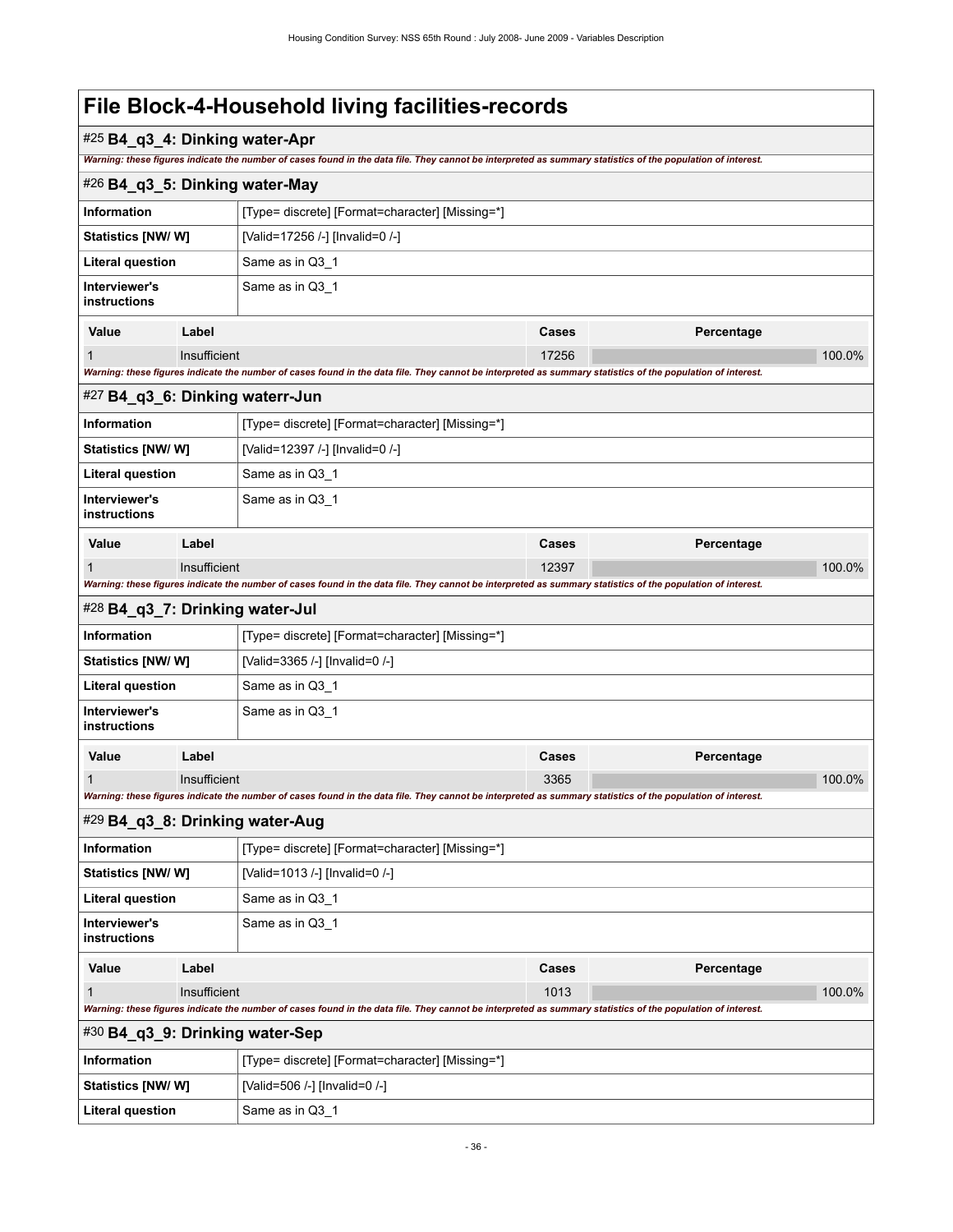|  | File Block-4-Household living facilities-records |
|--|--------------------------------------------------|
|--|--------------------------------------------------|

| #30 B4_q3_9: Drinking water-Sep                                                                                                                                                                      |                                                                                                                                                                                                                                                                                                                                                                                                                                                                                                                    |                                                                                                                                                             |       |            |        |  |
|------------------------------------------------------------------------------------------------------------------------------------------------------------------------------------------------------|--------------------------------------------------------------------------------------------------------------------------------------------------------------------------------------------------------------------------------------------------------------------------------------------------------------------------------------------------------------------------------------------------------------------------------------------------------------------------------------------------------------------|-------------------------------------------------------------------------------------------------------------------------------------------------------------|-------|------------|--------|--|
| Interviewer's<br>instructions                                                                                                                                                                        |                                                                                                                                                                                                                                                                                                                                                                                                                                                                                                                    | Same as in Q3_1                                                                                                                                             |       |            |        |  |
| Value                                                                                                                                                                                                | Label                                                                                                                                                                                                                                                                                                                                                                                                                                                                                                              |                                                                                                                                                             | Cases | Percentage |        |  |
| Insufficient<br>1                                                                                                                                                                                    |                                                                                                                                                                                                                                                                                                                                                                                                                                                                                                                    | 506                                                                                                                                                         |       | 100.0%     |        |  |
|                                                                                                                                                                                                      |                                                                                                                                                                                                                                                                                                                                                                                                                                                                                                                    | Warning: these figures indicate the number of cases found in the data file. They cannot be interpreted as summary statistics of the population of interest. |       |            |        |  |
| #31 B4_q3_10: Drinking water-Oct                                                                                                                                                                     |                                                                                                                                                                                                                                                                                                                                                                                                                                                                                                                    |                                                                                                                                                             |       |            |        |  |
| Information                                                                                                                                                                                          |                                                                                                                                                                                                                                                                                                                                                                                                                                                                                                                    | [Type= discrete] [Format=character] [Missing=*]                                                                                                             |       |            |        |  |
| <b>Statistics [NW/ W]</b>                                                                                                                                                                            |                                                                                                                                                                                                                                                                                                                                                                                                                                                                                                                    | [Valid=523 /-] [Invalid=0 /-]                                                                                                                               |       |            |        |  |
| <b>Literal question</b>                                                                                                                                                                              |                                                                                                                                                                                                                                                                                                                                                                                                                                                                                                                    | Same as in Q3_1                                                                                                                                             |       |            |        |  |
| Interviewer's<br>instructions                                                                                                                                                                        |                                                                                                                                                                                                                                                                                                                                                                                                                                                                                                                    | Same as in Q3_1                                                                                                                                             |       |            |        |  |
| Value                                                                                                                                                                                                | Label                                                                                                                                                                                                                                                                                                                                                                                                                                                                                                              |                                                                                                                                                             | Cases | Percentage |        |  |
| 1                                                                                                                                                                                                    | Insufficient                                                                                                                                                                                                                                                                                                                                                                                                                                                                                                       |                                                                                                                                                             | 523   |            | 100.0% |  |
|                                                                                                                                                                                                      |                                                                                                                                                                                                                                                                                                                                                                                                                                                                                                                    | Warning: these figures indicate the number of cases found in the data file. They cannot be interpreted as summary statistics of the population of interest. |       |            |        |  |
|                                                                                                                                                                                                      |                                                                                                                                                                                                                                                                                                                                                                                                                                                                                                                    | #32 B4_q3_11: Drinking water-Nov                                                                                                                            |       |            |        |  |
| <b>Information</b>                                                                                                                                                                                   |                                                                                                                                                                                                                                                                                                                                                                                                                                                                                                                    | [Type= discrete] [Format=character] [Missing=*]                                                                                                             |       |            |        |  |
| <b>Statistics [NW/ W]</b><br>[Valid=1315 /-] [Invalid=0 /-]                                                                                                                                          |                                                                                                                                                                                                                                                                                                                                                                                                                                                                                                                    |                                                                                                                                                             |       |            |        |  |
| <b>Literal question</b>                                                                                                                                                                              | Same as in Q3_1                                                                                                                                                                                                                                                                                                                                                                                                                                                                                                    |                                                                                                                                                             |       |            |        |  |
| Interviewer's<br>instructions                                                                                                                                                                        |                                                                                                                                                                                                                                                                                                                                                                                                                                                                                                                    | Same as in Q3_1                                                                                                                                             |       |            |        |  |
| Value                                                                                                                                                                                                | Label                                                                                                                                                                                                                                                                                                                                                                                                                                                                                                              |                                                                                                                                                             | Cases | Percentage |        |  |
|                                                                                                                                                                                                      | Insufficient                                                                                                                                                                                                                                                                                                                                                                                                                                                                                                       |                                                                                                                                                             | 1315  |            | 100.0% |  |
|                                                                                                                                                                                                      |                                                                                                                                                                                                                                                                                                                                                                                                                                                                                                                    | Warning: these figures indicate the number of cases found in the data file. They cannot be interpreted as summary statistics of the population of interest. |       |            |        |  |
|                                                                                                                                                                                                      |                                                                                                                                                                                                                                                                                                                                                                                                                                                                                                                    | #33 B4_q3_12: Drinking water-Dec                                                                                                                            |       |            |        |  |
| <b>Information</b>                                                                                                                                                                                   |                                                                                                                                                                                                                                                                                                                                                                                                                                                                                                                    | [Type= discrete] [Format=character] [Missing=*]                                                                                                             |       |            |        |  |
| Statistics [NW/ W]                                                                                                                                                                                   |                                                                                                                                                                                                                                                                                                                                                                                                                                                                                                                    | [Valid=2278 /-] [Invalid=0 /-]                                                                                                                              |       |            |        |  |
| Literal question                                                                                                                                                                                     |                                                                                                                                                                                                                                                                                                                                                                                                                                                                                                                    | Same as in Q3_1                                                                                                                                             |       |            |        |  |
| Interviewer's<br>instructions                                                                                                                                                                        |                                                                                                                                                                                                                                                                                                                                                                                                                                                                                                                    | Same as in Q3 1                                                                                                                                             |       |            |        |  |
| Value                                                                                                                                                                                                | Label                                                                                                                                                                                                                                                                                                                                                                                                                                                                                                              |                                                                                                                                                             | Cases | Percentage |        |  |
| 1                                                                                                                                                                                                    | Insufficient                                                                                                                                                                                                                                                                                                                                                                                                                                                                                                       |                                                                                                                                                             | 2278  |            | 100.0% |  |
| Warning: these figures indicate the number of cases found in the data file. They cannot be interpreted as summary statistics of the population of interest.<br>#34 B4_q4: Facility of drinking water |                                                                                                                                                                                                                                                                                                                                                                                                                                                                                                                    |                                                                                                                                                             |       |            |        |  |
| <b>Information</b>                                                                                                                                                                                   |                                                                                                                                                                                                                                                                                                                                                                                                                                                                                                                    | [Type= discrete] [Format=character] [Missing=*]                                                                                                             |       |            |        |  |
| Statistics [NW/W]                                                                                                                                                                                    |                                                                                                                                                                                                                                                                                                                                                                                                                                                                                                                    | [Valid=153483 /-] [Invalid=0 /-]                                                                                                                            |       |            |        |  |
| <b>Literal question</b>                                                                                                                                                                              |                                                                                                                                                                                                                                                                                                                                                                                                                                                                                                                    | Facility of drinking water                                                                                                                                  |       |            |        |  |
| Interviewer's<br>instructions                                                                                                                                                                        | For the households with more than one sources of drinking water recorded in item 1, the information for this item<br>will relate to the first source (most often used source). Information as to whether the household's first source of<br>drinking water is for its exclusive use or is shared with other households/community will be indicated in codes.<br>If the source of drinking water is shared by and restricted to a few households in the locality or in other situations,<br>code 9 will be entered. |                                                                                                                                                             |       |            |        |  |
| Value                                                                                                                                                                                                | Label<br>Percentage<br>Cases                                                                                                                                                                                                                                                                                                                                                                                                                                                                                       |                                                                                                                                                             |       |            |        |  |
| Household's exclusive use<br>1                                                                                                                                                                       |                                                                                                                                                                                                                                                                                                                                                                                                                                                                                                                    | 55106                                                                                                                                                       | 35.9% |            |        |  |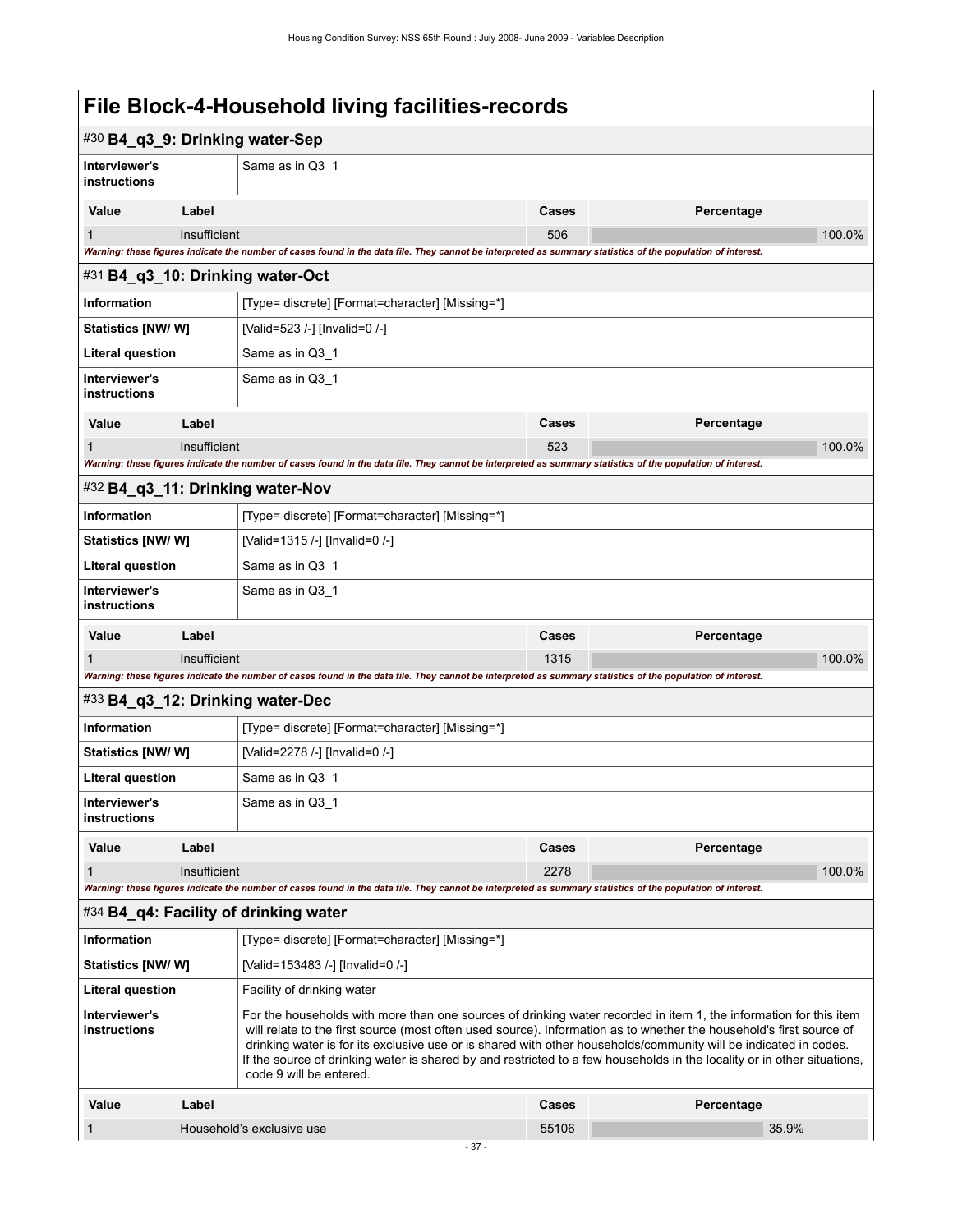### #34 **B4\_q4: Facility of drinking water**

| _ _   | . .                                      |              |            |       |
|-------|------------------------------------------|--------------|------------|-------|
| Value | Label                                    | <b>Cases</b> | Percentage |       |
|       | Common use of households in the building | 19391        | 12.6%      |       |
|       | Community use                            | 72109        |            | 47.0% |
|       | Others                                   | 6877         | 4.5%       |       |

*Warning: these figures indicate the number of cases found in the data file. They cannot be interpreted as summary statistics of the population of interest.*

#### #35 **B4\_q5: Distance of the drinking water source**

| Information                   | [Type= discrete] [Format=character] [Missing=*]                                                                                                                                                                                                                                                        |
|-------------------------------|--------------------------------------------------------------------------------------------------------------------------------------------------------------------------------------------------------------------------------------------------------------------------------------------------------|
| Statistics [NW/W]             | [Valid=153123 /-] [Invalid=0 /-]                                                                                                                                                                                                                                                                       |
| <b>Literal question</b>       | Distance to the source of drinking water                                                                                                                                                                                                                                                               |
| Interviewer's<br>instructions | For the households with more than one sources of drinking water recorded in item 1, the information for this item<br>will relate to the first source (most often used source). The distance to the first source of drinking water from the<br>dwelling unit will be ascertained and recorded in codes. |

| Value          | Label                                    | Cases | Percentage |
|----------------|------------------------------------------|-------|------------|
|                | Within dwelling                          | 36567 | 23.9%      |
| 2              | Outside dwelling but within the premises | 40333 | 26.3%      |
| 3              | Less than $0.2$ k.m.                     | 62684 | 40.9%      |
| $\overline{4}$ | 0.2 k.m. or more but less than 0.5 km    | 11028 | 7.2%       |
| 5              | 0.5 k.m. or more but less than 1.0 k.m.  | 1740  | 1.1%       |
| 6              | 1.0 k.m. or more but less than 1.5 k.m.  | 375   | 0.2%       |
|                | $1.5$ k.m. or more                       | 396   | 0.3%       |

*Warning: these figures indicate the number of cases found in the data file. They cannot be interpreted as summary statistics of the population of interest.*

| #36 B4_q6: Facility of bathroom |  |
|---------------------------------|--|
|---------------------------------|--|

| <b>Information</b>                   |       | [Type= discrete] [Format=character] [Missing=*]                                                                                    |       |            |  |
|--------------------------------------|-------|------------------------------------------------------------------------------------------------------------------------------------|-------|------------|--|
| <b>Statistics [NW/ W]</b>            |       | [Valid=153498 /-] [Invalid=0 /-]                                                                                                   |       |            |  |
| <b>Literal question</b>              |       | Facility of bathroom:                                                                                                              |       |            |  |
| Interviewer's<br><b>instructions</b> |       | Information about the bathroom facility available to the members of the household will be indicated against this<br>item in codes. |       |            |  |
| Value                                | Label |                                                                                                                                    |       | Percentage |  |
|                                      |       | Bathroom attached                                                                                                                  |       | 23.8%      |  |
| Detached                             |       | 40076                                                                                                                              | 26.1% |            |  |

3 No bathroom 76850 50.1%

*Warning: these figures indicate the number of cases found in the data file. They cannot be interpreted as summary statistics of the population of interest.*

#### #37 **B4\_q7: Distance from the bathing place**

| <b>Information</b>            |       | [Type= discrete] [Format=character] [Missing=*]                                                                                                                                                                                                                                                                                                                                         |       |            |
|-------------------------------|-------|-----------------------------------------------------------------------------------------------------------------------------------------------------------------------------------------------------------------------------------------------------------------------------------------------------------------------------------------------------------------------------------------|-------|------------|
| <b>Statistics [NW/W]</b>      |       | [Valid=153443 /-] [Invalid=0 /-]                                                                                                                                                                                                                                                                                                                                                        |       |            |
| Literal question              |       | Distance from the bathing place                                                                                                                                                                                                                                                                                                                                                         |       |            |
| Interviewer's<br>instructions |       | The distance of the bathing place from the dwelling unit will be ascertained and entered against this item in<br>codes. If the household members use more than one bathing place, the one used by majority of the members<br>will be its bathing place. An enclosed area without a roof used for bathing purposes will also be considered as a<br>bathing place, but not as a bathroom. |       |            |
| Value                         | Label |                                                                                                                                                                                                                                                                                                                                                                                         | Cases | Percentage |

| value | Lauel                                    | სძახა | <b>Percentage</b> |
|-------|------------------------------------------|-------|-------------------|
|       | Within dwelling                          | 60452 | 39.4%             |
|       | Outside dwelling but within the premises | 65697 | 42.8%             |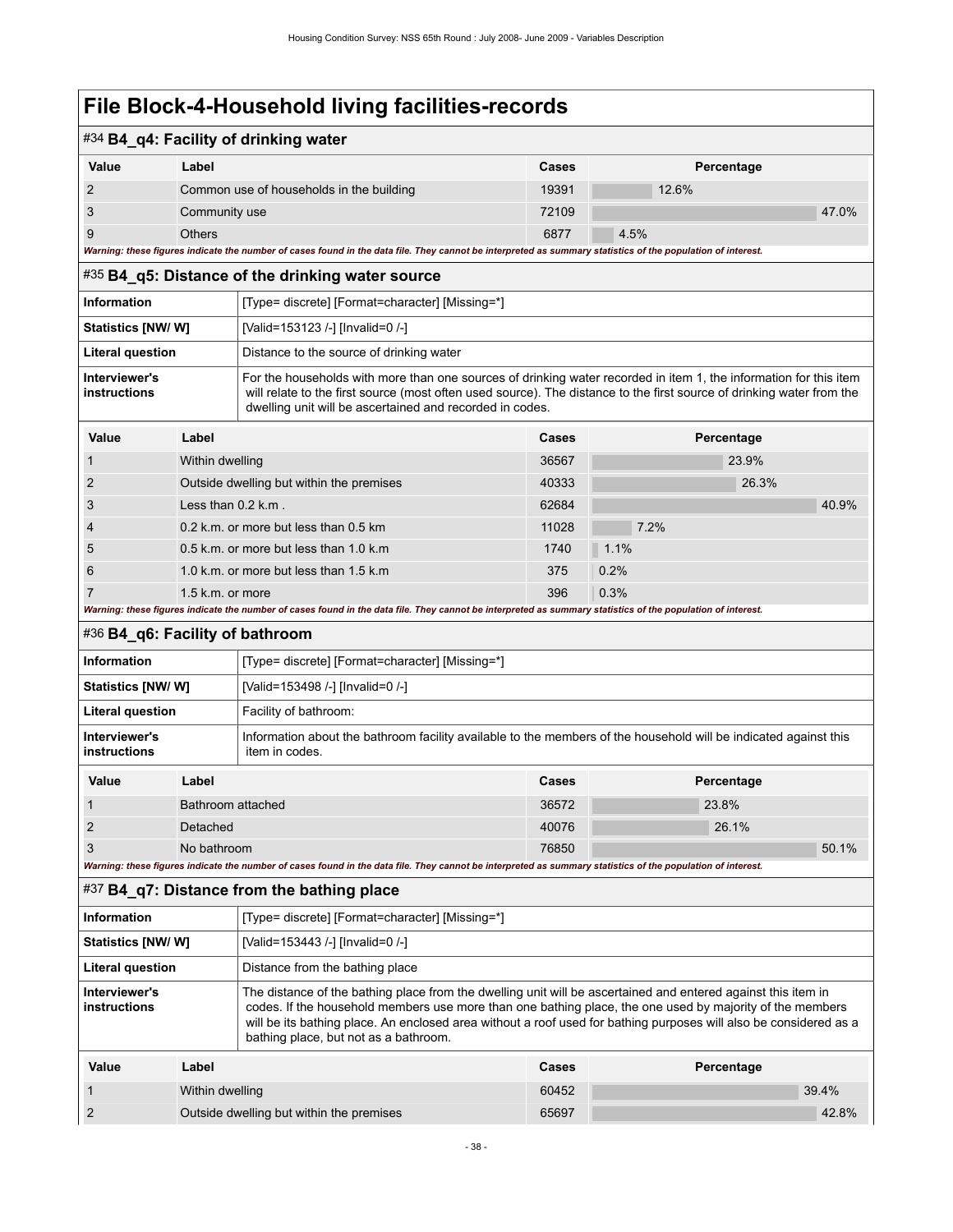## #37 **B4\_q7: Distance from the bathing place**

| Value          | Label                                                                                                                                                       | Cases | Percentage |
|----------------|-------------------------------------------------------------------------------------------------------------------------------------------------------------|-------|------------|
| 3              | Less than $0.2$ k.m.                                                                                                                                        | 20878 | 13.6%      |
| $\overline{4}$ | 0.2 k.m. or more but less than 0.5 km                                                                                                                       | 4913  | 3.2%       |
| 5              | 0.5 k.m. or more but less than 1.0 k.m.                                                                                                                     | 1266  | 0.8%       |
| 6              | 1.0 k.m. or more but less than 1.5 k.m.                                                                                                                     | 121   | 0.1%       |
|                | $1.5$ k.m. or more                                                                                                                                          | 116   | 0.1%       |
|                | Warning: these figures indicate the number of cases found in the data file. They cannot be interpreted as summary statistics of the population of interest. |       |            |

#### #38 **B4\_q8: Use of latrine**

| <b>Information</b>                                                              | [Type= discrete] [Format=character] [Missing=*]                                                                                                                                                                                                                                            |  |  |
|---------------------------------------------------------------------------------|--------------------------------------------------------------------------------------------------------------------------------------------------------------------------------------------------------------------------------------------------------------------------------------------|--|--|
| <b>Statistics [NW/ W]</b>                                                       | [Valid=153508 /-] [Invalid=0 /-]                                                                                                                                                                                                                                                           |  |  |
| <b>Literal question</b>                                                         | Use of latrine:                                                                                                                                                                                                                                                                            |  |  |
| Interviewer's<br>instructions                                                   | In this item information will be collected about whether the household's latrine facility is for its exclusive use<br>or shared with one or more households in the building or for use of households in the locality or whether the<br>household does not have access to latrine facility. |  |  |
| $\mathbf{v}$ $\mathbf{v}$ $\mathbf{v}$ $\mathbf{v}$ $\mathbf{v}$<br>$1 - 1 - 1$ | $\mathbf{A} - \mathbf{B} - \mathbf{A} - \mathbf{B}$<br><b>B 1</b>                                                                                                                                                                                                                          |  |  |

| Value | Label                                                                                                                                                      | <b>Cases</b> | Percentage |
|-------|------------------------------------------------------------------------------------------------------------------------------------------------------------|--------------|------------|
|       | Exclusive use of household                                                                                                                                 | 65611        | 42.7%      |
|       | Shared latrine with other household(s)                                                                                                                     | 17761        | 11.6%      |
|       | Public/community latrine                                                                                                                                   | 5222         | 3.4%       |
|       | No latrine                                                                                                                                                 | 64914        | 42.3%      |
|       | Warnings these figures indicate the number of coose found in the date file. Thou connot be interpreted as cummany otatiotics of the nonulation of interest |              |            |

#### *Warning: these figures indicate the number of cases found in the data file. They cannot be interpreted as summary statistics of the population of interest.*

| #39 B4_q9: Type of latrine    |                   |                                                                                                                                                                                                                                                                                                                                                                                                                                                                                                                                                                                                                                                  |       |      |            |       |
|-------------------------------|-------------------|--------------------------------------------------------------------------------------------------------------------------------------------------------------------------------------------------------------------------------------------------------------------------------------------------------------------------------------------------------------------------------------------------------------------------------------------------------------------------------------------------------------------------------------------------------------------------------------------------------------------------------------------------|-------|------|------------|-------|
| Information                   |                   | [Type= discrete] [Format=character] [Missing=*]                                                                                                                                                                                                                                                                                                                                                                                                                                                                                                                                                                                                  |       |      |            |       |
| Statistics [NW/W]             |                   | [Valid=88494 /-] [Invalid=0 /-]                                                                                                                                                                                                                                                                                                                                                                                                                                                                                                                                                                                                                  |       |      |            |       |
| <b>Pre-question</b>           |                   | Check code in Q.8. If it is 1 to 3, ask this question                                                                                                                                                                                                                                                                                                                                                                                                                                                                                                                                                                                            |       |      |            |       |
| Literal question              |                   | If code 1, 2 or 3 in item 8, type of latrine                                                                                                                                                                                                                                                                                                                                                                                                                                                                                                                                                                                                     |       |      |            |       |
| Post-question                 |                   | Skip this question otherwise                                                                                                                                                                                                                                                                                                                                                                                                                                                                                                                                                                                                                     |       |      |            |       |
| Interviewer's<br>instructions |                   | For the households who have access to latrine (i.e., if entry is 1, 2 or 3 in item 8), the type of latrine used by the<br>household will be recorded in codes. A latrine connected to underground sewerage system is called flush system<br>latrine. A latrine connected to underground septic chambers will be considered as a septic tank latrine. A latrine<br>connected to a pit dug in earth is called a pit latrine. In a few areas, one may still come across latrines that are<br>serviced by scavengers. These are called service latrines. Appropriate code of the type of latrine used by the<br>household will be entered in item 9. |       |      |            |       |
|                               |                   |                                                                                                                                                                                                                                                                                                                                                                                                                                                                                                                                                                                                                                                  |       |      |            |       |
| Value                         | Label             |                                                                                                                                                                                                                                                                                                                                                                                                                                                                                                                                                                                                                                                  | Cases |      | Percentage |       |
|                               | Service           |                                                                                                                                                                                                                                                                                                                                                                                                                                                                                                                                                                                                                                                  | 2817  | 3.2% |            |       |
| $\overline{2}$                | Pit               |                                                                                                                                                                                                                                                                                                                                                                                                                                                                                                                                                                                                                                                  | 24547 |      | 27.7%      |       |
| 3                             | septic tank/flush |                                                                                                                                                                                                                                                                                                                                                                                                                                                                                                                                                                                                                                                  | 57223 |      |            | 64.7% |
| 4                             | Not known         |                                                                                                                                                                                                                                                                                                                                                                                                                                                                                                                                                                                                                                                  | 733   | 0.8% |            |       |
| 9                             | Other latrine     |                                                                                                                                                                                                                                                                                                                                                                                                                                                                                                                                                                                                                                                  | 3174  | 3.6% |            |       |
|                               |                   | Warning: these figures indicate the number of cases found in the data file. They cannot be interpreted as summary statistics of the population of interest.                                                                                                                                                                                                                                                                                                                                                                                                                                                                                      |       |      |            |       |
|                               |                   | #40 B4_q10: Electricity for domestic use                                                                                                                                                                                                                                                                                                                                                                                                                                                                                                                                                                                                         |       |      |            |       |
| Information                   |                   | [Type= discrete] [Format=character] [Missing=*]                                                                                                                                                                                                                                                                                                                                                                                                                                                                                                                                                                                                  |       |      |            |       |
| <b>Statistics [NW/W]</b>      |                   | [Valid=153518 /-] [Invalid=0 /-]                                                                                                                                                                                                                                                                                                                                                                                                                                                                                                                                                                                                                 |       |      |            |       |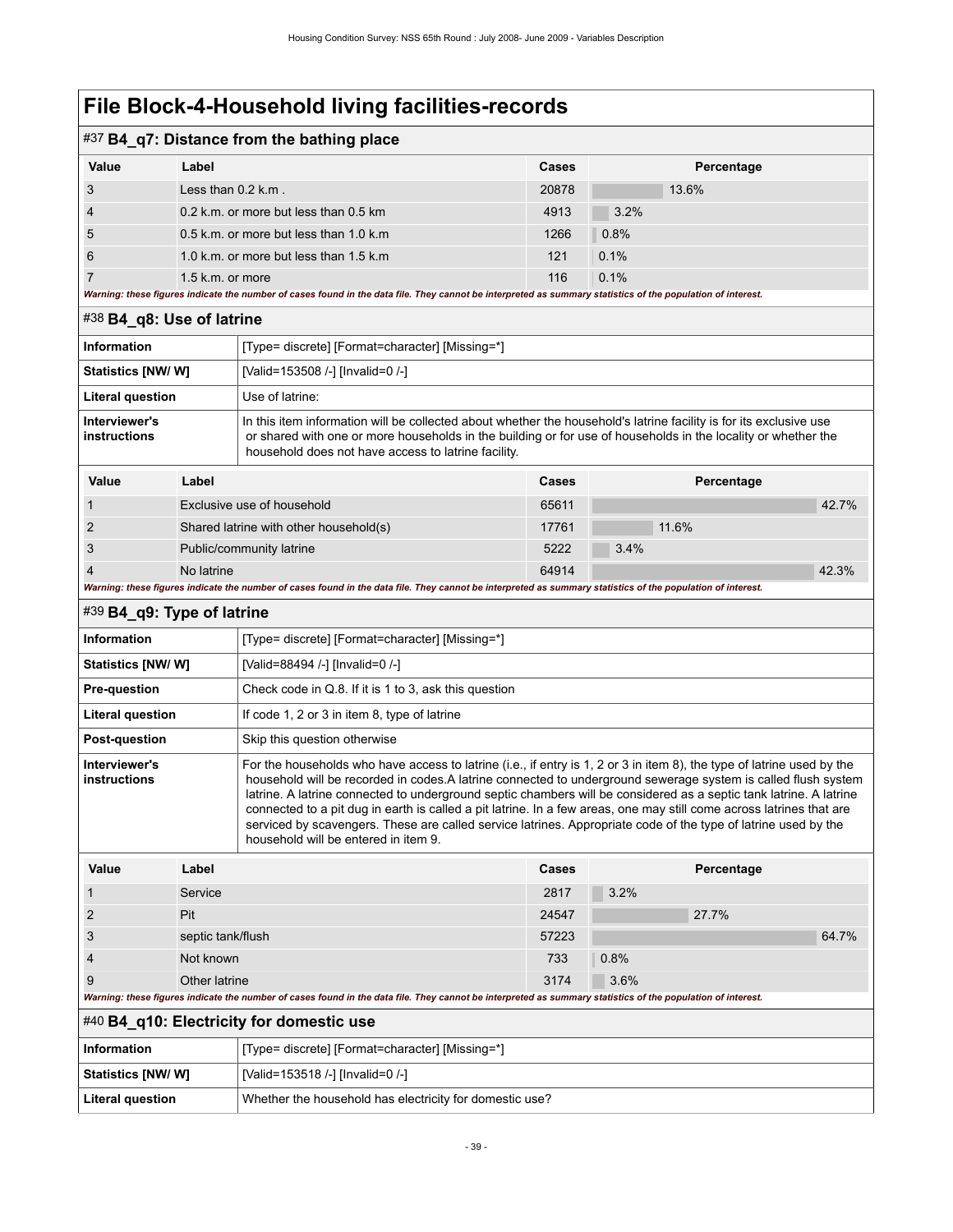### #40 **B4\_q10: Electricity for domestic use**

| Interviewer's<br>instructions |            | If the household has electricity facilities for domestic use code 1 will be recorded, otherwise code will be 2. The<br>use of the electricity may be for lighting or cooking or for both. Electricity may be used legally or illegally and the<br>electricity may be supplied to the household either through public agencies, corporations or by private suppliers.<br>However, if the household makes its own arrangement, either through generator or solar panel, to generate<br>electricity, the household will not be considered as having electricity for domestic use. |        |            |
|-------------------------------|------------|--------------------------------------------------------------------------------------------------------------------------------------------------------------------------------------------------------------------------------------------------------------------------------------------------------------------------------------------------------------------------------------------------------------------------------------------------------------------------------------------------------------------------------------------------------------------------------|--------|------------|
| Value                         | Label      |                                                                                                                                                                                                                                                                                                                                                                                                                                                                                                                                                                                | Cases  | Percentage |
|                               | <b>Yes</b> |                                                                                                                                                                                                                                                                                                                                                                                                                                                                                                                                                                                | 117194 | 76.3%      |
| $\mathcal{P}$                 | No.        |                                                                                                                                                                                                                                                                                                                                                                                                                                                                                                                                                                                | 36324  | 23.7%      |

*Warning: these figures indicate the number of cases found in the data file. They cannot be interpreted as summary statistics of the population of interest.*

#### #41 **B4\_q11: Type of electric wiring**

| <b>Information</b>                   |           | [Type= discrete] [Format=character] [Missing=*]                                                                                                         |              |            |
|--------------------------------------|-----------|---------------------------------------------------------------------------------------------------------------------------------------------------------|--------------|------------|
| <b>Statistics [NW/ W]</b>            |           | [Valid=117194 /-] [Invalid=0 /-]                                                                                                                        |              |            |
| <b>Pre-question</b>                  |           | If $code = 1$ in Q.10 ask this question                                                                                                                 |              |            |
| Literal question                     |           | If code 1 in item 10, type of electric wiring.                                                                                                          |              |            |
| Post-question                        |           | Skip otherwise                                                                                                                                          |              |            |
| Interviewer's<br><b>instructions</b> |           | If the sample household has electricity for domestic use, type of electric wiring available in the dwelling unit will be<br>indicated here.             |              |            |
| Value                                | Label     |                                                                                                                                                         | <b>Cases</b> | Percentage |
|                                      |           | Conduit wiring                                                                                                                                          |              | 29.5%      |
| 2                                    |           | Fixed to the walls                                                                                                                                      |              | 42.1%      |
| 3                                    | Temporary |                                                                                                                                                         | 33264        | 28.4%      |
|                                      |           | Washing these formed indicate the number of cases found in the data file. Their counst he intermeded as cummon statistics of the namulation of interest |              |            |

#### *Warning: these figures indicate the number of cases found in the data file. They cannot be interpreted as summary statistics of the population of interest.*

### #42 **Wgt\_SS: Multiplier Sub-sample-wise**

| <b>Information</b>                    | [Type= continuous] [Format=numeric] [Range= 0.93-200328.38] [Missing=*]  |
|---------------------------------------|--------------------------------------------------------------------------|
| <b>Statistics [NW/ W]</b>             | [Valid=153518 /-] [Invalid=0 /-] [Mean=2926.179 /-] [StdDev=4140.229 /-] |
|                                       | <b>Recoding and Derivation</b> Same as in dataset of Block-1 2           |
| #43 Wgt combined: Multiplier combined |                                                                          |

| <b>Information</b> | [Type= continuous] [Format=numeric] [Range= 0.465-100164.19] [Missing=*] |
|--------------------|--------------------------------------------------------------------------|
|                    |                                                                          |

**Statistics [NW/ W]** [Valid=153518 /-] [Invalid=0 /-] [Mean=1463.089 /-] [StdDev=2070.114 /-] **Recoding and Derivation** Same as in dataset of Block-1\_2 #44 **nss: Sub-sample NS**

| Information               | [Type= continuous] [Format=numeric] [Range= 1-96] [Missing=*]        |
|---------------------------|----------------------------------------------------------------------|
| <b>Statistics [NW/ W]</b> | [Valid=153518 /-] [Invalid=0 /-] [Mean=11.015 /-] [StdDev=12.508 /-] |
|                           | <b>Recoding and Derivation</b> Same as in dataset of Block-1 2       |
| #45 nsc: Combined NC      |                                                                      |

**Statistics [NW/ W]** [Valid=153518 /-] [Invalid=0 /-] [Mean=292617.887 /-] [StdDev=414022.89 /-]

## **Information information** [Type= continuous] [Format=numeric] [Range= 3-192] [Missing=\*] **Statistics [NW/ W]** [Valid=153518 /-] [Invalid=0 /-] [Mean=22.027 /-] [StdDev=25.015 /-]

|             | <b>Recoding and Derivation</b>   Same as in dataset of Block-1 2     |
|-------------|----------------------------------------------------------------------|
|             |                                                                      |
| Information | [Type= continuous] [Format=numeric] [Range= 93-20032838] [Missing=*] |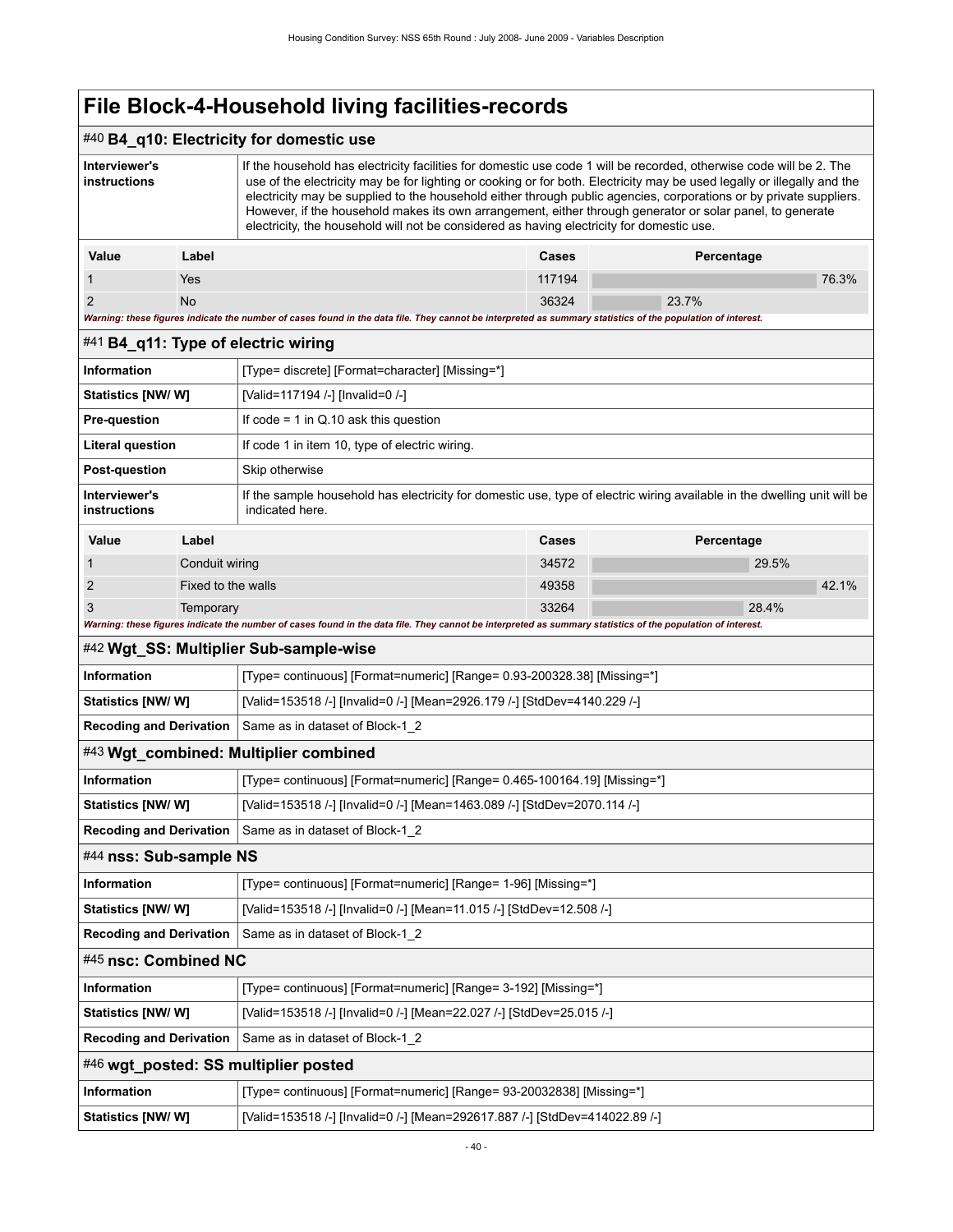|  | File Block-4-Household living facilities-records |  |  |
|--|--------------------------------------------------|--|--|
|--|--------------------------------------------------|--|--|

### #46 **wgt\_posted: SS multiplier posted**

**Recoding and Derivation** Same as in dataset of Block-1\_2

## **File Block-5-Housing characteristics-environment-records**

|                              |              | #1 Key_hhold: Key to locate Hhold                                                                                                                           |        |            |        |
|------------------------------|--------------|-------------------------------------------------------------------------------------------------------------------------------------------------------------|--------|------------|--------|
| <b>Information</b>           |              | [Type= discrete] [Format=character] [Missing=*]                                                                                                             |        |            |        |
| <b>Statistics [NW/ W]</b>    |              | [Valid=153461 /-] [Invalid=0 /-]                                                                                                                            |        |            |        |
| <b>Definition</b>            |              | Same as in dataset of Block-1_2                                                                                                                             |        |            |        |
| <b>Literal question</b>      |              | Same as in dataset of Block-1 2                                                                                                                             |        |            |        |
| #2 Rec_Id: Record_Identifier |              |                                                                                                                                                             |        |            |        |
| <b>Information</b>           |              | [Type= discrete] [Format=character] [Missing=*]                                                                                                             |        |            |        |
| Statistics [NW/W]            |              | [Valid=153461 /-] [Invalid=0 /-]                                                                                                                            |        |            |        |
| <b>Definition</b>            |              | Same as in dataset of Block-1 2                                                                                                                             |        |            |        |
| <b>Literal question</b>      |              | Same as in dataset of Block-1_2                                                                                                                             |        |            |        |
| Value                        | Label        |                                                                                                                                                             | Cases  | Percentage |        |
| 05                           |              | Block - 5 of schedule                                                                                                                                       | 153461 |            | 100.0% |
|                              |              | Warning: these figures indicate the number of cases found in the data file. They cannot be interpreted as summary statistics of the population of interest. |        |            |        |
| #3 Round: Round              |              |                                                                                                                                                             |        |            |        |
| <b>Information</b>           |              | [Type= discrete] [Format=character] [Missing=*]                                                                                                             |        |            |        |
| Statistics [NW/ W]           |              | [Valid=153461 /-] [Invalid=0 /-]                                                                                                                            |        |            |        |
| <b>Definition</b>            |              | Same as in dataset of Block-1 2                                                                                                                             |        |            |        |
| <b>Literal question</b>      |              | Same as in dataset of Block-1_2                                                                                                                             |        |            |        |
| Value                        | Label        |                                                                                                                                                             | Cases  | Percentage |        |
| 65                           | NSS 65 Round |                                                                                                                                                             | 153461 |            | 100.0% |
|                              |              | Warning: these figures indicate the number of cases found in the data file. They cannot be interpreted as summary statistics of the population of interest. |        |            |        |
| #4 Sch_no: Schedule Number   |              |                                                                                                                                                             |        |            |        |
| <b>Information</b>           |              | [Type= discrete] [Format=character] [Missing=*]                                                                                                             |        |            |        |
| Statistics [NW/W]            |              | [Valid=153461 /-] [Invalid=0 /-]                                                                                                                            |        |            |        |
| <b>Definition</b>            |              | Same as in dataset of Block-1 2                                                                                                                             |        |            |        |
| <b>Literal question</b>      |              | Same as in dataset of Block-1 2                                                                                                                             |        |            |        |

| Value | ∟abel                                                                                                                                                       | Cases  | Percentage |           |
|-------|-------------------------------------------------------------------------------------------------------------------------------------------------------------|--------|------------|-----------|
| 120   | Schedule 1.2                                                                                                                                                | 153461 |            | $100.0\%$ |
|       | Warning: these figures indicate the number of cases found in the data file. They cannot be interpreted as summary statistics of the population of interest. |        |            |           |

| #5 Sample: Sample        |                |                                                 |        |            |       |
|--------------------------|----------------|-------------------------------------------------|--------|------------|-------|
| <b>Information</b>       |                | [Type= discrete] [Format=character] [Missing=*] |        |            |       |
| <b>Statistics [NW/W]</b> |                | [Valid=153461 /-] [Invalid=0 /-]                |        |            |       |
| <b>Definition</b>        |                | Same as in dataset of Block-1 2                 |        |            |       |
| <b>Literal question</b>  |                | Same as in dataset of Block-1 2                 |        |            |       |
| Value                    | Label          |                                                 | Cases  | Percentage |       |
|                          | Central sample |                                                 | 153293 |            | 99.9% |
| 2                        | State sample   |                                                 | 168    | 0.1%       |       |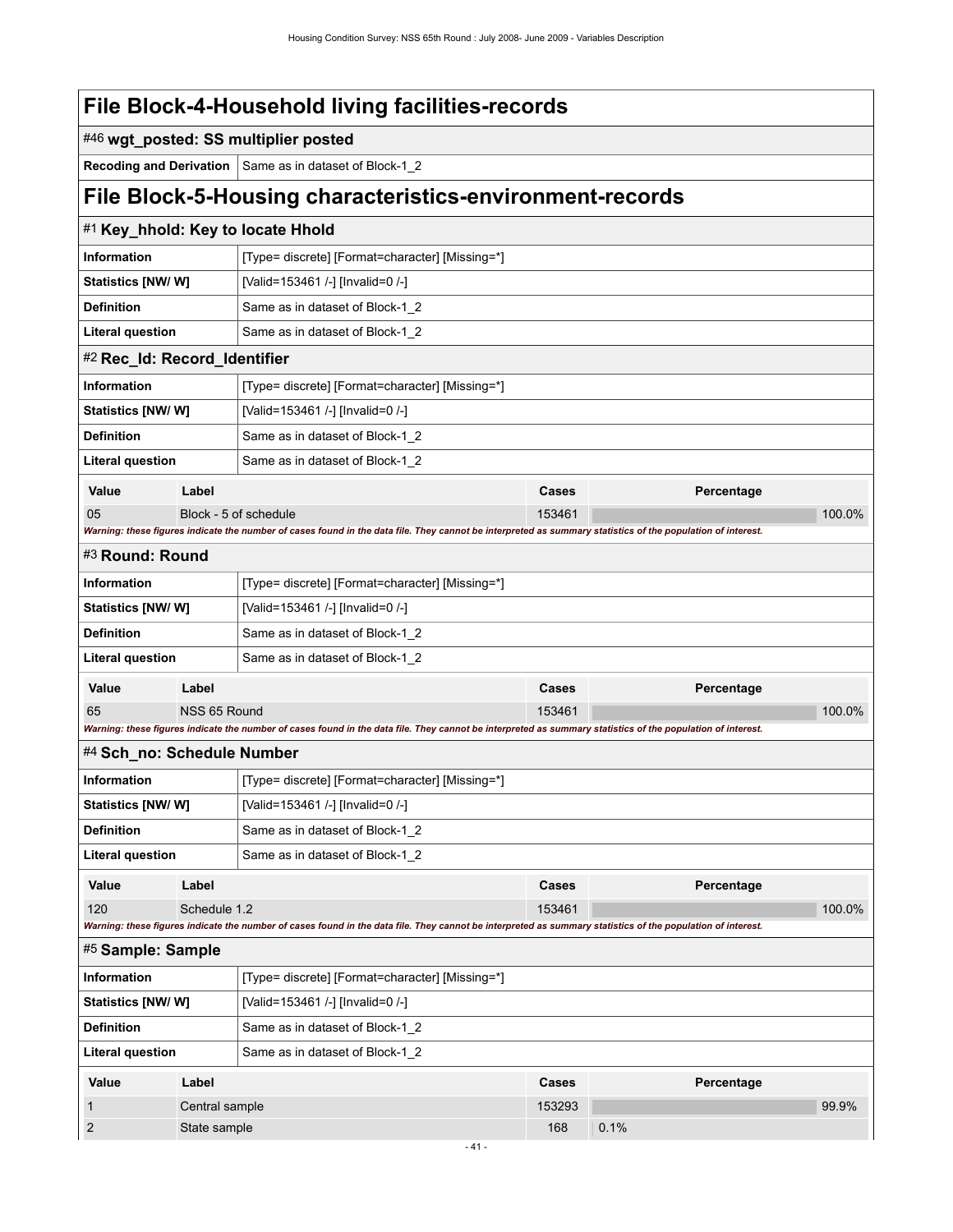## #5 **Sample: Sample**

*Warning: these figures indicate the number of cases found in the data file. They cannot be interpreted as summary statistics of the population of interest.*

| #6 SubRound: Sub-Round    |              |                                                                                                                                                             |                                           |            |       |
|---------------------------|--------------|-------------------------------------------------------------------------------------------------------------------------------------------------------------|-------------------------------------------|------------|-------|
| <b>Information</b>        |              | [Type= discrete] [Format=character] [Missing=*]                                                                                                             |                                           |            |       |
| <b>Statistics [NW/ W]</b> |              | [Valid=153461 /-] [Invalid=0 /-]                                                                                                                            |                                           |            |       |
| <b>Definition</b>         |              | Same as in dataset of Block-1_2                                                                                                                             |                                           |            |       |
| <b>Literal question</b>   |              | Same as in dataset of Block-1_2                                                                                                                             |                                           |            |       |
| Value                     | Label        |                                                                                                                                                             | Cases                                     | Percentage |       |
| $\mathbf{1}$              | Sub-round-1  |                                                                                                                                                             | 38238                                     |            | 24.9% |
| $\overline{2}$            | Sub-round-2  |                                                                                                                                                             | 38432                                     |            | 25.0% |
| 3                         | Sub-round-3  |                                                                                                                                                             | 38428                                     |            | 25.0% |
|                           | Sub-round-4  |                                                                                                                                                             | 38363                                     |            | 25.0% |
|                           |              | Warning: these figures indicate the number of cases found in the data file. They cannot be interpreted as summary statistics of the population of interest. |                                           |            |       |
| #7 SubSample: Sub-Sample  |              |                                                                                                                                                             |                                           |            |       |
| <b>Information</b>        |              | [Type= discrete] [Format=character] [Missing=*]                                                                                                             |                                           |            |       |
| Statistics [NW/W]         |              | [Valid=153461 /-] [Invalid=0 /-]                                                                                                                            |                                           |            |       |
| <b>Definition</b>         |              | Same as in dataset of Block-1_2                                                                                                                             |                                           |            |       |
| <b>Literal question</b>   |              | Same as in dataset of Block-1_2                                                                                                                             |                                           |            |       |
| Value                     | Label        |                                                                                                                                                             | Cases                                     | Percentage |       |
| $\mathbf{1}$              | Sub-sample-1 |                                                                                                                                                             | 76686                                     |            | 50.0% |
| $\overline{2}$            | Sub-sample-2 |                                                                                                                                                             | 76775                                     |            | 50.0% |
|                           |              | Warning: these figures indicate the number of cases found in the data file. They cannot be interpreted as summary statistics of the population of interest. |                                           |            |       |
| #8 Sector: Sector         |              |                                                                                                                                                             |                                           |            |       |
| Information               |              | [Type= discrete] [Format=character] [Missing=*]                                                                                                             |                                           |            |       |
| Statistics [NW/W]         |              | [Valid=153461 /-] [Invalid=0 /-]                                                                                                                            |                                           |            |       |
| <b>Definition</b>         |              | Same as in dataset of Block-1_2                                                                                                                             |                                           |            |       |
| <b>Literal question</b>   |              | Same as in dataset of Block-1 2                                                                                                                             |                                           |            |       |
| Value                     | Label        |                                                                                                                                                             | Cases                                     | Percentage |       |
| $\mathbf 1$               | Rural        |                                                                                                                                                             | 97107                                     |            | 63.3% |
| $\overline{2}$            | Urban        |                                                                                                                                                             | 56354                                     | 36.7%      |       |
|                           |              | Warning: these figures indicate the number of cases found in the data file. They cannot be interpreted as summary statistics of the population of interest. |                                           |            |       |
| #9 State: State           |              |                                                                                                                                                             |                                           |            |       |
| <b>Information</b>        |              | [Type= discrete] [Format=character] [Missing=*]                                                                                                             |                                           |            |       |
| Statistics [NW/ W]        |              | [Valid=153461 /-] [Invalid=0 /-]                                                                                                                            |                                           |            |       |
| <b>Definition</b>         |              | Same as in dataset of Block-1_2                                                                                                                             |                                           |            |       |
| <b>Literal question</b>   |              | Same as in dataset of Block-1 2                                                                                                                             |                                           |            |       |
|                           |              |                                                                                                                                                             | Frequency table not shown (35 Modalities) |            |       |
| #10 Region: Region        |              |                                                                                                                                                             |                                           |            |       |
| Information               |              | [Type= discrete] [Format=character] [Missing=*]                                                                                                             |                                           |            |       |
| <b>Statistics [NW/W]</b>  |              | [Valid=153461 /-] [Invalid=0 /-]                                                                                                                            |                                           |            |       |
| <b>Definition</b>         |              | Same as in dataset of Block-1_2                                                                                                                             |                                           |            |       |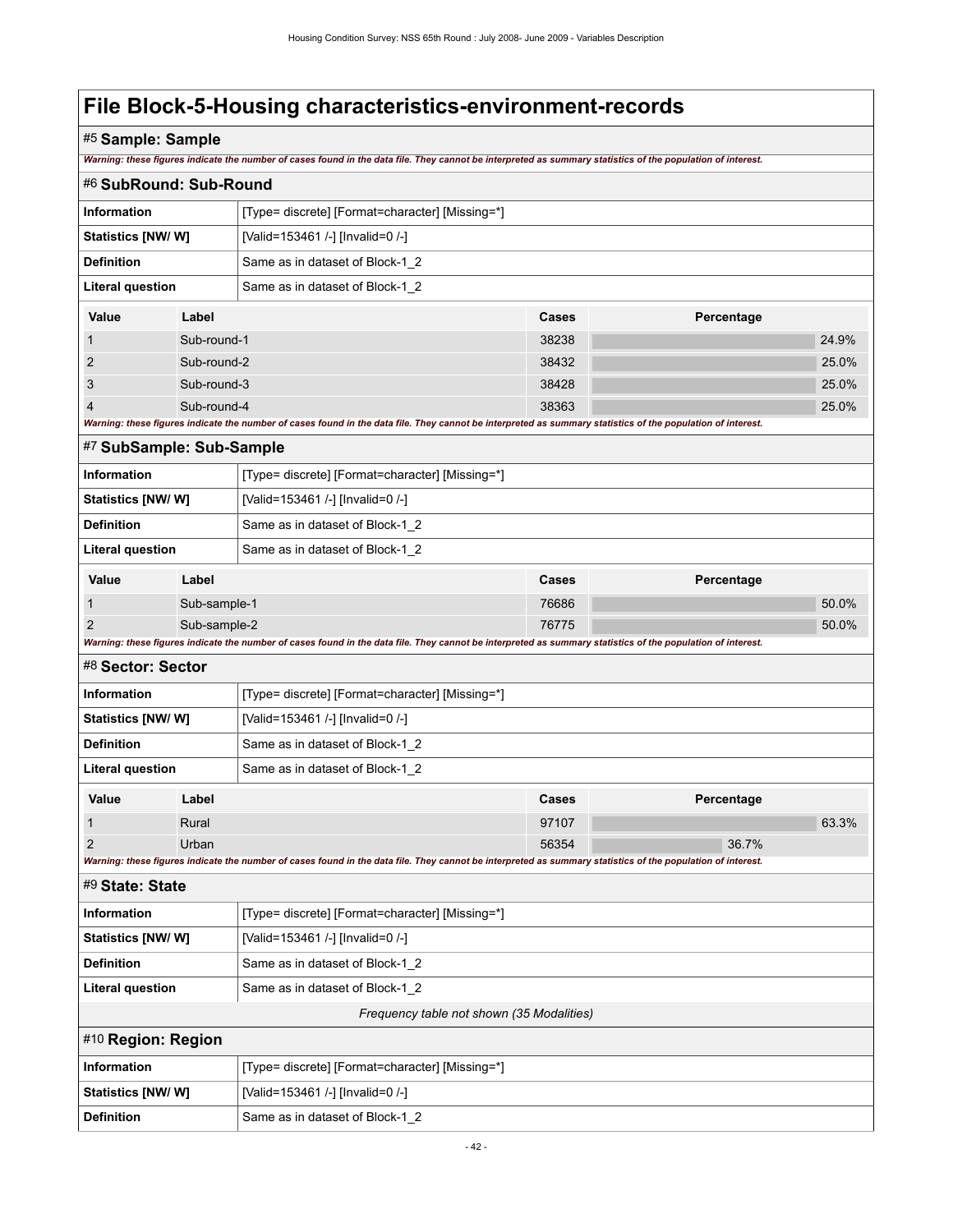| #10 Region: Region          |          |                                                                                                                                                             |       |            |       |
|-----------------------------|----------|-------------------------------------------------------------------------------------------------------------------------------------------------------------|-------|------------|-------|
| <b>Literal question</b>     |          | Same as in dataset of Block-1 2                                                                                                                             |       |            |       |
| Value                       | Label    |                                                                                                                                                             | Cases | Percentage |       |
| 1                           | Region-1 |                                                                                                                                                             | 56869 |            | 37.1% |
| $\overline{2}$              | Region-2 |                                                                                                                                                             | 38041 | 24.8%      |       |
| 3                           | Region-3 |                                                                                                                                                             | 25821 | 16.8%      |       |
| 4                           | Region-4 |                                                                                                                                                             | 16220 | 10.6%      |       |
| 5                           | Region-5 |                                                                                                                                                             | 14398 | 9.4%       |       |
| 6                           | Region-6 |                                                                                                                                                             | 2112  | 1.4%       |       |
|                             |          | Warning: these figures indicate the number of cases found in the data file. They cannot be interpreted as summary statistics of the population of interest. |       |            |       |
|                             |          | #11 FODSub_Region: FOD Sub-Region                                                                                                                           |       |            |       |
| Information                 |          | [Type= discrete] [Format=character] [Missing=*]                                                                                                             |       |            |       |
| <b>Statistics [NW/W]</b>    |          | [Valid=153461 /-] [Invalid=0 /-]                                                                                                                            |       |            |       |
| <b>Definition</b>           |          | Same as in dataset of Block-1_2                                                                                                                             |       |            |       |
| <b>Literal question</b>     |          | Same as in dataset of Block-1_2                                                                                                                             |       |            |       |
| #12 District: District      |          |                                                                                                                                                             |       |            |       |
| Information                 |          | [Type= discrete] [Format=character] [Missing=*]                                                                                                             |       |            |       |
| Statistics [NW/W]           |          | [Valid=153461 /-] [Invalid=0 /-]                                                                                                                            |       |            |       |
| <b>Definition</b>           |          | Same as in dataset of Block-1_2                                                                                                                             |       |            |       |
| <b>Literal question</b>     |          | Same as in dataset of Block-1_2                                                                                                                             |       |            |       |
| #13 Stratum: Stratum        |          |                                                                                                                                                             |       |            |       |
| Information                 |          | [Type= discrete] [Format=character] [Missing=*]                                                                                                             |       |            |       |
| <b>Statistics [NW/ W]</b>   |          | [Valid=153461 /-] [Invalid=0 /-]                                                                                                                            |       |            |       |
| <b>Definition</b>           |          | Same as in dataset of Block-1_2                                                                                                                             |       |            |       |
| <b>Literal question</b>     |          | Same as in dataset of Block-1_2                                                                                                                             |       |            |       |
|                             |          | #14 Sub_Stratum: Sub-Stratum(urban only)                                                                                                                    |       |            |       |
| Information                 |          | [Type= discrete] [Format=character] [Missing=*]                                                                                                             |       |            |       |
| <b>Statistics [NW/ W]</b>   |          | [Valid=56343 /-] [Invalid=0 /-]                                                                                                                             |       |            |       |
| <b>Definition</b>           |          | Same as in dataset of Block-1_2                                                                                                                             |       |            |       |
| <b>Literal question</b>     |          | Same as in dataset of Block-1 2                                                                                                                             |       |            |       |
| #15 FSU: FSU Serial number  |          |                                                                                                                                                             |       |            |       |
| Information                 |          | [Type= discrete] [Format=character] [Missing=*]                                                                                                             |       |            |       |
| Statistics [NW/W]           |          | [Valid=153461 /-] [Invalid=0 /-]                                                                                                                            |       |            |       |
| <b>Definition</b>           |          | Same as in dataset of Block-1 2                                                                                                                             |       |            |       |
| <b>Literal question</b>     |          | Same as in dataset of Block-1 2                                                                                                                             |       |            |       |
| #16 Hg_sb_no: hg/ sb Number |          |                                                                                                                                                             |       |            |       |
| Information                 |          | [Type= discrete] [Format=character] [Missing=*]                                                                                                             |       |            |       |
| Statistics [NW/W]           |          | [Valid=153461 /-] [Invalid=0 /-]                                                                                                                            |       |            |       |
| <b>Definition</b>           |          | Same as in dataset of Block-1_2                                                                                                                             |       |            |       |
| <b>Literal question</b>     |          | Same as in dataset of Block-1_2                                                                                                                             |       |            |       |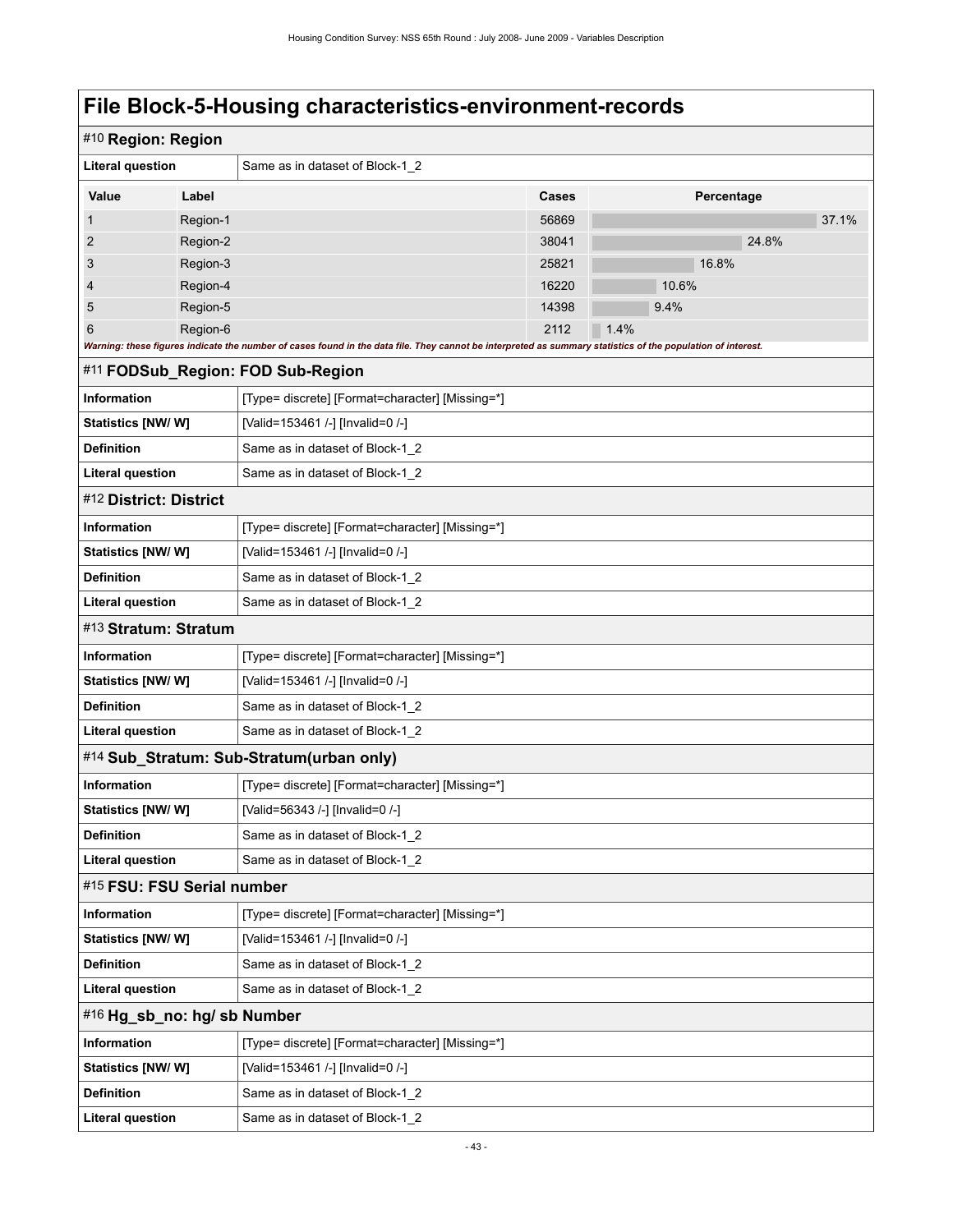|                                 |       | #17 Stage2Stratum: Second Stage Stratum no.                                                                                                                                                                                                                                                                                                                                                                                                                                    |              |                                                                                                                                                                                                                                                                                                                                                                                                                                                                                                                                                                                                                                                                                                                                      |
|---------------------------------|-------|--------------------------------------------------------------------------------------------------------------------------------------------------------------------------------------------------------------------------------------------------------------------------------------------------------------------------------------------------------------------------------------------------------------------------------------------------------------------------------|--------------|--------------------------------------------------------------------------------------------------------------------------------------------------------------------------------------------------------------------------------------------------------------------------------------------------------------------------------------------------------------------------------------------------------------------------------------------------------------------------------------------------------------------------------------------------------------------------------------------------------------------------------------------------------------------------------------------------------------------------------------|
| <b>Information</b>              |       | [Type= discrete] [Format=character] [Missing=*]                                                                                                                                                                                                                                                                                                                                                                                                                                |              |                                                                                                                                                                                                                                                                                                                                                                                                                                                                                                                                                                                                                                                                                                                                      |
| <b>Statistics [NW/ W]</b>       |       | [Valid=153461 /-] [Invalid=0 /-]                                                                                                                                                                                                                                                                                                                                                                                                                                               |              |                                                                                                                                                                                                                                                                                                                                                                                                                                                                                                                                                                                                                                                                                                                                      |
| <b>Definition</b>               |       | Same as in dataset of Block-1_2                                                                                                                                                                                                                                                                                                                                                                                                                                                |              |                                                                                                                                                                                                                                                                                                                                                                                                                                                                                                                                                                                                                                                                                                                                      |
| <b>Literal question</b>         |       | Same as in dataset of Block-1_2                                                                                                                                                                                                                                                                                                                                                                                                                                                |              |                                                                                                                                                                                                                                                                                                                                                                                                                                                                                                                                                                                                                                                                                                                                      |
| #18 Hhold_No: Household No.     |       |                                                                                                                                                                                                                                                                                                                                                                                                                                                                                |              |                                                                                                                                                                                                                                                                                                                                                                                                                                                                                                                                                                                                                                                                                                                                      |
| <b>Information</b>              |       | [Type= discrete] [Format=character] [Missing=*]                                                                                                                                                                                                                                                                                                                                                                                                                                |              |                                                                                                                                                                                                                                                                                                                                                                                                                                                                                                                                                                                                                                                                                                                                      |
| Statistics [NW/W]               |       | [Valid=153461 /-] [Invalid=0 /-]                                                                                                                                                                                                                                                                                                                                                                                                                                               |              |                                                                                                                                                                                                                                                                                                                                                                                                                                                                                                                                                                                                                                                                                                                                      |
| <b>Definition</b>               |       | Same as in dataset of Block-1_2                                                                                                                                                                                                                                                                                                                                                                                                                                                |              |                                                                                                                                                                                                                                                                                                                                                                                                                                                                                                                                                                                                                                                                                                                                      |
| Literal question                |       | Same as in dataset of Block-1_2                                                                                                                                                                                                                                                                                                                                                                                                                                                |              |                                                                                                                                                                                                                                                                                                                                                                                                                                                                                                                                                                                                                                                                                                                                      |
| #19 B5_q1: Plinth area(Sq. ft.) |       |                                                                                                                                                                                                                                                                                                                                                                                                                                                                                |              |                                                                                                                                                                                                                                                                                                                                                                                                                                                                                                                                                                                                                                                                                                                                      |
| <b>Information</b>              |       | [Type= continuous] [Format=numeric] [Range= 1-400000] [Missing=*]                                                                                                                                                                                                                                                                                                                                                                                                              |              |                                                                                                                                                                                                                                                                                                                                                                                                                                                                                                                                                                                                                                                                                                                                      |
| <b>Statistics [NW/W]</b>        |       | [Valid=153461 /-] [Invalid=0 /-] [Mean=686.775 /-] [StdDev=1445.443 /-]                                                                                                                                                                                                                                                                                                                                                                                                        |              |                                                                                                                                                                                                                                                                                                                                                                                                                                                                                                                                                                                                                                                                                                                                      |
| <b>Literal question</b>         |       | Plinth area of the house (in square feet and in whole numbers)                                                                                                                                                                                                                                                                                                                                                                                                                 |              |                                                                                                                                                                                                                                                                                                                                                                                                                                                                                                                                                                                                                                                                                                                                      |
| Interviewer's<br>instructions   |       | Plinth area is the total constructed area of the surface on the ground over which the structure is created. The<br>plinth area will be recorded against this item in square feet and in whole numbers. In case more than one<br>structure is used by the household, total plinth area of all the structures taken together will be recorded. In case<br>of a multi-storeyed building, plinth area will refer to the surface on the ground over which the structure is created. |              |                                                                                                                                                                                                                                                                                                                                                                                                                                                                                                                                                                                                                                                                                                                                      |
| #20 B5_q2: Plinth level (ft.)   |       |                                                                                                                                                                                                                                                                                                                                                                                                                                                                                |              |                                                                                                                                                                                                                                                                                                                                                                                                                                                                                                                                                                                                                                                                                                                                      |
| <b>Information</b>              |       | [Type= discrete] [Format=numeric] [Range= 0-7] [Missing=*]                                                                                                                                                                                                                                                                                                                                                                                                                     |              |                                                                                                                                                                                                                                                                                                                                                                                                                                                                                                                                                                                                                                                                                                                                      |
| <b>Statistics [NW/W]</b>        |       | [Valid=152645 /-] [Invalid=816 /-]                                                                                                                                                                                                                                                                                                                                                                                                                                             |              |                                                                                                                                                                                                                                                                                                                                                                                                                                                                                                                                                                                                                                                                                                                                      |
| <b>Literal question</b>         |       | Plinth level (in feet and in whole numbers)                                                                                                                                                                                                                                                                                                                                                                                                                                    |              |                                                                                                                                                                                                                                                                                                                                                                                                                                                                                                                                                                                                                                                                                                                                      |
| Interviewer's<br>instructions   |       | item in feet and in whole numbers.                                                                                                                                                                                                                                                                                                                                                                                                                                             |              | Plinth level means the constructed ground floor level from the land (at the main entrance of the building) on which<br>the building is constructed. If the ground floor is at the same level as the land on which the house stands, it<br>will be considered as having no plinth and '0' will invariably be recorded. It may be noted that plinth level of the<br>building is to be recorded, even if the household is residing in a floor higher or lower than the ground floor. If the<br>building consists of more than one structure, plinth level of the building will relate to the main (in the sense of<br>having greater floor area) structure used for residential purpose. The plinth level will be recorded against this |
| Value                           | Label |                                                                                                                                                                                                                                                                                                                                                                                                                                                                                | <b>Cases</b> | Percentage                                                                                                                                                                                                                                                                                                                                                                                                                                                                                                                                                                                                                                                                                                                           |
| $\mathbf 0$                     |       |                                                                                                                                                                                                                                                                                                                                                                                                                                                                                | 51393        | 33.7%                                                                                                                                                                                                                                                                                                                                                                                                                                                                                                                                                                                                                                                                                                                                |
| $\mathbf{1}$                    |       |                                                                                                                                                                                                                                                                                                                                                                                                                                                                                | 56673        | 37.1%                                                                                                                                                                                                                                                                                                                                                                                                                                                                                                                                                                                                                                                                                                                                |
| $\overline{2}$                  |       |                                                                                                                                                                                                                                                                                                                                                                                                                                                                                | 32062        | 21.0%                                                                                                                                                                                                                                                                                                                                                                                                                                                                                                                                                                                                                                                                                                                                |
| 3                               |       |                                                                                                                                                                                                                                                                                                                                                                                                                                                                                | 9413         | 6.2%                                                                                                                                                                                                                                                                                                                                                                                                                                                                                                                                                                                                                                                                                                                                 |
| 4                               |       |                                                                                                                                                                                                                                                                                                                                                                                                                                                                                | 2197         | 1.4%                                                                                                                                                                                                                                                                                                                                                                                                                                                                                                                                                                                                                                                                                                                                 |
| 5                               |       |                                                                                                                                                                                                                                                                                                                                                                                                                                                                                | 787          | 0.5%                                                                                                                                                                                                                                                                                                                                                                                                                                                                                                                                                                                                                                                                                                                                 |
| 6                               |       |                                                                                                                                                                                                                                                                                                                                                                                                                                                                                | 112          | 0.1%                                                                                                                                                                                                                                                                                                                                                                                                                                                                                                                                                                                                                                                                                                                                 |
| $\overline{7}$                  |       |                                                                                                                                                                                                                                                                                                                                                                                                                                                                                | 8            | 0.0%                                                                                                                                                                                                                                                                                                                                                                                                                                                                                                                                                                                                                                                                                                                                 |
| Sysmiss                         |       |                                                                                                                                                                                                                                                                                                                                                                                                                                                                                | 816          |                                                                                                                                                                                                                                                                                                                                                                                                                                                                                                                                                                                                                                                                                                                                      |
|                                 |       | Warning: these figures indicate the number of cases found in the data file. They cannot be interpreted as summary statistics of the population of interest.                                                                                                                                                                                                                                                                                                                    |              |                                                                                                                                                                                                                                                                                                                                                                                                                                                                                                                                                                                                                                                                                                                                      |
| $#21$ B5_q3: Use of house       |       |                                                                                                                                                                                                                                                                                                                                                                                                                                                                                |              |                                                                                                                                                                                                                                                                                                                                                                                                                                                                                                                                                                                                                                                                                                                                      |

| <b>Information</b>            | [Type= discrete] [Format=character] [Missing=*]                                                                                                                                                                                          |
|-------------------------------|------------------------------------------------------------------------------------------------------------------------------------------------------------------------------------------------------------------------------------------|
| Statistics [NW/W]             | [Valid=153414 /-] [Invalid=0 /-]                                                                                                                                                                                                         |
| Interviewer's<br>instructions | The purpose for which the house is used will be entered against this item. If the house is used exclusively for<br>residential purpose, code 1 will be applicable. If the house is used for residential purposes as well as for carrying |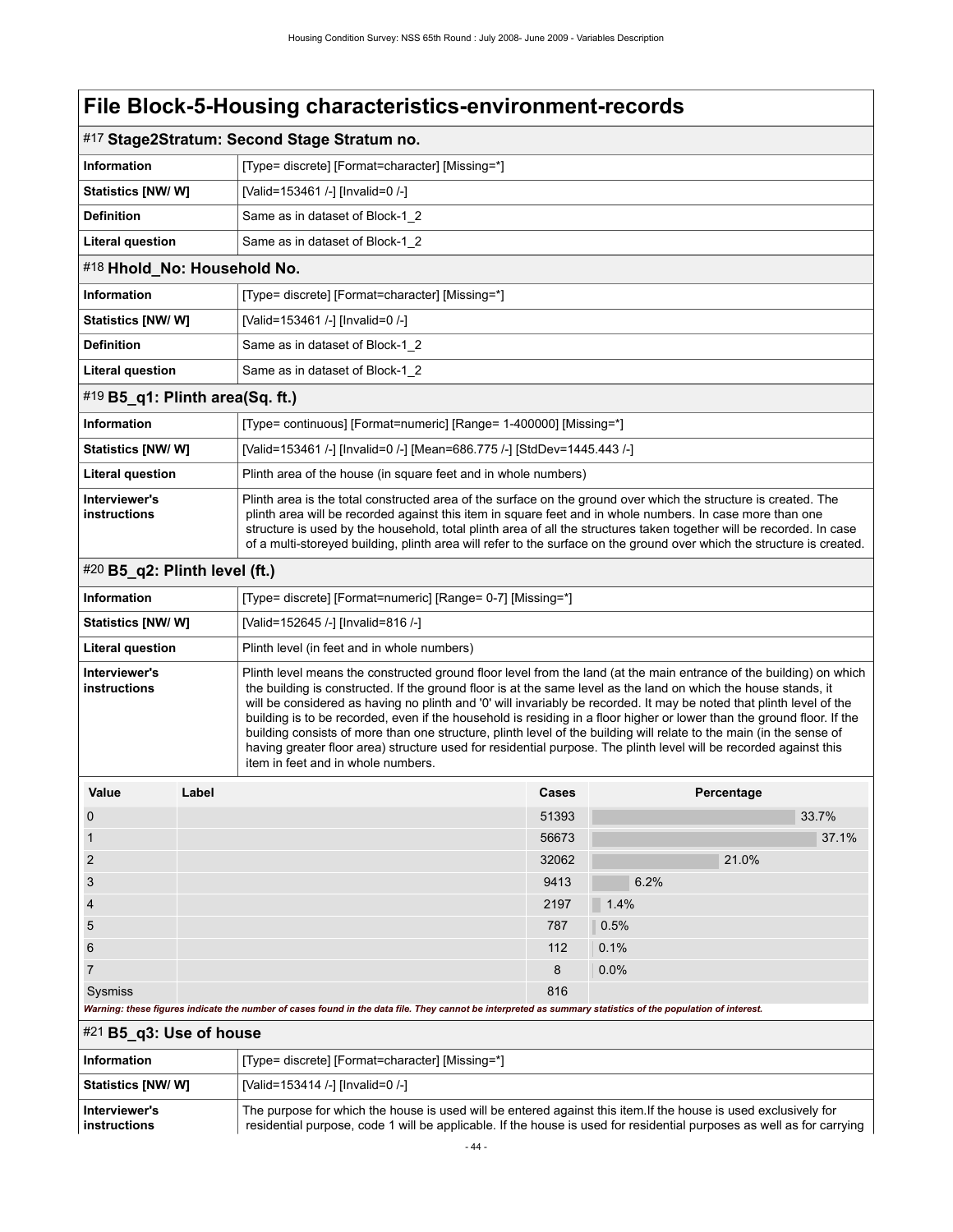### #21 **B5\_q3: Use of house**

 out economic activities, like, production of goods, production of services or trading of goods, etc., code 2 will be entered. In all other cases, such as when the house is used for residential purpose and for some non-economic activities, code 9 will be applicable.

| Value | Label                                                                                                                                                       | Cases  | Percentage |
|-------|-------------------------------------------------------------------------------------------------------------------------------------------------------------|--------|------------|
|       | Residential only                                                                                                                                            | 141392 | 92.2%      |
|       | Residential-cum-commercial                                                                                                                                  | 8836   | 5.8%       |
|       | Residential-cum-others                                                                                                                                      | 3186   | $2.1\%$    |
|       | Warning: these figures indicate the number of cases found in the data file. They cannot be interpreted as summary statistics of the population of interest. |        |            |

|                               | #22 B5_q4: Period since built |                                                                                                                                                                                                                                                                                                                                                                                                                                                                                                                                                |       |      |            |       |
|-------------------------------|-------------------------------|------------------------------------------------------------------------------------------------------------------------------------------------------------------------------------------------------------------------------------------------------------------------------------------------------------------------------------------------------------------------------------------------------------------------------------------------------------------------------------------------------------------------------------------------|-------|------|------------|-------|
| Information                   |                               | [Type= discrete] [Format=character] [Missing=*]                                                                                                                                                                                                                                                                                                                                                                                                                                                                                                |       |      |            |       |
| Statistics [NW/W]             |                               | [Valid=129089 /-] [Invalid=0 /-]                                                                                                                                                                                                                                                                                                                                                                                                                                                                                                               |       |      |            |       |
| <b>Pre-question</b>           |                               | If code 1 or 2 in Q.3 of block-3, then ask this question                                                                                                                                                                                                                                                                                                                                                                                                                                                                                       |       |      |            |       |
| <b>Literal question</b>       |                               | If codes 1 or 2 in item 11 of block 3 (i.e., for the household with own dwelling), period since built:                                                                                                                                                                                                                                                                                                                                                                                                                                         |       |      |            |       |
| Post-question                 |                               | Skip this question otherwise                                                                                                                                                                                                                                                                                                                                                                                                                                                                                                                   |       |      |            |       |
| Interviewer's<br>instructions |                               | Information on the 'period since built' will be collected only from the sample households with own dwelling, i.e., if<br>entry in item 11 of block 3 is either 1 or 2. Period since built will be counted from the time the dwelling unit was<br>ready for possession for the first time after completion of the building and this information will be entered in terms<br>of codes. Note that period since built is to be decided in respect of the ground floor of the building when the<br>different stories were built at different times. |       |      |            |       |
|                               |                               |                                                                                                                                                                                                                                                                                                                                                                                                                                                                                                                                                |       |      |            |       |
| Value                         | Label                         |                                                                                                                                                                                                                                                                                                                                                                                                                                                                                                                                                | Cases |      | Percentage |       |
|                               | less than 1 year              |                                                                                                                                                                                                                                                                                                                                                                                                                                                                                                                                                | 1681  | 1.3% |            |       |
| 2                             |                               | 1 year or more but less than 5 years                                                                                                                                                                                                                                                                                                                                                                                                                                                                                                           | 10987 | 8.5% |            |       |
| 3                             |                               | 5 years or more but less than 10 years                                                                                                                                                                                                                                                                                                                                                                                                                                                                                                         | 41790 |      |            | 32.4% |
| 4                             |                               | 10 years or more but less than 20 years                                                                                                                                                                                                                                                                                                                                                                                                                                                                                                        | 41702 |      |            | 32.3% |
| 5                             |                               | 20 years or more but less than 40 years                                                                                                                                                                                                                                                                                                                                                                                                                                                                                                        | 21925 |      | 17.0%      |       |
| 6                             |                               | 40 years or more but less than 60 years                                                                                                                                                                                                                                                                                                                                                                                                                                                                                                        | 7376  | 5.7% |            |       |

| $\parallel$ #24 B5 g6: Year of completion |                                                                  |  |  |
|-------------------------------------------|------------------------------------------------------------------|--|--|
| <b>Information</b>                        | [Type= discrete] [Format=numeric] [Range= 2003-2009] [Missing=*] |  |  |
| Statistics [NW/ W]                        | [Valid=12494 /-] [Invalid=140967 /-]                             |  |  |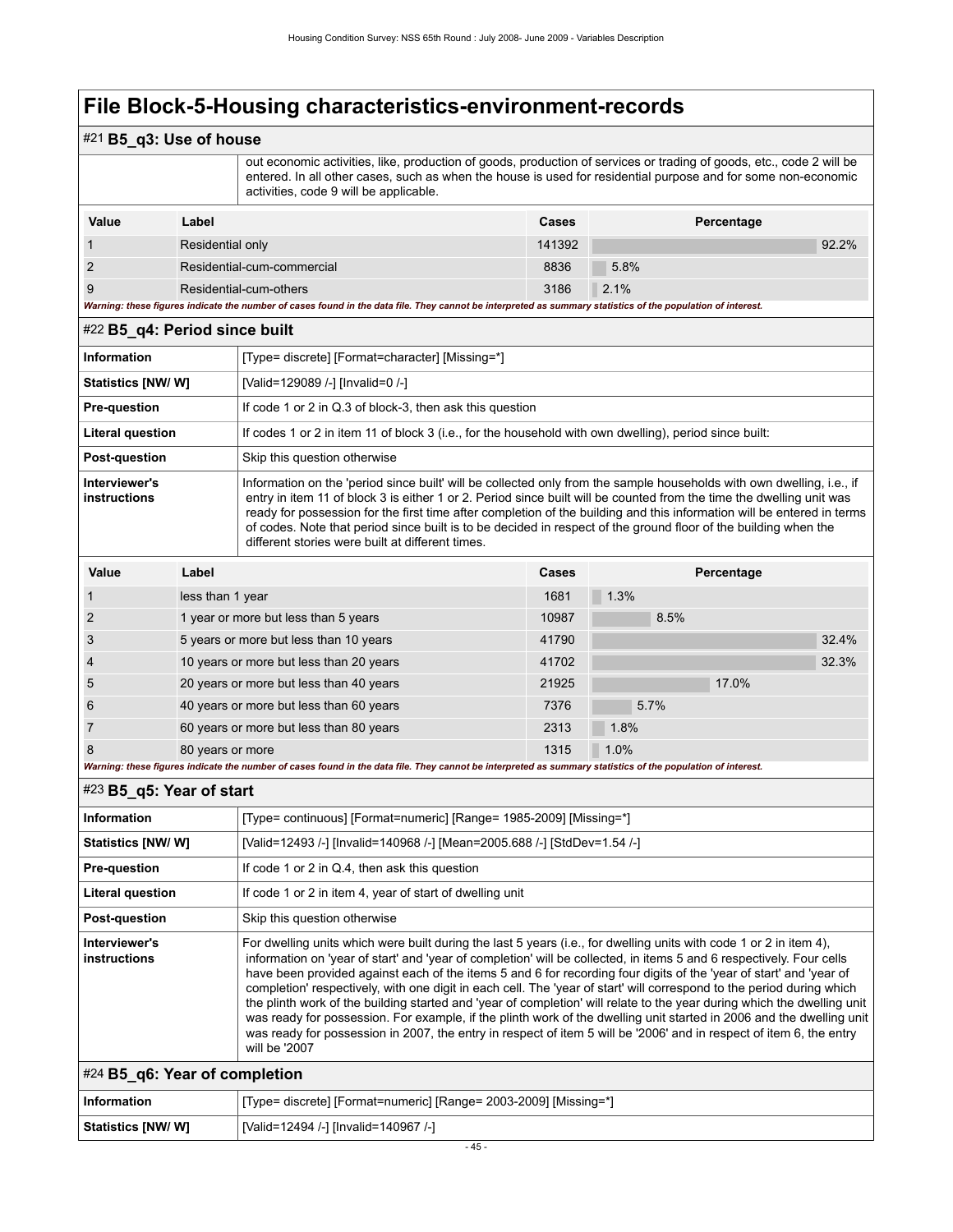| , ווט שטור ט ווטטופן טוו                                                                                                                                                                                                                                                                                                                                                                                                                                                                                                                                                                                                                                                                                                                                                                                                                                          |              | <b>PRIMERS</b>                                                                                                                                              |       |            |       |  |
|-------------------------------------------------------------------------------------------------------------------------------------------------------------------------------------------------------------------------------------------------------------------------------------------------------------------------------------------------------------------------------------------------------------------------------------------------------------------------------------------------------------------------------------------------------------------------------------------------------------------------------------------------------------------------------------------------------------------------------------------------------------------------------------------------------------------------------------------------------------------|--------------|-------------------------------------------------------------------------------------------------------------------------------------------------------------|-------|------------|-------|--|
| #24 B5_q6: Year of completion                                                                                                                                                                                                                                                                                                                                                                                                                                                                                                                                                                                                                                                                                                                                                                                                                                     |              |                                                                                                                                                             |       |            |       |  |
| <b>Pre-question</b>                                                                                                                                                                                                                                                                                                                                                                                                                                                                                                                                                                                                                                                                                                                                                                                                                                               |              | If code 1 or 2 in Q.4, then ask this question                                                                                                               |       |            |       |  |
| <b>Literal question</b>                                                                                                                                                                                                                                                                                                                                                                                                                                                                                                                                                                                                                                                                                                                                                                                                                                           |              | If code 1 or 2 in item 4, year of completion of dwelling unit.                                                                                              |       |            |       |  |
| <b>Post-question</b>                                                                                                                                                                                                                                                                                                                                                                                                                                                                                                                                                                                                                                                                                                                                                                                                                                              |              | Skip this question otherwise                                                                                                                                |       |            |       |  |
| Interviewer's<br>instructions                                                                                                                                                                                                                                                                                                                                                                                                                                                                                                                                                                                                                                                                                                                                                                                                                                     |              | see Q.5 for details                                                                                                                                         |       |            |       |  |
| Value                                                                                                                                                                                                                                                                                                                                                                                                                                                                                                                                                                                                                                                                                                                                                                                                                                                             | Label        |                                                                                                                                                             | Cases | Percentage |       |  |
| 2003                                                                                                                                                                                                                                                                                                                                                                                                                                                                                                                                                                                                                                                                                                                                                                                                                                                              |              |                                                                                                                                                             | 83    | 0.7%       |       |  |
| 2004                                                                                                                                                                                                                                                                                                                                                                                                                                                                                                                                                                                                                                                                                                                                                                                                                                                              |              |                                                                                                                                                             | 1447  | 11.6%      |       |  |
| 2005                                                                                                                                                                                                                                                                                                                                                                                                                                                                                                                                                                                                                                                                                                                                                                                                                                                              |              |                                                                                                                                                             | 2294  |            | 18.4% |  |
| 2006                                                                                                                                                                                                                                                                                                                                                                                                                                                                                                                                                                                                                                                                                                                                                                                                                                                              |              |                                                                                                                                                             | 3270  |            | 26.2% |  |
| 2007                                                                                                                                                                                                                                                                                                                                                                                                                                                                                                                                                                                                                                                                                                                                                                                                                                                              |              |                                                                                                                                                             | 2924  |            | 23.4% |  |
| 2008                                                                                                                                                                                                                                                                                                                                                                                                                                                                                                                                                                                                                                                                                                                                                                                                                                                              |              |                                                                                                                                                             | 2224  |            | 17.8% |  |
| 2009                                                                                                                                                                                                                                                                                                                                                                                                                                                                                                                                                                                                                                                                                                                                                                                                                                                              |              |                                                                                                                                                             | 252   | 2.0%       |       |  |
| Sysmiss<br>140967                                                                                                                                                                                                                                                                                                                                                                                                                                                                                                                                                                                                                                                                                                                                                                                                                                                 |              |                                                                                                                                                             |       |            |       |  |
|                                                                                                                                                                                                                                                                                                                                                                                                                                                                                                                                                                                                                                                                                                                                                                                                                                                                   |              | Warning: these figures indicate the number of cases found in the data file. They cannot be interpreted as summary statistics of the population of interest. |       |            |       |  |
| #25 B5_q7: Condition of structure                                                                                                                                                                                                                                                                                                                                                                                                                                                                                                                                                                                                                                                                                                                                                                                                                                 |              |                                                                                                                                                             |       |            |       |  |
| <b>Information</b>                                                                                                                                                                                                                                                                                                                                                                                                                                                                                                                                                                                                                                                                                                                                                                                                                                                |              | [Type= discrete] [Format=character] [Missing=*]                                                                                                             |       |            |       |  |
| Statistics [NW/W]                                                                                                                                                                                                                                                                                                                                                                                                                                                                                                                                                                                                                                                                                                                                                                                                                                                 |              | [Valid=153430 /-] [Invalid=0 /-]                                                                                                                            |       |            |       |  |
| <b>Literal question</b>                                                                                                                                                                                                                                                                                                                                                                                                                                                                                                                                                                                                                                                                                                                                                                                                                                           |              | Condition of structure                                                                                                                                      |       |            |       |  |
| Interviewer's<br>Condition of structure refers to the physical condition of the structure of the house and will be recorded in<br>instructions<br>appropriate code.<br>The code, relevant for the structure, will be determined as follows:<br>(i) if the structure does not require any immediate repairs, major or minor, it will be regarded as in 'good' condition<br>and code 1 will be assigned,<br>(ii) if the structure requires immediate minor repairs but not major repairs, it will be regarded as in 'satisfactory'<br>condition and code 2 will be recorded for such a structure.<br>(iii) if the structure of the building requires immediate major repairs without which it may be unsafe for habitation<br>or requires to be demolished and rebuilt, it will be regarded as in 'bad' condition and code 3 will be recorded for<br>such building, |              |                                                                                                                                                             |       |            |       |  |
| Value                                                                                                                                                                                                                                                                                                                                                                                                                                                                                                                                                                                                                                                                                                                                                                                                                                                             | Label        |                                                                                                                                                             | Cases | Percentage |       |  |
| $\mathbf{1}$                                                                                                                                                                                                                                                                                                                                                                                                                                                                                                                                                                                                                                                                                                                                                                                                                                                      | Good         |                                                                                                                                                             | 53081 |            | 34.6% |  |
| $\overline{2}$                                                                                                                                                                                                                                                                                                                                                                                                                                                                                                                                                                                                                                                                                                                                                                                                                                                    | Satisfactory |                                                                                                                                                             | 71263 |            | 46.4% |  |
| 3                                                                                                                                                                                                                                                                                                                                                                                                                                                                                                                                                                                                                                                                                                                                                                                                                                                                 | <b>Bad</b>   |                                                                                                                                                             | 29086 | 19.0%      |       |  |

*Warning: these figures indicate the number of cases found in the data file. They cannot be interpreted as summary statistics of the population of interest.*

#### #26 **B5\_q8: Drainage arrangement**

| Information                   | [Type= discrete] [Format=character] [Missing=*]                                                                                                                                                                                                                                                                                                                                                                                                                                                                                                     |
|-------------------------------|-----------------------------------------------------------------------------------------------------------------------------------------------------------------------------------------------------------------------------------------------------------------------------------------------------------------------------------------------------------------------------------------------------------------------------------------------------------------------------------------------------------------------------------------------------|
| <b>Statistics [NW/W]</b>      | [Valid=153449 /-] [Invalid=0 /-]                                                                                                                                                                                                                                                                                                                                                                                                                                                                                                                    |
| <b>Literal question</b>       | Drainage arrangement:                                                                                                                                                                                                                                                                                                                                                                                                                                                                                                                               |
| Interviewer's<br>instructions | A system for carrying off waste water and liquid waste of the house will be considered as drainage system.<br>Information on the drainage system available to the house will be recorded against this item in codes. It may be<br>noted that if no system exists to carry off the waste water of the house, but water flows down by its own gravity,<br>in an unregulated manner, it will be considered as no drainage, and code 5 will be entered. In other cases,<br>depending upon the drainage system available appropriate code will be given. |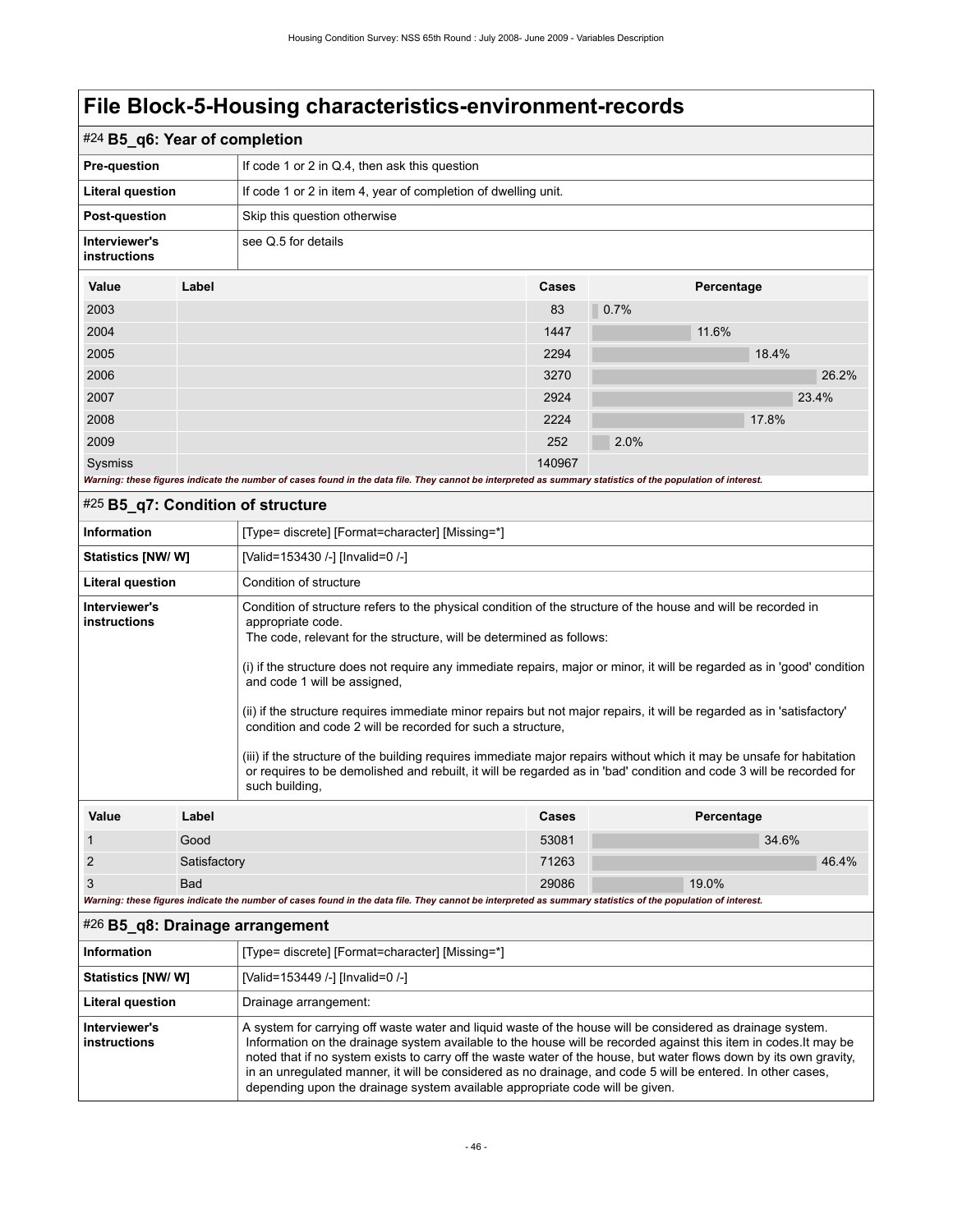### #26 **B5\_q8: Drainage arrangement**

| Value                                                                                                                                                       | Label         | Cases | Percentage |       |  |  |
|-------------------------------------------------------------------------------------------------------------------------------------------------------------|---------------|-------|------------|-------|--|--|
|                                                                                                                                                             | Underground   | 17174 | 11.2%      |       |  |  |
| 2                                                                                                                                                           | Covered pucca | 9675  | 6.3%       |       |  |  |
| 3                                                                                                                                                           | Open pucca    | 33368 | 21.7%      |       |  |  |
| $\overline{4}$                                                                                                                                              | Open katcha   | 25787 | 16.8%      |       |  |  |
| 5                                                                                                                                                           | No drainage   | 67445 |            | 44.0% |  |  |
| Warning: these figures indicate the number of cases found in the data file. They cannot be interpreted as summary statistics of the population of interest. |               |       |            |       |  |  |

#### #27 **B5\_q9: Garbage collection**

| Information                   |       | [Type= discrete] [Format=character] [Missing=*]                                                                                                                                                                                                                                                                                                                                                                                                                                                                                                                                                                                                                                                                                                                                          |       |            |  |  |
|-------------------------------|-------|------------------------------------------------------------------------------------------------------------------------------------------------------------------------------------------------------------------------------------------------------------------------------------------------------------------------------------------------------------------------------------------------------------------------------------------------------------------------------------------------------------------------------------------------------------------------------------------------------------------------------------------------------------------------------------------------------------------------------------------------------------------------------------------|-------|------------|--|--|
| Statistics [NW/ W]            |       | [Valid=153423 /-] [Invalid=0 /-]                                                                                                                                                                                                                                                                                                                                                                                                                                                                                                                                                                                                                                                                                                                                                         |       |            |  |  |
| <b>Literal question</b>       |       | Garbage collection arrangement                                                                                                                                                                                                                                                                                                                                                                                                                                                                                                                                                                                                                                                                                                                                                           |       |            |  |  |
| Interviewer's<br>instructions |       | Garbage collection arrangement means the arrangement which usually exist to carry away the refuse and waste<br>of households to some dumping place away from the residential areas. In some places, the public bodies collect<br>the garbage from the premises of the household or from some fixed points in the locality where the residents<br>put their garbage; in others, a body of residents themselves make the arrangement of carrying the garbage to<br>the final dumping place away from residential areas without participation of any public body. In the first situation,<br>code 1 will be recorded and code 2 in the second situation. Information on the arrangement prevailing for the<br>colony / locality of the dwelling unit will be obtained and entered in codes. |       |            |  |  |
| Value                         | Label |                                                                                                                                                                                                                                                                                                                                                                                                                                                                                                                                                                                                                                                                                                                                                                                          | Cases | Percentage |  |  |
|                               |       | Collected by panchavet/municipality / corporation                                                                                                                                                                                                                                                                                                                                                                                                                                                                                                                                                                                                                                                                                                                                        | 34630 | 226%       |  |  |

|                                                                                                                                                             | Collected by panchayet/municipality / corporation | 34630 | 22.6% |  |  |
|-------------------------------------------------------------------------------------------------------------------------------------------------------------|---------------------------------------------------|-------|-------|--|--|
|                                                                                                                                                             | Collected by resident(s)                          | 27440 | 17.9% |  |  |
|                                                                                                                                                             | No arrangement                                    | 87320 | 56.9% |  |  |
|                                                                                                                                                             | <b>Others</b>                                     | 4033  | 2.6%  |  |  |
| Warning: these figures indicate the number of cases found in the data file. They cannot be interpreted as summary statistics of the population of interest. |                                                   |       |       |  |  |

#### #28 **B5\_q10: Animal shed**

| <b>Information</b>            |                                                                                                                                                                                                                                                                                                                                                                                                                                                                                                                                                                                                                                                                                                                                                     | [Type= discrete] [Format=character] [Missing=*]                                                                                                             |        |      |            |       |
|-------------------------------|-----------------------------------------------------------------------------------------------------------------------------------------------------------------------------------------------------------------------------------------------------------------------------------------------------------------------------------------------------------------------------------------------------------------------------------------------------------------------------------------------------------------------------------------------------------------------------------------------------------------------------------------------------------------------------------------------------------------------------------------------------|-------------------------------------------------------------------------------------------------------------------------------------------------------------|--------|------|------------|-------|
| <b>Statistics [NW/W]</b>      |                                                                                                                                                                                                                                                                                                                                                                                                                                                                                                                                                                                                                                                                                                                                                     | [Valid=153442 /-] [Invalid=0 /-]                                                                                                                            |        |      |            |       |
| <b>Literal question</b>       |                                                                                                                                                                                                                                                                                                                                                                                                                                                                                                                                                                                                                                                                                                                                                     | Animal shed                                                                                                                                                 |        |      |            |       |
| Interviewer's<br>instructions | Information as to whether there is any animal shed or not in the building or in its neighbourhood will be recorded<br>against this item in codes. If there is no animal shed within 100 feet of the house (even on the adjacent plots)<br>code 3 will be recorded. If there is an animal shed in the house or attached to the house code 1 will be recorded.<br>If there is an animal shed within 100 feet of the house but not within / attached to it, code 2 will be recorded. The<br>animals and / or the shed need not be owned or possessed by any household in the house. Animal shed for the<br>purpose of this survey, is a structure where livestock (cattle, buffalo, horse, goat, pig, etc. but not poultry and<br>pets) are sheltered. |                                                                                                                                                             |        |      |            |       |
| Value                         | Label                                                                                                                                                                                                                                                                                                                                                                                                                                                                                                                                                                                                                                                                                                                                               |                                                                                                                                                             | Cases  |      | Percentage |       |
|                               |                                                                                                                                                                                                                                                                                                                                                                                                                                                                                                                                                                                                                                                                                                                                                     | Attached to the building                                                                                                                                    | 12197  | 7.9% |            |       |
| $\overline{2}$                |                                                                                                                                                                                                                                                                                                                                                                                                                                                                                                                                                                                                                                                                                                                                                     | Detached from the building                                                                                                                                  | 39411  |      | 25.7%      |       |
| 3                             | No animal shed                                                                                                                                                                                                                                                                                                                                                                                                                                                                                                                                                                                                                                                                                                                                      |                                                                                                                                                             | 101834 |      |            | 66.4% |
|                               |                                                                                                                                                                                                                                                                                                                                                                                                                                                                                                                                                                                                                                                                                                                                                     | Warning: these figures indicate the number of cases found in the data file. They cannot be interpreted as summary statistics of the population of interest. |        |      |            |       |
|                               | #29 B5_q11: Flood during last 5 years                                                                                                                                                                                                                                                                                                                                                                                                                                                                                                                                                                                                                                                                                                               |                                                                                                                                                             |        |      |            |       |
| <b>Information</b>            |                                                                                                                                                                                                                                                                                                                                                                                                                                                                                                                                                                                                                                                                                                                                                     | [Type= discrete] [Format=character] [Missing=*]                                                                                                             |        |      |            |       |

| Information              | Type= discrete] [Format=character] [Missing=*]      |
|--------------------------|-----------------------------------------------------|
| <b>Statistics [NW/W]</b> | [Valid=153408 /-] [Invalid=0 /-]                    |
| Literal question         | Whether experienced any flood during last 5 years?: |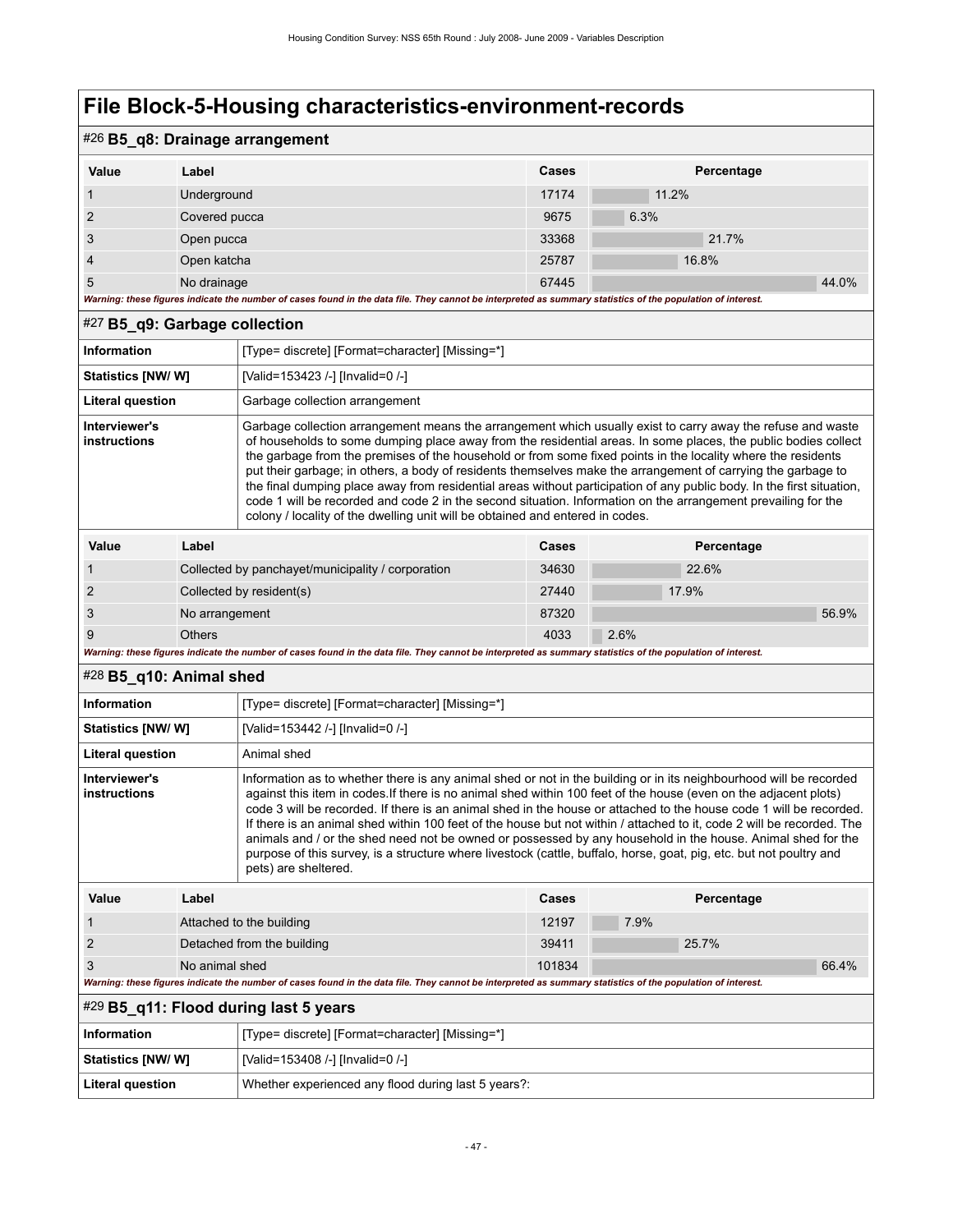### #29 **B5\_q11: Flood during last 5 years**

| Interviewer's<br>instructions | If rain water during monsoon and / or water from sea, river, etc., enters into the ground floor of the house, or<br>though water did not enter the house but the house was surrounded by water for some days then the house is<br>said to have experienced flood. |
|-------------------------------|-------------------------------------------------------------------------------------------------------------------------------------------------------------------------------------------------------------------------------------------------------------------|
|                               |                                                                                                                                                                                                                                                                   |

| Value                                                                                                                                                       | Label                   | <b>Cases</b> | Percentage |       |  |  |
|-------------------------------------------------------------------------------------------------------------------------------------------------------------|-------------------------|--------------|------------|-------|--|--|
|                                                                                                                                                             | Yes from excessive rain | 13117        | $8.6\%$    |       |  |  |
|                                                                                                                                                             | Yes river, sea, etc     | 8074         | 5.3%       |       |  |  |
|                                                                                                                                                             | No.                     | 132217       |            | 86.2% |  |  |
| Warning: these figures indicate the number of cases found in the data file. They cannot be interpreted as summary statistics of the population of interest. |                         |              |            |       |  |  |

#### #30 **B5\_q12: Approach road**

| <b>Information</b>            | [Type= discrete] [Format=character] [Missing=*]    |                                                                                                                                                                                                                                                                                                                                                                                                                                                                                                                                                                                                                                                    |       |      |            |       |
|-------------------------------|----------------------------------------------------|----------------------------------------------------------------------------------------------------------------------------------------------------------------------------------------------------------------------------------------------------------------------------------------------------------------------------------------------------------------------------------------------------------------------------------------------------------------------------------------------------------------------------------------------------------------------------------------------------------------------------------------------------|-------|------|------------|-------|
| Statistics [NW/W]             |                                                    | [Valid=153416 /-] [Invalid=0 /-]                                                                                                                                                                                                                                                                                                                                                                                                                                                                                                                                                                                                                   |       |      |            |       |
| Literal question              |                                                    | Approach road / lane / constructed path                                                                                                                                                                                                                                                                                                                                                                                                                                                                                                                                                                                                            |       |      |            |       |
| Interviewer's<br>instructions |                                                    | Information as to whether the house has a direct opening to any road or not will be recorded against this item in<br>codes. If from the plot of the house, one can approach a road / lane / constructed path without passing through<br>another plot, the house is to be regarded as having a direct opening to a road. If, on the other hand, one has to<br>pass through another plot to approach a road / lane / constructed path, the house is to be regarded as having<br>no direct opening to a road. A road / lane / constructed path will be treated as having street lights if it has some<br>lighting provision as on the date of survey. |       |      |            |       |
| Value                         | Label                                              |                                                                                                                                                                                                                                                                                                                                                                                                                                                                                                                                                                                                                                                    | Cases |      | Percentage |       |
|                               | street light                                       | Direct opening to motorable road/lane/constructed path with                                                                                                                                                                                                                                                                                                                                                                                                                                                                                                                                                                                        | 41174 |      | 26.8%      |       |
| 2                             |                                                    | Motorable road/lane/constructed path without street light                                                                                                                                                                                                                                                                                                                                                                                                                                                                                                                                                                                          | 24946 |      | 16.3%      |       |
| 3                             | Other road/lane/constructed path with street light |                                                                                                                                                                                                                                                                                                                                                                                                                                                                                                                                                                                                                                                    | 14261 | 9.3% |            |       |
|                               |                                                    | Other road/lane/constructed path without street light                                                                                                                                                                                                                                                                                                                                                                                                                                                                                                                                                                                              | 50296 |      |            | 32.8% |

*Warning: these figures indicate the number of cases found in the data file. They cannot be interpreted as summary statistics of the population of interest.*

5 No direct opening to road/lane/constructed path 22739 22739 14.8%

#### #31 **Wgt\_SS: Multiplier Sub-sample-wise**

| Information               | [Type= continuous] [Format=numeric] [Range= 0.93-200328.38] [Missing=*]  |
|---------------------------|--------------------------------------------------------------------------|
| <b>Statistics [NW/ W]</b> | [Valid=153461 /-] [Invalid=0 /-] [Mean=2926.607 /-] [StdDev=4140.262 /-] |
|                           | <b>Recoding and Derivation</b> Same as in dataset of Block-1 2           |

#### #32 **Wgt\_Combined: Multiplier Combined**

| <b>Information</b>       | [Type= discrete] [Format=numeric] [Missing=*]                    |
|--------------------------|------------------------------------------------------------------|
| <b>Statistics [NW/W]</b> | [Valid=0 /-] [Invalid=153461 /-]                                 |
|                          | <b>Recoding and Derivation</b>   Same as in dataset of Block-1 2 |
|                          |                                                                  |

| Value   | ∟abel                                                                                                                                                       | Cases  | Percentage |
|---------|-------------------------------------------------------------------------------------------------------------------------------------------------------------|--------|------------|
| Sysmiss |                                                                                                                                                             | 153461 |            |
|         | Warning: these figures indicate the number of cases found in the data file. They cannot be interpreted as summary statistics of the population of interest. |        |            |

## #33 **nss: Sub-sample NS Information** [Type= continuous] [Format=numeric] [Range= 1-96] [Missing=\*]

| <b>Statistics [NW/ W]</b> | [Valid=153461 /-] [Invalid=0 /-] [Mean=11.014 /-] [StdDev=12.508 /-] |  |
|---------------------------|----------------------------------------------------------------------|--|
|                           | <b>Recoding and Derivation</b> Same as in dataset of Block-1 2       |  |
| #34 nsc: Combined NC      |                                                                      |  |
| Information               | [Type= continuous] [Format=numeric] [Range= 3-192] [Missing=*]       |  |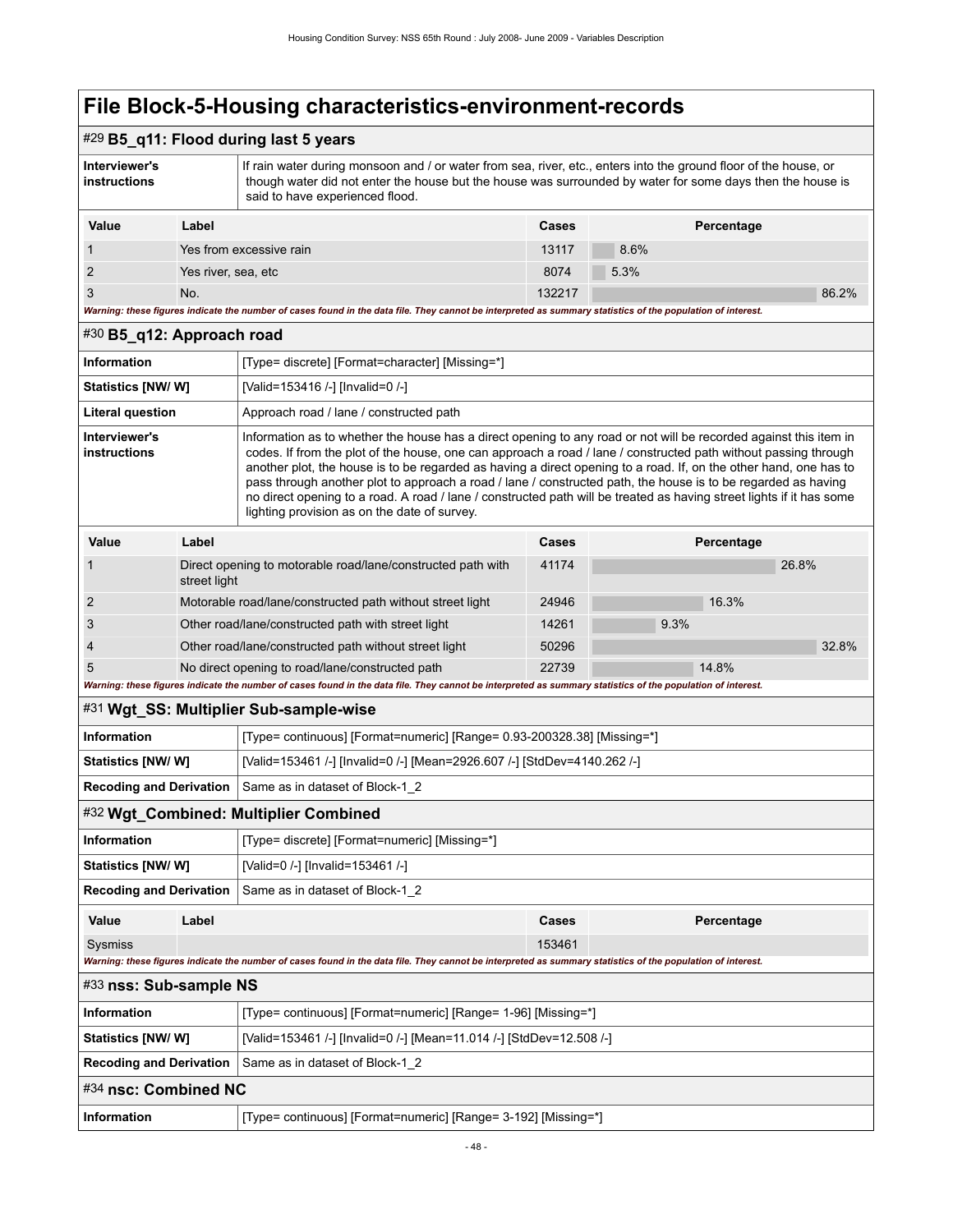| #34 nsc: Combined NC           |              |                                                                                                                                                             |                                  |            |        |  |  |
|--------------------------------|--------------|-------------------------------------------------------------------------------------------------------------------------------------------------------------|----------------------------------|------------|--------|--|--|
| <b>Statistics [NW/ W]</b>      |              | [Valid=153461 /-] [Invalid=0 /-] [Mean=22.025 /-] [StdDev=25.016 /-]                                                                                        |                                  |            |        |  |  |
| <b>Recoding and Derivation</b> |              | Same as in dataset of Block-1 2                                                                                                                             |                                  |            |        |  |  |
|                                |              | #35 wgt_posted: SS multiplier posted                                                                                                                        |                                  |            |        |  |  |
| <b>Information</b>             |              | [Type= continuous] [Format=numeric] [Range= 93-20032838] [Missing=*]                                                                                        |                                  |            |        |  |  |
| Statistics [NW/ W]             |              | [Valid=153461 /-] [Invalid=0 /-] [Mean=292660.719 /-] [StdDev=414026.229 /-]                                                                                |                                  |            |        |  |  |
| <b>Recoding and Derivation</b> |              | Same as in dataset of Block-1 2                                                                                                                             |                                  |            |        |  |  |
|                                |              | File Block-6-Dwelling particulars-records                                                                                                                   |                                  |            |        |  |  |
|                                |              | #1 Key_hhold: Key to locate hhold                                                                                                                           |                                  |            |        |  |  |
| Information                    |              | [Type= discrete] [Format=character] [Missing=*]                                                                                                             |                                  |            |        |  |  |
| <b>Statistics [NW/W]</b>       |              | [Valid=153461 /-] [Invalid=0 /-]                                                                                                                            |                                  |            |        |  |  |
| <b>Definition</b>              |              | Same as in dataset of Block-1_2                                                                                                                             |                                  |            |        |  |  |
| <b>Literal question</b>        |              | Same as in dataset of Block-1_2                                                                                                                             |                                  |            |        |  |  |
| #2 Rec_Id: Record_Identifier   |              |                                                                                                                                                             |                                  |            |        |  |  |
| <b>Information</b>             |              | [Type= discrete] [Format=character] [Missing=*]                                                                                                             |                                  |            |        |  |  |
| Statistics [NW/W]              |              | [Valid=153461 /-] [Invalid=0 /-]                                                                                                                            |                                  |            |        |  |  |
| <b>Definition</b>              |              | Same as in dataset of Block-1_2                                                                                                                             |                                  |            |        |  |  |
| <b>Literal question</b>        |              | Same as in dataset of Block-1_2                                                                                                                             |                                  |            |        |  |  |
| Value                          | Label        |                                                                                                                                                             | Cases                            | Percentage |        |  |  |
| 06                             |              | Block - 6 of schedule                                                                                                                                       | 153461                           |            | 100.0% |  |  |
|                                |              | Warning: these figures indicate the number of cases found in the data file. They cannot be interpreted as summary statistics of the population of interest. |                                  |            |        |  |  |
| #3 Round: Round                |              |                                                                                                                                                             |                                  |            |        |  |  |
| <b>Information</b>             |              | [Type= discrete] [Format=character] [Missing=*]                                                                                                             |                                  |            |        |  |  |
| Statistics [NW/ W]             |              |                                                                                                                                                             | [Valid=153461 /-] [Invalid=0 /-] |            |        |  |  |
| <b>Definition</b>              |              | Same as in dataset of Block-1 2                                                                                                                             |                                  |            |        |  |  |
| <b>Literal question</b>        |              | Same as in dataset of Block-1 2                                                                                                                             |                                  |            |        |  |  |
| Value                          | Label        |                                                                                                                                                             | Cases                            | Percentage |        |  |  |
| 65                             | NSS 65 Round | Warning: these figures indicate the number of cases found in the data file. They cannot be interpreted as summary statistics of the population of interest. | 153461                           |            | 100.0% |  |  |
| #4 Sch_no: Schedule Number     |              |                                                                                                                                                             |                                  |            |        |  |  |
| <b>Information</b>             |              | [Type= discrete] [Format=character] [Missing=*]                                                                                                             |                                  |            |        |  |  |
| <b>Statistics [NW/W]</b>       |              | [Valid=153461 /-] [Invalid=0 /-]                                                                                                                            |                                  |            |        |  |  |
| <b>Definition</b>              |              | Same as in dataset of Block-1_2                                                                                                                             |                                  |            |        |  |  |
| Literal question               |              | Same as in dataset of Block-1 2                                                                                                                             |                                  |            |        |  |  |
| Value                          | Label        |                                                                                                                                                             | Cases                            | Percentage |        |  |  |
| 120                            | Schedule 1.2 |                                                                                                                                                             | 153461                           |            | 100.0% |  |  |
|                                |              | Warning: these figures indicate the number of cases found in the data file. They cannot be interpreted as summary statistics of the population of interest. |                                  |            |        |  |  |
| #5 Sample: Sample              |              |                                                                                                                                                             |                                  |            |        |  |  |
| <b>Information</b>             |              | [Type= discrete] [Format=character] [Missing=*]                                                                                                             |                                  |            |        |  |  |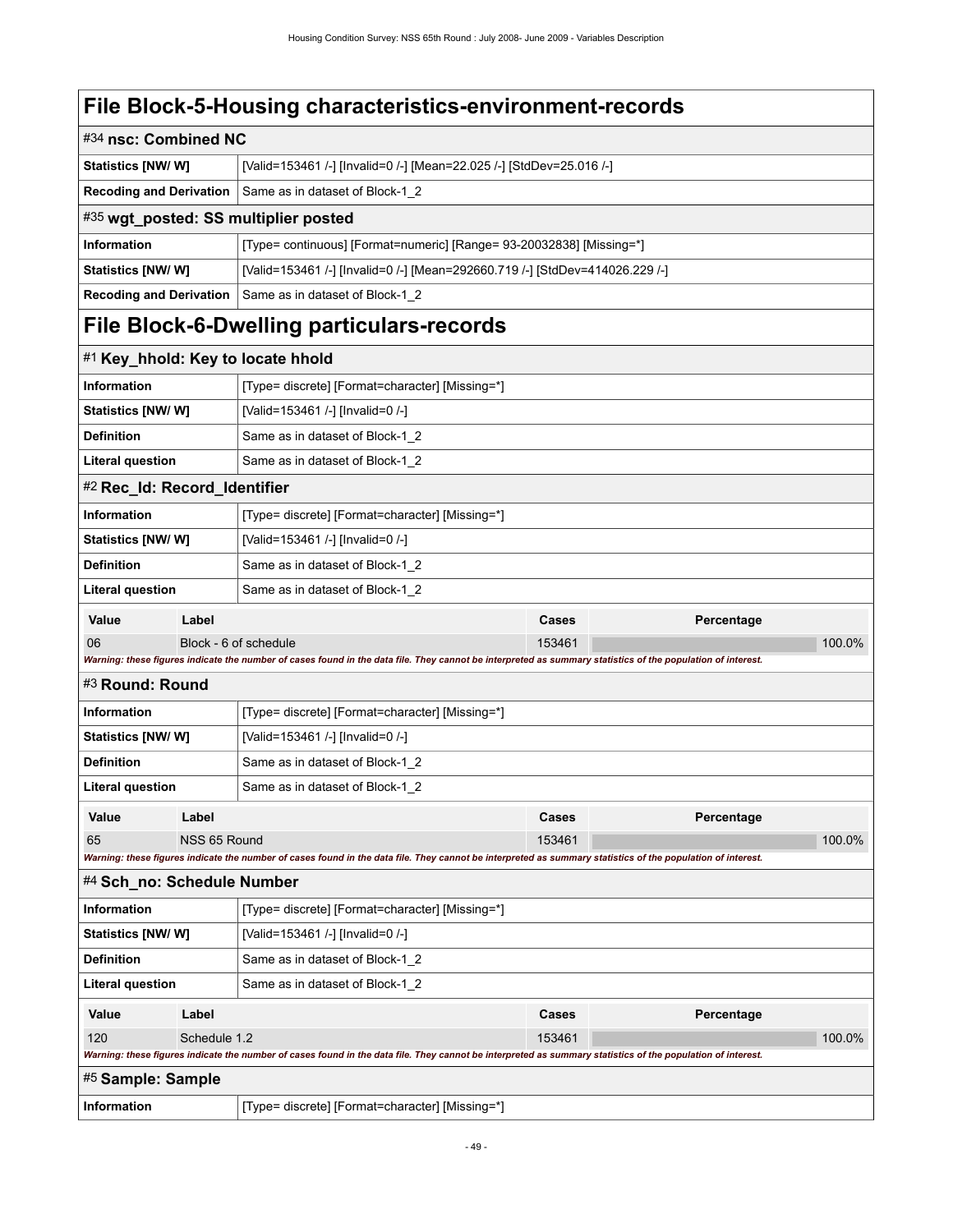|                                         | #5 Sample: Sample    |                                                                                                                                                             |                |            |       |
|-----------------------------------------|----------------------|-------------------------------------------------------------------------------------------------------------------------------------------------------------|----------------|------------|-------|
| <b>Statistics [NW/ W]</b>               |                      | [Valid=153461 /-] [Invalid=0 /-]                                                                                                                            |                |            |       |
| <b>Definition</b>                       |                      | Same as in dataset of Block-1_2                                                                                                                             |                |            |       |
| <b>Literal question</b>                 |                      | Same as in dataset of Block-1_2                                                                                                                             |                |            |       |
| Value                                   | Label                |                                                                                                                                                             | Cases          | Percentage |       |
| $\mathbf{1}$                            | Central sample       |                                                                                                                                                             | 153293         |            | 99.9% |
| $\overline{2}$                          | State sample         |                                                                                                                                                             | 168            | 0.1%       |       |
| #6 SubRound: Sub-Round                  |                      | Warning: these figures indicate the number of cases found in the data file. They cannot be interpreted as summary statistics of the population of interest. |                |            |       |
|                                         |                      |                                                                                                                                                             |                |            |       |
| <b>Information</b><br>Statistics [NW/W] |                      | [Type= discrete] [Format=character] [Missing=*]<br>[Valid=153461 /-] [Invalid=0 /-]                                                                         |                |            |       |
| <b>Definition</b>                       |                      | Same as in dataset of Block-1_2                                                                                                                             |                |            |       |
| <b>Literal question</b>                 |                      | Same as in dataset of Block-1_2                                                                                                                             |                |            |       |
|                                         |                      |                                                                                                                                                             |                |            |       |
| Value                                   | Label<br>Sub-round-1 |                                                                                                                                                             | Cases<br>38238 | Percentage | 24.9% |
| $\mathbf{1}$<br>$\overline{2}$          | Sub-round-2          |                                                                                                                                                             | 38432          |            | 25.0% |
| 3                                       | Sub-round-3          |                                                                                                                                                             | 38428          |            | 25.0% |
| 4                                       | Sub-round-4          |                                                                                                                                                             | 38363          |            | 25.0% |
|                                         |                      | Warning: these figures indicate the number of cases found in the data file. They cannot be interpreted as summary statistics of the population of interest. |                |            |       |
| #7 SubSample: Sub-Sample                |                      |                                                                                                                                                             |                |            |       |
| <b>Information</b>                      |                      | [Type= discrete] [Format=character] [Missing=*]                                                                                                             |                |            |       |
| <b>Statistics [NW/W]</b>                |                      | [Valid=153461 /-] [Invalid=0 /-]                                                                                                                            |                |            |       |
| <b>Definition</b>                       |                      | Same as in dataset of Block-1_2                                                                                                                             |                |            |       |
| <b>Literal question</b>                 |                      | Same as in dataset of Block-1_2                                                                                                                             |                |            |       |
| Value                                   | Label                |                                                                                                                                                             | Cases          | Percentage |       |
| 1                                       | Sub-sample-1         |                                                                                                                                                             | 76686          |            | 50.0% |
| $\overline{2}$                          | Sub-sample-2         | Warning: these figures indicate the number of cases found in the data file. They cannot be interpreted as summary statistics of the population of interest. | 76775          |            | 50.0% |
| #8 Sector: Sector                       |                      |                                                                                                                                                             |                |            |       |
| <b>Information</b>                      |                      | [Type= discrete] [Format=character] [Missing=*]                                                                                                             |                |            |       |
| Statistics [NW/W]                       |                      | [Valid=153461 /-] [Invalid=0 /-]                                                                                                                            |                |            |       |
| <b>Definition</b>                       |                      | Same as in dataset of Block-1_2                                                                                                                             |                |            |       |
| <b>Literal question</b>                 |                      | Same as in dataset of Block-1 2                                                                                                                             |                |            |       |
| Value                                   |                      |                                                                                                                                                             | Cases          | Percentage |       |
| $\mathbf{1}$                            | Label<br>Rural       |                                                                                                                                                             | 97107          |            | 63.3% |
| $\overline{2}$                          | Urban                |                                                                                                                                                             | 56354          | 36.7%      |       |
|                                         |                      | Warning: these figures indicate the number of cases found in the data file. They cannot be interpreted as summary statistics of the population of interest. |                |            |       |
| #9 State: State                         |                      |                                                                                                                                                             |                |            |       |
| Information                             |                      | [Type= discrete] [Format=character] [Missing=*]                                                                                                             |                |            |       |
| <b>Statistics [NW/W]</b>                |                      | [Valid=153461 /-] [Invalid=0 /-]                                                                                                                            |                |            |       |
| <b>Definition</b>                       |                      | Same as in dataset of Block-1_2                                                                                                                             |                |            |       |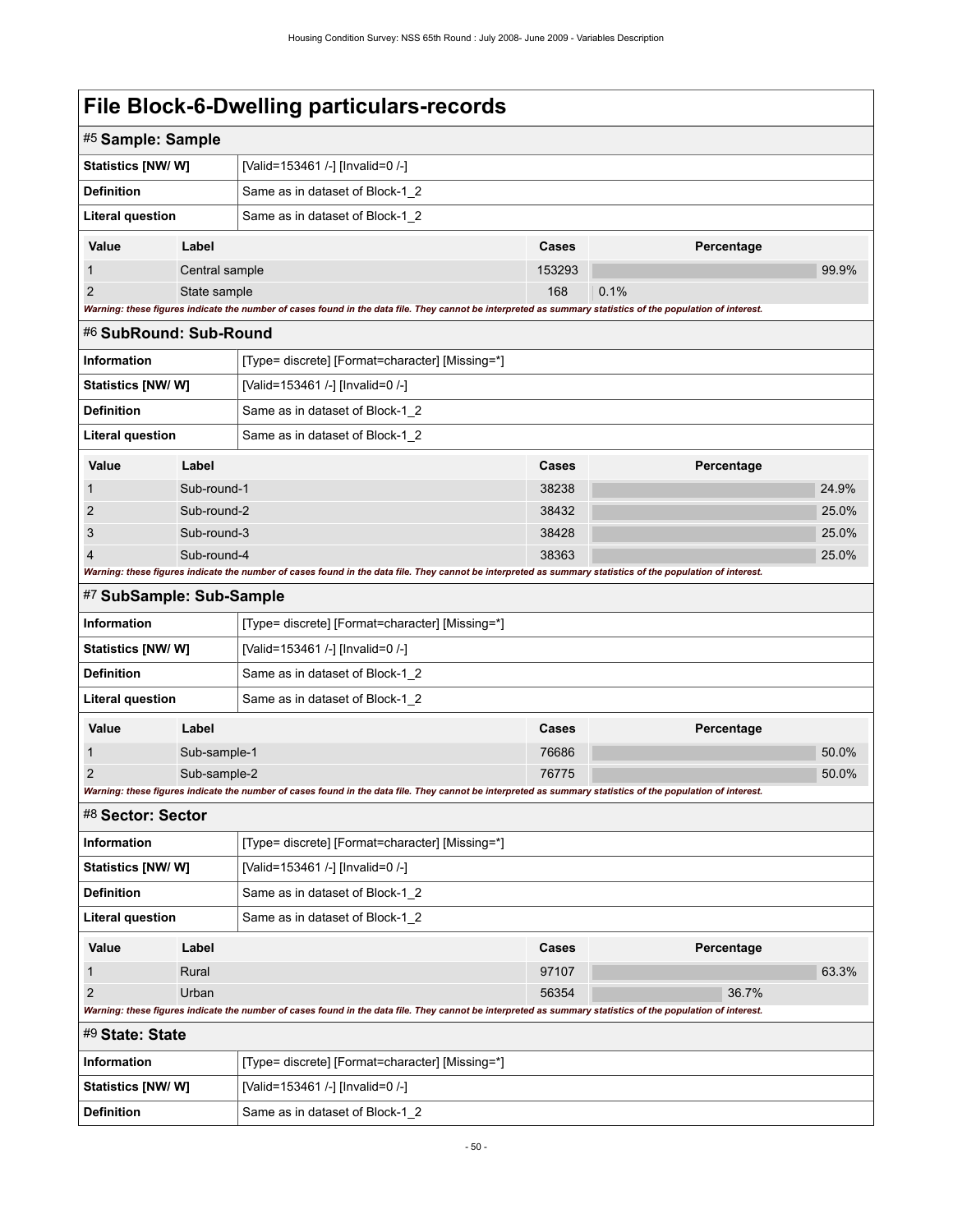| #9 State: State                                      |                                                 |                                                                                                                                                             |              |       |            |       |  |
|------------------------------------------------------|-------------------------------------------------|-------------------------------------------------------------------------------------------------------------------------------------------------------------|--------------|-------|------------|-------|--|
| <b>Literal question</b>                              | Same as in dataset of Block-1_2                 |                                                                                                                                                             |              |       |            |       |  |
| Frequency table not shown (35 Modalities)            |                                                 |                                                                                                                                                             |              |       |            |       |  |
| #10 Region: Region                                   |                                                 |                                                                                                                                                             |              |       |            |       |  |
| <b>Information</b>                                   | [Type= discrete] [Format=character] [Missing=*] |                                                                                                                                                             |              |       |            |       |  |
| Statistics [NW/ W]                                   |                                                 | [Valid=153461 /-] [Invalid=0 /-]                                                                                                                            |              |       |            |       |  |
| <b>Definition</b>                                    |                                                 | Same as in dataset of Block-1 2                                                                                                                             |              |       |            |       |  |
| <b>Literal question</b>                              |                                                 | Same as in dataset of Block-1_2                                                                                                                             |              |       |            |       |  |
| Value                                                | Label                                           |                                                                                                                                                             | <b>Cases</b> |       | Percentage |       |  |
| $\mathbf{1}$                                         | Region-1                                        |                                                                                                                                                             | 56869        |       |            | 37.1% |  |
| $\overline{2}$                                       | Region-2                                        |                                                                                                                                                             | 38041        |       | 24.8%      |       |  |
| 3                                                    | Region-3                                        |                                                                                                                                                             | 25821        |       | 16.8%      |       |  |
| 4                                                    | Region-4                                        |                                                                                                                                                             | 16220        | 10.6% |            |       |  |
| 5                                                    | Region-5                                        |                                                                                                                                                             | 14398        | 9.4%  |            |       |  |
| 6                                                    | Region-6                                        | Warning: these figures indicate the number of cases found in the data file. They cannot be interpreted as summary statistics of the population of interest. | 2112         | 1.4%  |            |       |  |
|                                                      |                                                 | #11 FODSub_Region: FOD Sub-Region                                                                                                                           |              |       |            |       |  |
| <b>Information</b>                                   |                                                 | [Type= discrete] [Format=character] [Missing=*]                                                                                                             |              |       |            |       |  |
| <b>Statistics [NW/ W]</b>                            |                                                 | [Valid=153461 /-] [Invalid=0 /-]                                                                                                                            |              |       |            |       |  |
| <b>Definition</b>                                    |                                                 | Same as in dataset of Block-1_2                                                                                                                             |              |       |            |       |  |
| <b>Literal question</b>                              |                                                 | Same as in dataset of Block-1_2                                                                                                                             |              |       |            |       |  |
| #12 District: District                               |                                                 |                                                                                                                                                             |              |       |            |       |  |
| <b>Information</b>                                   |                                                 | [Type= discrete] [Format=character] [Missing=*]                                                                                                             |              |       |            |       |  |
| Statistics [NW/W]                                    |                                                 | [Valid=153461 /-] [Invalid=0 /-]                                                                                                                            |              |       |            |       |  |
| <b>Definition</b>                                    |                                                 | Same as in dataset of Block-1_2                                                                                                                             |              |       |            |       |  |
| <b>Literal question</b>                              |                                                 | Same as in dataset of Block-1_2                                                                                                                             |              |       |            |       |  |
| #13 Stratum: Stratum                                 |                                                 |                                                                                                                                                             |              |       |            |       |  |
| <b>Information</b>                                   |                                                 | [Type= discrete] [Format=character] [Missing=*]                                                                                                             |              |       |            |       |  |
| Statistics [NW/ W]                                   |                                                 | [Valid=153461 /-] [Invalid=0 /-]                                                                                                                            |              |       |            |       |  |
| <b>Definition</b>                                    |                                                 | Same as in dataset of Block-1 2                                                                                                                             |              |       |            |       |  |
| <b>Literal question</b>                              |                                                 | Same as in dataset of Block-1_2                                                                                                                             |              |       |            |       |  |
|                                                      |                                                 | #14 Sub_Stratum: Sub-Stratum(urban only)                                                                                                                    |              |       |            |       |  |
| <b>Information</b>                                   |                                                 | [Type= discrete] [Format=character] [Missing=*]                                                                                                             |              |       |            |       |  |
| Statistics [NW/W]<br>[Valid=56343 /-] [Invalid=0 /-] |                                                 |                                                                                                                                                             |              |       |            |       |  |
| <b>Definition</b>                                    |                                                 | Same as in dataset of Block-1_2                                                                                                                             |              |       |            |       |  |
| <b>Literal question</b>                              |                                                 | Same as in dataset of Block-1_2                                                                                                                             |              |       |            |       |  |
| #15 FSU: FSU Serial number                           |                                                 |                                                                                                                                                             |              |       |            |       |  |
| Information                                          |                                                 | [Type= discrete] [Format=character] [Missing=*]                                                                                                             |              |       |            |       |  |
| Statistics [NW/W]                                    |                                                 | [Valid=153461 /-] [Invalid=0 /-]                                                                                                                            |              |       |            |       |  |
| <b>Definition</b>                                    |                                                 | Same as in dataset of Block-1_2                                                                                                                             |              |       |            |       |  |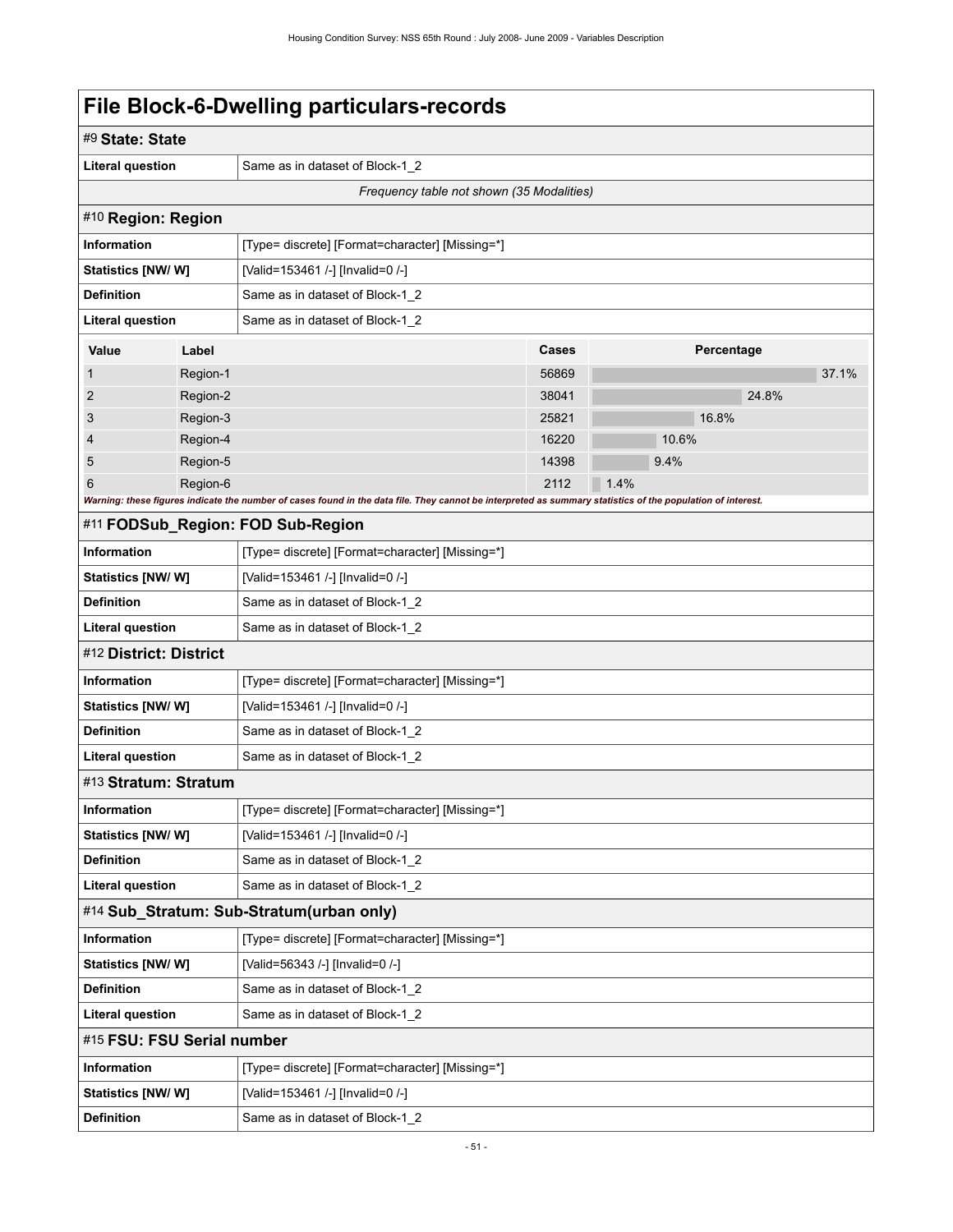| #15 FSU: FSU Serial number                                                                                                                                                                                                                                                                                                                                                                                                                                                                                                                       |                                 |                                                                                                                                                             |        |       |            |       |  |
|--------------------------------------------------------------------------------------------------------------------------------------------------------------------------------------------------------------------------------------------------------------------------------------------------------------------------------------------------------------------------------------------------------------------------------------------------------------------------------------------------------------------------------------------------|---------------------------------|-------------------------------------------------------------------------------------------------------------------------------------------------------------|--------|-------|------------|-------|--|
| <b>Literal question</b>                                                                                                                                                                                                                                                                                                                                                                                                                                                                                                                          | Same as in dataset of Block-1_2 |                                                                                                                                                             |        |       |            |       |  |
|                                                                                                                                                                                                                                                                                                                                                                                                                                                                                                                                                  | #16 Hg_sb_no: hg/ sb Number     |                                                                                                                                                             |        |       |            |       |  |
| <b>Information</b>                                                                                                                                                                                                                                                                                                                                                                                                                                                                                                                               |                                 | [Type= discrete] [Format=character] [Missing=*]                                                                                                             |        |       |            |       |  |
| <b>Statistics [NW/W]</b>                                                                                                                                                                                                                                                                                                                                                                                                                                                                                                                         |                                 | [Valid=153461 /-] [Invalid=0 /-]                                                                                                                            |        |       |            |       |  |
| <b>Definition</b>                                                                                                                                                                                                                                                                                                                                                                                                                                                                                                                                |                                 | Same as in dataset of Block-1_2                                                                                                                             |        |       |            |       |  |
| Literal question                                                                                                                                                                                                                                                                                                                                                                                                                                                                                                                                 |                                 | Same as in dataset of Block-1_2                                                                                                                             |        |       |            |       |  |
|                                                                                                                                                                                                                                                                                                                                                                                                                                                                                                                                                  |                                 | #17 Stage2Stratum: Second Stage Stratum no.                                                                                                                 |        |       |            |       |  |
| <b>Information</b>                                                                                                                                                                                                                                                                                                                                                                                                                                                                                                                               |                                 | [Type= discrete] [Format=character] [Missing=*]                                                                                                             |        |       |            |       |  |
| <b>Statistics [NW/W]</b>                                                                                                                                                                                                                                                                                                                                                                                                                                                                                                                         |                                 | [Valid=153461 /-] [Invalid=0 /-]                                                                                                                            |        |       |            |       |  |
| <b>Definition</b>                                                                                                                                                                                                                                                                                                                                                                                                                                                                                                                                |                                 | Same as in dataset of Block-1_2                                                                                                                             |        |       |            |       |  |
| Literal question                                                                                                                                                                                                                                                                                                                                                                                                                                                                                                                                 |                                 | Same as in dataset of Block-1 2                                                                                                                             |        |       |            |       |  |
| #18 Hhold No: Household No.                                                                                                                                                                                                                                                                                                                                                                                                                                                                                                                      |                                 |                                                                                                                                                             |        |       |            |       |  |
| <b>Information</b>                                                                                                                                                                                                                                                                                                                                                                                                                                                                                                                               |                                 | [Type= discrete] [Format=character] [Missing=*]                                                                                                             |        |       |            |       |  |
| Statistics [NW/W]                                                                                                                                                                                                                                                                                                                                                                                                                                                                                                                                |                                 | [Valid=153461 /-] [Invalid=0 /-]                                                                                                                            |        |       |            |       |  |
| <b>Definition</b>                                                                                                                                                                                                                                                                                                                                                                                                                                                                                                                                |                                 | Same as in dataset of Block-1_2                                                                                                                             |        |       |            |       |  |
| Literal question                                                                                                                                                                                                                                                                                                                                                                                                                                                                                                                                 |                                 | Same as in dataset of Block-1_2                                                                                                                             |        |       |            |       |  |
| #19 B6_q1: Type of dwelling                                                                                                                                                                                                                                                                                                                                                                                                                                                                                                                      |                                 |                                                                                                                                                             |        |       |            |       |  |
| <b>Information</b>                                                                                                                                                                                                                                                                                                                                                                                                                                                                                                                               |                                 | [Type= discrete] [Format=character] [Missing=*]                                                                                                             |        |       |            |       |  |
| <b>Statistics [NW/W]</b>                                                                                                                                                                                                                                                                                                                                                                                                                                                                                                                         |                                 | [Valid=153244 /-] [Invalid=0 /-]                                                                                                                            |        |       |            |       |  |
| <b>Literal question</b>                                                                                                                                                                                                                                                                                                                                                                                                                                                                                                                          |                                 | Type of dwelling                                                                                                                                            |        |       |            |       |  |
| Interviewer's<br>The information on the type of the dwelling unit will be entered against this item in codes. The codes are:<br>instructions<br>independent house-1, flat-.2, others-9.<br>Others" will include all other housing arrangements such as flat-like dwellings which are not self contained in<br>respect of bath and toilet facilities. Huts/ tenements constructed of mud, bamboo, grass, leaves, reeds and other<br>katcha materials, often found to be without self contained arrangement, will also be categorised as 'others'. |                                 |                                                                                                                                                             |        |       |            |       |  |
| Value                                                                                                                                                                                                                                                                                                                                                                                                                                                                                                                                            | Label                           |                                                                                                                                                             | Cases  |       | Percentage |       |  |
| 1                                                                                                                                                                                                                                                                                                                                                                                                                                                                                                                                                | Independent house               |                                                                                                                                                             | 116271 |       |            | 75.9% |  |
|                                                                                                                                                                                                                                                                                                                                                                                                                                                                                                                                                  | Flat                            |                                                                                                                                                             | 13589  | 8.9%  |            |       |  |
| 9                                                                                                                                                                                                                                                                                                                                                                                                                                                                                                                                                | <b>Others</b>                   | Warning: these figures indicate the number of cases found in the data file. They cannot be interpreted as summary statistics of the population of interest. | 23384  | 15.3% |            |       |  |
| #20 B6_q2: No. of living rooms                                                                                                                                                                                                                                                                                                                                                                                                                                                                                                                   |                                 |                                                                                                                                                             |        |       |            |       |  |
| <b>Information</b>                                                                                                                                                                                                                                                                                                                                                                                                                                                                                                                               |                                 | [Type= continuous] [Format=numeric] [Range= 0-29] [Missing=*]                                                                                               |        |       |            |       |  |
| Statistics [NW/W]                                                                                                                                                                                                                                                                                                                                                                                                                                                                                                                                |                                 | [Valid=152556 /-] [Invalid=905 /-] [Mean=2.047 /-] [StdDev=1.202 /-]                                                                                        |        |       |            |       |  |
| <b>Literal question</b>                                                                                                                                                                                                                                                                                                                                                                                                                                                                                                                          |                                 | Number of living rooms in the dwelling                                                                                                                      |        |       |            |       |  |
| $#21$ B6_q3: No. of other rooms                                                                                                                                                                                                                                                                                                                                                                                                                                                                                                                  |                                 |                                                                                                                                                             |        |       |            |       |  |
| Information                                                                                                                                                                                                                                                                                                                                                                                                                                                                                                                                      |                                 | [Type= continuous] [Format=numeric] [Range= 0-30] [Missing=*]                                                                                               |        |       |            |       |  |
| <b>Statistics [NW/W]</b>                                                                                                                                                                                                                                                                                                                                                                                                                                                                                                                         |                                 | [Valid=110671 /-] [Invalid=42790 /-] [Mean=1.691 /-] [StdDev=0.998 /-]                                                                                      |        |       |            |       |  |
| <b>Literal question</b>                                                                                                                                                                                                                                                                                                                                                                                                                                                                                                                          |                                 | Number of other rooms in the dwelling                                                                                                                       |        |       |            |       |  |
|                                                                                                                                                                                                                                                                                                                                                                                                                                                                                                                                                  |                                 | #22 B6_q4: Floor area of the living room (sq. ft.)                                                                                                          |        |       |            |       |  |
| Information                                                                                                                                                                                                                                                                                                                                                                                                                                                                                                                                      |                                 | [Type= continuous] [Format=numeric] [Range= 0-8700] [Missing=*]                                                                                             |        |       |            |       |  |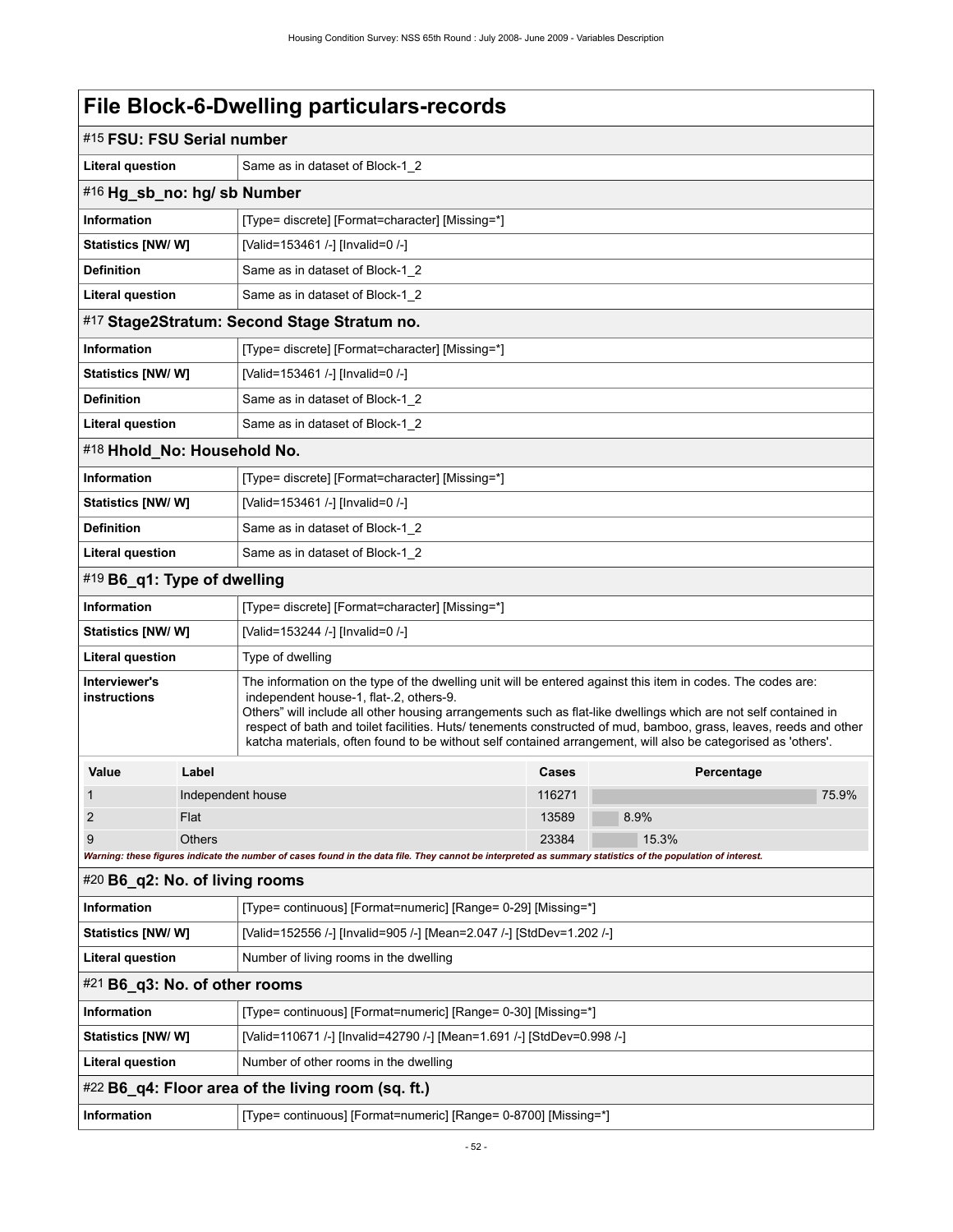### #22 **B6\_q4: Floor area of the living room (sq. ft.)**

| <b>Statistics [NW/W]</b>             | [Valid=152498 /-] [Invalid=963 /-] [Mean=287.551 /-] [StdDev=216.439 /-]                                                                                                                                                                                                                                                                                                                                                                                                                                                                                                                                                                                                                                                                                                                                                                                                                                                                     |
|--------------------------------------|----------------------------------------------------------------------------------------------------------------------------------------------------------------------------------------------------------------------------------------------------------------------------------------------------------------------------------------------------------------------------------------------------------------------------------------------------------------------------------------------------------------------------------------------------------------------------------------------------------------------------------------------------------------------------------------------------------------------------------------------------------------------------------------------------------------------------------------------------------------------------------------------------------------------------------------------|
| Literal question                     | Floor area of the living room (in square feet and in whole numbers)                                                                                                                                                                                                                                                                                                                                                                                                                                                                                                                                                                                                                                                                                                                                                                                                                                                                          |
| Interviewer's<br><b>instructions</b> | Information for each of these g.4 to g.7 is to be recorded in square feet and in whole numbers. The information<br>on inside floor area (carpet area), i.e., the inside area of the floor excluding the area covered by the walls, of all<br>"living rooms" taken together is to be recorded against item 4 and that of "other rooms" will be recorded against<br>q.5. If a room is used both for business and residential purposes and the residential use is not very nominal,<br>the total area of the room will be included for recording the entry. On the other hand, if only a portion of a room<br>is used for residential purposes, only the area of that portion will be included for making the entry. The same<br>procedure will be adopted in case of room being shared with another household. The floor area of the "covered<br>veranda" and that of "uncovered veranda" is to be recorded against q.6 and q.7, respectively. |

### #23 **B6\_q5: Floor area of other rooms (sq. ft.)**

| Information               | [Type= continuous] [Format=numeric] [Range= 0-3100] [Missing=*]            |
|---------------------------|----------------------------------------------------------------------------|
| <b>Statistics [NW/ W]</b> | [Valid=107452 /-] [Invalid=46009 /-] [Mean=130.861 /-] [StdDev=110.388 /-] |
| Literal question          | Floor area of the covered veranda (in square feet and in whole numbers)    |

#### #24 **B6\_q6: Floor area of covered veranda (sq. ft.)**

| <b>Information</b>       | [Type= continuous] [Format=numeric] [Range= 0-5000] [Missing=*]          |
|--------------------------|--------------------------------------------------------------------------|
| <b>Statistics [NW/W]</b> | [Valid=47408 /-] [Invalid=106053 /-] [Mean=99.937 /-] [StdDev=97.963 /-] |
| Literal question         | Floor area of the covered veranda (in square feet and in whole numbers)  |

#### #25 **B6\_q7: Floor area of uncovered veranda (sq. ft.)**

| Information              | [Type= continuous] [Format=numeric] [Range= 0-5000] [Missing=*]           |
|--------------------------|---------------------------------------------------------------------------|
| <b>Statistics [NW/W]</b> | [Valid=58517 /-] [Invalid=94944 /-] [Mean=100.387 /-] [StdDev=115.355 /-] |
| Literal question         | Floor area of the uncovered veranda (in square feet and in whole numbers) |

### #26 **B6\_q8: Total floor area (Sq. ft. in whole no.)**

| Information              | [Type= continuous] [Format=numeric] [Range= 7-14300] [Missing=*]       |
|--------------------------|------------------------------------------------------------------------|
| <b>Statistics [NW/W]</b> | [Valid=153461 /-] [Invalid=0 /-] [Mean=446.527 /-] [StdDev=336.276 /-] |
| Literal question         | Total floor area of the dwelling (in square feet and in whole numbers) |

### #27 **B6\_q9: Ventilation**

| <b>Information</b>                   | [Type= discrete] [Format=character] [Missing=*]                                                                                                                                                                                                                                                                                                                                                                                                                                                                                                                                                                                                                                                                                                                                                                                                                                                                                                                                                                                                                                                                                                                                                                                                                                                                                                                                                                                  |
|--------------------------------------|----------------------------------------------------------------------------------------------------------------------------------------------------------------------------------------------------------------------------------------------------------------------------------------------------------------------------------------------------------------------------------------------------------------------------------------------------------------------------------------------------------------------------------------------------------------------------------------------------------------------------------------------------------------------------------------------------------------------------------------------------------------------------------------------------------------------------------------------------------------------------------------------------------------------------------------------------------------------------------------------------------------------------------------------------------------------------------------------------------------------------------------------------------------------------------------------------------------------------------------------------------------------------------------------------------------------------------------------------------------------------------------------------------------------------------|
| Statistics [NW/ W]                   | [Valid=153406 /-] [Invalid=0 /-]                                                                                                                                                                                                                                                                                                                                                                                                                                                                                                                                                                                                                                                                                                                                                                                                                                                                                                                                                                                                                                                                                                                                                                                                                                                                                                                                                                                                 |
| <b>Literal question</b>              | Ventilation of the dwelling unit                                                                                                                                                                                                                                                                                                                                                                                                                                                                                                                                                                                                                                                                                                                                                                                                                                                                                                                                                                                                                                                                                                                                                                                                                                                                                                                                                                                                 |
| Interviewer's<br><b>instructions</b> | Information as to whether, in general, ventilation of the dwelling unit is good, satisfactory or bad will be collected<br>and entered against this item in terms of codes.<br>It is to be noted that ventilation of all the rooms in the dwelling unit is to be considered. By ventilation it is<br>generally meant the extent to which the rooms are open to air and light. For eliciting this information, the<br>investigator will have to depend mainly on the judgement of the informant. A few guidelines are suggested below<br>which may be helpful for the investigator for assessing the situation.<br>(i) If the majority of the rooms have two or more windows with arrangement for cross ventilation, the dwelling unit<br>may be considered as having 'good' ventilation and code 1 will be recorded.<br>(ii) If the majority of the rooms have two or more windows without having any arrangement for cross ventilation or<br>if majority of the living rooms have only a single window each with proper arrangement for cross ventilation, the<br>dwelling unit will be considered to have a 'satisfactory' ventilation arrangement and in such cases code 2 will be<br>recorded.<br>(iii) If the majority of the rooms have no window or have only one window each without any arrangement for cross<br>ventilation, the dwelling unit will be considered to have 'bad' ventilation and code 3 will be entered. |
|                                      |                                                                                                                                                                                                                                                                                                                                                                                                                                                                                                                                                                                                                                                                                                                                                                                                                                                                                                                                                                                                                                                                                                                                                                                                                                                                                                                                                                                                                                  |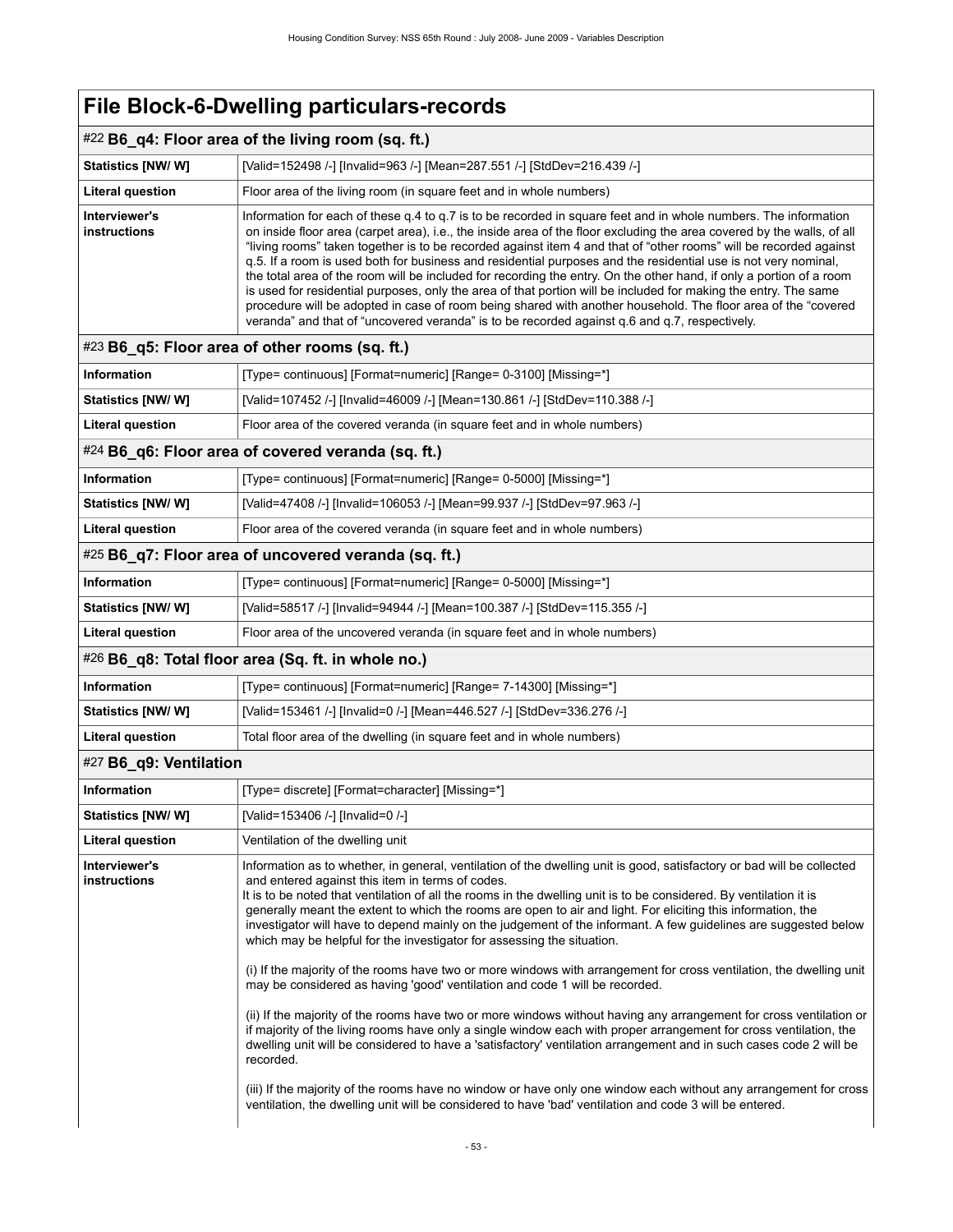## #27 **B6\_q9: Ventilation**

It may, however, be noted that, in some cases, the rooms of the dwelling unit may be such that it does not have proper ventilation, as per the criteria mentioned above, but the rooms have proper air-conditioning facility. Such cases will also be considered as 'good' ventilation and code 1 will be entered.

| Value                                                                                                                                                       | Label        | <b>Cases</b> | Percentage |
|-------------------------------------------------------------------------------------------------------------------------------------------------------------|--------------|--------------|------------|
|                                                                                                                                                             | Good         | 43947        | 28.6%      |
|                                                                                                                                                             | Satisfactory | 70220        | 45.8%      |
|                                                                                                                                                             | <b>Bad</b>   | 39239        | 25.6%      |
| Warning: these figures indicate the number of cases found in the data file. They cannot be interpreted as summary statistics of the population of interest. |              |              |            |

#### #28 **B6\_q10: No. of married couples**

| <b>Information</b>            | [Type= discrete] [Format=numeric] [Range= 0-10] [Missing=*]                                                                                                                                                                                                                                                                                                                                                                                                                                                                                                                                                                                                                                                                                                                                                                           |
|-------------------------------|---------------------------------------------------------------------------------------------------------------------------------------------------------------------------------------------------------------------------------------------------------------------------------------------------------------------------------------------------------------------------------------------------------------------------------------------------------------------------------------------------------------------------------------------------------------------------------------------------------------------------------------------------------------------------------------------------------------------------------------------------------------------------------------------------------------------------------------|
| <b>Statistics [NW/ W]</b>     | [Valid=142286 /-] [Invalid=11175 /-]                                                                                                                                                                                                                                                                                                                                                                                                                                                                                                                                                                                                                                                                                                                                                                                                  |
| Literal question              | Total number of married couples in the household:                                                                                                                                                                                                                                                                                                                                                                                                                                                                                                                                                                                                                                                                                                                                                                                     |
| Interviewer's<br>instructions | For the purpose of this survey, 'married couple' will mean the couples either formed through marriage or through<br>the system of live-together as reported by the informant. Total number of married couples in the household<br>irrespective of their ages is to be recorded in this item. When both the husband and the wife (i.e., the male and<br>female partners) are the household members, they should be considered for counting the number of married<br>couples. If one of them is a household member and the other is not a household member, it should not be<br>counted as a married couple. A man with two wives in a household will constitute two married couples. But one<br>woman with two husbands in a household will form a single couple. If there is no married couple in the household<br>entry will be '0'. |
|                               |                                                                                                                                                                                                                                                                                                                                                                                                                                                                                                                                                                                                                                                                                                                                                                                                                                       |

| Value          | Label                                                                                                                                                       | Cases          | Percentage |
|----------------|-------------------------------------------------------------------------------------------------------------------------------------------------------------|----------------|------------|
| $\mathbf 0$    |                                                                                                                                                             | 10294          | 7.2%       |
| $\mathbf{1}$   |                                                                                                                                                             | 110055         | 77.3%      |
| $\overline{2}$ |                                                                                                                                                             | 18015          | 12.7%      |
| 3              |                                                                                                                                                             | 3203           | 2.3%       |
| $\overline{4}$ |                                                                                                                                                             | 569            | 0.4%       |
| 5              |                                                                                                                                                             | 113            | 0.1%       |
| 6              |                                                                                                                                                             | 23             | 0.0%       |
| $\overline{7}$ |                                                                                                                                                             | 5              | 0.0%       |
| 8              |                                                                                                                                                             | 6              | $0.0\%$    |
| 9              |                                                                                                                                                             | $\overline{2}$ | 0.0%       |
| 10             |                                                                                                                                                             | $\mathbf{1}$   | 0.0%       |
| Sysmiss        |                                                                                                                                                             | 11175          |            |
|                | Warning: these figures indicate the number of cases found in the data file. They cannot be interpreted as summary statistics of the population of interest. |                |            |

### #29 **B6\_q11: Whether separate room available?**

| Information                   | [Type= discrete] [Format=character] [Missing=*]                                                                                                                                                                                                                                                                                                                                                                                                    |
|-------------------------------|----------------------------------------------------------------------------------------------------------------------------------------------------------------------------------------------------------------------------------------------------------------------------------------------------------------------------------------------------------------------------------------------------------------------------------------------------|
| <b>Statistics [NW/W]</b>      | [Valid=153461 /-] [Invalid=0 /-]                                                                                                                                                                                                                                                                                                                                                                                                                   |
| <b>Literal question</b>       | Whether a separate room is available to each married couple?                                                                                                                                                                                                                                                                                                                                                                                       |
| Interviewer's<br>instructions | Information as to whether each married couple of the household has a separate room for their use or not is to be<br>ascertained and recorded against this item in terms of codes. Even if children of age 10 years or below are also<br>using the room along with the couple, it is to be considered as a case of having a separate room for the couple. A<br>couple living in single room-cum-kitchen will be considered to have a separate room. |

| Value | Label          | <b>Cases</b> | Percentage |  |
|-------|----------------|--------------|------------|--|
|       | Yes            | 97322        | 63.4%      |  |
|       | N <sub>o</sub> | 34670        | 22.6%      |  |
| -9    | Not applicable | 21469        | 14.0%      |  |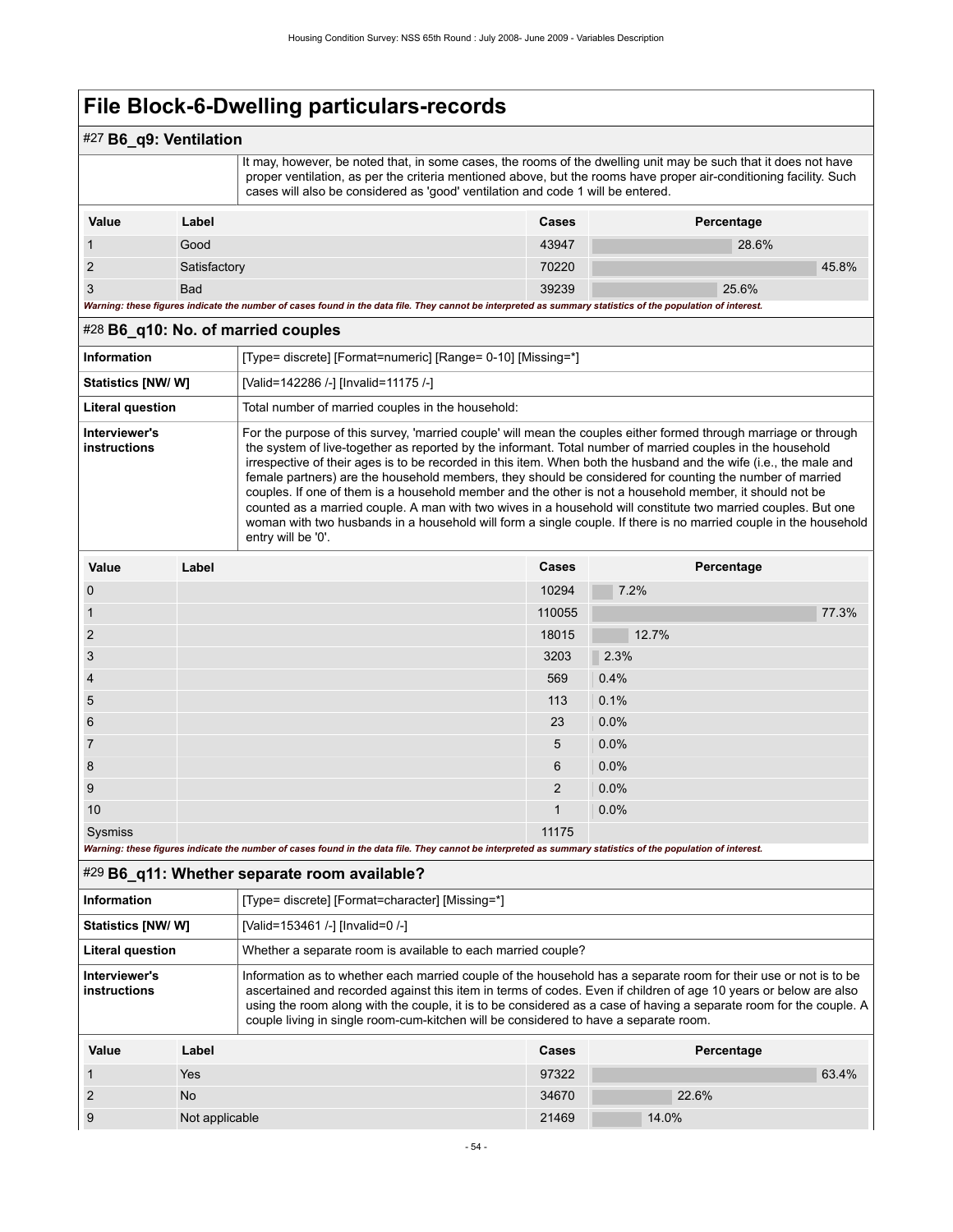### #29 **B6\_q11: Whether separate room available?**

*Warning: these figures indicate the number of cases found in the data file. They cannot be interpreted as summary statistics of the population of interest.*

### #30 **B6\_q12: Couples without separate room**

| <b>Information</b>            |       | [Type= discrete] [Format=numeric] [Range= 0-5] [Missing=*]                                                                                                                                        |        |            |       |
|-------------------------------|-------|---------------------------------------------------------------------------------------------------------------------------------------------------------------------------------------------------|--------|------------|-------|
| Statistics [NW/W]             |       | [Valid=35119 /-] [Invalid=118342 /-]                                                                                                                                                              |        |            |       |
| <b>Literal question</b>       |       | If code 2 in item 11, number of married couples not getting a separate room                                                                                                                       |        |            |       |
| Interviewer's<br>instructions |       | If code 2 in item 11, number of married couples not getting a separate room is to be recorded against this item. If<br>entry is either 1 or 9 in item 11, a dash (-) may be entered in this item. |        |            |       |
| Value                         | Label |                                                                                                                                                                                                   | Cases  | Percentage |       |
| $\mathbf 0$                   |       |                                                                                                                                                                                                   | 449    | 1.3%       |       |
| -1                            |       |                                                                                                                                                                                                   | 31535  |            | 89.8% |
| 2                             |       |                                                                                                                                                                                                   | 2729   | 7.8%       |       |
| 3                             |       |                                                                                                                                                                                                   | 343    | 1.0%       |       |
| $\overline{4}$                |       |                                                                                                                                                                                                   | 57     | 0.2%       |       |
| 5                             |       |                                                                                                                                                                                                   | 6      | 0.0%       |       |
| Sysmiss                       |       |                                                                                                                                                                                                   | 118342 |            |       |

*Warning: these figures indicate the number of cases found in the data file. They cannot be interpreted as summary statistics of the population of interest.*

| $#31$ B6 q13: Kitchen type    |                                                                                                                                                                                                                                                                                                                                                                                                                                                                                                                                                                                                                                                                                                                |                                                 |       |            |
|-------------------------------|----------------------------------------------------------------------------------------------------------------------------------------------------------------------------------------------------------------------------------------------------------------------------------------------------------------------------------------------------------------------------------------------------------------------------------------------------------------------------------------------------------------------------------------------------------------------------------------------------------------------------------------------------------------------------------------------------------------|-------------------------------------------------|-------|------------|
| Information                   |                                                                                                                                                                                                                                                                                                                                                                                                                                                                                                                                                                                                                                                                                                                | [Type= discrete] [Format=character] [Missing=*] |       |            |
| <b>Statistics [NW/ W]</b>     |                                                                                                                                                                                                                                                                                                                                                                                                                                                                                                                                                                                                                                                                                                                | [Valid=153433 /-] [Invalid=0 /-]                |       |            |
| Interviewer's<br>instructions | Information about the kitchen facility in the dwelling unit will be recorded in codes. If the dwelling unit has a room<br>used exclusively as a kitchen, it will be considered to have a separate kitchen. If such a kitchen has a water tap<br>inside, code 1 will be recorded and code 2 will be recorded otherwise. If a room is used as kitchen-cum-store<br>or kitchen-cum-dining room, then also the household will be considered to have a separate kitchen. In all other<br>cases, code 3 will be recorded. If a room, with or without partition (which does not extend up to the ceiling), is<br>shared as kitchen by two or more households, code 3 will be the appropriate entry against this item. |                                                 |       |            |
| Value                         | Label                                                                                                                                                                                                                                                                                                                                                                                                                                                                                                                                                                                                                                                                                                          |                                                 | Cases | Percentage |
|                               |                                                                                                                                                                                                                                                                                                                                                                                                                                                                                                                                                                                                                                                                                                                | Separate kitchen with water tap                 | 19521 | 12.7%      |
| 2                             |                                                                                                                                                                                                                                                                                                                                                                                                                                                                                                                                                                                                                                                                                                                | separate kitchen without water tap              | 60716 | 39.6%      |

3 No separate kitchen 73196 47.7%

*Warning: these figures indicate the number of cases found in the data file. They cannot be interpreted as summary statistics of the population of interest.*

## #32 **B6\_q14: Floor type**

| <b>Information</b>            |       | [Type= discrete] [Format=character] [Missing=*]                                                                                                                                                                                                                                                                                                                                                                                                                                                                                                                                                                                                                                                                                                                                                                                                                                                                                                                                                                                                                                                                                                                                                                         |       |            |
|-------------------------------|-------|-------------------------------------------------------------------------------------------------------------------------------------------------------------------------------------------------------------------------------------------------------------------------------------------------------------------------------------------------------------------------------------------------------------------------------------------------------------------------------------------------------------------------------------------------------------------------------------------------------------------------------------------------------------------------------------------------------------------------------------------------------------------------------------------------------------------------------------------------------------------------------------------------------------------------------------------------------------------------------------------------------------------------------------------------------------------------------------------------------------------------------------------------------------------------------------------------------------------------|-------|------------|
| <b>Statistics [NW/W]</b>      |       | [Valid=153449 /-] [Invalid=0 /-]                                                                                                                                                                                                                                                                                                                                                                                                                                                                                                                                                                                                                                                                                                                                                                                                                                                                                                                                                                                                                                                                                                                                                                                        |       |            |
| Literal question              |       | Floor type                                                                                                                                                                                                                                                                                                                                                                                                                                                                                                                                                                                                                                                                                                                                                                                                                                                                                                                                                                                                                                                                                                                                                                                                              |       |            |
| Interviewer's<br>instructions |       | Information on the basic building materials with which the floor, walls and roof of the dwelling unit are constructed<br>will be collected and recorded in codes against Q.14, 15 and 16, respectively.<br>When the basic building materials used are different for different walls, the materials used for major portion of<br>wall area of the dwelling will be the wall type. For determining the wall type, only the walls of the dwelling will be<br>considered. Roof / floor type will also be determined on the basis of the material used for major portion of roof /<br>floor area of the dwelling, if the different portions of the roof / floor are made of different building materials. For<br>determining the material of the roof, the material of which the outer roof exposed to the weather (and not the<br>ceiling) is made, i.e., tiles, thatch, corrugated iron, zinc or asbestos sheet, etc., will be considered. However, if<br>the roof is mainly made of bricks, tiles, stone, etc., with the mud, cement or lime plaster exposed to the sky, the<br>material of roof will not be mud, cement, lime, etc. but it will be brick, tile, stone, etc. which constituted the fabric<br>of the roof. |       |            |
| Value                         | Label |                                                                                                                                                                                                                                                                                                                                                                                                                                                                                                                                                                                                                                                                                                                                                                                                                                                                                                                                                                                                                                                                                                                                                                                                                         | Cases | Percentage |
|                               | Mud   |                                                                                                                                                                                                                                                                                                                                                                                                                                                                                                                                                                                                                                                                                                                                                                                                                                                                                                                                                                                                                                                                                                                                                                                                                         | 61864 | 40.3%      |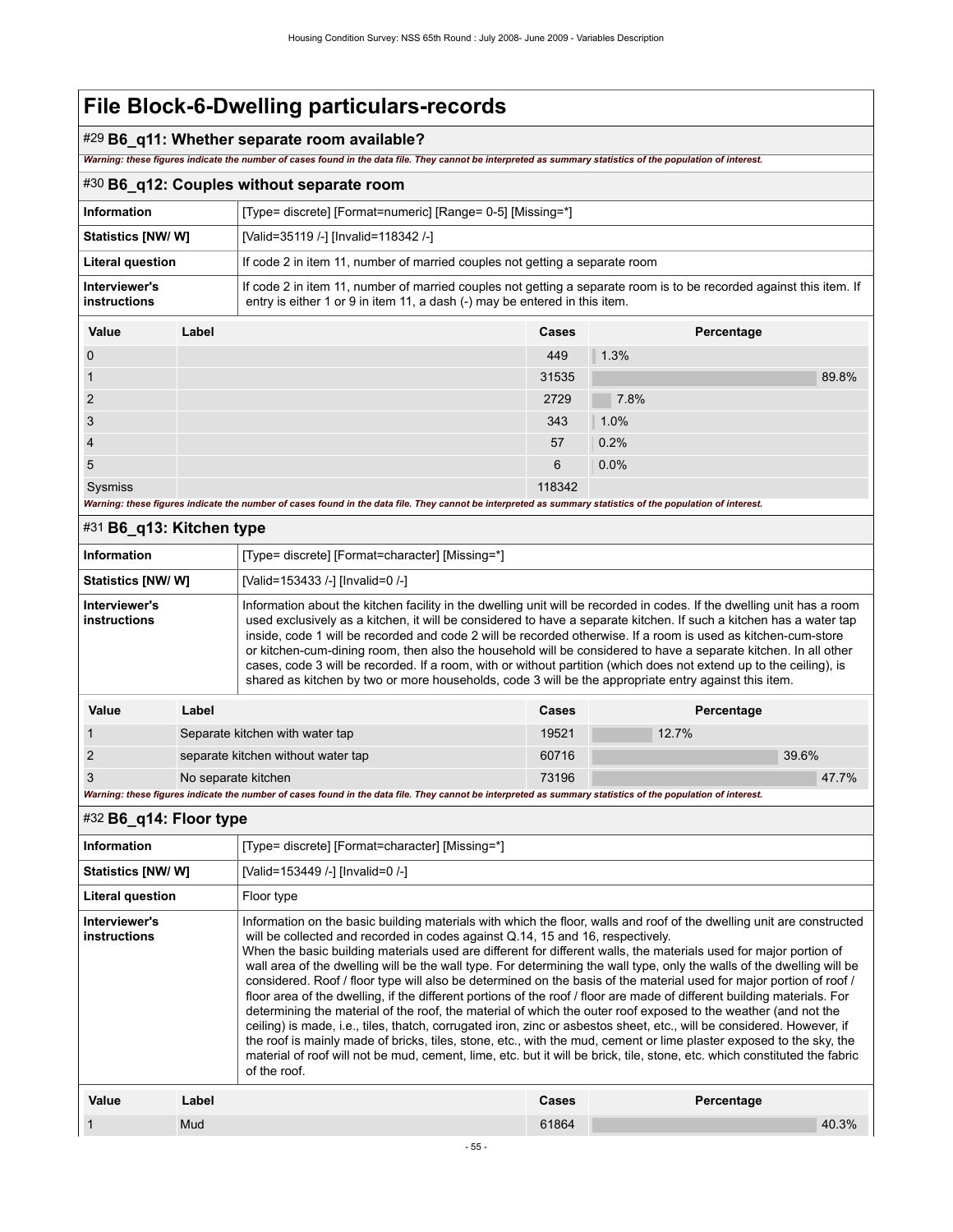## #32 **B6\_q14: Floor type**

|                | - -                                                                                                                                                         |       |            |  |
|----------------|-------------------------------------------------------------------------------------------------------------------------------------------------------------|-------|------------|--|
| Value          | Label                                                                                                                                                       | Cases | Percentage |  |
| 2              | Bamboo/log                                                                                                                                                  | 1410  | 0.9%       |  |
| 3              | Wood/plank                                                                                                                                                  | 3160  | 2.1%       |  |
| $\overline{4}$ | Brick/limestone/stone                                                                                                                                       | 14228 | 9.3%       |  |
| 5              | cement                                                                                                                                                      | 60075 | 39.1%      |  |
| 6              | Mosaic/tiles                                                                                                                                                | 12389 | 8.1%       |  |
| 9              | <b>Others</b>                                                                                                                                               | 323   | 0.2%       |  |
|                | Warning: these figures indicate the number of cases found in the data file. They cannot be interpreted as summary statistics of the population of interest. |       |            |  |

### #33 **B6\_q15: Wall type**

| Information                   | [Type= discrete] [Format=character] [Missing=*] |
|-------------------------------|-------------------------------------------------|
| <b>Statistics [NW/W]</b>      | [Valid=153457 /-] [Invalid=0 /-]                |
| Literal question              | Wall type                                       |
| Interviewer's<br>instructions | See Q.14 for details                            |

| Value                                                                                                                                                       | Label                                   | Cases | Percentage |       |  |
|-------------------------------------------------------------------------------------------------------------------------------------------------------------|-----------------------------------------|-------|------------|-------|--|
|                                                                                                                                                             | Grass/straw/leaves/reeds/bamboo, etc.   | 13627 | 8.9%       |       |  |
| $\overline{2}$                                                                                                                                              | Mud (with/without bamboo)/unburnt brick | 35976 | 23.4%      |       |  |
| 3                                                                                                                                                           | Canvas / cloth                          | 370   | 0.2%       |       |  |
| 4                                                                                                                                                           | Other katcha                            | 1539  | 1.0%       |       |  |
| 5                                                                                                                                                           | Timber                                  | 1591  | 1.0%       |       |  |
| 6                                                                                                                                                           | Burnt brick / stone / limestone         | 80507 |            | 52.5% |  |
|                                                                                                                                                             | Iron or other metal sheet               | 1495  | 1.0%       |       |  |
| 8                                                                                                                                                           | Cement/RBC/RCC                          | 17075 | 11.1%      |       |  |
| 9                                                                                                                                                           | Other pucca                             | 1277  | 0.8%       |       |  |
| Warning: these figures indicate the number of cases found in the data file. They cannot be interpreted as summary statistics of the population of interest. |                                         |       |            |       |  |

### #34 **B6\_q16: Roof type**

| Value                                                                                                                                                       | Label                                           | Cases | Percentage |  |
|-------------------------------------------------------------------------------------------------------------------------------------------------------------|-------------------------------------------------|-------|------------|--|
|                                                                                                                                                             | Grass/straw/leaves/reeds/bamboo, etc.           | 25304 | 16.5%      |  |
| 2                                                                                                                                                           | Mud/unburnt brick                               | 3751  | 2.4%       |  |
| 3                                                                                                                                                           | Canvas / cloth                                  | 931   | 0.6%       |  |
| 4                                                                                                                                                           | Other katcha                                    | 2933  | 1.9%       |  |
| 5                                                                                                                                                           | Tiles / slate                                   | 25801 | 16.8%      |  |
| 6                                                                                                                                                           | Burnt brick / stone / limestone                 | 14812 | 9.7%       |  |
|                                                                                                                                                             | Iron / zinc / other metal sheet /asbestos sheet | 31479 | 20.5%      |  |
| 8                                                                                                                                                           | cement / RBC / RCC                              | 46764 | 30.5%      |  |
| 9                                                                                                                                                           | Other pucca                                     | 1670  | 1.1%       |  |
| Warning: these figures indicate the number of cases found in the data file. They cannot be interpreted as summary statistics of the population of interest. |                                                 |       |            |  |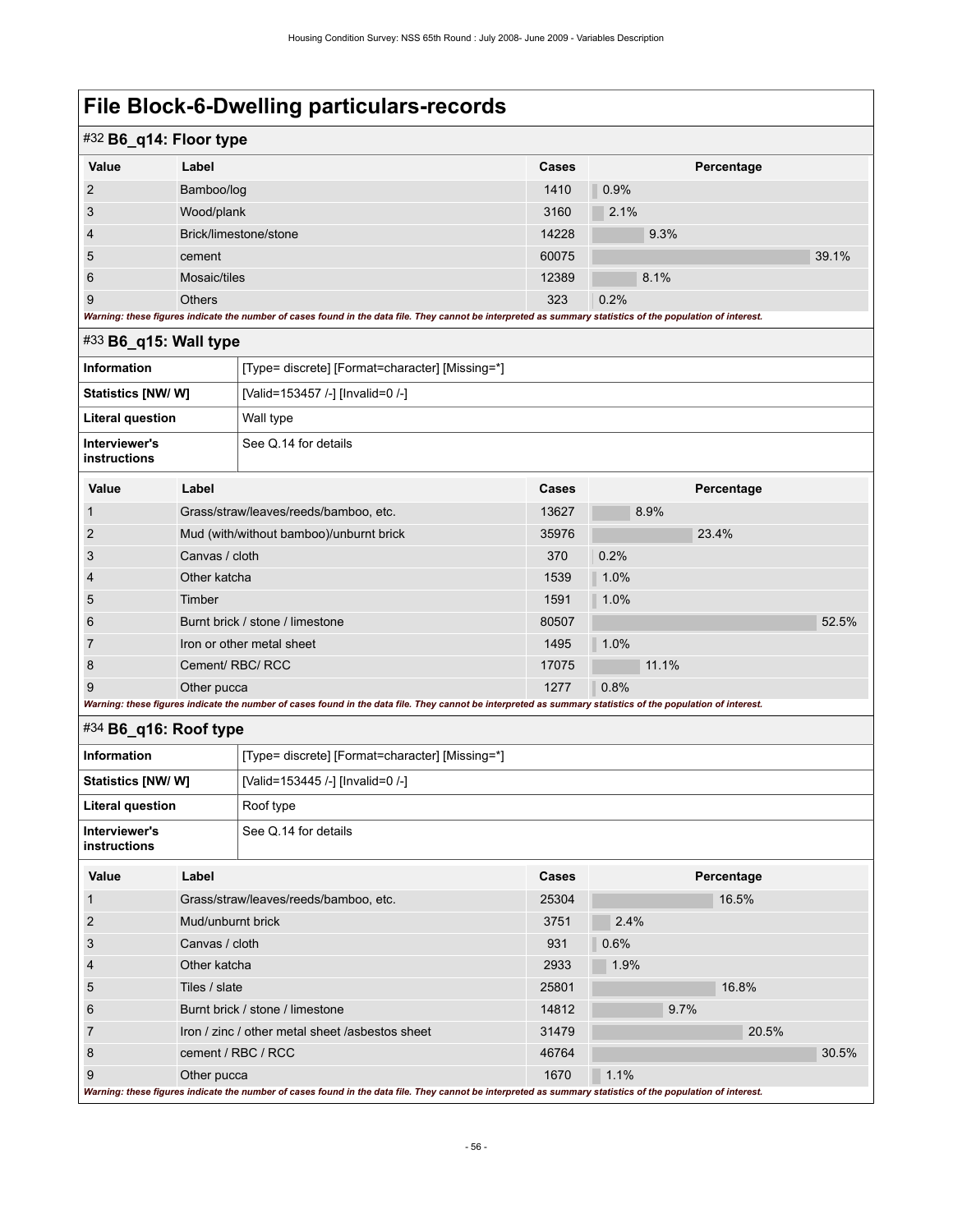| #35 B6_q17: Monthly rent (Rs.)                                    |                                                                                                                                                                                                                                                                                                                                                                                                                                                                                                                                                                                                                                                                                                                                                                                                                                                                                                                                                                                                                                   |  |  |  |
|-------------------------------------------------------------------|-----------------------------------------------------------------------------------------------------------------------------------------------------------------------------------------------------------------------------------------------------------------------------------------------------------------------------------------------------------------------------------------------------------------------------------------------------------------------------------------------------------------------------------------------------------------------------------------------------------------------------------------------------------------------------------------------------------------------------------------------------------------------------------------------------------------------------------------------------------------------------------------------------------------------------------------------------------------------------------------------------------------------------------|--|--|--|
| Information                                                       | [Type= continuous] [Format=numeric] [Range= 0-30000] [Missing=*]                                                                                                                                                                                                                                                                                                                                                                                                                                                                                                                                                                                                                                                                                                                                                                                                                                                                                                                                                                  |  |  |  |
| Statistics [NW/W]                                                 | [Valid=20070 /-] [Invalid=133391 /-] [Mean=992.515 /-] [StdDev=1266.501 /-]                                                                                                                                                                                                                                                                                                                                                                                                                                                                                                                                                                                                                                                                                                                                                                                                                                                                                                                                                       |  |  |  |
| <b>Literal question</b>                                           | Monthly rent (Rs.) (payable approach)                                                                                                                                                                                                                                                                                                                                                                                                                                                                                                                                                                                                                                                                                                                                                                                                                                                                                                                                                                                             |  |  |  |
| Interviewer's<br>instructions                                     | This item will be filled in for all dwellings with code 3, 4, or 5 against item 11 of block 3. For other households, a<br>'-' mark may be put against this item. The actual amount (in whole number of Rupees) payable per month by the<br>household will be recorded against this item. If the household has paid some amount initially which is adjusted in<br>the monthly rent, the amount adjusted in each month shall also be included in the monthly rent. If the household<br>is residing in employer's quarters, (i.e., for those with code 3 against item 11 of block 3), the amount deducted<br>from the salary of the household member to whom the quarter is allotted along with the house rent allowance the<br>person might have received if he/she had not been provided the accommodation, will be the rent of the dwelling<br>unit. Rent does not include any salami/pugree or any kind of cess payable to local bodies or government or<br>monthly maintenance charges payable to the co-operative society, etc |  |  |  |
| #36 Wgt_SS: Multiplier sub-sample-wise                            |                                                                                                                                                                                                                                                                                                                                                                                                                                                                                                                                                                                                                                                                                                                                                                                                                                                                                                                                                                                                                                   |  |  |  |
| <b>Information</b>                                                | [Type= continuous] [Format=numeric] [Range= 0.93-200328.38] [Missing=*]                                                                                                                                                                                                                                                                                                                                                                                                                                                                                                                                                                                                                                                                                                                                                                                                                                                                                                                                                           |  |  |  |
| Statistics [NW/W]                                                 | [Valid=153461 /-] [Invalid=0 /-] [Mean=2926.607 /-] [StdDev=4140.262 /-]                                                                                                                                                                                                                                                                                                                                                                                                                                                                                                                                                                                                                                                                                                                                                                                                                                                                                                                                                          |  |  |  |
| <b>Recoding and Derivation</b>                                    | Same as in dataset of Block-1_2                                                                                                                                                                                                                                                                                                                                                                                                                                                                                                                                                                                                                                                                                                                                                                                                                                                                                                                                                                                                   |  |  |  |
| #37 Wgt_Combined: Multiplier Combined                             |                                                                                                                                                                                                                                                                                                                                                                                                                                                                                                                                                                                                                                                                                                                                                                                                                                                                                                                                                                                                                                   |  |  |  |
| Information                                                       | [Type= continuous] [Format=numeric] [Range= 0.465-100164.19] [Missing=*]                                                                                                                                                                                                                                                                                                                                                                                                                                                                                                                                                                                                                                                                                                                                                                                                                                                                                                                                                          |  |  |  |
| Statistics [NW/ W]                                                | [Valid=153461 /-] [Invalid=0 /-] [Mean=1463.304 /-] [StdDev=2070.131 /-]                                                                                                                                                                                                                                                                                                                                                                                                                                                                                                                                                                                                                                                                                                                                                                                                                                                                                                                                                          |  |  |  |
| <b>Recoding and Derivation</b><br>Same as in dataset of Block-1 2 |                                                                                                                                                                                                                                                                                                                                                                                                                                                                                                                                                                                                                                                                                                                                                                                                                                                                                                                                                                                                                                   |  |  |  |
| #38 nss: Sub-sample NS                                            |                                                                                                                                                                                                                                                                                                                                                                                                                                                                                                                                                                                                                                                                                                                                                                                                                                                                                                                                                                                                                                   |  |  |  |
| Information                                                       | [Type= continuous] [Format=numeric] [Range= 1-96] [Missing=*]                                                                                                                                                                                                                                                                                                                                                                                                                                                                                                                                                                                                                                                                                                                                                                                                                                                                                                                                                                     |  |  |  |
| Statistics [NW/W]                                                 | [Valid=153461 /-] [Invalid=0 /-] [Mean=11.014 /-] [StdDev=12.508 /-]                                                                                                                                                                                                                                                                                                                                                                                                                                                                                                                                                                                                                                                                                                                                                                                                                                                                                                                                                              |  |  |  |
| <b>Recoding and Derivation</b>                                    | Same as in dataset of Block-1_2                                                                                                                                                                                                                                                                                                                                                                                                                                                                                                                                                                                                                                                                                                                                                                                                                                                                                                                                                                                                   |  |  |  |
| #39 nsc: Combined NC                                              |                                                                                                                                                                                                                                                                                                                                                                                                                                                                                                                                                                                                                                                                                                                                                                                                                                                                                                                                                                                                                                   |  |  |  |
| Information                                                       | [Type= continuous] [Format=numeric] [Range= 3-192] [Missing=*]                                                                                                                                                                                                                                                                                                                                                                                                                                                                                                                                                                                                                                                                                                                                                                                                                                                                                                                                                                    |  |  |  |
| Statistics [NW/W]                                                 | [Valid=153461 /-] [Invalid=0 /-] [Mean=22.025 /-] [StdDev=25.016 /-]                                                                                                                                                                                                                                                                                                                                                                                                                                                                                                                                                                                                                                                                                                                                                                                                                                                                                                                                                              |  |  |  |
| Recoding and Derivation                                           | Same as in dataset of Block-1 2                                                                                                                                                                                                                                                                                                                                                                                                                                                                                                                                                                                                                                                                                                                                                                                                                                                                                                                                                                                                   |  |  |  |
| #40 wgt_posted: SS multiplier posted                              |                                                                                                                                                                                                                                                                                                                                                                                                                                                                                                                                                                                                                                                                                                                                                                                                                                                                                                                                                                                                                                   |  |  |  |
| Information                                                       | [Type= continuous] [Format=numeric] [Range= 93-20032838] [Missing=*]                                                                                                                                                                                                                                                                                                                                                                                                                                                                                                                                                                                                                                                                                                                                                                                                                                                                                                                                                              |  |  |  |
| Statistics [NW/W]                                                 | [Valid=153461 /-] [Invalid=0 /-] [Mean=292660.719 /-] [StdDev=414026.229 /-]                                                                                                                                                                                                                                                                                                                                                                                                                                                                                                                                                                                                                                                                                                                                                                                                                                                                                                                                                      |  |  |  |
| <b>Recoding and Derivation</b>                                    | Same as in dataset of Block-1 2                                                                                                                                                                                                                                                                                                                                                                                                                                                                                                                                                                                                                                                                                                                                                                                                                                                                                                                                                                                                   |  |  |  |
| <b>File Block-7-Constructions-records</b>                         |                                                                                                                                                                                                                                                                                                                                                                                                                                                                                                                                                                                                                                                                                                                                                                                                                                                                                                                                                                                                                                   |  |  |  |
| #1 Key_Constrn_no: Key to locate construction no                  |                                                                                                                                                                                                                                                                                                                                                                                                                                                                                                                                                                                                                                                                                                                                                                                                                                                                                                                                                                                                                                   |  |  |  |
| <b>Information</b>                                                | [Type= discrete] [Format=character] [Missing=*]                                                                                                                                                                                                                                                                                                                                                                                                                                                                                                                                                                                                                                                                                                                                                                                                                                                                                                                                                                                   |  |  |  |
| <b>Statistics [NW/W]</b>                                          | [Valid=15282 /-] [Invalid=0 /-]                                                                                                                                                                                                                                                                                                                                                                                                                                                                                                                                                                                                                                                                                                                                                                                                                                                                                                                                                                                                   |  |  |  |
| <b>Recoding and Derivation</b>                                    | Key generated to locate a construction. by combining FSU, Hamlet group, stage 2stratum and Household number<br>and constrction serial no.                                                                                                                                                                                                                                                                                                                                                                                                                                                                                                                                                                                                                                                                                                                                                                                                                                                                                         |  |  |  |
| #2 Key_hhold: Key to locate household                             |                                                                                                                                                                                                                                                                                                                                                                                                                                                                                                                                                                                                                                                                                                                                                                                                                                                                                                                                                                                                                                   |  |  |  |
| Information                                                       | [Type= discrete] [Format=character] [Missing=*]                                                                                                                                                                                                                                                                                                                                                                                                                                                                                                                                                                                                                                                                                                                                                                                                                                                                                                                                                                                   |  |  |  |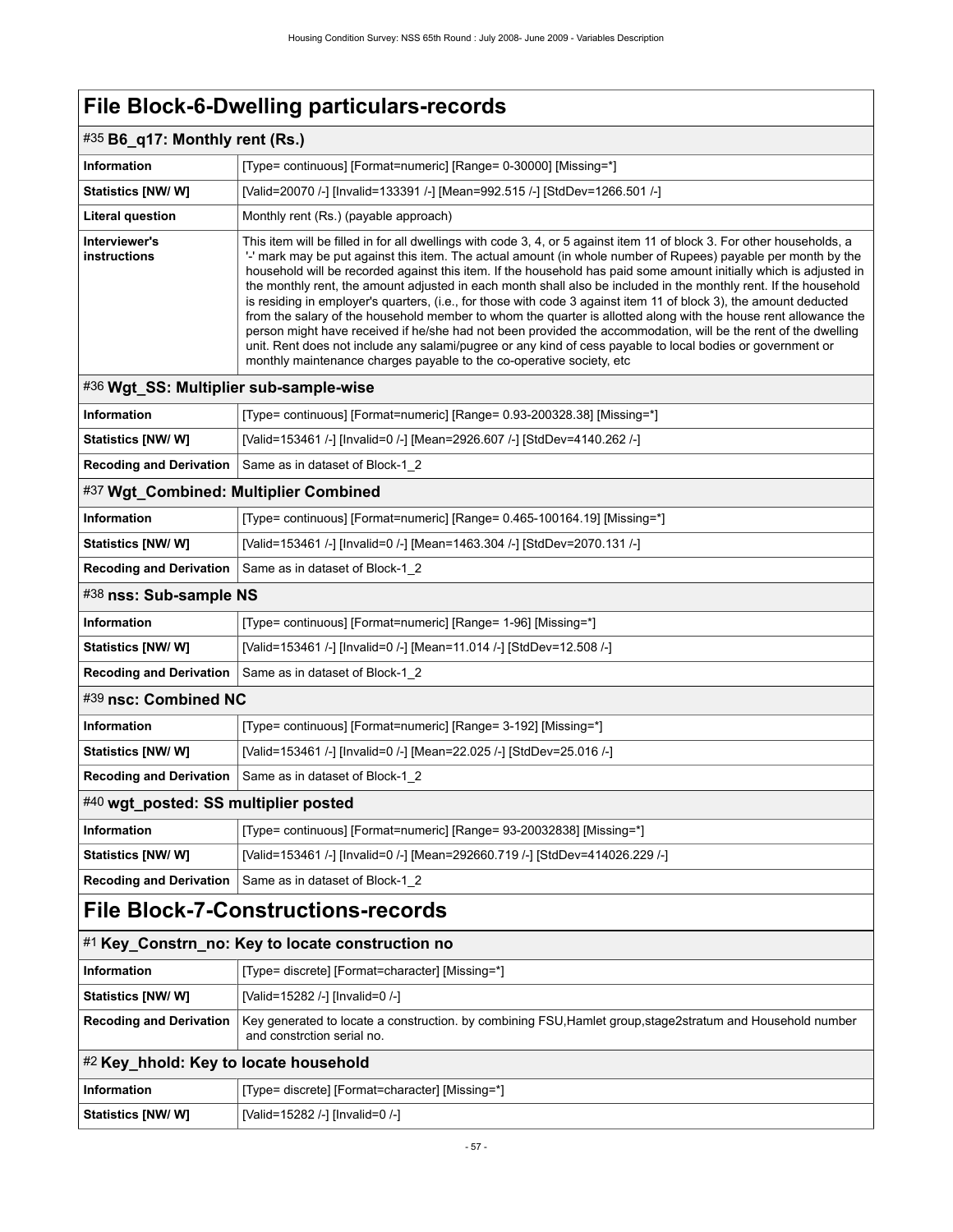|                                                                                                                                                             |                              | #2 Key_hhold: Key to locate household                                                                                                                       |                     |            |        |
|-------------------------------------------------------------------------------------------------------------------------------------------------------------|------------------------------|-------------------------------------------------------------------------------------------------------------------------------------------------------------|---------------------|------------|--------|
| <b>Definition</b>                                                                                                                                           |                              | Same as in dataset of Block-1-2                                                                                                                             |                     |            |        |
| <b>Literal question</b>                                                                                                                                     |                              | Same as in dataset of Block-1-2                                                                                                                             |                     |            |        |
| #3 Rec_Id: Record_Identifier                                                                                                                                |                              |                                                                                                                                                             |                     |            |        |
| <b>Information</b>                                                                                                                                          |                              | [Type= discrete] [Format=character] [Missing=*]                                                                                                             |                     |            |        |
| Statistics [NW/W]                                                                                                                                           |                              | [Valid=15282 /-] [Invalid=0 /-]                                                                                                                             |                     |            |        |
| <b>Definition</b>                                                                                                                                           |                              | Same as in dataset of Block-1-2                                                                                                                             |                     |            |        |
| Literal question                                                                                                                                            |                              | Same as in dataset of Block-1-2                                                                                                                             |                     |            |        |
| Value                                                                                                                                                       | Label                        |                                                                                                                                                             | Percentage<br>Cases |            |        |
| 07                                                                                                                                                          | Block -7 of schedule         |                                                                                                                                                             | 15282               |            | 100.0% |
|                                                                                                                                                             |                              | Warning: these figures indicate the number of cases found in the data file. They cannot be interpreted as summary statistics of the population of interest. |                     |            |        |
| #4 Round: Round                                                                                                                                             |                              |                                                                                                                                                             |                     |            |        |
| <b>Information</b>                                                                                                                                          |                              | [Type= discrete] [Format=character] [Missing=*]                                                                                                             |                     |            |        |
| Statistics [NW/W]                                                                                                                                           |                              | [Valid=15282 /-] [Invalid=0 /-]                                                                                                                             |                     |            |        |
| <b>Definition</b>                                                                                                                                           |                              | Same as in dataset of Block-1-2                                                                                                                             |                     |            |        |
| <b>Literal question</b>                                                                                                                                     |                              | Same as in dataset of Block-1-2                                                                                                                             |                     |            |        |
| Value                                                                                                                                                       | Label                        |                                                                                                                                                             | Cases               | Percentage |        |
| 65                                                                                                                                                          | NSS 65 Round                 |                                                                                                                                                             | 15282               |            | 100.0% |
|                                                                                                                                                             |                              | Warning: these figures indicate the number of cases found in the data file. They cannot be interpreted as summary statistics of the population of interest. |                     |            |        |
| #5 Sch_no: Schedule Number                                                                                                                                  |                              |                                                                                                                                                             |                     |            |        |
| <b>Information</b>                                                                                                                                          |                              | [Type= discrete] [Format=character] [Missing=*]                                                                                                             |                     |            |        |
| <b>Statistics [NW/W]</b>                                                                                                                                    |                              | [Valid=15282 /-] [Invalid=0 /-]                                                                                                                             |                     |            |        |
| <b>Definition</b>                                                                                                                                           |                              | Same as in dataset of Block-1-2                                                                                                                             |                     |            |        |
| <b>Literal question</b>                                                                                                                                     |                              | Same as in dataset of Block-1-2                                                                                                                             |                     |            |        |
| Value                                                                                                                                                       | Label                        |                                                                                                                                                             | Cases               | Percentage |        |
| 120                                                                                                                                                         | Schedule 1.2                 |                                                                                                                                                             | 15282               |            | 100.0% |
|                                                                                                                                                             |                              | Warning: these figures indicate the number of cases found in the data file. They cannot be interpreted as summary statistics of the population of interest. |                     |            |        |
| #6 Sample: Sample                                                                                                                                           |                              |                                                                                                                                                             |                     |            |        |
| <b>Information</b>                                                                                                                                          |                              | [Type= discrete] [Format=character] [Missing=*]                                                                                                             |                     |            |        |
| Statistics [NW/W]                                                                                                                                           |                              | [Valid=15282 /-] [Invalid=0 /-]                                                                                                                             |                     |            |        |
| <b>Definition</b>                                                                                                                                           |                              | Same as in dataset of Block-1-2                                                                                                                             |                     |            |        |
| <b>Literal question</b>                                                                                                                                     |                              | Same as in dataset of Block-1-2                                                                                                                             |                     |            |        |
| Value                                                                                                                                                       | Label<br>Percentage<br>Cases |                                                                                                                                                             |                     |            |        |
| $\mathbf{1}$<br>Central sample                                                                                                                              |                              |                                                                                                                                                             | 15254               |            | 99.8%  |
| $\overline{2}$<br>State sample                                                                                                                              |                              |                                                                                                                                                             | 28                  | 0.2%       |        |
| Warning: these figures indicate the number of cases found in the data file. They cannot be interpreted as summary statistics of the population of interest. |                              |                                                                                                                                                             |                     |            |        |
| #7 SubRound: Sub-Round                                                                                                                                      |                              |                                                                                                                                                             |                     |            |        |
| <b>Information</b>                                                                                                                                          |                              | [Type= discrete] [Format=character] [Missing=*]                                                                                                             |                     |            |        |
| <b>Statistics [NW/W]</b>                                                                                                                                    |                              | [Valid=15282 /-] [Invalid=0 /-]                                                                                                                             |                     |            |        |
| <b>Definition</b>                                                                                                                                           |                              | Same as in dataset of Block-1-2                                                                                                                             |                     |            |        |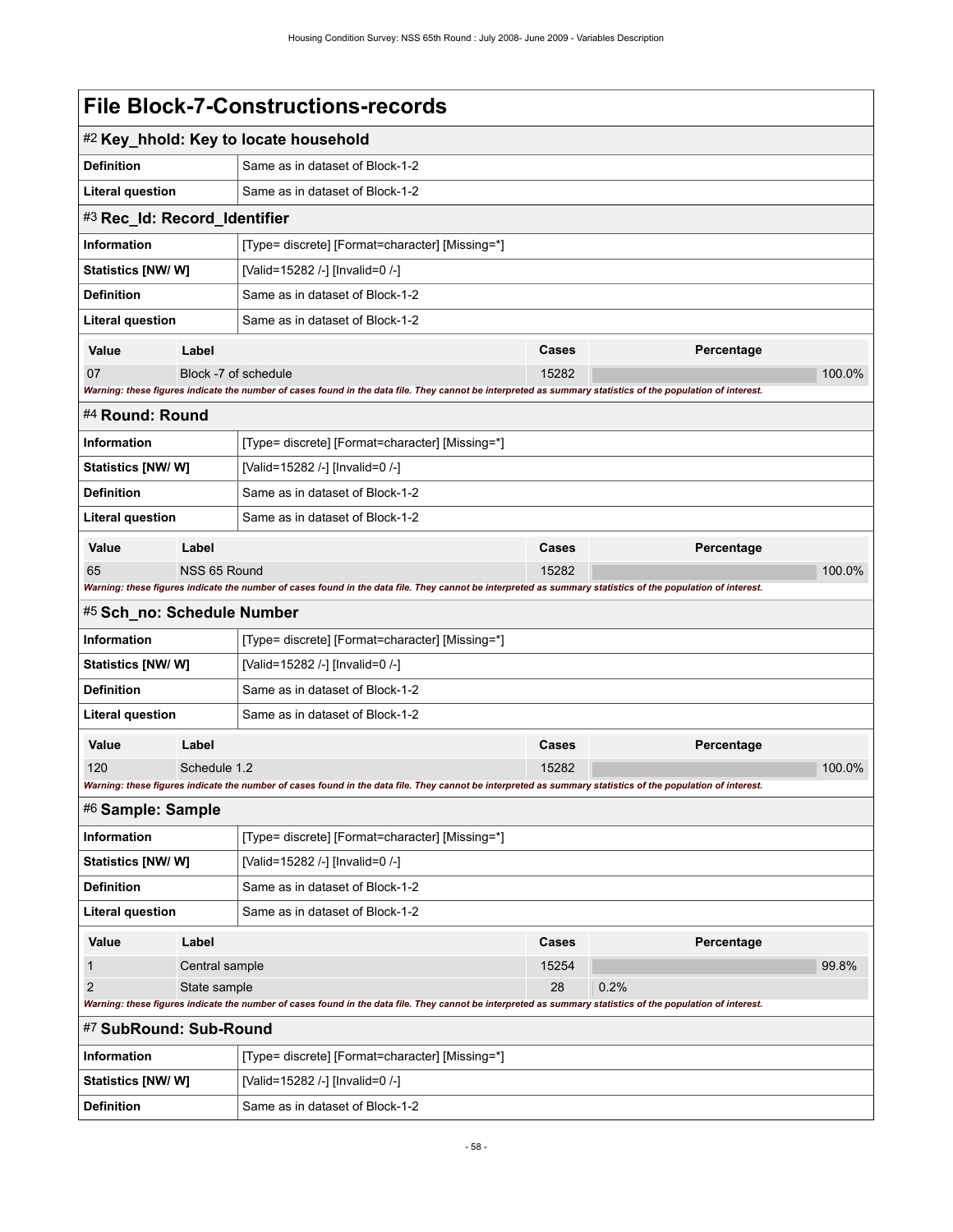| #7 SubRound: Sub-Round                                                                                                                                      |                            |                                                                                                                                                             |              |                |       |
|-------------------------------------------------------------------------------------------------------------------------------------------------------------|----------------------------|-------------------------------------------------------------------------------------------------------------------------------------------------------------|--------------|----------------|-------|
| <b>Literal question</b><br>Same as in dataset of Block-1-2                                                                                                  |                            |                                                                                                                                                             |              |                |       |
|                                                                                                                                                             |                            |                                                                                                                                                             |              |                |       |
| Value                                                                                                                                                       | Label                      |                                                                                                                                                             | Cases        | Percentage     |       |
| 1                                                                                                                                                           | Sub-round-1                |                                                                                                                                                             | 4986         |                | 32.6% |
| $\overline{2}$<br>3                                                                                                                                         | Sub-round-2<br>Sub-round-3 |                                                                                                                                                             | 3886<br>3391 | 25.4%<br>22.2% |       |
| 4                                                                                                                                                           | Sub-round-4                |                                                                                                                                                             | 3019         | 19.8%          |       |
| Warning: these figures indicate the number of cases found in the data file. They cannot be interpreted as summary statistics of the population of interest. |                            |                                                                                                                                                             |              |                |       |
| #8 SubSample: Sub-Sample                                                                                                                                    |                            |                                                                                                                                                             |              |                |       |
| Information                                                                                                                                                 |                            | [Type= discrete] [Format=character] [Missing=*]                                                                                                             |              |                |       |
| <b>Statistics [NW/ W]</b>                                                                                                                                   |                            | [Valid=15282 /-] [Invalid=0 /-]                                                                                                                             |              |                |       |
| <b>Definition</b>                                                                                                                                           |                            | Same as in dataset of Block-1-2                                                                                                                             |              |                |       |
| <b>Literal question</b>                                                                                                                                     |                            | Same as in dataset of Block-1-2                                                                                                                             |              |                |       |
| Value                                                                                                                                                       | Label                      |                                                                                                                                                             | Cases        | Percentage     |       |
| 1                                                                                                                                                           | Sub-sample-1               |                                                                                                                                                             | 7640         |                | 50.0% |
| $\overline{2}$                                                                                                                                              | Sub-sample-2               |                                                                                                                                                             | 7642         |                | 50.0% |
|                                                                                                                                                             |                            | Warning: these figures indicate the number of cases found in the data file. They cannot be interpreted as summary statistics of the population of interest. |              |                |       |
| #9 Sector: Sector                                                                                                                                           |                            |                                                                                                                                                             |              |                |       |
| Information                                                                                                                                                 |                            | [Type= discrete] [Format=character] [Missing=*]                                                                                                             |              |                |       |
| Statistics [NW/ W]                                                                                                                                          |                            | [Valid=15282 /-] [Invalid=0 /-]                                                                                                                             |              |                |       |
| <b>Definition</b>                                                                                                                                           |                            | Same as in dataset of Block-1-2                                                                                                                             |              |                |       |
| <b>Literal question</b><br>Same as in dataset of Block-1-2                                                                                                  |                            |                                                                                                                                                             |              |                |       |
| Value                                                                                                                                                       | Label                      |                                                                                                                                                             | Cases        | Percentage     |       |
| 1                                                                                                                                                           | Rural                      |                                                                                                                                                             | 12452        |                | 81.5% |
| 2                                                                                                                                                           | Urban                      |                                                                                                                                                             | 2830         | 18.5%          |       |
| #10 State: State                                                                                                                                            |                            | Warning: these figures indicate the number of cases found in the data file. They cannot be interpreted as summary statistics of the population of interest. |              |                |       |
|                                                                                                                                                             |                            |                                                                                                                                                             |              |                |       |
| Information                                                                                                                                                 |                            | [Type= discrete] [Format=character] [Missing=*]                                                                                                             |              |                |       |
| <b>Statistics [NW/ W]</b><br><b>Definition</b>                                                                                                              |                            | [Valid=15282 /-] [Invalid=0 /-]<br>Same as in dataset of Block-1-2                                                                                          |              |                |       |
| <b>Literal question</b>                                                                                                                                     |                            | Same as in dataset of Block-1-2                                                                                                                             |              |                |       |
|                                                                                                                                                             |                            | Frequency table not shown (35 Modalities)                                                                                                                   |              |                |       |
| #11 Region: Region                                                                                                                                          |                            |                                                                                                                                                             |              |                |       |
| <b>Information</b>                                                                                                                                          |                            | [Type= discrete] [Format=character] [Missing=*]                                                                                                             |              |                |       |
| Statistics [NW/W]                                                                                                                                           |                            | [Valid=15282 /-] [Invalid=0 /-]                                                                                                                             |              |                |       |
| <b>Definition</b>                                                                                                                                           |                            | Same as in dataset of Block-1-2                                                                                                                             |              |                |       |
| <b>Literal question</b><br>Same as in dataset of Block-1-2                                                                                                  |                            |                                                                                                                                                             |              |                |       |
| Value                                                                                                                                                       | Label                      |                                                                                                                                                             | Cases        | Percentage     |       |
| 1                                                                                                                                                           | Region-1                   |                                                                                                                                                             | 5066         |                | 33.2% |
| $\overline{2}$                                                                                                                                              | Region-2                   |                                                                                                                                                             | 4631         |                | 30.3% |
| 3                                                                                                                                                           | Region-3                   |                                                                                                                                                             | 2331         | 15.3%          |       |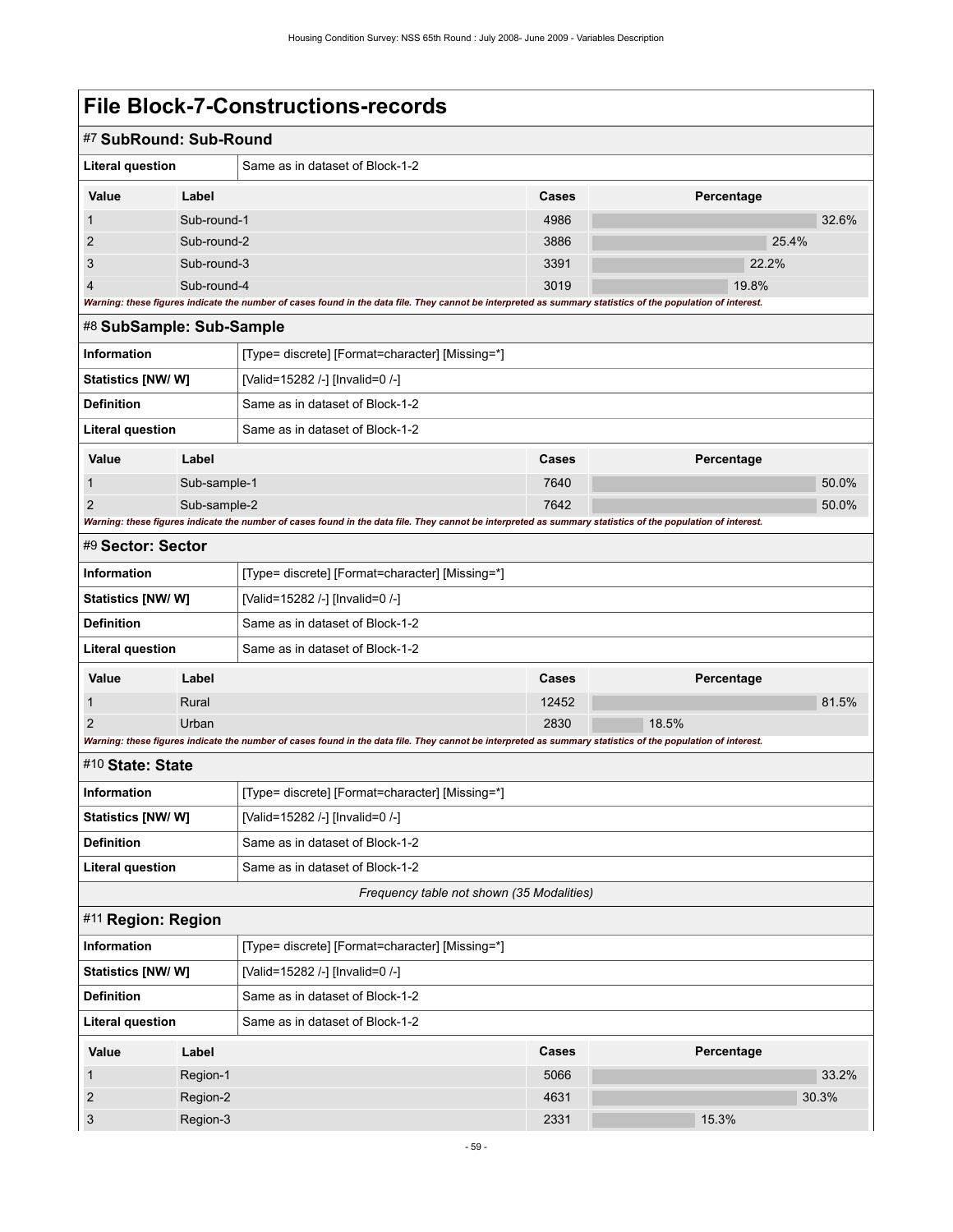| #11 Region: Region                                         |          |                                                                                                                                                             |       |            |
|------------------------------------------------------------|----------|-------------------------------------------------------------------------------------------------------------------------------------------------------------|-------|------------|
| Value                                                      | Label    |                                                                                                                                                             | Cases | Percentage |
| 4                                                          | Region-4 |                                                                                                                                                             | 1375  | 9.0%       |
| 5                                                          | Region-5 |                                                                                                                                                             | 1617  | 10.6%      |
| 6                                                          | Region-6 |                                                                                                                                                             | 262   | 1.7%       |
|                                                            |          | Warning: these figures indicate the number of cases found in the data file. They cannot be interpreted as summary statistics of the population of interest. |       |            |
|                                                            |          | #12 FODSub_Region: FOD Sub-Region                                                                                                                           |       |            |
| Information                                                |          | [Type= discrete] [Format=character] [Missing=*]                                                                                                             |       |            |
| Statistics [NW/W]                                          |          | [Valid=15282 /-] [Invalid=0 /-]                                                                                                                             |       |            |
| <b>Definition</b>                                          |          | Same as in dataset of Block-1-2                                                                                                                             |       |            |
| <b>Literal question</b>                                    |          | Same as in dataset of Block-1-2                                                                                                                             |       |            |
| #13 District: District                                     |          |                                                                                                                                                             |       |            |
| Information                                                |          | [Type= discrete] [Format=character] [Missing=*]                                                                                                             |       |            |
| Statistics [NW/W]                                          |          | [Valid=15282 /-] [Invalid=0 /-]                                                                                                                             |       |            |
| <b>Definition</b>                                          |          | Same as in dataset of Block-1-2                                                                                                                             |       |            |
| <b>Literal question</b>                                    |          | Same as in dataset of Block-1-2                                                                                                                             |       |            |
| #14 Stratum: Stratum                                       |          |                                                                                                                                                             |       |            |
| <b>Information</b>                                         |          | [Type= discrete] [Format=character] [Missing=*]                                                                                                             |       |            |
| Statistics [NW/ W]                                         |          | [Valid=15282 /-] [Invalid=0 /-]                                                                                                                             |       |            |
| <b>Definition</b>                                          |          | Same as in dataset of Block-1-2                                                                                                                             |       |            |
| <b>Literal question</b><br>Same as in dataset of Block-1-2 |          |                                                                                                                                                             |       |            |
| #15 Sub_Stratum: Sub-Stratum(urban only)                   |          |                                                                                                                                                             |       |            |
| <b>Information</b>                                         |          | [Type= discrete] [Format=character] [Missing=*]                                                                                                             |       |            |
| Statistics [NW/ W]                                         |          | [Valid=2830 /-] [Invalid=0 /-]                                                                                                                              |       |            |
| <b>Definition</b>                                          |          | Same as in dataset of Block-1-2                                                                                                                             |       |            |
| <b>Literal question</b>                                    |          | Same as in dataset of Block-1-2                                                                                                                             |       |            |
| #16 FSU: FSU Serial number                                 |          |                                                                                                                                                             |       |            |
| Information                                                |          | [Type= discrete] [Format=character] [Missing=*]                                                                                                             |       |            |
| <b>Statistics [NW/ W]</b>                                  |          | [Valid=15282 /-] [Invalid=0 /-]                                                                                                                             |       |            |
| <b>Definition</b>                                          |          | Same as in dataset of Block-1-2                                                                                                                             |       |            |
| <b>Literal question</b>                                    |          | Same as in dataset of Block-1-2                                                                                                                             |       |            |
| #17 Hg_sb_no: hg/ sb Number                                |          |                                                                                                                                                             |       |            |
| <b>Information</b>                                         |          | [Type= discrete] [Format=character] [Missing=*]                                                                                                             |       |            |
| <b>Statistics [NW/ W]</b>                                  |          | [Valid=15282 /-] [Invalid=0 /-]                                                                                                                             |       |            |
| <b>Definition</b>                                          |          | Same as in dataset of Block-1-2                                                                                                                             |       |            |
| <b>Literal question</b>                                    |          | Same as in dataset of Block-1-2                                                                                                                             |       |            |
|                                                            |          | #18 Stage2Stratum: Second Stage Stratum no.                                                                                                                 |       |            |
| <b>Information</b>                                         |          | [Type= discrete] [Format=character] [Missing=*]                                                                                                             |       |            |
| Statistics [NW/W]                                          |          | [Valid=15282 /-] [Invalid=0 /-]                                                                                                                             |       |            |
| <b>Definition</b>                                          |          | Same as in dataset of Block-1-2                                                                                                                             |       |            |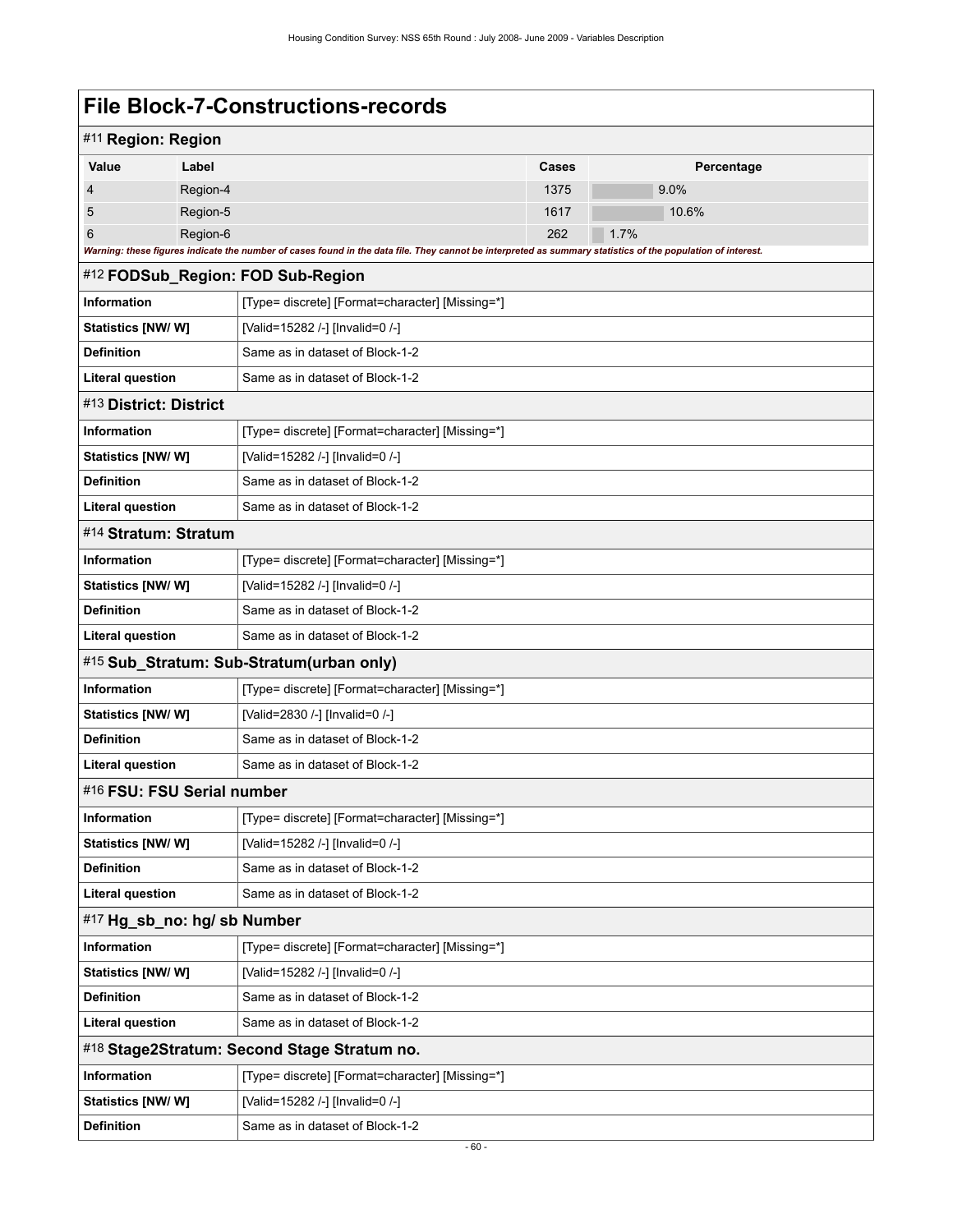| #18 Stage2Stratum: Second Stage Stratum no.                                                                                                                                                                                                                                                                                                                                                                                                                                                                                                                                                                                                                                                        |                                                                                                                                                                                                                                                                                                                                                                                            |                                                                                                                                                                                                                                  |                |                             |                     |  |  |
|----------------------------------------------------------------------------------------------------------------------------------------------------------------------------------------------------------------------------------------------------------------------------------------------------------------------------------------------------------------------------------------------------------------------------------------------------------------------------------------------------------------------------------------------------------------------------------------------------------------------------------------------------------------------------------------------------|--------------------------------------------------------------------------------------------------------------------------------------------------------------------------------------------------------------------------------------------------------------------------------------------------------------------------------------------------------------------------------------------|----------------------------------------------------------------------------------------------------------------------------------------------------------------------------------------------------------------------------------|----------------|-----------------------------|---------------------|--|--|
| <b>Literal question</b>                                                                                                                                                                                                                                                                                                                                                                                                                                                                                                                                                                                                                                                                            | Same as in dataset of Block-1-2                                                                                                                                                                                                                                                                                                                                                            |                                                                                                                                                                                                                                  |                |                             |                     |  |  |
| #19 Hhold_No: Household No.                                                                                                                                                                                                                                                                                                                                                                                                                                                                                                                                                                                                                                                                        |                                                                                                                                                                                                                                                                                                                                                                                            |                                                                                                                                                                                                                                  |                |                             |                     |  |  |
| <b>Information</b>                                                                                                                                                                                                                                                                                                                                                                                                                                                                                                                                                                                                                                                                                 |                                                                                                                                                                                                                                                                                                                                                                                            | [Type= discrete] [Format=character] [Missing=*]                                                                                                                                                                                  |                |                             |                     |  |  |
| <b>Statistics [NW/ W]</b>                                                                                                                                                                                                                                                                                                                                                                                                                                                                                                                                                                                                                                                                          |                                                                                                                                                                                                                                                                                                                                                                                            | [Valid=15282 /-] [Invalid=0 /-]                                                                                                                                                                                                  |                |                             |                     |  |  |
| <b>Definition</b>                                                                                                                                                                                                                                                                                                                                                                                                                                                                                                                                                                                                                                                                                  |                                                                                                                                                                                                                                                                                                                                                                                            | Same as in dataset of Block-1-2                                                                                                                                                                                                  |                | Percentage<br>98.1%<br>1.7% |                     |  |  |
| <b>Literal question</b>                                                                                                                                                                                                                                                                                                                                                                                                                                                                                                                                                                                                                                                                            |                                                                                                                                                                                                                                                                                                                                                                                            | Same as in dataset of Block-1-2                                                                                                                                                                                                  |                |                             |                     |  |  |
| #20 B7_q3: Srl. no. of construction                                                                                                                                                                                                                                                                                                                                                                                                                                                                                                                                                                                                                                                                |                                                                                                                                                                                                                                                                                                                                                                                            |                                                                                                                                                                                                                                  |                |                             |                     |  |  |
| <b>Information</b>                                                                                                                                                                                                                                                                                                                                                                                                                                                                                                                                                                                                                                                                                 |                                                                                                                                                                                                                                                                                                                                                                                            | [Type= discrete] [Format=character] [Missing=*]                                                                                                                                                                                  |                |                             |                     |  |  |
| <b>Statistics [NW/ W]</b>                                                                                                                                                                                                                                                                                                                                                                                                                                                                                                                                                                                                                                                                          |                                                                                                                                                                                                                                                                                                                                                                                            | [Valid=15282 /-] [Invalid=0 /-]                                                                                                                                                                                                  |                |                             | Percentage<br>96.3% |  |  |
| <b>Literal question</b>                                                                                                                                                                                                                                                                                                                                                                                                                                                                                                                                                                                                                                                                            |                                                                                                                                                                                                                                                                                                                                                                                            | Srl. no. of constructions                                                                                                                                                                                                        |                |                             |                     |  |  |
| Interviewer's<br>Six serial numbers, to record details of six constructions in the two sheets of Block 7, are already printed.<br><b>instructions</b><br>Each column relates to one construction and information in items 4 to 27 is to be collected separately for each<br>construction. While recording the constructions, all the constructions undertaken 'at the present premises' will<br>be listed first, followed by those undertaken at 'elsewhere'. If a sample household undertook more than six<br>constructions, additional sheet (second sheet) of Block 7 may be attached and continuous serial number, starting<br>from 7 may be given against item 3 (srl. no. of constructions). |                                                                                                                                                                                                                                                                                                                                                                                            |                                                                                                                                                                                                                                  |                |                             |                     |  |  |
| Value                                                                                                                                                                                                                                                                                                                                                                                                                                                                                                                                                                                                                                                                                              | Label                                                                                                                                                                                                                                                                                                                                                                                      |                                                                                                                                                                                                                                  | Cases          |                             |                     |  |  |
| 01                                                                                                                                                                                                                                                                                                                                                                                                                                                                                                                                                                                                                                                                                                 |                                                                                                                                                                                                                                                                                                                                                                                            |                                                                                                                                                                                                                                  | 14991          |                             |                     |  |  |
| 02                                                                                                                                                                                                                                                                                                                                                                                                                                                                                                                                                                                                                                                                                                 |                                                                                                                                                                                                                                                                                                                                                                                            |                                                                                                                                                                                                                                  | 267            |                             |                     |  |  |
| 03                                                                                                                                                                                                                                                                                                                                                                                                                                                                                                                                                                                                                                                                                                 |                                                                                                                                                                                                                                                                                                                                                                                            |                                                                                                                                                                                                                                  | 22             | 0.1%                        |                     |  |  |
| 04                                                                                                                                                                                                                                                                                                                                                                                                                                                                                                                                                                                                                                                                                                 |                                                                                                                                                                                                                                                                                                                                                                                            |                                                                                                                                                                                                                                  | $\overline{2}$ | 0.0%                        |                     |  |  |
|                                                                                                                                                                                                                                                                                                                                                                                                                                                                                                                                                                                                                                                                                                    |                                                                                                                                                                                                                                                                                                                                                                                            | Warning: these figures indicate the number of cases found in the data file. They cannot be interpreted as summary statistics of the population of interest.                                                                      |                |                             |                     |  |  |
|                                                                                                                                                                                                                                                                                                                                                                                                                                                                                                                                                                                                                                                                                                    |                                                                                                                                                                                                                                                                                                                                                                                            | #21 B7_q1: No. of constructions undertaken                                                                                                                                                                                       |                |                             |                     |  |  |
| <b>Information</b>                                                                                                                                                                                                                                                                                                                                                                                                                                                                                                                                                                                                                                                                                 |                                                                                                                                                                                                                                                                                                                                                                                            | [Type= discrete] [Format=numeric] [Range= 1-4] [Missing=*]                                                                                                                                                                       |                |                             |                     |  |  |
| <b>Statistics [NW/ W]</b>                                                                                                                                                                                                                                                                                                                                                                                                                                                                                                                                                                                                                                                                          |                                                                                                                                                                                                                                                                                                                                                                                            | [Valid=15282 /-] [Invalid=0 /-]                                                                                                                                                                                                  |                |                             |                     |  |  |
| <b>Literal question</b>                                                                                                                                                                                                                                                                                                                                                                                                                                                                                                                                                                                                                                                                            |                                                                                                                                                                                                                                                                                                                                                                                            | Number of constructions undertaken during last 365 days                                                                                                                                                                          |                |                             |                     |  |  |
| <b>instructions</b>                                                                                                                                                                                                                                                                                                                                                                                                                                                                                                                                                                                                                                                                                | Interviewer's<br>The number of constructions undertaken by the sample household for residential purposes during the last 365<br>days is to be entered against this item. This will include the constructions which started earlier, but the activity<br>continued during the last 365 days, as well as the constructions initiated during the last 365 days (whether<br>completed or not). |                                                                                                                                                                                                                                  |                |                             |                     |  |  |
| Value                                                                                                                                                                                                                                                                                                                                                                                                                                                                                                                                                                                                                                                                                              | Label                                                                                                                                                                                                                                                                                                                                                                                      |                                                                                                                                                                                                                                  | <b>Cases</b>   |                             |                     |  |  |
| $\mathbf{1}$                                                                                                                                                                                                                                                                                                                                                                                                                                                                                                                                                                                                                                                                                       |                                                                                                                                                                                                                                                                                                                                                                                            |                                                                                                                                                                                                                                  | 14724          |                             |                     |  |  |
| $\overline{2}$                                                                                                                                                                                                                                                                                                                                                                                                                                                                                                                                                                                                                                                                                     |                                                                                                                                                                                                                                                                                                                                                                                            |                                                                                                                                                                                                                                  | 490            | 3.2%                        |                     |  |  |
| 3                                                                                                                                                                                                                                                                                                                                                                                                                                                                                                                                                                                                                                                                                                  |                                                                                                                                                                                                                                                                                                                                                                                            |                                                                                                                                                                                                                                  | 60             | 0.4%                        |                     |  |  |
| $\overline{4}$                                                                                                                                                                                                                                                                                                                                                                                                                                                                                                                                                                                                                                                                                     |                                                                                                                                                                                                                                                                                                                                                                                            |                                                                                                                                                                                                                                  | 8              | 0.1%                        |                     |  |  |
|                                                                                                                                                                                                                                                                                                                                                                                                                                                                                                                                                                                                                                                                                                    |                                                                                                                                                                                                                                                                                                                                                                                            | Warning: these figures indicate the number of cases found in the data file. They cannot be interpreted as summary statistics of the population of interest.                                                                      |                |                             |                     |  |  |
| #22 B7_q2: No. of constructions completed                                                                                                                                                                                                                                                                                                                                                                                                                                                                                                                                                                                                                                                          |                                                                                                                                                                                                                                                                                                                                                                                            |                                                                                                                                                                                                                                  |                |                             |                     |  |  |
| <b>Information</b>                                                                                                                                                                                                                                                                                                                                                                                                                                                                                                                                                                                                                                                                                 |                                                                                                                                                                                                                                                                                                                                                                                            | [Type= discrete] [Format=numeric] [Range= 0-4] [Missing=*]                                                                                                                                                                       |                |                             |                     |  |  |
| <b>Statistics [NW/ W]</b>                                                                                                                                                                                                                                                                                                                                                                                                                                                                                                                                                                                                                                                                          |                                                                                                                                                                                                                                                                                                                                                                                            | [Valid=15175 /-] [Invalid=107 /-]                                                                                                                                                                                                |                |                             |                     |  |  |
| <b>Literal question</b>                                                                                                                                                                                                                                                                                                                                                                                                                                                                                                                                                                                                                                                                            |                                                                                                                                                                                                                                                                                                                                                                                            | Number of constructions completed during the last 365 days                                                                                                                                                                       |                |                             |                     |  |  |
| Interviewer's<br>instructions                                                                                                                                                                                                                                                                                                                                                                                                                                                                                                                                                                                                                                                                      |                                                                                                                                                                                                                                                                                                                                                                                            | In column 3, the total number of constructions completed by the sample household during the last 365 days will<br>be entered. A new construction will be considered as 'completed' if it is considered by its owner as completed |                |                             |                     |  |  |

and ready for its first occupation. Issuing of 'completion certificate' from any authority will not be a pre-requisite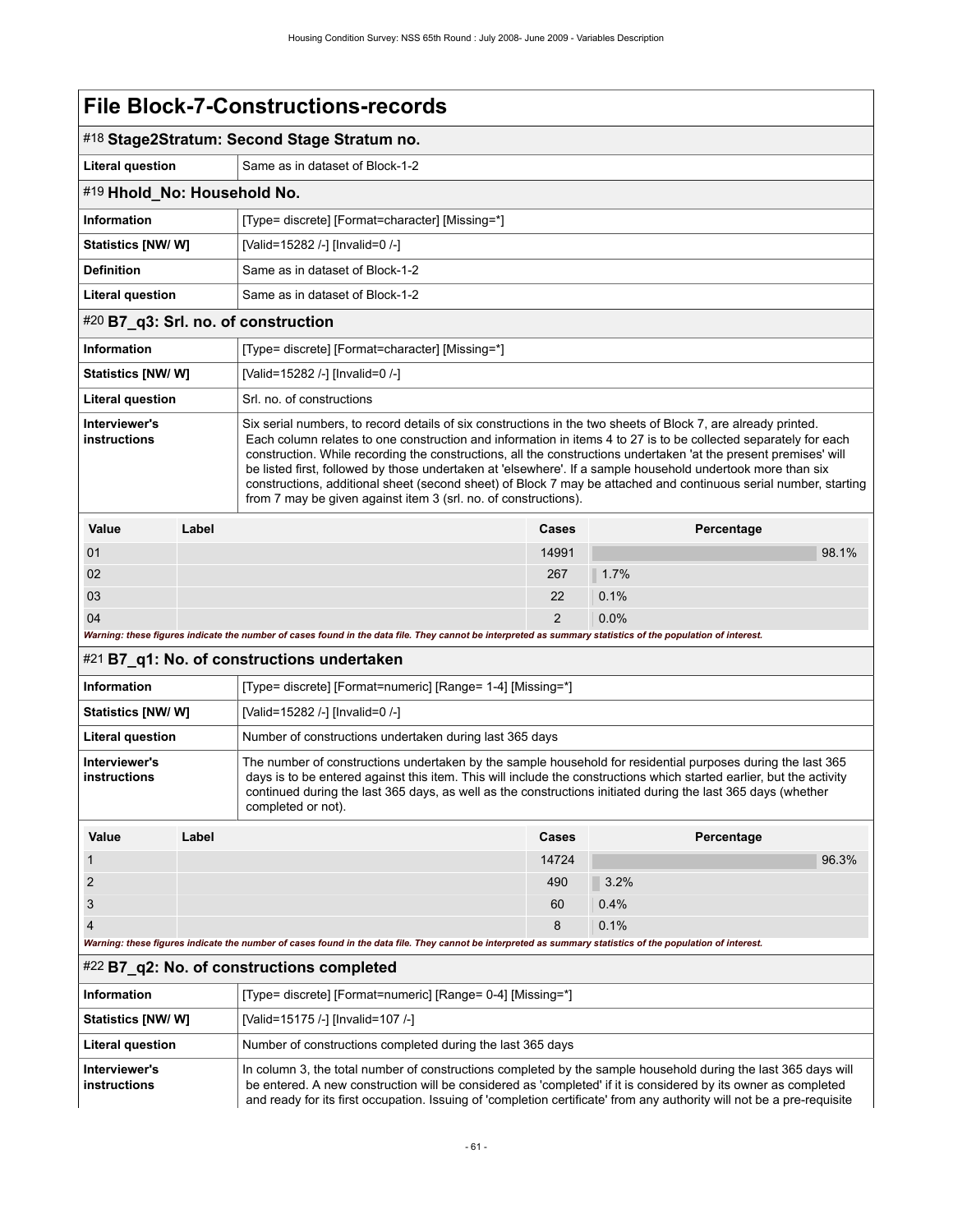### #22 **B7\_q2: No. of constructions completed**

 for the building to be considered as 'completed'. In the case of addition, alteration and improvement, a construction will be considered as 'completed' if the owner feels so.

| Value          | Label                                                                                                                                                                                                                          | Cases | Percentage |
|----------------|--------------------------------------------------------------------------------------------------------------------------------------------------------------------------------------------------------------------------------|-------|------------|
| $\overline{0}$ |                                                                                                                                                                                                                                | 1754  | 11.6%      |
|                |                                                                                                                                                                                                                                | 13091 | 86.3%      |
| $\overline{2}$ |                                                                                                                                                                                                                                | 269   | 1.8%       |
| 3              |                                                                                                                                                                                                                                | 57    | 0.4%       |
| $\overline{4}$ |                                                                                                                                                                                                                                | 4     | 0.0%       |
| Sysmiss        | 144-metrin 46-cal Minimum Andrews Absolute the College Absolute Absolute Absolute Absolute Absolute and the computer of the property of Absolute Absolute Absolute Absolute Absolute Absolute Absolute Absolute Absolute Absol | 107   |            |

*Warning: these figures indicate the number of cases found in the data file. They cannot be interpreted as summary statistics of the population of interest.*

#### #23 **B7\_q4: Place of constructions**

| Information                   |       | [Type= discrete] [Format=character] [Missing=*]                                                                                                                                                                                                                                                                                              |       |            |       |
|-------------------------------|-------|----------------------------------------------------------------------------------------------------------------------------------------------------------------------------------------------------------------------------------------------------------------------------------------------------------------------------------------------|-------|------------|-------|
| Statistics [NW/ W]            |       | [Valid=15205 /-] [Invalid=0 /-]                                                                                                                                                                                                                                                                                                              |       |            |       |
| <b>Literal question</b>       |       | Place of construction                                                                                                                                                                                                                                                                                                                        |       |            |       |
| Interviewer's<br>instructions |       | The place where the sample household has undertaken the constructions during the last 365 days may be<br>reported for each construction. If the construction is undertaken at the 'present premises' where the household is<br>residing, code 1 will be entered and if the construction is undertaken at 'elsewhere', code 2 will be entered |       |            |       |
| Value                         | Label |                                                                                                                                                                                                                                                                                                                                              | Cases | Percentage |       |
| At same premises              |       |                                                                                                                                                                                                                                                                                                                                              | 14533 |            | 95.6% |

| $\sqrt{2}$ | $\sim$  |
|------------|---------|
| Elsewhere  | $4.4\%$ |
| L          | 0/2     |

*Warning: these figures indicate the number of cases found in the data file. They cannot be interpreted as summary statistics of the population of interest.*

#### #24 **B7\_q5: Type of construction**

| Information                   |              | [Type= discrete] [Format=character] [Missing=*]                                                                                                                                                                                                                                                                                                                                                                                   |       |            |
|-------------------------------|--------------|-----------------------------------------------------------------------------------------------------------------------------------------------------------------------------------------------------------------------------------------------------------------------------------------------------------------------------------------------------------------------------------------------------------------------------------|-------|------------|
| Statistics [NW/ W]            |              | [Valid=15266 /-] [Invalid=0 /-]                                                                                                                                                                                                                                                                                                                                                                                                   |       |            |
| <b>Literal question</b>       |              | Type of construction                                                                                                                                                                                                                                                                                                                                                                                                              |       |            |
| Interviewer's<br>instructions |              | For construction of an entirely new building code 1 will be recorded. If extension of existing building results in<br>the increase of floor area, it is to be considered as addition to floor area and code 2 will be recorded for such<br>construction. Any type of remodelling, renovation or major repair work is to be treated as alteration/improvement/<br>major repair and code 3 will be recorded for such constructions. |       |            |
| Value                         | Label        |                                                                                                                                                                                                                                                                                                                                                                                                                                   | Cases | Percentage |
|                               | Now building |                                                                                                                                                                                                                                                                                                                                                                                                                                   | 3077  | 20.2%      |

| New building                        | 3077 | 20.2%    |       |
|-------------------------------------|------|----------|-------|
| Addition to floor space             | 2349 | $15.4\%$ |       |
| Alteration/improvement/major repair | 9840 |          | 64.5% |

*Warning: these figures indicate the number of cases found in the data file. They cannot be interpreted as summary statistics of the population of interest.*

#### #25 **B7\_q6: Whether construction is complete**

| <b>Information</b>            | [Type= discrete] [Format=character] [Missing=*]                                                                      |
|-------------------------------|----------------------------------------------------------------------------------------------------------------------|
| <b>Statistics [NW/ W]</b>     | [Valid=15240 /-] [Invalid=0 /-]                                                                                      |
| Literal question              | Whether construction is complete as on the date of survey?                                                           |
| Interviewer's<br>instructions | If the construction is 'complete' on the date of survey, code 1 will be recorded, otherwise code 2 will be recorded. |

| Value                                                                                                                                                       | Label | Cases | Percentage |       |
|-------------------------------------------------------------------------------------------------------------------------------------------------------------|-------|-------|------------|-------|
|                                                                                                                                                             |       | 13317 |            | 87.4% |
|                                                                                                                                                             |       | 1923  | 12.6%      |       |
| Warning: these figures indicate the number of cases found in the data file. They cannot be interpreted as summary statistics of the population of interest. |       |       |            |       |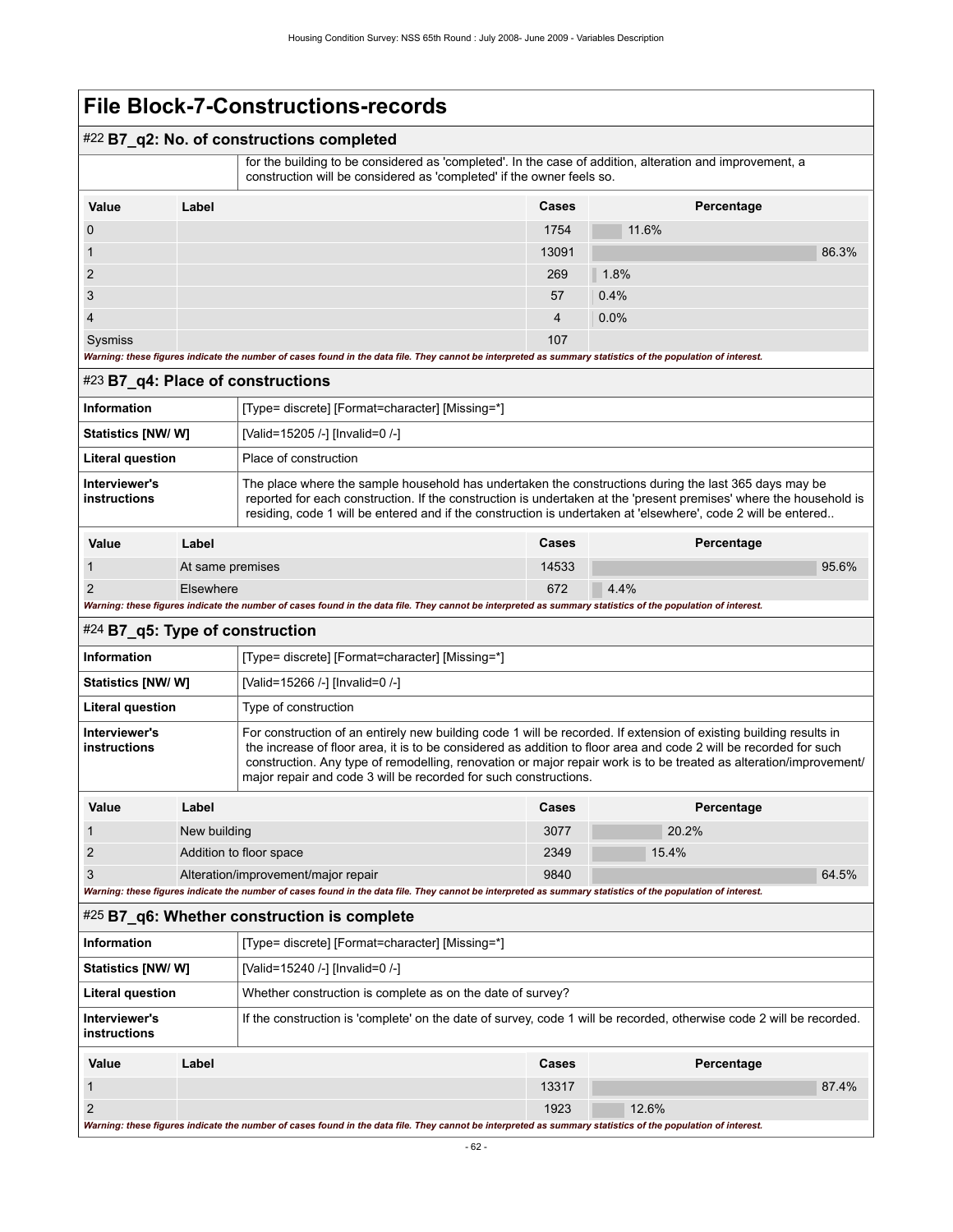|                               | #26 B7_q7: Type of structure |                                                                                                                                                                                                                                                                                                                                                     |       |            |  |
|-------------------------------|------------------------------|-----------------------------------------------------------------------------------------------------------------------------------------------------------------------------------------------------------------------------------------------------------------------------------------------------------------------------------------------------|-------|------------|--|
| <b>Information</b>            |                              | [Type= discrete] [Format=character] [Missing=*]                                                                                                                                                                                                                                                                                                     |       |            |  |
| <b>Statistics [NW/W]</b>      |                              | [Valid=13222 /-] [Invalid=0 /-]                                                                                                                                                                                                                                                                                                                     |       |            |  |
| <b>Pre-question</b>           |                              | If code is 1 in q.6 then ask this question.                                                                                                                                                                                                                                                                                                         |       |            |  |
| <b>Literal question</b>       |                              | Type of structure                                                                                                                                                                                                                                                                                                                                   |       |            |  |
| <b>Post-question</b>          |                              | Skip this otherwise                                                                                                                                                                                                                                                                                                                                 |       |            |  |
| Interviewer's<br>instructions |                              | The type of structure, i.e., whether the structure constructed is pucca, semi-pucca or katcha will be recorded<br>against this item in terms of codes for each completed construction. If a building consists of different types of<br>structure, the determination of its type will be based on the type of structure that covers major floor area |       |            |  |
| Value                         | Label                        |                                                                                                                                                                                                                                                                                                                                                     | Cases | Percentage |  |
| $\mathbf{1}$                  | Pucca                        |                                                                                                                                                                                                                                                                                                                                                     | 5279  | 39.9%      |  |
| 2                             | Semi-pucca                   |                                                                                                                                                                                                                                                                                                                                                     | 3211  | 24.3%      |  |
| 3                             | Katcha                       |                                                                                                                                                                                                                                                                                                                                                     | 4732  | 35.8%      |  |

*Warning: these figures indicate the number of cases found in the data file. They cannot be interpreted as summary statistics of the population of interest.*

| $\#27$ B7_q8: Floor area (Sq. ft. in whole no.) |                                                                                                                                                                                                                                                                                                           |  |
|-------------------------------------------------|-----------------------------------------------------------------------------------------------------------------------------------------------------------------------------------------------------------------------------------------------------------------------------------------------------------|--|
| Information                                     | [Type= continuous] [Format=numeric] [Range= 0-7200] [Missing=*]                                                                                                                                                                                                                                           |  |
| Statistics [NW/W]                               | [Valid=4022 /-] [Invalid=11260 /-] [Mean=297.328 /-] [StdDev=323.349 /-]                                                                                                                                                                                                                                  |  |
| <b>Pre-question</b>                             | If code is 1 in Q.6 and code 1 or 2 in Q.5 then ask this question.                                                                                                                                                                                                                                        |  |
| <b>Literal question</b>                         | Floor area ((in sq. ft. and in whole numbers)                                                                                                                                                                                                                                                             |  |
| <b>Post-question</b>                            | Skip this otherwise                                                                                                                                                                                                                                                                                       |  |
| Interviewer's<br>instructions                   | Floor area refers to the carpet area of the building. It includes the area of room, kitchen, etc., but excludes<br>uncovered area both inside and outside the structure; e.g., terrace, stairs, stairways, landing, etc. Floor area will<br>be recorded in this item in square feet and in whole numbers. |  |

#### #28 **B7\_q9: No. of dwelling units**

| <b>Information</b>            | [Type= discrete] [Format=numeric] [Range= 1-5] [Missing=*]                                                                                                                                                                                                                                                                                                                                                                                                                                                                                                    |
|-------------------------------|---------------------------------------------------------------------------------------------------------------------------------------------------------------------------------------------------------------------------------------------------------------------------------------------------------------------------------------------------------------------------------------------------------------------------------------------------------------------------------------------------------------------------------------------------------------|
| <b>Statistics [NW/W]</b>      | [Valid=4015 /-] [Invalid=11267 /-]                                                                                                                                                                                                                                                                                                                                                                                                                                                                                                                            |
| <b>Pre-question</b>           | If code is 1 in Q.6 and code 1 or 2 in Q.5 then ask this question.                                                                                                                                                                                                                                                                                                                                                                                                                                                                                            |
| <b>Literal question</b>       | No. of dwelling units                                                                                                                                                                                                                                                                                                                                                                                                                                                                                                                                         |
| <b>Post-question</b>          | Skip this otherwise                                                                                                                                                                                                                                                                                                                                                                                                                                                                                                                                           |
| Interviewer's<br>instructions | The number of dwelling units in the new building or the number of dwelling units in which additional floor space<br>has been constructed will be recorded against this item in the relevant column(s). Sometimes, it may be difficult<br>to arrive at the number of dwelling units, especially in the case of new buildings which are not yet occupied<br>by the households. In such situations, the number of dwelling units for which provision has been made in the<br>building, as adjudged and reported by the informant, will be recorded in this item. |

| Value                                                                                                                                                       | Label | <b>Cases</b> | Percentage |
|-------------------------------------------------------------------------------------------------------------------------------------------------------------|-------|--------------|------------|
|                                                                                                                                                             |       | 3796         | 94.5%      |
| 2                                                                                                                                                           |       | 151          | 3.8%       |
| 3                                                                                                                                                           |       | 45           | 1.1%       |
| $\overline{4}$                                                                                                                                              |       | 16           | 0.4%       |
| 5                                                                                                                                                           |       | 7            | 0.2%       |
| Sysmiss                                                                                                                                                     |       | 11267        |            |
| Warning: these figures indicate the number of cases found in the data file. They cannot be interpreted as summary statistics of the population of interest. |       |              |            |

## #29 **B7\_q10: total cost of construction (Rs.)**

### **Information information** [Type= continuous] [Format=numeric] [Range= 50-3000000] [Missing=\*]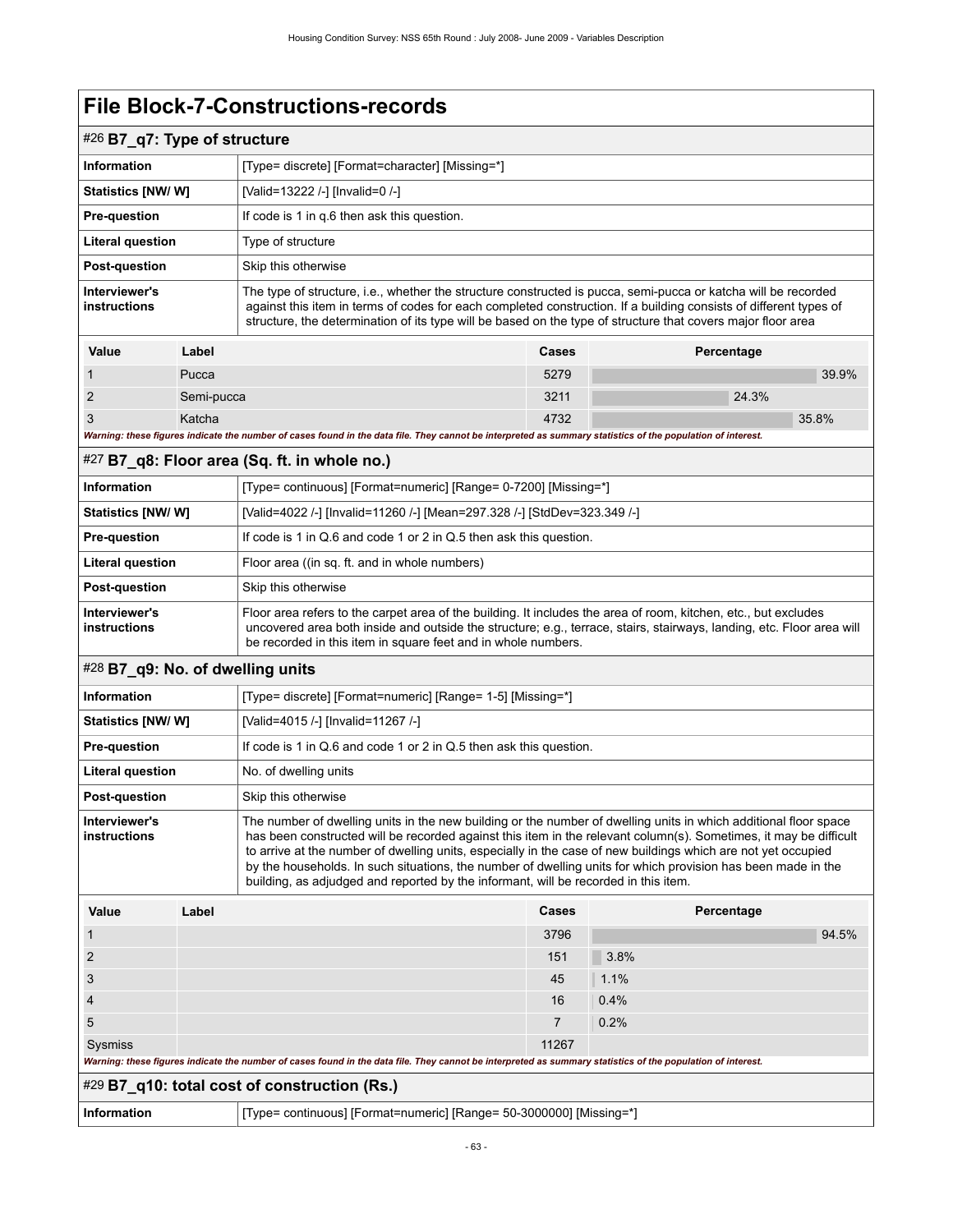| #29 B7_q10: total cost of construction (Rs.) |                                                                                                                                                                                                                                                                                                                                                                                                                                                                                                                                                                                                                                                                                                                                                                                                                                                                                                                                                                                                                                                                                                                                                                                                                                                                                                                                                                                                                                                                                                                                                                                                                                                                                                                                                                                                                                                                      |  |
|----------------------------------------------|----------------------------------------------------------------------------------------------------------------------------------------------------------------------------------------------------------------------------------------------------------------------------------------------------------------------------------------------------------------------------------------------------------------------------------------------------------------------------------------------------------------------------------------------------------------------------------------------------------------------------------------------------------------------------------------------------------------------------------------------------------------------------------------------------------------------------------------------------------------------------------------------------------------------------------------------------------------------------------------------------------------------------------------------------------------------------------------------------------------------------------------------------------------------------------------------------------------------------------------------------------------------------------------------------------------------------------------------------------------------------------------------------------------------------------------------------------------------------------------------------------------------------------------------------------------------------------------------------------------------------------------------------------------------------------------------------------------------------------------------------------------------------------------------------------------------------------------------------------------------|--|
| <b>Statistics [NW/W]</b>                     | [Valid=15282 /-] [Invalid=0 /-] [Mean=38102.536 /-] [StdDev=121155.908 /-]                                                                                                                                                                                                                                                                                                                                                                                                                                                                                                                                                                                                                                                                                                                                                                                                                                                                                                                                                                                                                                                                                                                                                                                                                                                                                                                                                                                                                                                                                                                                                                                                                                                                                                                                                                                           |  |
| <b>Literal question</b>                      | Total cost of construction (Rs.)                                                                                                                                                                                                                                                                                                                                                                                                                                                                                                                                                                                                                                                                                                                                                                                                                                                                                                                                                                                                                                                                                                                                                                                                                                                                                                                                                                                                                                                                                                                                                                                                                                                                                                                                                                                                                                     |  |
| Interviewer's<br>instructions                | Costs incurred up to the date of survey (amount paid and payable) for each of the constructions undertaken<br>will be recorded separately in whole number of rupees against this item. For the constructions that have<br>been completed during the last 365 days, the total cost for each such construction will be considered. For the<br>constructions that are in progress, the total cost of the constructions up to the date of survey will be entered in<br>the relevant columns.<br>While making the entries in this item, the following may be kept in mind:<br>The cost of purchase or procurement of only that part of the total materials, labour and services hired (i.e.,<br>expenditure incurred including payment due on account of professional and personal services, municipal<br>and other taxes and fees, etc. for construction) which have actually been utilised in the construction will be<br>considered for making entries.<br>Household labour will be evaluated at the wage rate prevailing at the time of construction.<br>Materials supplied from home will be evaluated at the ex-farm/ex-factory price prevailing at the time of its use.<br>For materials obtained as free collection and used in the construction, only transport charges and the related<br>hired and household labour will be evaluated and recorded.<br>Materials received as gifts or in the form of subsidies will be evaluated at the local retail price.<br>The total cost will also include the cost of site preparation, such as demolition of the existing structure,<br>development of land, etc.<br>. The value of land on which the construction is made will not be included in the cost.<br>The expenditure incurred on routine repairs and maintenance of the structure such as white washing, painting,<br>etc, will not be included in the cost. |  |

## #30 **B7\_q11: Finance own labour/ material (Rs.)**

| Information                   | [Type= discrete] [Format=character] [Missing=*]                                                                                                                                                                                                                                                                                                                                                                                                                                                                                                                                                                                                                                                                                                                                                                                                                                                                                                                                                                                                                                                                                                                                                                                                                                                    |
|-------------------------------|----------------------------------------------------------------------------------------------------------------------------------------------------------------------------------------------------------------------------------------------------------------------------------------------------------------------------------------------------------------------------------------------------------------------------------------------------------------------------------------------------------------------------------------------------------------------------------------------------------------------------------------------------------------------------------------------------------------------------------------------------------------------------------------------------------------------------------------------------------------------------------------------------------------------------------------------------------------------------------------------------------------------------------------------------------------------------------------------------------------------------------------------------------------------------------------------------------------------------------------------------------------------------------------------------|
| <b>Statistics [NW/W]</b>      | [Valid=9401 /-] [Invalid=0 /-]                                                                                                                                                                                                                                                                                                                                                                                                                                                                                                                                                                                                                                                                                                                                                                                                                                                                                                                                                                                                                                                                                                                                                                                                                                                                     |
| <b>Literal question</b>       | Amount (Rs.) financed for construction from source: labour/ material                                                                                                                                                                                                                                                                                                                                                                                                                                                                                                                                                                                                                                                                                                                                                                                                                                                                                                                                                                                                                                                                                                                                                                                                                               |
| Interviewer's<br>instructions | Total cost of construction recorded in item 10 may be financed by the households from different sources. In items<br>11 to 21, provisions have been made to record, for each of the constructions, amount financed from different<br>sources for the total cost of construction. Amount financed, for the total cost of construction, will include both<br>cash and kind, as well as household labour and/or material, and gifts received in kind. Household labour and<br>materials supplied from home or gifts received in kind from others and used for construction will be evaluated<br>in the same manner as described in para, 4.7.8. Material received from the institutional agencies in the form<br>of subsidy and used in the construction work, will also be considered and the entries will be made against the<br>respective institutional agencies, from which such materials have been received. Eleven different sources are<br>listed and the amount financed from each of the sources for the construction will be recorded against the different<br>sources in whole number of rupees. Note that total cost of construction recorded against item 10 will match with<br>that recorded against item 22 for each construction.<br>More details may be seen in instruction manual |

#### *Frequency table not shown (384 Modalities)*

### #31 **B7\_q12: Finance from own source (Rs.)**

| Information                   | [Type= continuous] [Format=numeric] [Range= 0-2600000] [Missing=*]           |
|-------------------------------|------------------------------------------------------------------------------|
| <b>Statistics [NW/W]</b>      | [Valid=13351 /-] [Invalid=1931 /-] [Mean=23653.251 /-] [StdDev=83785.758 /-] |
| Literal question              | Amount (Rs.) financed for construction from source: own source               |
| Interviewer's<br>instructions | Deatils given in Q.11                                                        |

## #32 **B7\_q13: Ggovernment (Rs.)**

| Information                   | [Type= continuous] [Format=numeric] [Range= 0-1200000] [Missing=*]             |
|-------------------------------|--------------------------------------------------------------------------------|
| Statistics [NW/ W]            | [Valid=1089 /-] [Invalid=14193 /-] [Mean=31285.387 /-] [StdDev=61740.344 /-]   |
| <b>Literal question</b>       | Amount (Rs.) financed for construction from Institutional agencies: government |
| Interviewer's<br>instructions | Deatils given in Q.11                                                          |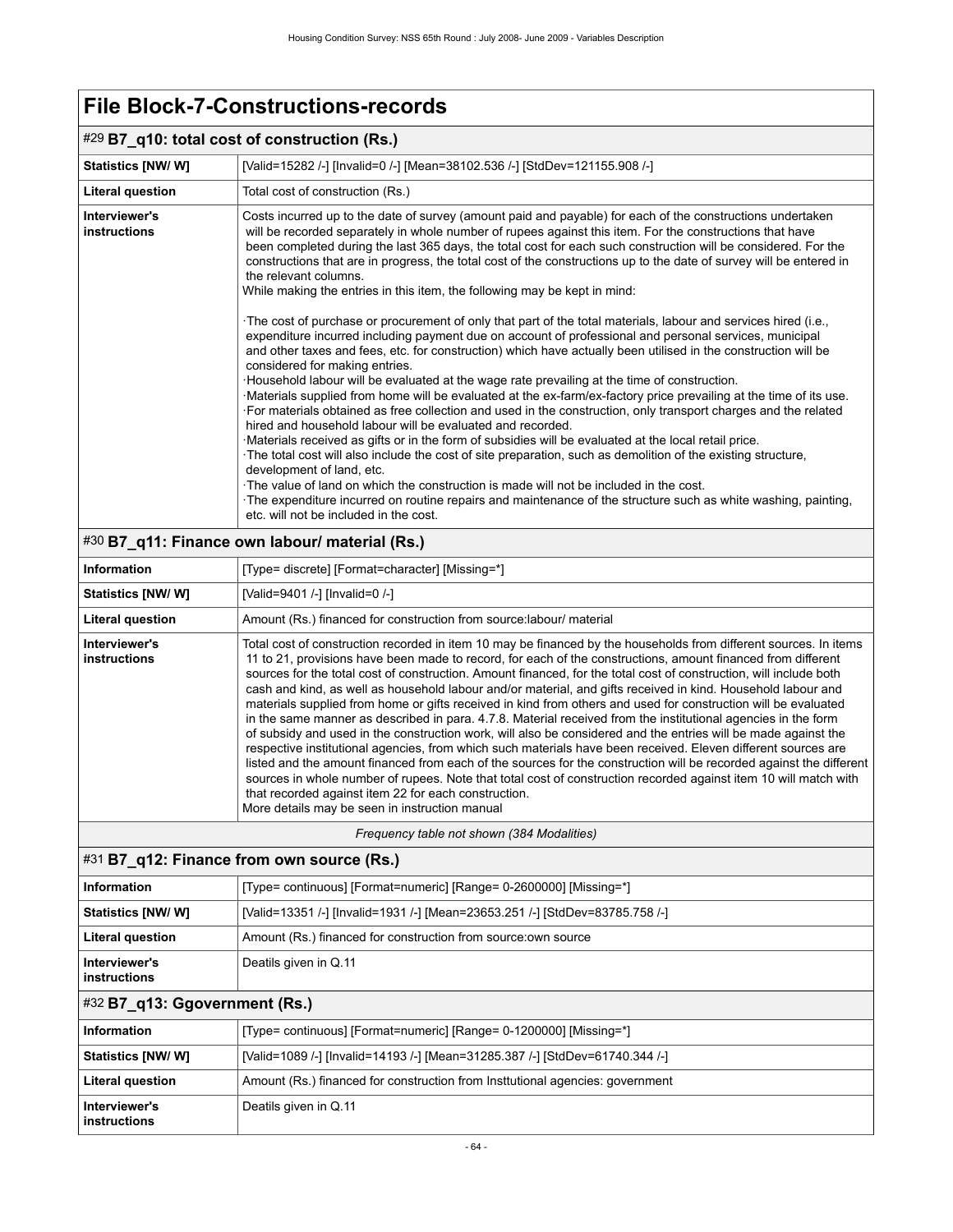| #33 B7_q14: Commercial bank (Rs.) |                                                                                     |
|-----------------------------------|-------------------------------------------------------------------------------------|
| Information                       | [Type= continuous] [Format=numeric] [Range= 0-1600000] [Missing=*]                  |
| <b>Statistics [NW/ W]</b>         | [Valid=799 /-] [Invalid=14483 /-] [Mean=107595.025 /-] [StdDev=187933.624 /-]       |
| <b>Literal question</b>           | Amount (Rs.) financed for construction from Institutional agencies: commercial bank |
| Interviewer's<br>instructions     | Deatils given in Q.11                                                               |

### #34 **B7\_q15: Iinsurance (Rs.)**

| Information                   | [Type= discrete] [Format=numeric] [Range= 0-200000] [Missing=*]               |
|-------------------------------|-------------------------------------------------------------------------------|
| <b>Statistics [NW/ W]</b>     | [Valid=24 /-] [Invalid=15258 /-]                                              |
| Literal question              | Amount (Rs.) financed for construction from Institutional agencies: insurance |
| Interviewer's<br>instructions | Deatils given in Q.11                                                         |

| Value       | Label | Cases          | Percentage |
|-------------|-------|----------------|------------|
| $\mathbf 0$ |       | $\mathbf{1}$   | 4.2%       |
| 2000        |       | $\overline{2}$ | 8.3%       |
| 4000        |       | 3              | 12.5%      |
| 5000        |       | 3              | 12.5%      |
| 10000       |       | $\mathbf{1}$   | 4.2%       |
| 15000       |       | $\overline{2}$ | 8.3%       |
| 20000       |       | $\overline{2}$ | 8.3%       |
| 25000       |       | $\mathbf{1}$   | 4.2%       |
| 35000       |       | $\mathbf{1}$   | 4.2%       |
| 40000       |       | 4              | 16.7%      |
| 55000       |       | $\mathbf{1}$   | 4.2%       |
| 100000      |       | $\overline{2}$ | 8.3%       |
| 200000      |       | $\mathbf{1}$   | 4.2%       |
| Sysmiss     |       | 15258          |            |

*Warning: these figures indicate the number of cases found in the data file. They cannot be interpreted as summary statistics of the population of interest.*

### #35 **B7\_q16: Provident fund (Rs.)**

| <b>Information</b>                             | [Type= continuous] [Format=numeric] [Range= 0-1000000] [Missing=*]                  |
|------------------------------------------------|-------------------------------------------------------------------------------------|
| Statistics [NW/W]                              | [Valid=113 /-] [Invalid=15169 /-] [Mean=84547.168 /-] [StdDev=115476.241 /-]        |
| <b>Literal question</b>                        | Amount (Rs.) financed for construction from Institutional agencies: provident fund  |
| Interviewer's<br><b>instructions</b>           | Deatils given in Q.11                                                               |
| $#36$ B7_q17: Financial corp. (Rs.)            |                                                                                     |
| <b>Information</b>                             | [Type= continuous] [Format=numeric] [Range= 0-800000] [Missing=*]                   |
| Statistics [NW/W]                              | [Valid=59 /-] [Invalid=15223 /-] [Mean=66951.695 /-] [StdDev=146148.598 /-]         |
| <b>Literal question</b>                        | Amount (Rs.) financed for construction from Institutional agencies: Financial corp. |
| Interviewer's<br><b>instructions</b>           | Deatils given in Q.11                                                               |
| #37 B7_q18: Other institutional agencies (Rs.) |                                                                                     |
| <b>Information</b>                             | [Type= continuous] [Format=numeric] [Range= 0-200000] [Missing=*]                   |

**Statistics [NW/ W]** [Valid=195 /-] [Invalid=15087 /-] [Mean=18975.385 /-] [StdDev=26096.469 /-]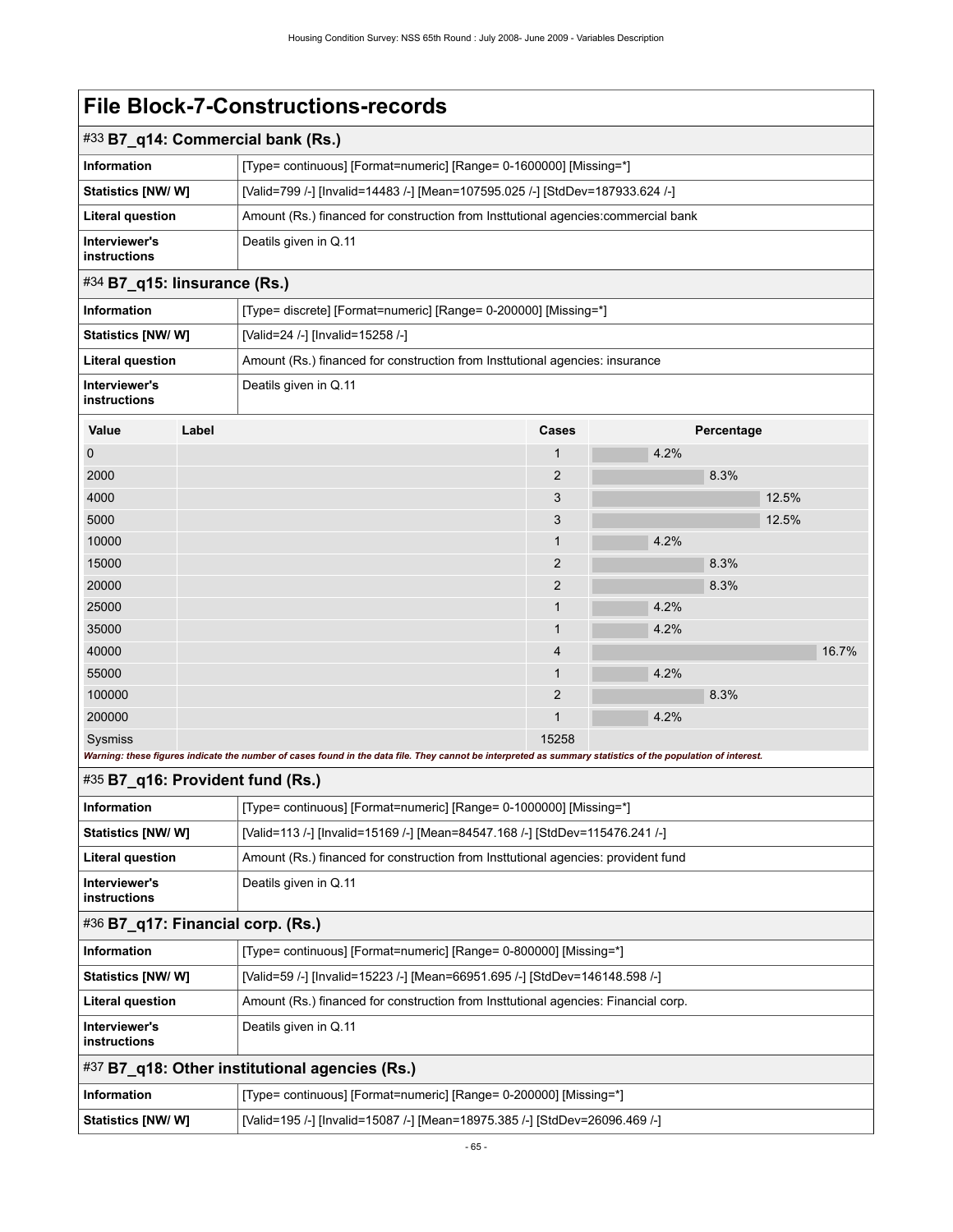'others'.

| #37 B7_q18: Other institutional agencies (Rs.) |                                                                                                                                                                                                                                                                                                                                                                                                                                                                                                                                                                                                                                                                                                                                                                                                                                                                                                                                                                                                                                                                                                                                                                                                                                                                                                                                                                                                                                         |  |
|------------------------------------------------|-----------------------------------------------------------------------------------------------------------------------------------------------------------------------------------------------------------------------------------------------------------------------------------------------------------------------------------------------------------------------------------------------------------------------------------------------------------------------------------------------------------------------------------------------------------------------------------------------------------------------------------------------------------------------------------------------------------------------------------------------------------------------------------------------------------------------------------------------------------------------------------------------------------------------------------------------------------------------------------------------------------------------------------------------------------------------------------------------------------------------------------------------------------------------------------------------------------------------------------------------------------------------------------------------------------------------------------------------------------------------------------------------------------------------------------------|--|
| <b>Literal question</b>                        | Amount (Rs.) financed for construction from Other institutional agencies                                                                                                                                                                                                                                                                                                                                                                                                                                                                                                                                                                                                                                                                                                                                                                                                                                                                                                                                                                                                                                                                                                                                                                                                                                                                                                                                                                |  |
| Interviewer's<br>instructions                  | Deatils given in Q.11                                                                                                                                                                                                                                                                                                                                                                                                                                                                                                                                                                                                                                                                                                                                                                                                                                                                                                                                                                                                                                                                                                                                                                                                                                                                                                                                                                                                                   |  |
| #38 B7_q19: Money lender (Rs.)                 |                                                                                                                                                                                                                                                                                                                                                                                                                                                                                                                                                                                                                                                                                                                                                                                                                                                                                                                                                                                                                                                                                                                                                                                                                                                                                                                                                                                                                                         |  |
| Information                                    | [Type= continuous] [Format=numeric] [Range= 0-800000] [Missing=*]                                                                                                                                                                                                                                                                                                                                                                                                                                                                                                                                                                                                                                                                                                                                                                                                                                                                                                                                                                                                                                                                                                                                                                                                                                                                                                                                                                       |  |
| Statistics [NW/ W]                             | [Valid=1800 /-] [Invalid=13482 /-] [Mean=20505.691 /-] [StdDev=38806.215 /-]                                                                                                                                                                                                                                                                                                                                                                                                                                                                                                                                                                                                                                                                                                                                                                                                                                                                                                                                                                                                                                                                                                                                                                                                                                                                                                                                                            |  |
| <b>Literal question</b>                        | Amount (Rs.) financed for construction from source: Money lender                                                                                                                                                                                                                                                                                                                                                                                                                                                                                                                                                                                                                                                                                                                                                                                                                                                                                                                                                                                                                                                                                                                                                                                                                                                                                                                                                                        |  |
| Interviewer's<br>instructions                  | Deatils given in Q.11                                                                                                                                                                                                                                                                                                                                                                                                                                                                                                                                                                                                                                                                                                                                                                                                                                                                                                                                                                                                                                                                                                                                                                                                                                                                                                                                                                                                                   |  |
| #39 B7_q20: Friends & relatives (Rs.)          |                                                                                                                                                                                                                                                                                                                                                                                                                                                                                                                                                                                                                                                                                                                                                                                                                                                                                                                                                                                                                                                                                                                                                                                                                                                                                                                                                                                                                                         |  |
| Information                                    | [Type= continuous] [Format=numeric] [Range= 0-600000] [Missing=*]                                                                                                                                                                                                                                                                                                                                                                                                                                                                                                                                                                                                                                                                                                                                                                                                                                                                                                                                                                                                                                                                                                                                                                                                                                                                                                                                                                       |  |
| Statistics [NW/W]                              | [Valid=2629 /-] [Invalid=12653 /-] [Mean=15563.418 /-] [StdDev=34263.191 /-]                                                                                                                                                                                                                                                                                                                                                                                                                                                                                                                                                                                                                                                                                                                                                                                                                                                                                                                                                                                                                                                                                                                                                                                                                                                                                                                                                            |  |
| <b>Literal question</b>                        | Amount (Rs.) financed for construction from source: Friends & relatives                                                                                                                                                                                                                                                                                                                                                                                                                                                                                                                                                                                                                                                                                                                                                                                                                                                                                                                                                                                                                                                                                                                                                                                                                                                                                                                                                                 |  |
| Interviewer's<br>instructions                  | Deatils given in Q.11                                                                                                                                                                                                                                                                                                                                                                                                                                                                                                                                                                                                                                                                                                                                                                                                                                                                                                                                                                                                                                                                                                                                                                                                                                                                                                                                                                                                                   |  |
|                                                | #40 B7_q21: Other non-institutional agencies (Rs.)                                                                                                                                                                                                                                                                                                                                                                                                                                                                                                                                                                                                                                                                                                                                                                                                                                                                                                                                                                                                                                                                                                                                                                                                                                                                                                                                                                                      |  |
| Information                                    | [Type= continuous] [Format=numeric] [Range= 0-490000] [Missing=*]                                                                                                                                                                                                                                                                                                                                                                                                                                                                                                                                                                                                                                                                                                                                                                                                                                                                                                                                                                                                                                                                                                                                                                                                                                                                                                                                                                       |  |
| <b>Statistics [NW/ W]</b>                      | [Valid=372 /-] [Invalid=14910 /-] [Mean=15290.145 /-] [StdDev=36127.009 /-]                                                                                                                                                                                                                                                                                                                                                                                                                                                                                                                                                                                                                                                                                                                                                                                                                                                                                                                                                                                                                                                                                                                                                                                                                                                                                                                                                             |  |
| <b>Literal question</b>                        | Amount (Rs.) financed for construction from source: Other non-institutional agencies (Rs.)                                                                                                                                                                                                                                                                                                                                                                                                                                                                                                                                                                                                                                                                                                                                                                                                                                                                                                                                                                                                                                                                                                                                                                                                                                                                                                                                              |  |
| Interviewer's<br>instructions                  | Deatils given in Q.11                                                                                                                                                                                                                                                                                                                                                                                                                                                                                                                                                                                                                                                                                                                                                                                                                                                                                                                                                                                                                                                                                                                                                                                                                                                                                                                                                                                                                   |  |
| #41 B7_q22: Total(items 11 to 21) (Rs.)        |                                                                                                                                                                                                                                                                                                                                                                                                                                                                                                                                                                                                                                                                                                                                                                                                                                                                                                                                                                                                                                                                                                                                                                                                                                                                                                                                                                                                                                         |  |
| Information                                    | [Type= continuous] [Format=numeric] [Range= 50-3000000] [Missing=*]                                                                                                                                                                                                                                                                                                                                                                                                                                                                                                                                                                                                                                                                                                                                                                                                                                                                                                                                                                                                                                                                                                                                                                                                                                                                                                                                                                     |  |
| <b>Statistics [NW/ W]</b>                      | [Valid=15282 /-] [Invalid=0 /-] [Mean=38102.536 /-] [StdDev=121155.908 /-]                                                                                                                                                                                                                                                                                                                                                                                                                                                                                                                                                                                                                                                                                                                                                                                                                                                                                                                                                                                                                                                                                                                                                                                                                                                                                                                                                              |  |
| <b>Literal question</b>                        | Total(items 11 to 21) (Rs.)                                                                                                                                                                                                                                                                                                                                                                                                                                                                                                                                                                                                                                                                                                                                                                                                                                                                                                                                                                                                                                                                                                                                                                                                                                                                                                                                                                                                             |  |
| Interviewer's<br><b>instructions</b>           | Sum of the entries in Qs.11 to 21 is to be entered. Note that this should match with the entry made against item<br>10 separately for each construction.                                                                                                                                                                                                                                                                                                                                                                                                                                                                                                                                                                                                                                                                                                                                                                                                                                                                                                                                                                                                                                                                                                                                                                                                                                                                                |  |
| #42 B7_q23: Cost of material- pucca (Rs.)      |                                                                                                                                                                                                                                                                                                                                                                                                                                                                                                                                                                                                                                                                                                                                                                                                                                                                                                                                                                                                                                                                                                                                                                                                                                                                                                                                                                                                                                         |  |
| Information                                    | [Type= continuous] [Format=numeric] [Range= 0-2225000] [Missing=*]                                                                                                                                                                                                                                                                                                                                                                                                                                                                                                                                                                                                                                                                                                                                                                                                                                                                                                                                                                                                                                                                                                                                                                                                                                                                                                                                                                      |  |
| <b>Statistics [NW/W]</b>                       | [Valid=9542 /-] [Invalid=5740 /-] [Mean=37751.207 /-] [StdDev=96931.502 /-]                                                                                                                                                                                                                                                                                                                                                                                                                                                                                                                                                                                                                                                                                                                                                                                                                                                                                                                                                                                                                                                                                                                                                                                                                                                                                                                                                             |  |
| Literal question                               | Cost of construction during last 365 days (Rs):-material- pucca                                                                                                                                                                                                                                                                                                                                                                                                                                                                                                                                                                                                                                                                                                                                                                                                                                                                                                                                                                                                                                                                                                                                                                                                                                                                                                                                                                         |  |
| Interviewer's<br><b>instructions</b>           | It may be noted that the cost of purchase or procurement of only that part of the total materials, labour (household<br>labour will be evaluated at the wage rate prevailing at the time of construction) and services hired (i.e.,<br>expenditure incurred including payment due on account of professional and personal services, municipal and<br>other taxes and fees, etc. for construction) which have actually been utilised in the construction during the last<br>365 days will be considered for making entries in these items. As such there must be positive entry in at least<br>one of the items 23 to 26 for each of the constructions undertaken during the last 365 days. The total of the<br>expenditure, recorded in items 23 to 26 will be recorded against item 27. Household labour and material supplied<br>from own source and materials received as gifts will also be included in the respective items. Expenditure relating<br>to the material and labour purchased, hired or procured but not used in the construction during the last 365<br>days will not be taken into account for filling in this item. It may be noted that, service charges, i.e., expenditure<br>incurred (including payments due) on account of professional and personal services, municipal and other taxes<br>and fees if any for construction, rental and hire charges of equipment used for construction will be included with |  |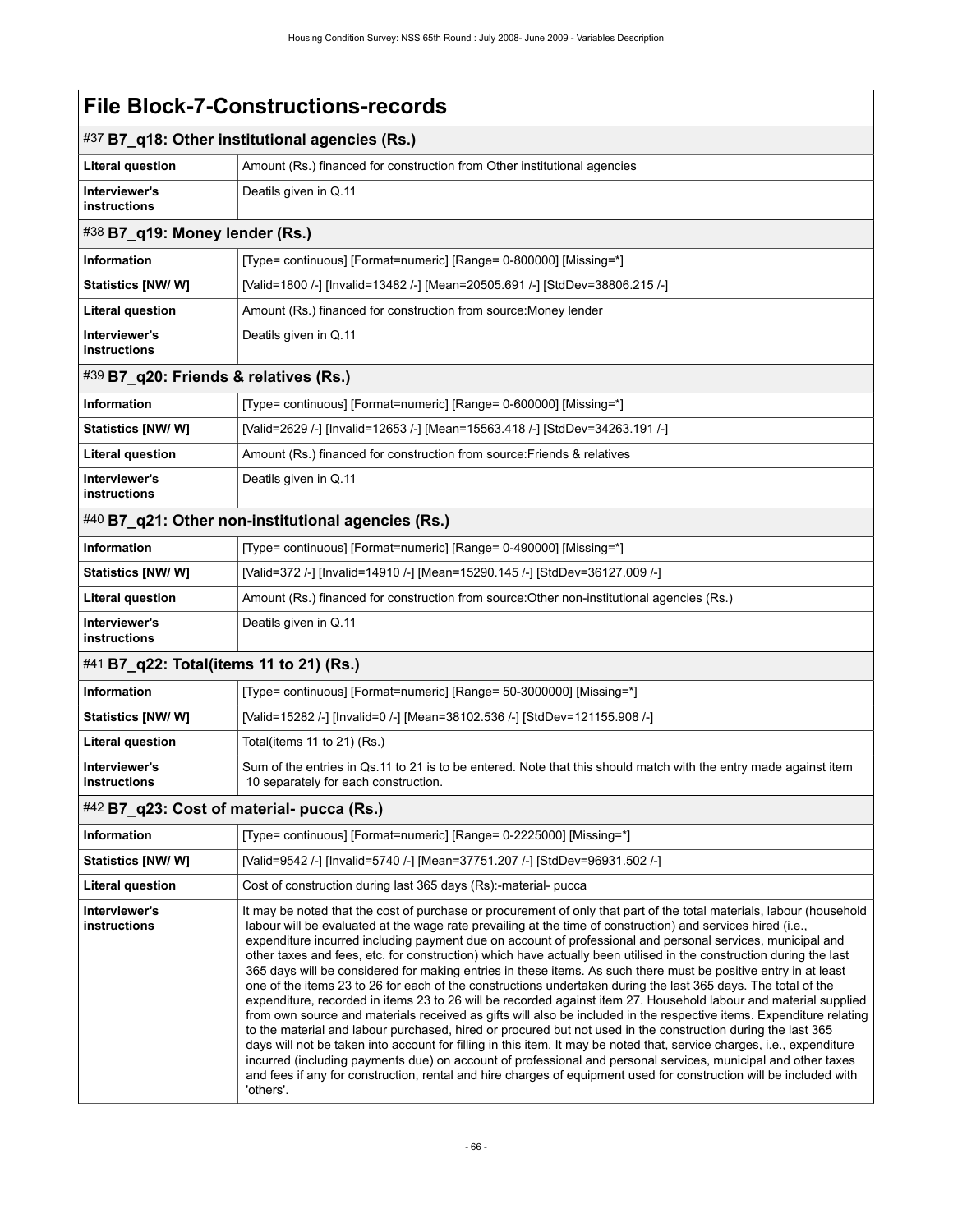| <b>File Block-7-Constructions-records</b> |
|-------------------------------------------|
|                                           |

| #43 B7_q24: Cost of material -others (Rs.)                                |                                                                                                                                                                                                                                                                  |       |            |
|---------------------------------------------------------------------------|------------------------------------------------------------------------------------------------------------------------------------------------------------------------------------------------------------------------------------------------------------------|-------|------------|
| <b>Information</b>                                                        | [Type= continuous] [Format=numeric] [Range= 0-530000] [Missing=*]                                                                                                                                                                                                |       |            |
| Statistics [NW/W]                                                         | [Valid=11368 /-] [Invalid=3914 /-] [Mean=4147.514 /-] [StdDev=14010.628 /-]                                                                                                                                                                                      |       |            |
| <b>Literal question</b>                                                   | Cost of construction during last 365 days (Rs):-material -others                                                                                                                                                                                                 |       |            |
| Interviewer's<br><b>instructions</b>                                      | See Q.23                                                                                                                                                                                                                                                         |       |            |
| #44 B7_q25: Labour (Rs.)                                                  |                                                                                                                                                                                                                                                                  |       |            |
| <b>Information</b>                                                        | [Type= continuous] [Format=numeric] [Range= 0-950000] [Missing=*]                                                                                                                                                                                                |       |            |
| Statistics [NW/W]                                                         | [Valid=14726 /-] [Invalid=556 /-] [Mean=8566.905 /-] [StdDev=29673.917 /-]                                                                                                                                                                                       |       |            |
| <b>Literal question</b>                                                   | Cost of construction during last 365 days (Rs):-Labour                                                                                                                                                                                                           |       |            |
| Interviewer's<br>instructions                                             | See Q.23                                                                                                                                                                                                                                                         |       |            |
| #45 B7_q26: Others (Rs.)                                                  |                                                                                                                                                                                                                                                                  |       |            |
| <b>Information</b>                                                        | [Type= continuous] [Format=numeric] [Range= 0-400000] [Missing=*]                                                                                                                                                                                                |       |            |
| Statistics [NW/W]                                                         | [Valid=5186 /-] [Invalid=10096 /-] [Mean=2869.938 /-] [StdDev=10677.135 /-]                                                                                                                                                                                      |       |            |
| <b>Literal question</b>                                                   | Cost of construction during last 365 days (Rs):-others (service charges, etc.)                                                                                                                                                                                   |       |            |
| Interviewer's<br>instructions                                             | See Q.23                                                                                                                                                                                                                                                         |       |            |
| #46 B7_q27: Total (items 23 to 26) (Rs.)                                  |                                                                                                                                                                                                                                                                  |       |            |
| <b>Information</b>                                                        | [Type= continuous] [Format=numeric] [Range= 50-3000000] [Missing=*]                                                                                                                                                                                              |       |            |
| Statistics [NW/W]                                                         | [Valid=15178 /-] [Invalid=104 /-] [Mean=36131.947 /-] [StdDev=112595.886 /-]                                                                                                                                                                                     |       |            |
| <b>Literal question</b>                                                   | Cost of construction during last 365 days (Rs):-                                                                                                                                                                                                                 |       |            |
|                                                                           | #47 B7_q28: No. of residential units acquired                                                                                                                                                                                                                    |       |            |
| Information<br>[Type= discrete] [Format=numeric] [Range= 0-2] [Missing=*] |                                                                                                                                                                                                                                                                  |       |            |
| Statistics [NW/W]                                                         | [Valid=5182 /-] [Invalid=10100 /-]                                                                                                                                                                                                                               |       |            |
| <b>Literal question</b>                                                   | Number of residential unit acquired during last 365 days                                                                                                                                                                                                         |       |            |
| Interviewer's<br>instructions                                             | In this item, the total number of residential unit (s), the sample household has acquired during the last 365 days<br>will be entered. If the household has not acquired any residential unit during the last 365 days, zero (0) may be<br>entered in this item. |       |            |
| Value<br>Label                                                            |                                                                                                                                                                                                                                                                  | Cases | Percentage |
| 0                                                                         |                                                                                                                                                                                                                                                                  | 5087  | 98.2%      |
| 1                                                                         |                                                                                                                                                                                                                                                                  | 92    | 1.8%       |
| 2                                                                         |                                                                                                                                                                                                                                                                  | 3     | 0.1%       |
| Sysmiss                                                                   | Warning: these figures indicate the number of cases found in the data file. They cannot be interpreted as summary statistics of the population of interest.                                                                                                      | 10100 |            |
| #48 B7_q29: Total floor area (Sq. ft.)                                    |                                                                                                                                                                                                                                                                  |       |            |
| <b>Information</b>                                                        | [Type= continuous] [Format=numeric] [Range= 0-2257] [Missing=*]                                                                                                                                                                                                  |       |            |
| Statistics [NW/W]                                                         | [Valid=99 /-] [Invalid=15183 /-] [Mean=594.606 /-] [StdDev=471.689 /-]                                                                                                                                                                                           |       |            |
| <b>Literal question</b>                                                   | If entry $> 0$ in item 28, total floor area (in square feet and in whole numbers)                                                                                                                                                                                |       |            |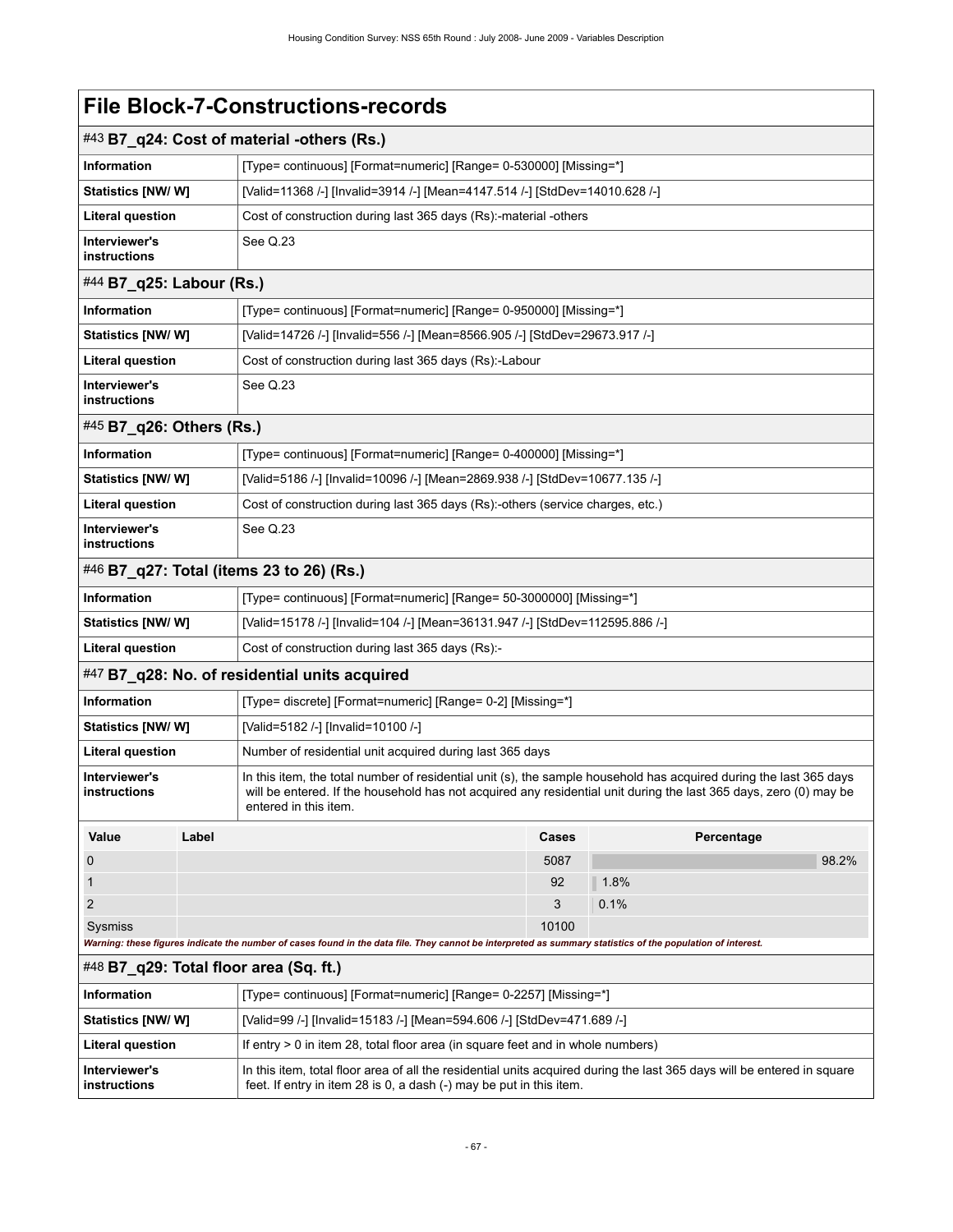| #49 B7_q30: Total expenditure incurred (Rs.) |                                                                                                                                                                                                                                                                                                                                                                                                                                                                                                                                                                                                                                                                                                                                                                                                                                                                                                                                                                                                                       |  |
|----------------------------------------------|-----------------------------------------------------------------------------------------------------------------------------------------------------------------------------------------------------------------------------------------------------------------------------------------------------------------------------------------------------------------------------------------------------------------------------------------------------------------------------------------------------------------------------------------------------------------------------------------------------------------------------------------------------------------------------------------------------------------------------------------------------------------------------------------------------------------------------------------------------------------------------------------------------------------------------------------------------------------------------------------------------------------------|--|
| <b>Information</b>                           | [Type= continuous] [Format=numeric] [Range= 0-2575000] [Missing=*]                                                                                                                                                                                                                                                                                                                                                                                                                                                                                                                                                                                                                                                                                                                                                                                                                                                                                                                                                    |  |
| Statistics [NW/ W]                           | [Valid=101 /-] [Invalid=15181 /-] [Mean=483540.446 /-] [StdDev=620916.545 /-]                                                                                                                                                                                                                                                                                                                                                                                                                                                                                                                                                                                                                                                                                                                                                                                                                                                                                                                                         |  |
| Literal question                             | Total expenditure incurred for residential unit acquired during last 365 days (Rs.)                                                                                                                                                                                                                                                                                                                                                                                                                                                                                                                                                                                                                                                                                                                                                                                                                                                                                                                                   |  |
| Interviewer's<br>instructions                | If the sample household did not carry out the construction itself but acquired the residential units during the<br>last 365 days, total expenditure for that residential unit will be considered here. It may be noted that only the<br>first-hand purchase of the residential units are to be considered. If the cost of the land is paid separately,<br>then the amount paid for the land will not be considered for recording the total expenditure. But if it cannot be<br>separated, the total would include the cost of the land. It may be noted that, if some amount is due to be paid<br>but the residential unit has been acquired during the last 365 days, the amount paid and the amount payable<br>will be added up and entered in this item. If the sample household acquired residential units by ways other than<br>purchase during the reference period, say acquired free from non-household entities, the market value of the<br>residential unit will be considered for making entry in item 30. |  |
| #50 Wgt_SS: Multiplier Sub-sample-wise       |                                                                                                                                                                                                                                                                                                                                                                                                                                                                                                                                                                                                                                                                                                                                                                                                                                                                                                                                                                                                                       |  |
| <b>Information</b>                           | [Type= continuous] [Format=numeric] [Range= 2.15-200328.38] [Missing=*]                                                                                                                                                                                                                                                                                                                                                                                                                                                                                                                                                                                                                                                                                                                                                                                                                                                                                                                                               |  |
| Statistics [NW/W]                            | [Valid=15282 /-] [Invalid=0 /-] [Mean=2900.666 /-] [StdDev=4064.886 /-]                                                                                                                                                                                                                                                                                                                                                                                                                                                                                                                                                                                                                                                                                                                                                                                                                                                                                                                                               |  |
| <b>Recoding and Derivation</b>               | Same as in dataset of Block-1-2                                                                                                                                                                                                                                                                                                                                                                                                                                                                                                                                                                                                                                                                                                                                                                                                                                                                                                                                                                                       |  |
| #51 Wgt_combined: Multiplier combined        |                                                                                                                                                                                                                                                                                                                                                                                                                                                                                                                                                                                                                                                                                                                                                                                                                                                                                                                                                                                                                       |  |
| <b>Information</b>                           | [Type= continuous] [Format=numeric] [Range= 1.075-100164.19] [Missing=*]                                                                                                                                                                                                                                                                                                                                                                                                                                                                                                                                                                                                                                                                                                                                                                                                                                                                                                                                              |  |
| Statistics [NW/ W]                           | [Valid=15282 /-] [Invalid=0 /-] [Mean=1450.333 /-] [StdDev=2032.443 /-]                                                                                                                                                                                                                                                                                                                                                                                                                                                                                                                                                                                                                                                                                                                                                                                                                                                                                                                                               |  |
| <b>Recoding and Derivation</b>               | Same as in dataset of Block-1-2                                                                                                                                                                                                                                                                                                                                                                                                                                                                                                                                                                                                                                                                                                                                                                                                                                                                                                                                                                                       |  |
| #52 nss: Sub-sample NS                       |                                                                                                                                                                                                                                                                                                                                                                                                                                                                                                                                                                                                                                                                                                                                                                                                                                                                                                                                                                                                                       |  |
| <b>Information</b>                           | [Type= continuous] [Format=numeric] [Range= 1-96] [Missing=*]                                                                                                                                                                                                                                                                                                                                                                                                                                                                                                                                                                                                                                                                                                                                                                                                                                                                                                                                                         |  |
| Statistics [NW/W]                            | [Valid=15282 /-] [Invalid=0 /-] [Mean=10.534 /-] [StdDev=7.301 /-]                                                                                                                                                                                                                                                                                                                                                                                                                                                                                                                                                                                                                                                                                                                                                                                                                                                                                                                                                    |  |
| <b>Recoding and Derivation</b>               | Same as in dataset of Block-1-2                                                                                                                                                                                                                                                                                                                                                                                                                                                                                                                                                                                                                                                                                                                                                                                                                                                                                                                                                                                       |  |
| #53 nsc: Combined NC                         |                                                                                                                                                                                                                                                                                                                                                                                                                                                                                                                                                                                                                                                                                                                                                                                                                                                                                                                                                                                                                       |  |
| <b>Information</b>                           | [Type= continuous] [Format=numeric] [Range= 3-192] [Missing=*]                                                                                                                                                                                                                                                                                                                                                                                                                                                                                                                                                                                                                                                                                                                                                                                                                                                                                                                                                        |  |
| Statistics [NW/W]                            | [Valid=15282 /-] [Invalid=0 /-] [Mean=21.064 /-] [StdDev=14.602 /-]                                                                                                                                                                                                                                                                                                                                                                                                                                                                                                                                                                                                                                                                                                                                                                                                                                                                                                                                                   |  |
| <b>Recoding and Derivation</b>               | Same as in dataset of Block-1-2                                                                                                                                                                                                                                                                                                                                                                                                                                                                                                                                                                                                                                                                                                                                                                                                                                                                                                                                                                                       |  |
| #54 wgt_posted: SS multiplier posted         |                                                                                                                                                                                                                                                                                                                                                                                                                                                                                                                                                                                                                                                                                                                                                                                                                                                                                                                                                                                                                       |  |
| <b>Information</b>                           | [Type= continuous] [Format=numeric] [Range= 215-20032838] [Missing=*]                                                                                                                                                                                                                                                                                                                                                                                                                                                                                                                                                                                                                                                                                                                                                                                                                                                                                                                                                 |  |
| Statistics [NW/W]                            | [Valid=15282 /-] [Invalid=0 /-] [Mean=290066.645 /-] [StdDev=406488.624 /-]                                                                                                                                                                                                                                                                                                                                                                                                                                                                                                                                                                                                                                                                                                                                                                                                                                                                                                                                           |  |
| <b>Recoding and Derivation</b>               | Same as in dataset of Block-1-2                                                                                                                                                                                                                                                                                                                                                                                                                                                                                                                                                                                                                                                                                                                                                                                                                                                                                                                                                                                       |  |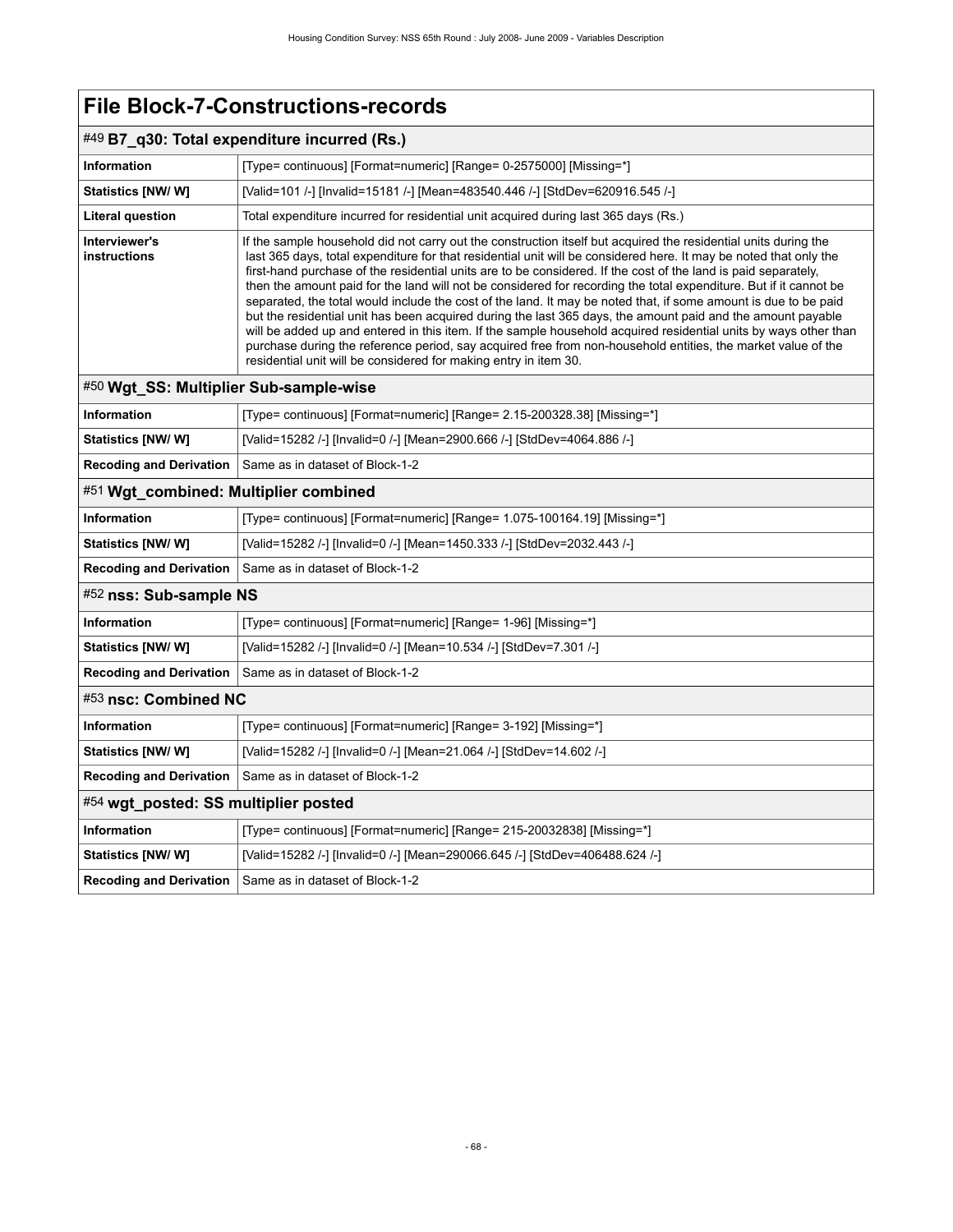# **Documentation**

| .69 |
|-----|
|     |
|     |
|     |
|     |
|     |
|     |
|     |
|     |
|     |

## <span id="page-72-0"></span>**Reports and analytical documents**

<span id="page-72-1"></span>**Housing Condition and Amenities in India**, *2008-09*, NSSO, India [ind], English [eng], "Documents\Report-535- Housing condition and Amenities.pdf"

<span id="page-72-2"></span>**IHSN study report - NSS 65R Schedule 1.2 Housing Condition**, India [ind], English [eng], "Documents\IHSN Study Report-NSS65R-Schedule 1.2.pdf"

#### <span id="page-72-3"></span>**Questionnaires**

<span id="page-72-4"></span>**SCHEDULE 1.2: HOUSING CONDITION**, *SIXTY-FIFTH ROUND: JULY 2008 – JUNE 2009*, NSSO, India [ind], English [eng], "Documents\Schedule\_NSS 65-Sch 1.2.pdf"

### <span id="page-72-5"></span>**Technical documents**

<span id="page-72-6"></span>**Note on Estimation Procedure of NSS 65th Round**, NSSO, India [ind], English [eng], "Documents\Estimation Prcedure NSS 65 Round.pdf"

#### <span id="page-72-7"></span>**Other resources**

<span id="page-72-8"></span>**Instructions to Field Staff -NSS 65 Round- Chapter-4- Schedule 1.2 -Housing Condition**, NSSO, India [ind], English [eng], "Documents\NSS 65R Chapter-4\_Houssing Condition sch 1.2.pdf"

<span id="page-72-9"></span>**List of State codes**, NSSO, India [ind], English [eng], "Documents\State Codes\_NSS 65R.pdf"

<span id="page-72-10"></span>**List of NSS Regions and its composition**, NSSO, India [ind], English [eng], "Documents\List of NSS region.pdf"

<span id="page-72-11"></span>**List of FOD sub-regions**, NSSO, India [ind], English [eng], "Documents\List of FOD sub-regions.pdf"

<span id="page-72-12"></span>**National Industrial Classification (NIC)-2004**, India [ind], English [eng], "Documents\NIC-2004-5 digit codes.pdf"